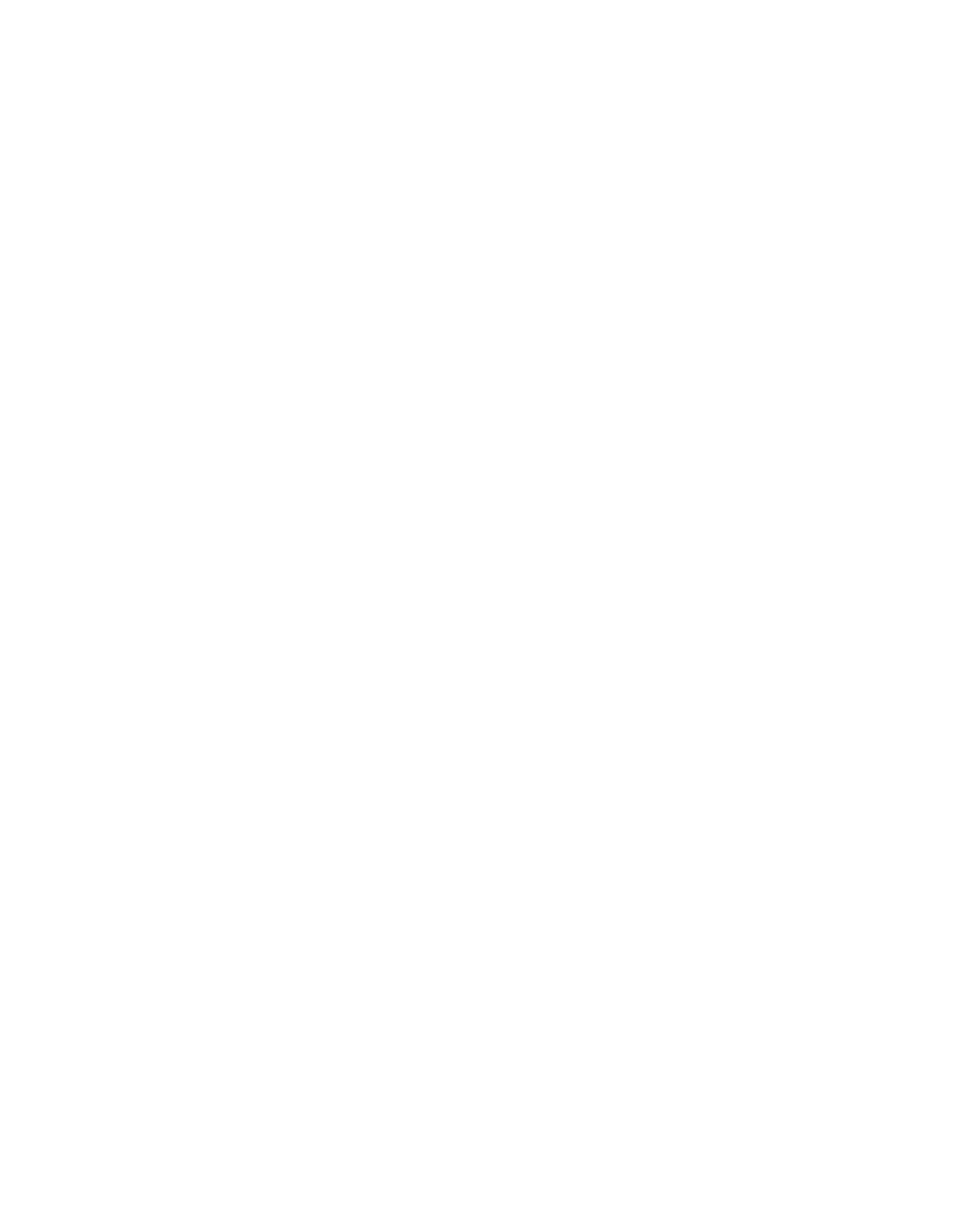### INTERNATIONAL MONETARY FUND

#### REPUBLIC OF MOLDOVA

## **Report on the Observance of Standards and Codes (ROSC)—Data Module**

Prepared by the Statistics Department

Approved by Robert W. Edwards and Michael C. Deppler

February 21, 2006

The Report on the Observance of Standards and Codes (ROSC)—data module—provides an assessment of the Republic of Moldova's macroeconomic statistics against the recommendations of the General Data Dissemination System (GDDS) complemented by an assessment of data quality based on the IMF's Data Quality Assessment Framework (DQAF July 2003). The DQAF lays out internationally accepted practices in statistics, ranging from good governance in data producing agencies to practices specific to datasets.

The datasets covered in this report are national accounts, government finance, monetary, and balance of payments statistics. The agencies that compile the datasets assessed in this report are the National Bureau for Statistics (NBS), the Ministry of Finance (MOF), and the National Bank of Moldova (NBM).

The datasets to which this report pertains can be accessed in print and on the internet:

 NBS: *http://www.statistica.md* MOF: *http://www.moldova.md*  NBM: *http://www.bnm.org*

This report is based on information provided prior to and during a staff mission from July 17−29, 2005 and publicly available information. The mission team was headed by Mr. S. Rajcoomar and comprised Messrs. Jaroslav Kučera and Manik Shrestha, Mrs. Maria Mantcheva (all Statistics Department), Mrs. Betty Gruber (Expert), and Ms. Claudia Fagbemi (Statistics Department—Administrative Assistant).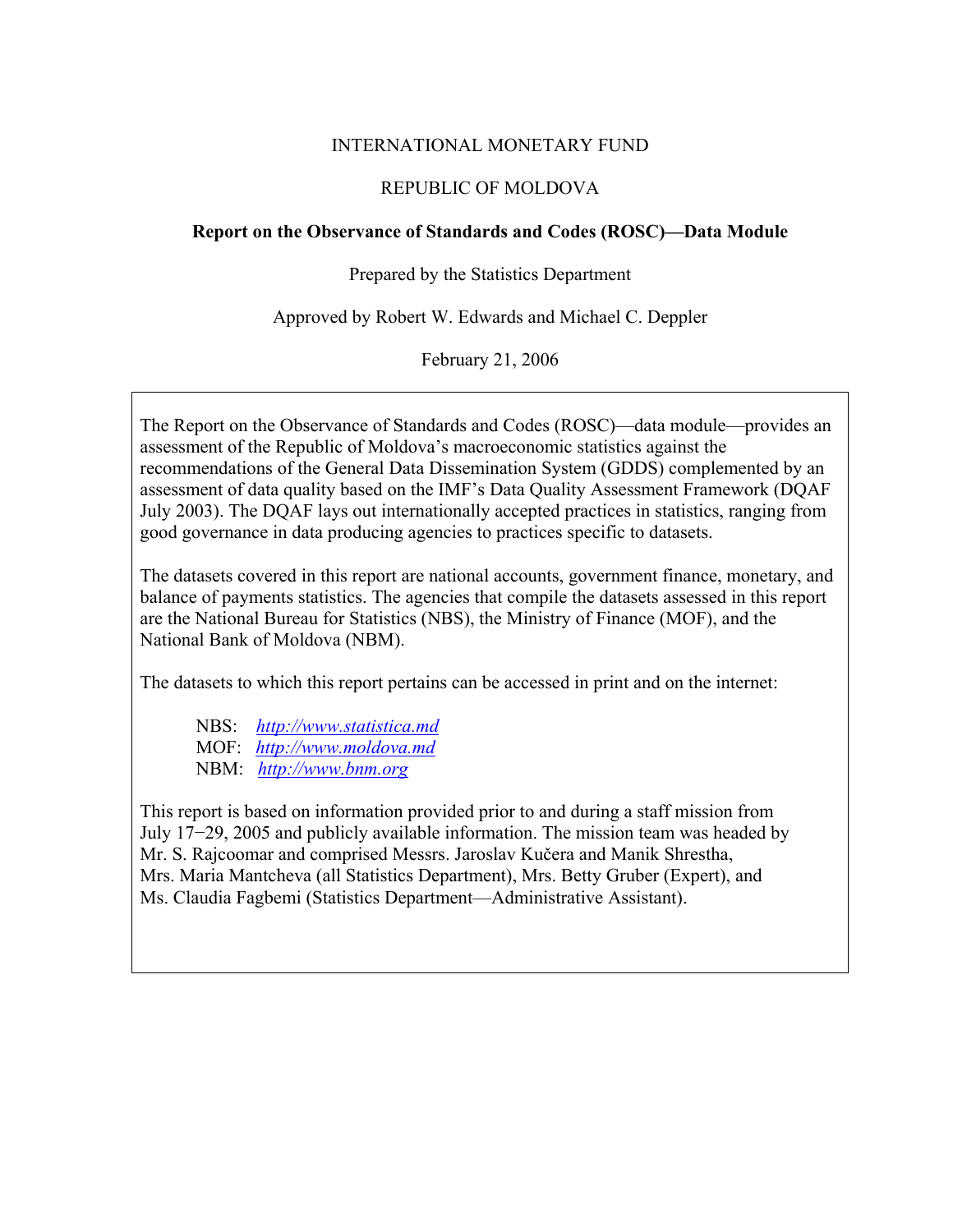# **Contents Page**

## **Tables**

| 2a. Assessment of Data Quality—Dimensions 0 and 1—National Bureau for Statistics9  |  |
|------------------------------------------------------------------------------------|--|
| 2b. Assessment of Data Quality—Dimensions 0 and 1—Ministry of Finance 10           |  |
| 2c. Assessment of Data Quality—Dimensions 0 and 1—National Bank of Moldova 11      |  |
| 3a. Assessment of Data Quality—Dimensions 2 to 5—National Accounts12               |  |
| 3b. Assessment of Data Quality—Dimensions 2 to 5—Government Finance Statistics 13  |  |
| 3c. Assessment of Data Quality—Dimensions 2 to 5—Monetary Statistics14             |  |
| 3d. Assessment of Data Quality—Dimensions 2 to 5—Balance of Payments Statistics 15 |  |
|                                                                                    |  |

# **Appendix**

| I. Table 4. Moldova: Practices Compared to the GDDS Coverage, Periodicity, and |  |
|--------------------------------------------------------------------------------|--|
|                                                                                |  |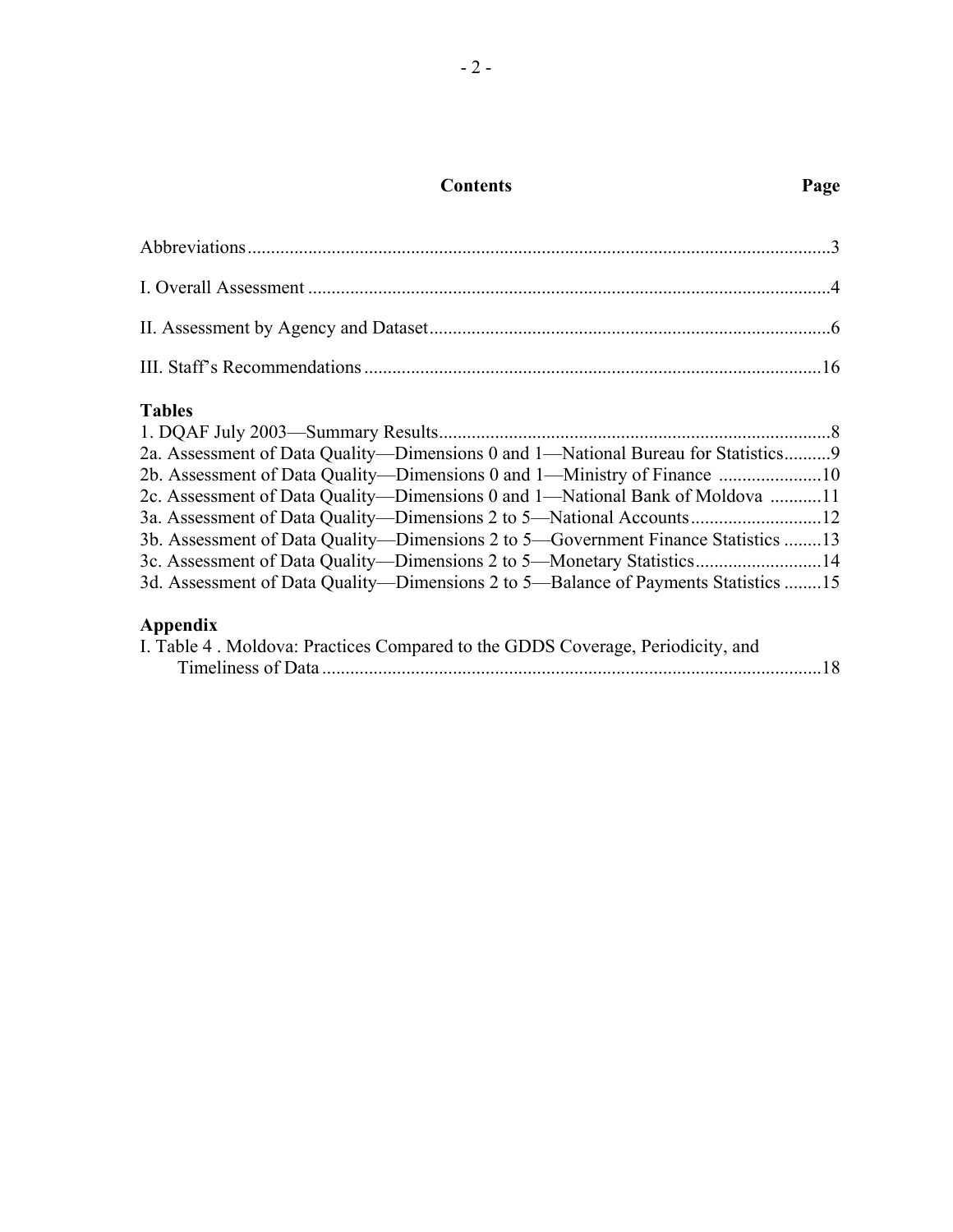#### **ABBREVIATIONS**

| 1993 SNA         | System of National Accounts 1993                     |
|------------------|------------------------------------------------------|
| BPM5             | <b>Balance of Payments Manual, fifth edition</b>     |
| DQAF July 2003   | Data Quality Assessment Framework, July 2003 version |
| <b>DSBB</b>      | Dissemination Standards Bulletin Board               |
| <b>GDDS</b>      | <b>General Data Dissemination System</b>             |
| <b>GDP</b>       | <b>Gross Domestic Product</b>                        |
| <b>GFS</b>       | <b>Government Finance Statistics</b>                 |
| <b>GFSY</b>      | Government Finance Statistics Yearbook               |
| <b>GFSM 1986</b> | A Manual of Government Finance Statistics, 1986      |
| <b>GFSM 2001</b> | Government Finance Statistics Manual 2001            |
| <b>IMF</b>       | <b>International Monetary Fund</b>                   |
| <b>ITRS</b>      | <b>International Transactions Reporting System</b>   |
| <b>MFSM</b>      | Monetary and Financial Statistics Manual             |
| <b>MOF</b>       | Ministry of Finance                                  |
| <b>NBM</b>       | National Bank of Moldova                             |
| <b>NBS</b>       | National Bureau for Statistics                       |
| ODC              | <b>Other Depository Corporations</b>                 |
| <b>ROSC</b>      | Report on the Observance of Standards and Codes      |
| <b>SDDS</b>      | Special Data Dissemination Standard                  |
| <b>STA</b>       | <b>IMF Statistics Department</b>                     |
|                  |                                                      |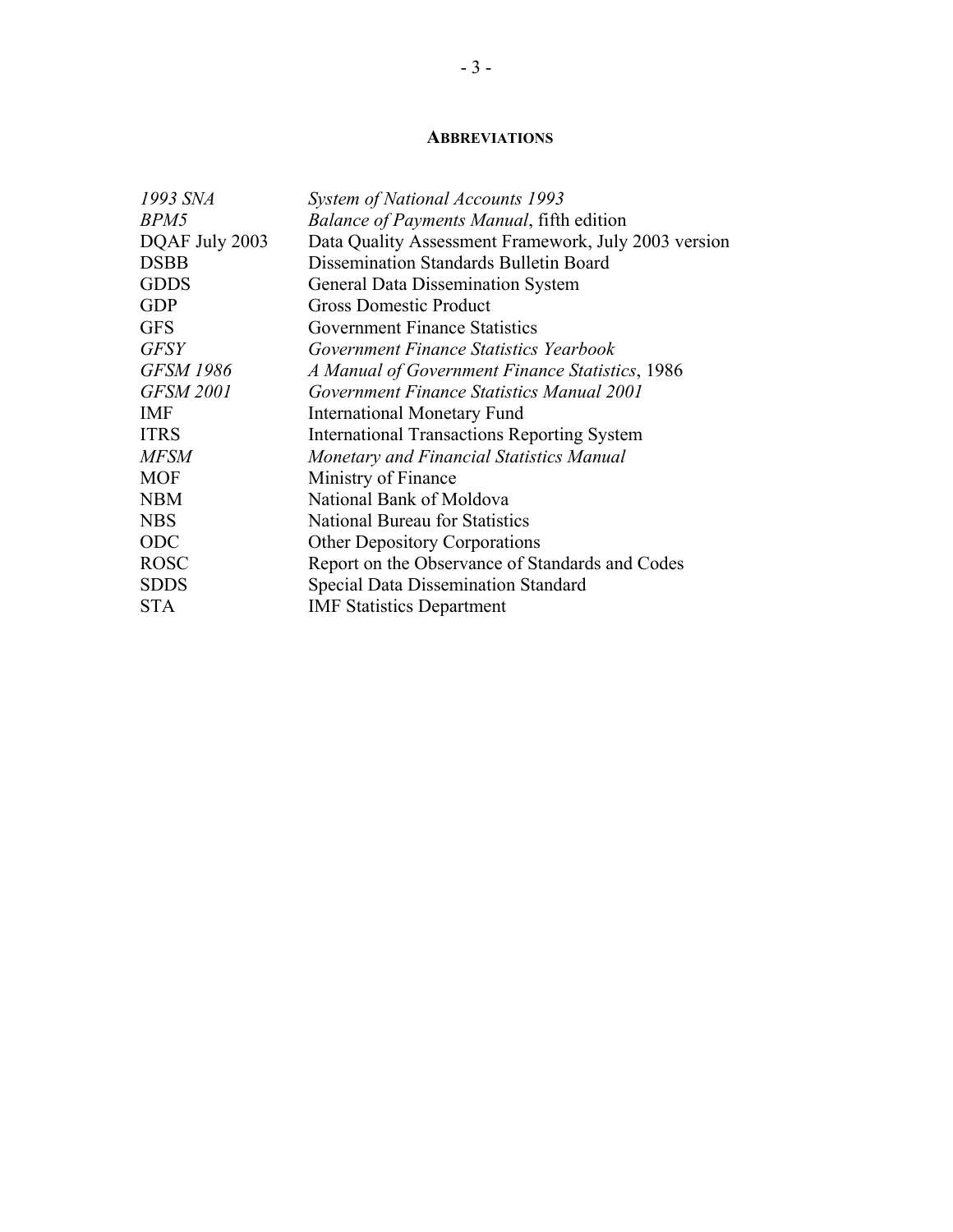#### **I. OVERALL ASSESSMENT**

1. The Republic of Moldova has participated in the General Data Dissemination System (GDDS) since February 2003 and posts its metadata on the Dissemination Standards Bulletin Board (DSBB), which are updated on a regular basis. Appendix I provides an overview of Moldova's dissemination practices compared to the GDDS. Moldova meets GDDS recommendations for all disseminated statistics with one exception: the nonavailability of data on external public and publicly guaranteed debt service schedule. It meets, and exceeds in most respects, the recommendations for periodicity and timeliness. The Moldovan authorities have expressed interest in working towards subscription to the Special Data Dissemination Standard (SDDS). An assessment of Moldova's practices compared to the SDDS shows that the country meets or exceeds SDDS specifications for coverage, periodicity, and timeliness with the following exceptions: coverage of central government operations (consolidated government operations are not disseminated) and international reserves and foreign currency liquidity (not yet compiled); periodicity for interest rates; and timeliness for official reserve assets. Further work is needed in the following areas: dissemination of advance release calendars for fiscal data; development of summary methodological statements for certain data sets; and development of a national summary datapage.

2. The data module of the Report on the Observance of Standards and Codes (ROSC) for Moldova notes that the statistical system has clear legal provisions for responsibilities and independence for the collection, compilation, and dissemination of statistics. The necessary authority for data collection and for safeguarding the confidentiality of individual records is in place. Resources for national accounts and fiscal data need some strengthening. The authorities have established a good track record of implementing the recommendations of past technical assistance missions, and the quality of macroeconomic statistics has improved significantly in many areas in the past few years. Concepts, definitions, and other elements of methodological soundness are generally in accordance with appropriate standards. Accuracy and reliability need to be further enhanced with respect to the compilation of fiscal and national accounts statistics. The authorities are aware of the adverse implications for the coverage and use of statistics arising from the nonavailability of data on Transnistria. Serviceability and accessibility are generally adequate although some improvements are needed with respect to metadata and data accessibility in a few identified cases, in particular in the fiscal area. Section II provides a summary assessment by agency and dataset based on a four-part scale. This is followed by staff recommendations in Section III. The authorities' response to this report and a volume of detailed assessments are presented in separate documents.

3. The remainder of this section presents the mission's main conclusions by using the structure of the IMF's Data Quality Assessment Framework (DQAF July 2003). The presentation is done at the level of the DQAF's quality dimensions, by agency for the first two dimensions and across datasets for the remaining four.

4. **Prerequisites of quality and assurances of integrity.** All three agencies compiling and disseminating macroeconomic statistics operate within a supportive legal and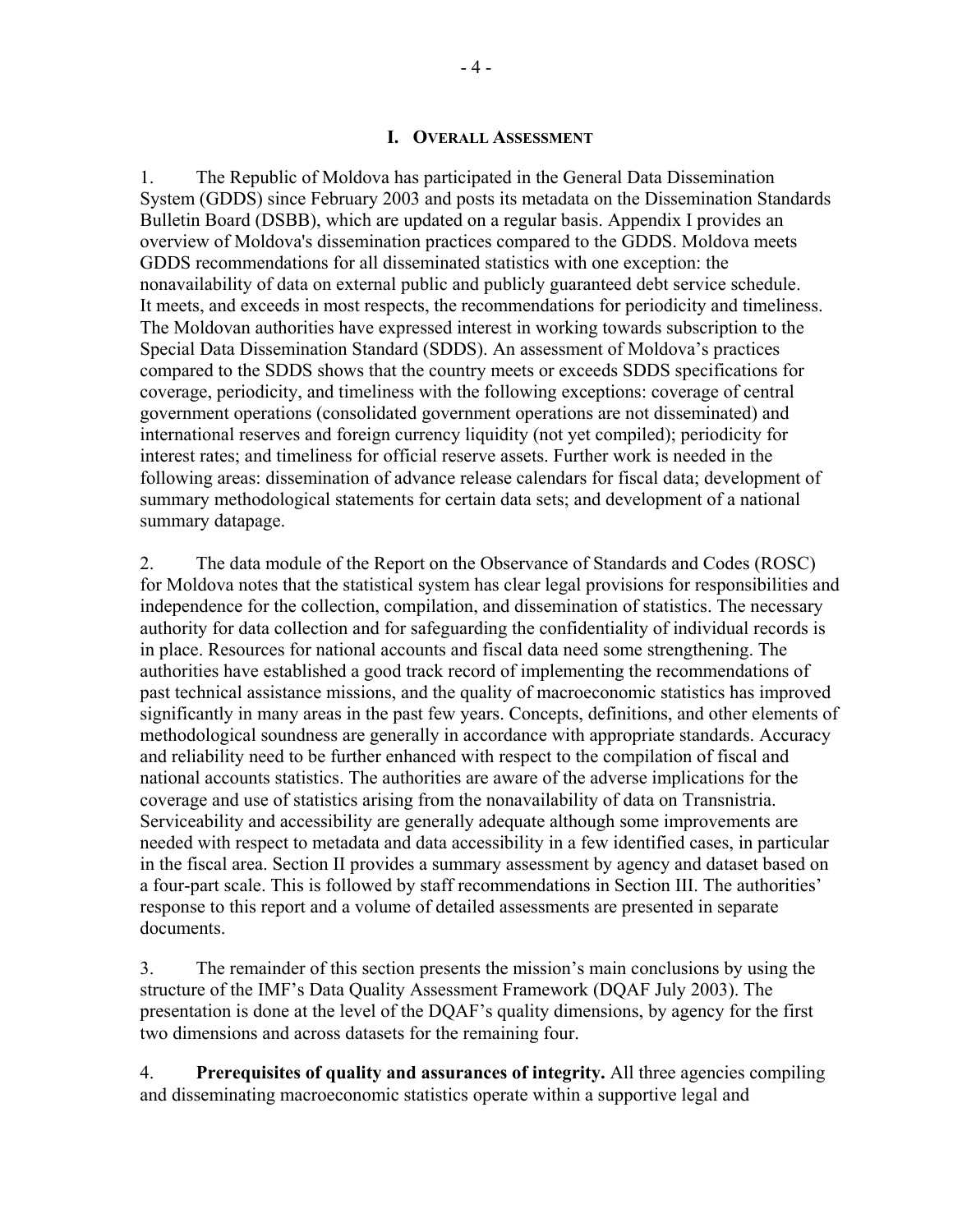institutional environment and demonstrate high levels of professionalism and ethical standards.

- The **National Bureau for Statistics** operates within a legal framework that clearly defines its authority for compiling and disseminating national accounts statistics and allows it to perform an effective coordinating role in the field of macroeconomic and social statistics. Legal provisions are adequate for safeguarding the confidentiality of individual records and statistical reporting. However, resources for compiling national accounts and basic source data are not sufficient. In particular, staffing resources have suffered significantly following the 30 percent cut effected in July 2005 . The relevance of data is promoted through several advisory groups and comments from users are monitored closely. Statistics are compiled on an impartial basis. However, the NBS's independence appears to be undermined by two practices: the deadlines for disseminating certain data are influenced by other agencies; and the term of office of the NBS's senior management is not specified explicitly. The NBS's statistical policy and practices are transparent, and staff conduct is guided by civil service rules and regulations.
- The **Ministry of Finance** operates within a legal and institutional environment that supports its responsibility for compiling and disseminating data on budget execution. Ensuring confidentiality is not an issue since government finance statistics (GFS) data are obtained as a by-product of budget systems. While the GFS statistical work program is completed with existing resources, the compilation work is undertaken by only one staff member, thereby exposing this important task to unnecessary unwarranted risks. Although the MOF is open to feedback from users, there are no mechanisms in place to monitor user needs. Data quality is an integral part of MOF operations. The laws and regulations, together with the culture in the MOF, promote professionalism. The MOF's statistical policy and practices are transparent, and staff conduct is guided by civil service rules and a number of internal regulations.
- The **National Bank of Moldova** operates within a legal framework that provides a clear responsibility for producing and disseminating monetary and balance of payments statistics. Legal provisions ensure compliance with statistical reporting requirements and confidentiality of individual records. Formal arrangements exist to promote data sharing and coordination with other data producing agencies. Resources are adequate to undertake the current statistical work program. The mechanisms to monitor and enhance the relevance of balance of payments statistics are sufficient. However, for monetary statistics, there is no established process of regular consultation with users although they are kept informed of specific data aspects. Procedures are in place that focus on quality of data which are compiled with full professional integrity. The NBM's statistical policy and practices are transparent, and staff conduct is guided by appropriate regulations.

5. In general, concepts and definitions are **methodologically sound**, and in conformity with internationally accepted standards and practices, with the exception of the definition of reserve assets in the balance of payments. The scope of macroeconomic statistics suffers due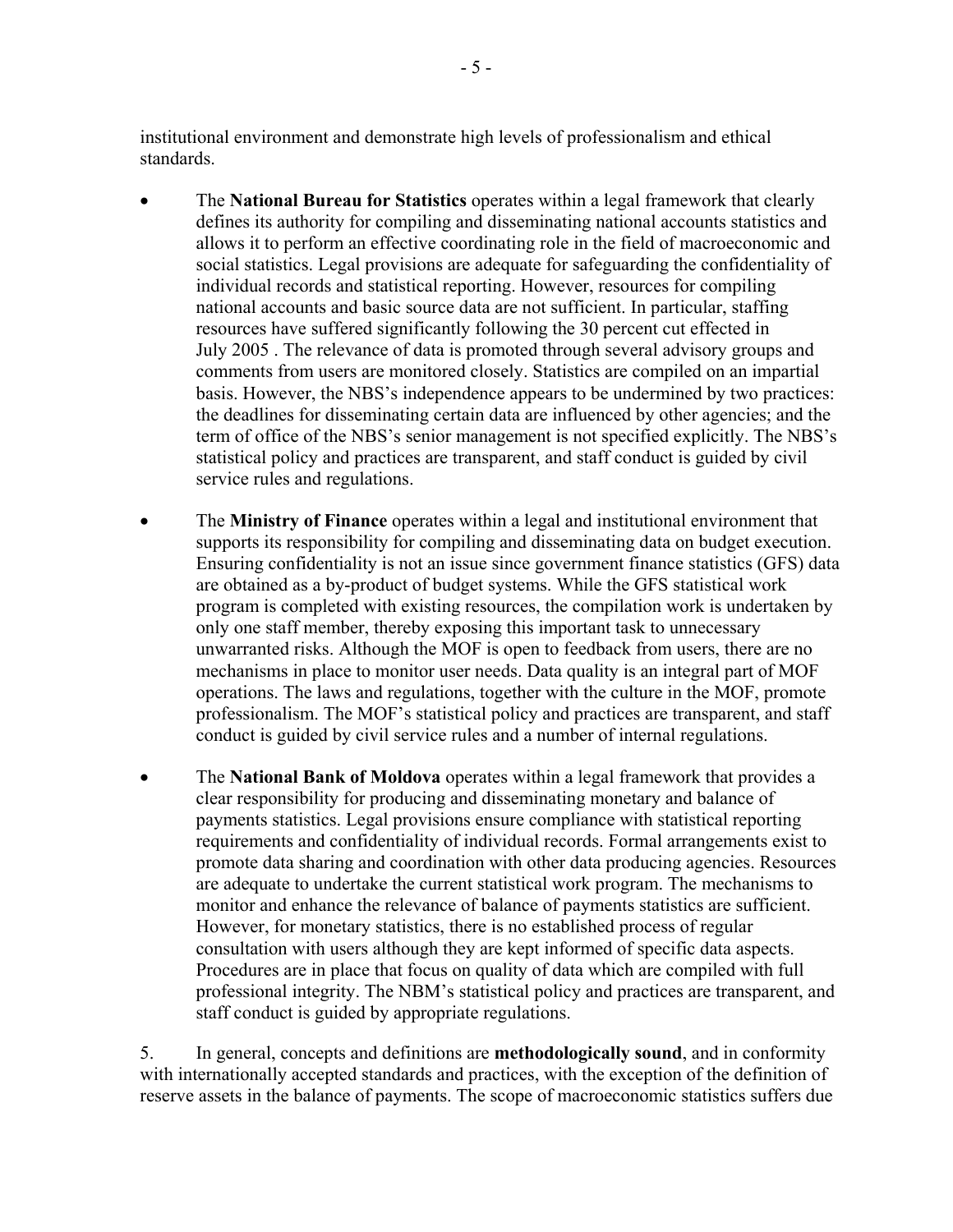to the nonavailability of data on the territory of Transnistria.<sup>1</sup> The quasi-fiscal activities of the energy sector are not included in the fiscal data. Product classification in the national accounts is not yet fully compatible with international standards. The classification of debt assumption by the government with respect to certain external loans is not fully consistent with *A Manual of Government Finance Statistics*, 1986 (*GFSM 1986 )*. The basis for recording in all statistical areas is appropriate and conforms with internationally accepted methodologies.

6. The **accuracy and reliability** of macroeconomic statistics is generally sound. Deficiencies in source data relate to production and price indices for national accounts, nonavailability of detailed transactions in nonfinancial assets for government finance, and incorrect classification of nonfinancial public corporations in banks' data for monetary statistics. Source data for annual balance of payments are comprehensive and appropriate. Although interest on loans are recorded on a due-for-payment basis, annual data are not much affected. Suitable processes are used for assessment of source data and validation of intermediate and final statistical outputs. The statistical techniques used for estimating consumption of fixed capital and volume measures of exports and imports of services in the national accounts are not fully consistent with international guidelines. Revision studies are conducted for all macroeconomic statistics, except for government finance statistics.

7. **Serviceability** of macroeconomic statistics is adequate. The periodicity and timeliness of disseminated data exceed GDDS recommendations and in most cases meet SDDS requirements. All statistics fulfill adequately the consistency parameters within each dataset, over time, and with other major datasets. The revision policy for government finance statistics is not publicized and the revision status of balance of payments data published with the annual revision cycle is not always clearly identified.

8. **Accessibility**, for the most part, is satisfactory. The data on general government operations currently disseminated relate to cumulative monthly data. Fiscal data on expenditure by economic classification are not published. Balance of payments statistics are not accessible by all users at the same time owing to a lag of one week in posting the data on the NBM's website. Comprehensive metadata for all statistics, except for monetary statistics, will need to be developed and disseminated. Assistance to users is adequate, except that the MOF does not have a catalog of its publications.

## **II. ASSESSMENT BY AGENCY AND DATASET**

The assessment of the quality of four macroeconomic datasets—national accounts, government finance, monetary, and balance of payments statistics—was conducted using the Data Quality Assessment Framework (DQAF July 2003). In this section, the results are presented at the level of the DQAF elements and using a four-point rating scale (Table 1 ). Assessments of the prerequisites of data quality and assurances of integrity (Dimensions "0"

 $\overline{a}$ 

 $<sup>1</sup>$  Following a civil war in 1992, the region bordering the left bank of the Nistru river</sup> (Transnistria) seceded from Moldova and the dispute remains unresolved.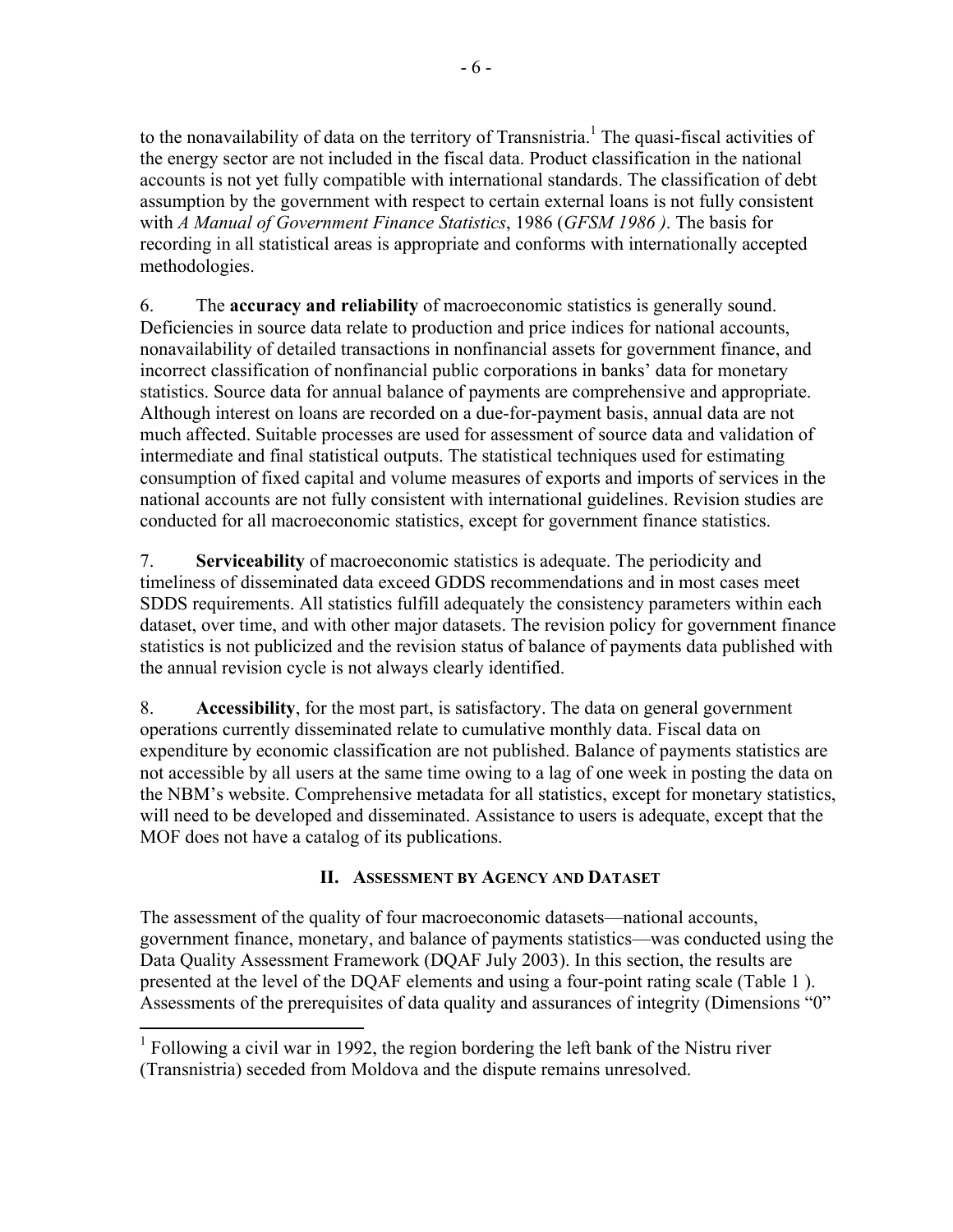and "1" of the DQAF) are presented in Tables 2 a–c. For each dataset, the assessment of methodological soundness, accuracy and reliability, serviceability, and accessibility (Dimensions "2" to "5" of the DQAF) are shown in Tables 3a–d.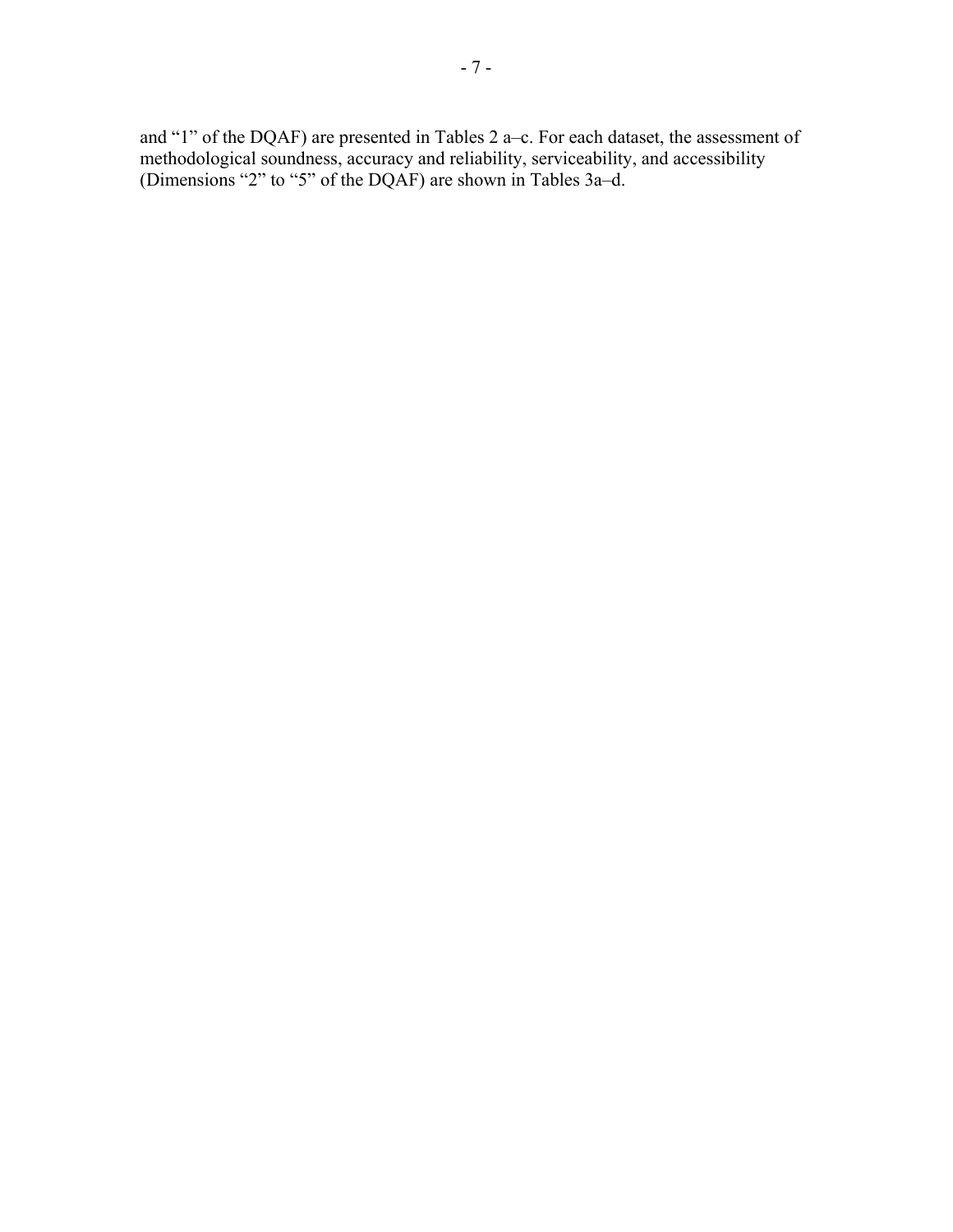| $\text{Let } \text{vol} \neq \text{C}$ . NO = Practice N <sup>-1</sup><br>Not Observed<br>$\frac{1}{2}$<br>rved: LNO =Practice Largely<br>$\cdots$ . The arr $\cdots$<br>e Observed; LO = Practice Largely Opser |        | $\mathbf{B}$ alanga of Daymanta<br>part Finance I Monatary Statistics<br>$\Gamma$ atacche $\Gamma$ Mational Accounts |
|------------------------------------------------------------------------------------------------------------------------------------------------------------------------------------------------------------------|--------|----------------------------------------------------------------------------------------------------------------------|
| Ï<br>I                                                                                                                                                                                                           | ļ<br>I |                                                                                                                      |

| <b>Datasets</b>                                  | National Accounts               | Government Finance      | Monetary Statistics     | Balance of Payments       |
|--------------------------------------------------|---------------------------------|-------------------------|-------------------------|---------------------------|
| Dimensions/Elements                              |                                 | <b>Statistics</b>       |                         | <b>Statistics</b>         |
| 0. Prerequisites of quality                      |                                 |                         |                         |                           |
| 0.1 Legal and institutional environment          |                                 |                         |                         |                           |
| Resources<br>0.2                                 |                                 |                         |                         |                           |
| Relevance<br>$0.\overline{3}$                    | $\circ \frac{8}{4} \circ \circ$ | 0.920                   | $\circ$ $\circ$ $\circ$ | $\circ \circ \circ \circ$ |
| Other quality management<br>0.4                  |                                 |                         |                         |                           |
| . Assurances of integrity                        |                                 |                         |                         |                           |
| Professionalism<br>$\equiv$                      | 900                             | $\circ \circ \circ$     | $\circ \circ \circ$     |                           |
| Transparency<br>$\frac{12}{1}$                   |                                 |                         |                         | $\circ \circ \circ$       |
| Ethical standards<br>1.3                         |                                 |                         |                         |                           |
| 2. Methodological soundness                      |                                 |                         |                         |                           |
| 2.1 Concepts and definitions                     |                                 |                         |                         |                           |
| Scope<br>2.2                                     |                                 |                         |                         |                           |
| Classification/sectorization<br>2.3              | 0220                            | $\circ$ 220             | $\circ$ $\circ$ $\circ$ | 2200                      |
| Basis for recording<br>2.4                       |                                 |                         |                         |                           |
| 3. Accuracy and reliability                      |                                 |                         |                         |                           |
| Source data<br>$\frac{31}{2}$                    |                                 |                         |                         |                           |
| Assessment of source data<br>3.2                 |                                 |                         |                         |                           |
| Statistical techniques                           | 9090                            | 9000                    | 9000                    | $\circ \circ \circ \circ$ |
| Assessment and validation of intermediate<br>3.4 |                                 |                         |                         |                           |
| data and statistical outputs                     |                                 |                         |                         |                           |
| Revision studies<br>3.5                          | $\circ$                         | $\overline{C}$          | $\circ$                 | $\circ$                   |
| 4. Serviceability                                |                                 |                         |                         |                           |
| 4.1 Periodicity and timeliness                   |                                 |                         |                         |                           |
| Consistency<br>4.2                               | $\circ \circ \circ$             | $\circ$ $\circ$ $\circ$ | $\circ \circ \circ$     | $\circ$ $\circ$ $\circ$   |
| Revision policy and practice<br>$4.\overline{3}$ |                                 |                         |                         |                           |
| 5. Accessibility                                 |                                 |                         |                         |                           |
| 5.1 Data accessibility                           |                                 | OCTS                    |                         |                           |
| Metadata accessibility                           | $\circ$ $\beta$ $\circ$         |                         | $\circ \circ \circ$     | 220<br>20                 |
| Assistance to users<br>5.3                       |                                 |                         |                         |                           |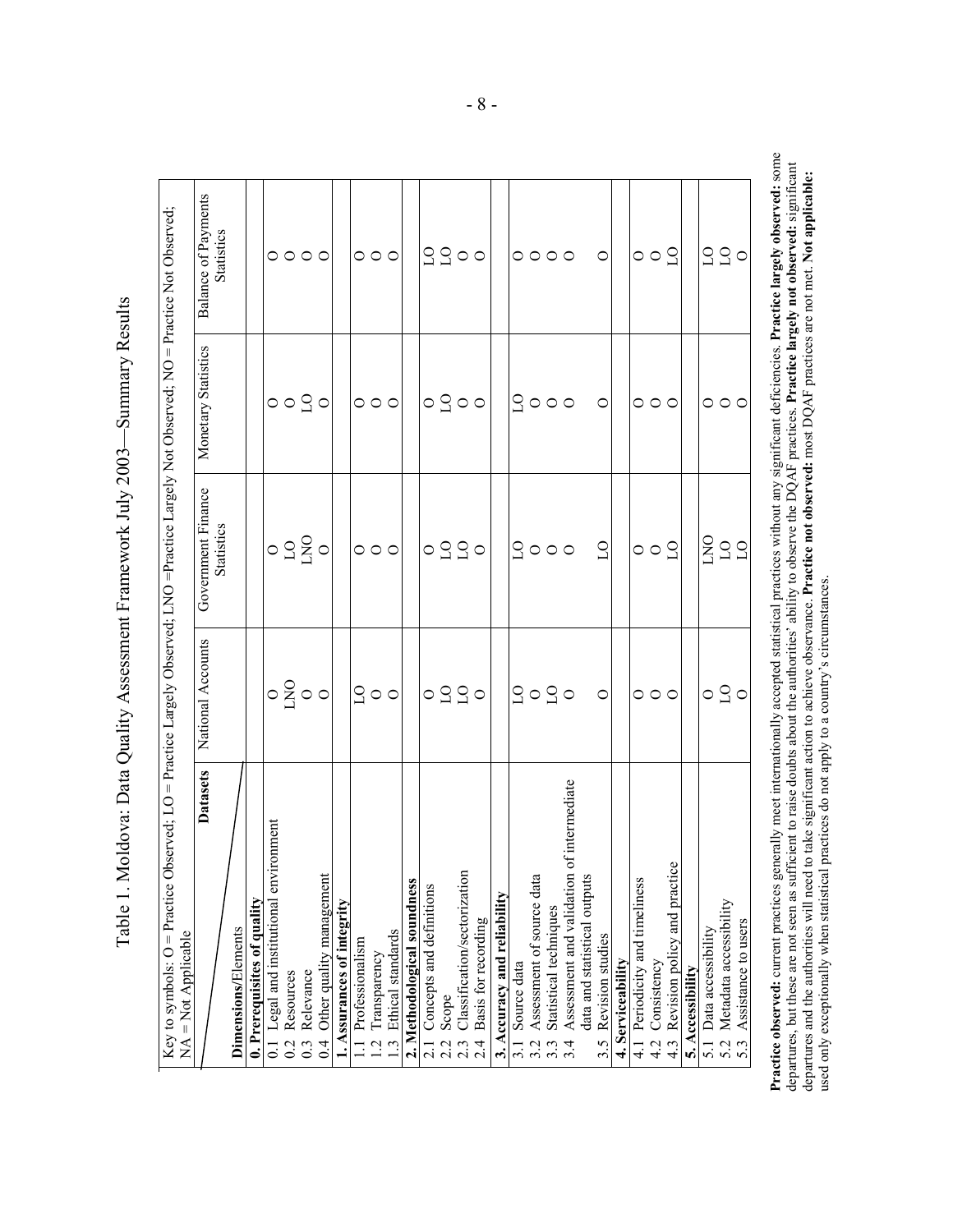| Table 2a. Moldova                                                                                                                                                                                                                                                                                                                                                                                                                                                                                                                                                                                                                                                                                                                                                                                                                                                                                                                                                                                                                                                                                                                                                                                                                                                                                                                                                                                                                                                                                                                                                                                                                                                                                                                                                                                                                                                                                                                                                                                                                          | Assessment of Data Quality—Dimensions 0 and 1—National Bureau for Statistics                                                                                                                                                                                                                                                                                                                                                                                                                                                                                                                                                                                                                                                                                                                                                                                                                                                                                                                                                                                                                                                                                                                                                                                                                                                                                                                                                                                                                                                                                                                                                                                          |
|--------------------------------------------------------------------------------------------------------------------------------------------------------------------------------------------------------------------------------------------------------------------------------------------------------------------------------------------------------------------------------------------------------------------------------------------------------------------------------------------------------------------------------------------------------------------------------------------------------------------------------------------------------------------------------------------------------------------------------------------------------------------------------------------------------------------------------------------------------------------------------------------------------------------------------------------------------------------------------------------------------------------------------------------------------------------------------------------------------------------------------------------------------------------------------------------------------------------------------------------------------------------------------------------------------------------------------------------------------------------------------------------------------------------------------------------------------------------------------------------------------------------------------------------------------------------------------------------------------------------------------------------------------------------------------------------------------------------------------------------------------------------------------------------------------------------------------------------------------------------------------------------------------------------------------------------------------------------------------------------------------------------------------------------|-----------------------------------------------------------------------------------------------------------------------------------------------------------------------------------------------------------------------------------------------------------------------------------------------------------------------------------------------------------------------------------------------------------------------------------------------------------------------------------------------------------------------------------------------------------------------------------------------------------------------------------------------------------------------------------------------------------------------------------------------------------------------------------------------------------------------------------------------------------------------------------------------------------------------------------------------------------------------------------------------------------------------------------------------------------------------------------------------------------------------------------------------------------------------------------------------------------------------------------------------------------------------------------------------------------------------------------------------------------------------------------------------------------------------------------------------------------------------------------------------------------------------------------------------------------------------------------------------------------------------------------------------------------------------|
| 0. Prerequisites of quality                                                                                                                                                                                                                                                                                                                                                                                                                                                                                                                                                                                                                                                                                                                                                                                                                                                                                                                                                                                                                                                                                                                                                                                                                                                                                                                                                                                                                                                                                                                                                                                                                                                                                                                                                                                                                                                                                                                                                                                                                | 1. Assurances of integrity                                                                                                                                                                                                                                                                                                                                                                                                                                                                                                                                                                                                                                                                                                                                                                                                                                                                                                                                                                                                                                                                                                                                                                                                                                                                                                                                                                                                                                                                                                                                                                                                                                            |
| clearly defines the authority of the NBS for compiling and disseminating<br>Resources. The national accounts statistics are compiled by the National<br>basic economic statistics, and<br>resources and financial resources for data collection, development work,<br>Statistics (NBS) is responsible for compiling and disseminating national<br>Relevance. Data users are consulted through several advisory groups to<br>staffing resources of the NBS were reduced by about 30 percent as part<br>Other quality management. The NBS management recognizes quality<br>as an important statistical principle and ensures that work practices and<br>accorded by management to achieving compliance with internationally<br>accounts statistics. The Law on Official Statistics of December 9, 2004<br>information technology. Besides, retaining NBS staff is a problem due<br>provides for appropriate sanctions for noncompliance, and guarantees<br>seminars to help ensure relevance of data produced and disseminated.<br>national accounts statistics. It also ensures mandatory data reporting,<br>to the unattractive salaries compared to the private sector. Computer<br>help the national accounts meet user needs. Users are encouraged to<br>priorities reflect this importance. Quality awareness is evidenced by<br>provide comments, and these comments are monitored closely. The<br>references to quality in the Law on Statistics, as well as the priority<br>Accounts Division, which consists of eight staff. In July 2005, the<br>of an overall civil service reorganization. Staffing is not adequate,<br>data. Data sharing and<br>Legal and institutional environment. The National Bureau for<br>NBS is active internationally, taking part in many meetings and<br>coordination among the producing agencies are adequate.<br>and technical enhancements are not adequate.<br>especially in the area of national accounts,<br>confidentiality of the individual reporters'<br>accepted statistical standards. | disseminating certain data are influenced by other agencies; and the term of<br>clearly where additional information may be obtained. There is no evidence<br>office of the NBS's senior management is not specified explicitly. The Law<br>on Statistics stipulates that statistics are compiled on an impartial basis, and<br>independence appears to be undermined by two practices: the deadlines for<br>release. Advance notice is given of major changes in methodology, source<br>administrative procedures of the civil service. All staff are made aware of<br>reviews of work processes are regularly undertaken. However, the NBS's<br>considerations. The NBS is entitled to comment on misuse of its statistics<br>Professionalism. The legal environment guarantees the independence of<br>trained. All staff receive internal training in relevant subjects. Peer group<br>Transparency. The Statistics Law and the annual statistical program are<br>the NBS. Staff are recruited on the basis of competence, and promotions<br>are related to performance. The NBS staff are professional and properly<br>that national accounts data are provided to government officials before<br>and does so as needed. Media references to statistics are identified and<br>processing, and dissemination of data. The NBS publications indicate<br>the choices of data sources and techniques are informed by statistical<br>available to the general public, including information on collection,<br>Ethical standards. Staff behavior is guided by the regulations and<br>data, and statistical techniques.<br>circulated within the NBS.<br>the guidelines. |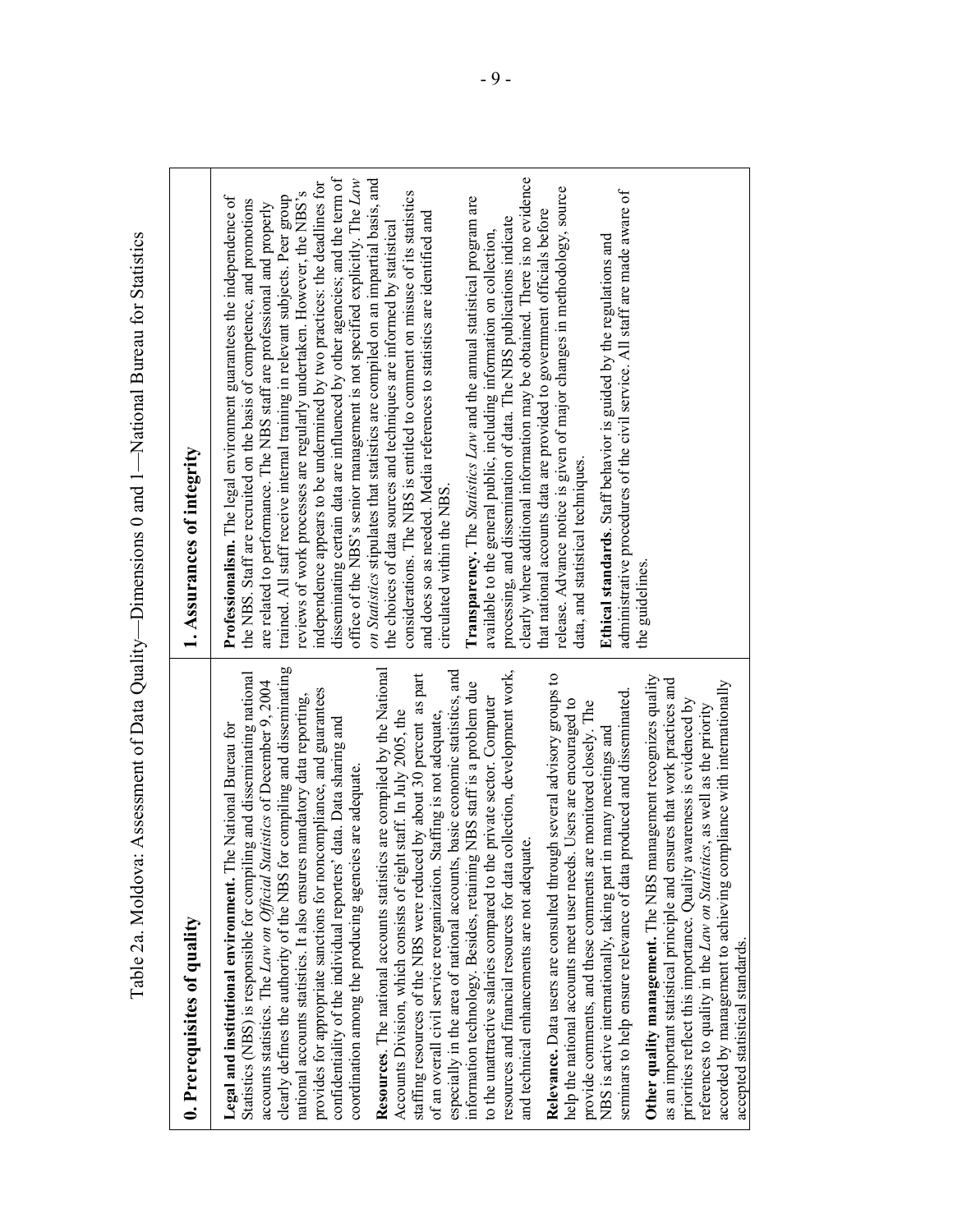|                                                                                                                                                                                                                                                                                                                                                                                                                                                                                                                                                                                                                                                                                                                                                                                                                                                                                                                                                                                                                                                                                                                                                                                                                                            | Table 2b. Moldova: Assessment of Data Quality—Dimensions 0 and 1—Ministry of Finance                                                                                                                                                                                                                                                                                                                                                                                                                                                                                                                                                                                                                                                                                                                                                                                                                                                                                                                                                                                                                                                                                                                                                                                                                                                                                                                                                               |
|--------------------------------------------------------------------------------------------------------------------------------------------------------------------------------------------------------------------------------------------------------------------------------------------------------------------------------------------------------------------------------------------------------------------------------------------------------------------------------------------------------------------------------------------------------------------------------------------------------------------------------------------------------------------------------------------------------------------------------------------------------------------------------------------------------------------------------------------------------------------------------------------------------------------------------------------------------------------------------------------------------------------------------------------------------------------------------------------------------------------------------------------------------------------------------------------------------------------------------------------|----------------------------------------------------------------------------------------------------------------------------------------------------------------------------------------------------------------------------------------------------------------------------------------------------------------------------------------------------------------------------------------------------------------------------------------------------------------------------------------------------------------------------------------------------------------------------------------------------------------------------------------------------------------------------------------------------------------------------------------------------------------------------------------------------------------------------------------------------------------------------------------------------------------------------------------------------------------------------------------------------------------------------------------------------------------------------------------------------------------------------------------------------------------------------------------------------------------------------------------------------------------------------------------------------------------------------------------------------------------------------------------------------------------------------------------------------|
| 0. Prerequisites of quality                                                                                                                                                                                                                                                                                                                                                                                                                                                                                                                                                                                                                                                                                                                                                                                                                                                                                                                                                                                                                                                                                                                                                                                                                | 1. Assurances of integrity                                                                                                                                                                                                                                                                                                                                                                                                                                                                                                                                                                                                                                                                                                                                                                                                                                                                                                                                                                                                                                                                                                                                                                                                                                                                                                                                                                                                                         |
| of its overall operation. Only a few staff have GFS knowledge, and GFS<br>Process, No. 847-XIII/1996, the Law on Accounting, No. 4 26-XIII/1995,<br>statistical work program is completed with existing resources. There are<br>disseminating detailed data on the consolidated general government and<br>in the MOF is an integral part<br>No.9 69-XIII/1996, and the annual State Budget laws. Since GFS data<br>Relevance. The MOF is open to feedback from users, but it does not<br>are obtained as a by-product of budget systems, measures to ensure<br>compilation is undertaken by one staff member. However, the GFS<br>actively elicit comments. In response to user feedback, the MOF is<br>provisions of the Law on the Budgetary System and the Budgetary<br>Other quality management. The general regulations of the MOF<br>disseminated by the Ministry of Finance (MOF) under the general<br>the budget classification approved by the Parliament Resolution<br>Legal and institutional environment. GFS are compiled and<br>limited measures to improve the efficient use of resources.<br>confidentiality or encourage response are not required<br>Resources. The GFS statistical program<br>its component subsectors. | clearly identified as the source of fiscal data. Data compiled on the basis of<br>access to fiscal data prior to their release to the general public. The MOF is<br>Professionalism. The laws and regulations together with the culture in the<br>compiling and using GFS. There is no evidence of political interference in<br>The content and format of GFS are based on IMF standards. Other reports<br>which a basic knowledge of statistical principles forms part of a wider set<br>Transparency. The terms and conditions under which GFS are compiled<br>the choices of sources and methods used in the compilation of fiscal data.<br>MOF promote professionalism. Recruitment and promotion are based on<br>methods. MOF staff have qualifications in economics and accounting, in<br>No.4 26-XIII/1995, the Law on the Budgetary System and the Budgetary<br>administrative regulations of the MOF. There is no internal government<br>receive training (internal and external) in methodology and compilation<br>qualifications and performance. The MOF staff are well qualified and<br>of skills, and have the appropriate background and experience for<br>Process, No. 847-XIII/1996, and by the NBS for its publications.<br>and disseminated are embedded in various laws and the internal<br>changes in methodology are disseminated to users for feedback<br>of fiscal activity are determined by the <i>Law on Accounting</i> |
| STA in Washington and at regional training centers, including the Fiscal<br>Policy and Data Quality Seminar that was offered in 2005 jointly with<br>stipulate quality commitment. Data quality is an integral part of MOF<br>operations. MOF staff participate in GFS-related courses offered by<br>STA at the Joint Vienna Institute.                                                                                                                                                                                                                                                                                                                                                                                                                                                                                                                                                                                                                                                                                                                                                                                                                                                                                                    | government staff is regulated by various laws, including the Law on Public<br>regulations specifically governing the behavior of staff. All staff are made<br>Ethical standards. The code of conduct for civil servants and other<br>Service, No.4 43-XIII/1995. In addition, the MOF has a number of<br>aware of these regulations                                                                                                                                                                                                                                                                                                                                                                                                                                                                                                                                                                                                                                                                                                                                                                                                                                                                                                                                                                                                                                                                                                                |
|                                                                                                                                                                                                                                                                                                                                                                                                                                                                                                                                                                                                                                                                                                                                                                                                                                                                                                                                                                                                                                                                                                                                                                                                                                            |                                                                                                                                                                                                                                                                                                                                                                                                                                                                                                                                                                                                                                                                                                                                                                                                                                                                                                                                                                                                                                                                                                                                                                                                                                                                                                                                                                                                                                                    |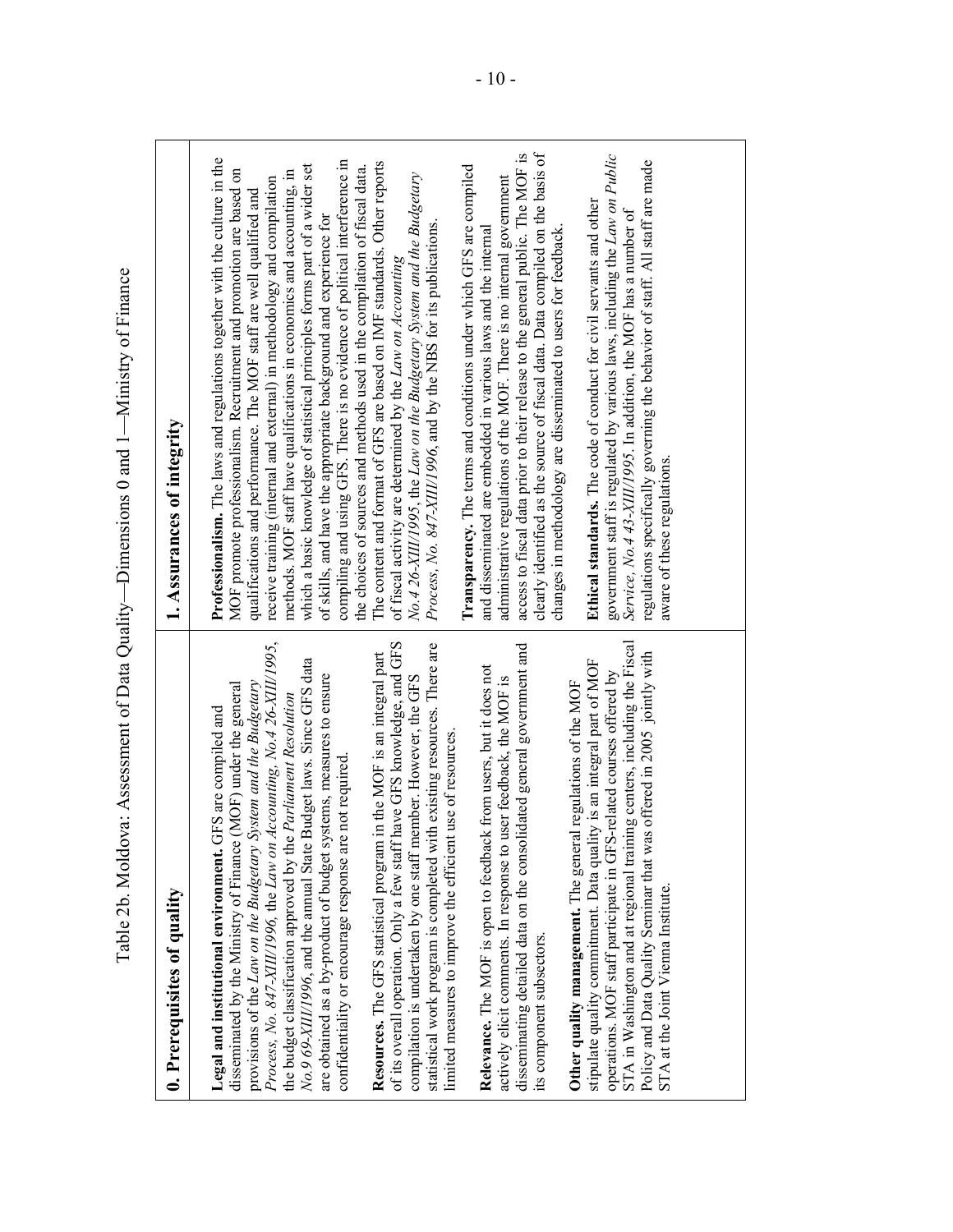| Table 2c. Moldova:<br>0. Prerequisites of quality                                                                                                                                                                                                                                                                                                                                                                                                                                                                                                                                                                                       | Assessment of Data Quality—Dimensions 0 and 1—National Bank of Moldova<br>1. Assurances of integrity                                                                                                                                                                                                                                                                                                                                                                                                                                                                                          |
|-----------------------------------------------------------------------------------------------------------------------------------------------------------------------------------------------------------------------------------------------------------------------------------------------------------------------------------------------------------------------------------------------------------------------------------------------------------------------------------------------------------------------------------------------------------------------------------------------------------------------------------------|-----------------------------------------------------------------------------------------------------------------------------------------------------------------------------------------------------------------------------------------------------------------------------------------------------------------------------------------------------------------------------------------------------------------------------------------------------------------------------------------------------------------------------------------------------------------------------------------------|
|                                                                                                                                                                                                                                                                                                                                                                                                                                                                                                                                                                                                                                         |                                                                                                                                                                                                                                                                                                                                                                                                                                                                                                                                                                                               |
| payments statistics is clearly specified in relevant legislations. Legal provisions<br>empower the NBM to request information from legal entities and individuals to<br>Resources. Human, financial, and computing resources of the units involved in<br><b>Legal and institutional environment.</b> The responsibility of the National Bank<br>of Moldova (NBM) for producing and disseminating monetary and balance of<br>carry out its tasks. Legislations guarantee confidentiality of the requested data.<br>Appropriate formal arrangements exist to promote data sharing and<br>coordination with other data producing agencies. | Professionalism. A key element of the legal status of the NBM is that it<br>Proceeding from its legal status, the NBM defines its own methodology<br>reflected in the Model Qualifications Characteristics of the NBM Staff,<br>payments statistics, taking into account international requirements and<br>standards. The NBM is guided in its personnel hiring and promotion<br>policies by the principle of professional competence of staff. This is<br>for the compilation and dissemination of monetary and balance of<br>is an independent legal entity, accountable only to parliament |
| process of collection, processing, and verification of the monetary and balance<br>responsibilities between the Statistics and Monetary Analysis Section and the<br>the compilation of monetary and balance of payments statistics are sufficient<br>Balance of Payments Division vis-à-vis other departments involved in the<br>for the assigned tasks. There is a clear division of interdepartmental                                                                                                                                                                                                                                 | as approved by the NBM Administrative Council. The choices of sources<br>and statistical techniques are based on statistical considerations. The<br>payments statistics in the financial press and mass media. Incorrect<br>NBM tracks the use and interpretation of monetary and balance of<br>interpretation or misuse of statistics is followed up for corrections.                                                                                                                                                                                                                        |
| missions. The balance of payments division holds regular formal and informal<br>country's monetary and balance<br>implement most of the recommendations made by IMF technical assistance<br>is reflected in its willingness to<br>Relevance. The NBM strives to improve the<br>of payments statistics to meet users' needs, a<br>of payments statistics.                                                                                                                                                                                                                                                                                | public. There is no internal government access to statistics prior to their<br>release. Users are informed on methodological changes; these are also<br>monetary and balance of payments statistics are made available to the<br>Transparency. The broad legal terms and conditions for compiling<br>reported to the public through regulations published by the NBM                                                                                                                                                                                                                          |
| meetings with key users. Each week, the NBM holds meetings of the Monetary<br>gular consultation with ministries,<br>representatives from the private sector, or academia, for monetary statistics<br>forecasting purposes. Users are kept informed on specific data aspects, but<br>Committee to identify emerging data needs for decision-making and<br>there is no formally established process of re<br>purposes                                                                                                                                                                                                                    | Ethical standards. Ethical standards of official behavior for NBM staff<br>status of an NBM employee. Employees who enter into an employment<br>are established by a separate regulatory act of the NBM that defines the<br>relationship with the NBM are informed of this regulatory act                                                                                                                                                                                                                                                                                                     |
| the NBM and hold meetings with<br>Other quality management. The NBM management and professional staff<br>dimensions of data quality. Staff of the NBM have participated in monetary<br>and balance of payments statistics courses offered by the IMF. Returning<br>recognize the importance of good quality statistics and are sensitive to all<br>participants provide training to other staff of<br>respondents to improve data reporting.                                                                                                                                                                                            |                                                                                                                                                                                                                                                                                                                                                                                                                                                                                                                                                                                               |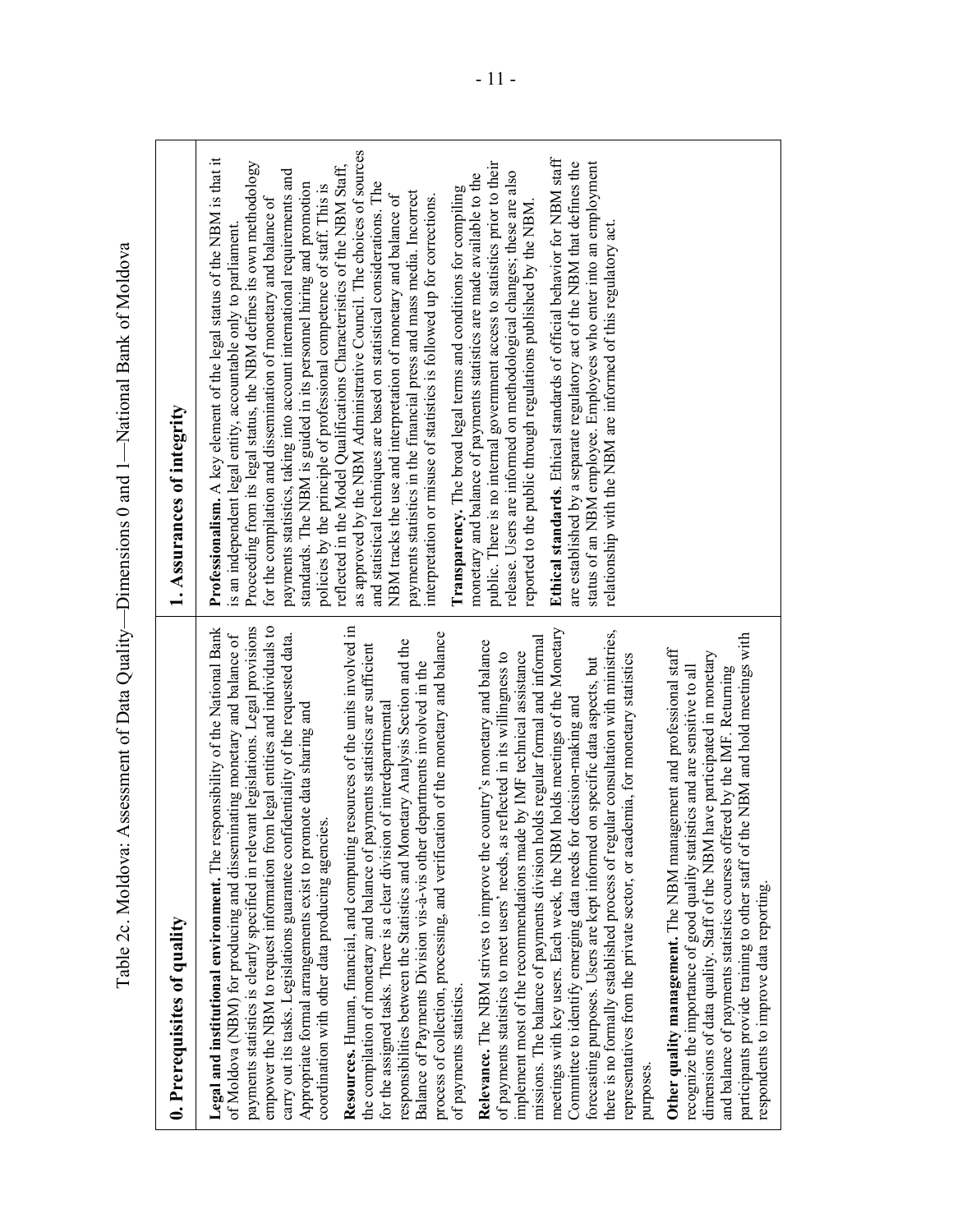| 2. Methodological soundness                                                       | 3. Accuracy and reliability                                                             | 4. Serviceability                                        | 5. Accessibility                                         |
|-----------------------------------------------------------------------------------|-----------------------------------------------------------------------------------------|----------------------------------------------------------|----------------------------------------------------------|
| Concepts and definitions. The national                                            | Source data. The national accounts are                                                  | Periodicity and timeliness.                              | Data accessibility. Data are                             |
| accounts are compiled in accordance                                               | compiled from comprehensive annual and                                                  | Periodicity and timeliness of the                        | disseminated in hard copy                                |
| with the System of National                                                       | quarterly data collection programs based on                                             | national accounts data exceed                            | publications and on the                                  |
| Accounts 1993 (1993 SNA)                                                          | a statistical register, developed and                                                   | GDDS recommendations.                                    | website of the NBS. The                                  |
| Scope. The NBS compiles and                                                       | maintained by the NBS. However, for                                                     | Consistency. The statistical                             | release schedule for the                                 |
| disseminates (i) annual and quarterly                                             | industrial volume indices constant price                                                | discrepancy between GDP by                               | national accounts data is                                |
| GDP at current and constant prices by                                             | data reported by the enterprises themselves<br>are used. Price indices are not fully in | the production and by the                                | accounts are made available to<br>preannounced. National |
| (ii) components of annual value added by<br>activity and by expenditure approach; | accordance with international standards.                                                | reconciled through the supply<br>expenditure approach is | all users at the same time                               |
| activity at current prices; (iii) a sequence                                      | Assessment of source data. Source data are                                              | and use tables. Consistent annual                        | Metadata accessibility.                                  |
| of annual accounts for the total economy                                          | adequately checked for coverage, sampling,                                              | time series are available since                          | Metadata are available in the                            |
| and by institutional sectors (up to                                               | and nonsampling errors                                                                  | 1989. The national accounts data                         | hard copy publications of the                            |
| financial accounts); (iv) annual rest of                                          | Statistical techniques are basically sound,                                             | are consistent with the balance                          | NBS and on the IMF's GDDS                                |
| the world account; and (v) annual supply                                          | with production approach estimates made                                                 | of payments and the government                           | website. The GDDS metadata                               |
| and use tables. The Transnistria region is                                        | on sufficient detail of activities, and                                                 | finance statistics                                       | are updated regularly                                    |
| not included in the national accounts                                             | expenditure estimates made independently.                                               | Revision policy and practice.                            | However, there is no                                     |
| estimates. The production and the asset                                           | Constant price estimates are compiled at                                                | The revision cycle is                                    | comprehensive document                                   |
| boundary are in accordance with                                                   | average prices of the previous year, using                                              | predetermined and known to the                           | describing the sources and                               |
| the 1993 SNA.                                                                     | sound techniques. However, the                                                          | public. Preliminary data are                             | methods used in national                                 |
| Classification/sectorization.                                                     | compilation techniques for consumption of                                               | clearly identified. The revised                          | accounts compilation.                                    |
| Institutional units, transactions, and other                                      | fixed capital and for volume measures of                                                | data are disseminated with                               | Assistance to users. The                                 |
| flows are classified according to                                                 | imports and exports of services are not fully                                           | analysis explaining the                                  | catalog of publications and                              |
| the 1993 SNA. The activity and functional                                         | consistent with international guidelines.                                               | difference with the preliminary                          | information on the contact                               |
| classifications are consistent with                                               | Assessment and validation of                                                            | data.                                                    | person for national accounts                             |
| international standards. Products are still                                       | intermediate data and statistical output.                                               |                                                          | are available to users                                   |
| system. However, a new classification of<br>classified using the material product | Statistical discrepancies in intermediate data                                          |                                                          |                                                          |
| products will be in place later in 2005                                           | are assessed and investigated. The revised                                              |                                                          |                                                          |
|                                                                                   | GDP estimates at current and constant                                                   |                                                          |                                                          |
| Basis for recording. Market prices are<br>used for valuation of stocks and flows. | prices are balanced through the supply and<br>tables<br>use                             |                                                          |                                                          |
| Recording is done on an accrual basis.                                            | Revision studies. Studies of revisions are                                              |                                                          |                                                          |
|                                                                                   | ried out and documented routinely, and<br>$\frac{1}{2}$                                 |                                                          |                                                          |
|                                                                                   | used to inform the statistical process.                                                 |                                                          |                                                          |
|                                                                                   |                                                                                         |                                                          |                                                          |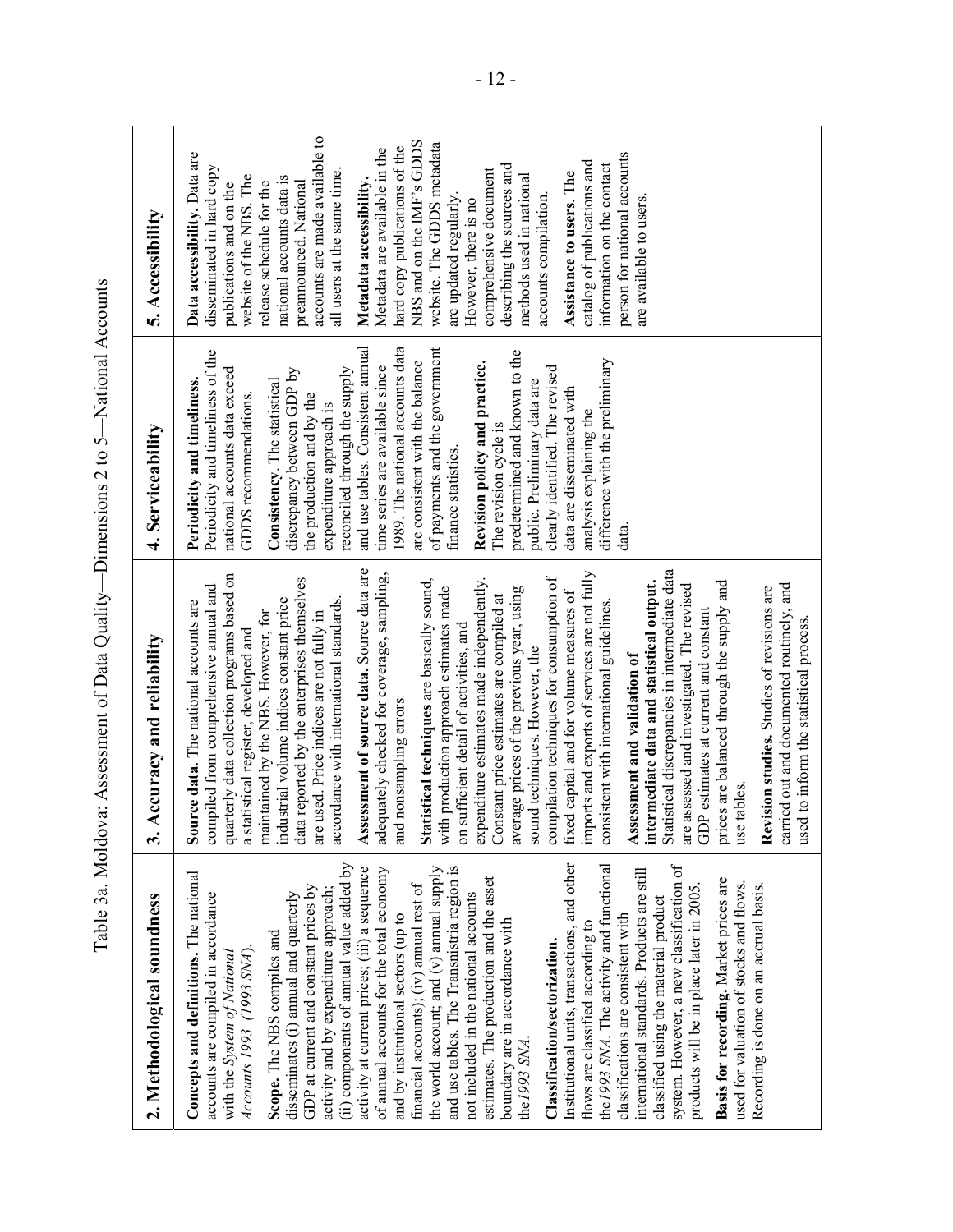Assistance to users. Contact details **Assistance to users.** Contact details general government) execution and classification are not disseminated. Prompt and knowledgeable service Prompt and knowledgeable service on concepts, sources, and methods release calendar or information on **Metadata accessibility.** Metadata Fiscal statistics are released in the each of its component subsectors. are included on monthly releases. are included on monthly releases. data each month for the National releases cumulative year-to-date *Moldova*. There is no advance NBS's *Statistical Bulletin* and **Data accessibility.** The MOF *Socio-Economic Situation in*  Public Budget (consolidated the website on data services. available. GFS metadata are is provided. No catalog of for fiscal data are publicly is provided. No catalog of publications is available. Fiscal data by economic publications is available. available on the DSBB. available on the DSBB. Table 3b. Moldova: Assessment of Data Quality—Dimensions 2 to 5—Government Finance Statistics<br>Concepts and definitions. Fiscal Source data GFS are compiled Periodicity and intelliges. CDDS Data accessibility. The comparis deficit is equal to financing, and the debt in the balance of payments and **Periodicity and timeliness.** GDDS fully reconciled with monetary and replaced with final unaudited data. financial statistics. Public external marginal. Final unaudited data are general government sector data in marginal. Final unaudited data are the national accounts are sourced not replaced by final audited data for the same reason. The revision not replaced by final audited data for the same reason. The revision major aggregates are the sum of **Consistency.** The cash surplus/ their components. The GFS are preliminary data, revisions are **Revision policy and practice.** Preliminary data are routinely Due to extensive checking of recommendations are met. policy is not publicized. policy is not publicized. from fiscal data. outputs. Discrepancies between the **outputs.** Discrepancies between the execution data are mapped to both **intermediate data and statistical**  transactions data are collected for Numerous automated and manual intermediate data and statistical the *GFSM 1986* and *GFSM 2001*  checks are routinely undertaken. **Source data.** GFS are compiled from comprehensive and timely external debt stocks and related flows are checked with creditor accounting reports. No detailed external debt stocks and related **Assessment and validation of**  flows are checked with creditor before release of data. Data on pefore release of data. Data on Revision studies. No revision Preliminary data are routinely replaced by final data. Budget execution reports are resolved **Revision studies.** No revision nonfinancial assets of general execution reports are resolved **Assessment of source data.**  studies are made. However, studies are made. However, banking system and budget banking system and budget **Statistical techniques.**  revisions are minimal. revisions are minimal. classifications. government. information. nformation. data are recorded on a cash basis, as data are recorded on a cash basis, as face value. All data are recorded on face value. All data are recorded on *GFSM 1986* guidelines, except for the assumption of debt obligations by the government with respect to GFSM 1986 guidelines, except for the assumption of debt obligations The classification of fiscal data is by the government with respect to The classification of fiscal data is provided for in the *GFSM 1986*. **Basis for recording.** The fiscal provided for in the GFSM 1986. Basis for recording. The fiscal Government debt is recorded at Government debt is recorded at Classification/sectorization. **Classification/sectorization.** broadly consistent with broadly consistent with certain external loans. certain external loans. cover Transnistria. cover Transnistria. a gross basis. a gross basis.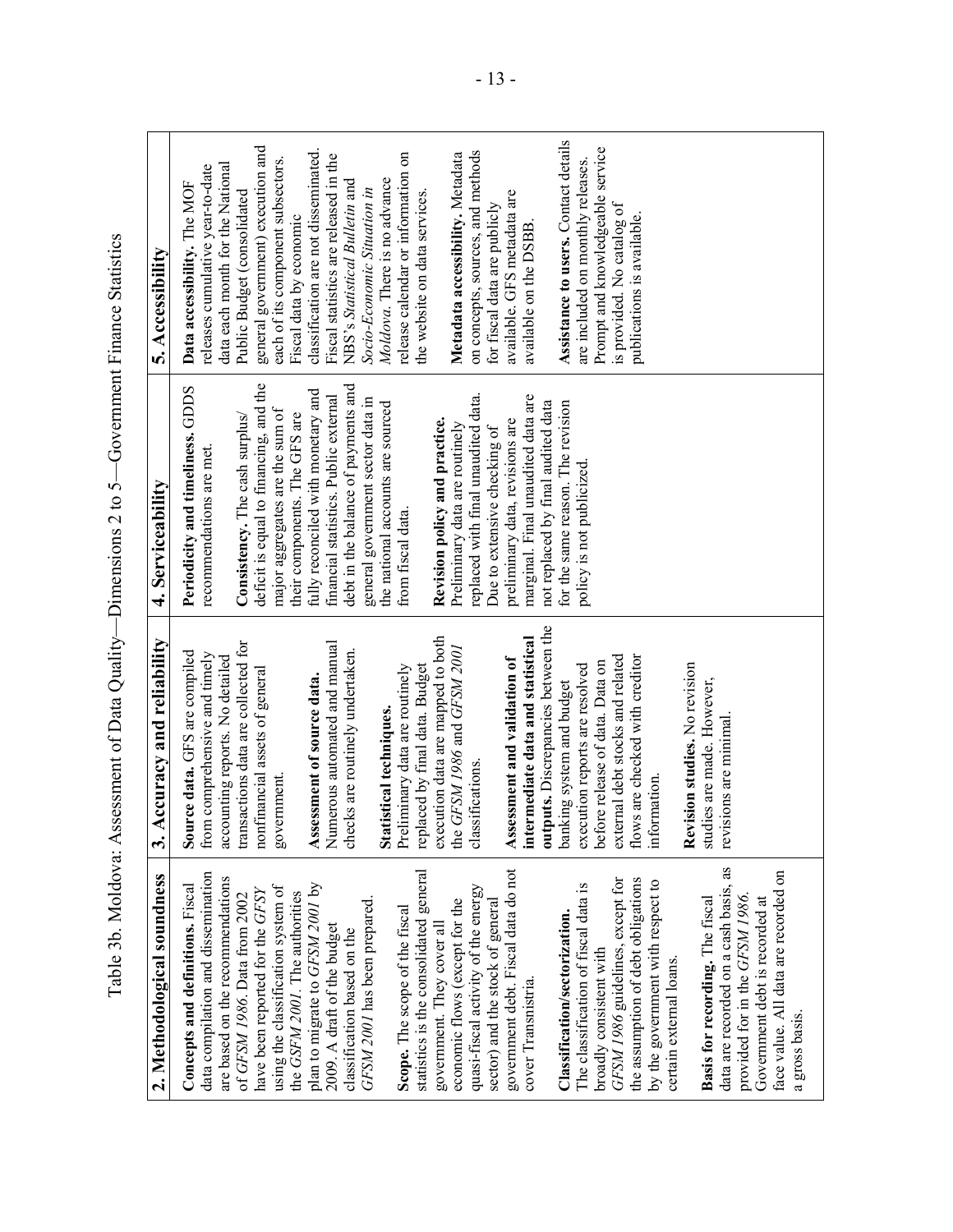| 2. Methodological soundness                                     |                                                                              | Table 3c. Moldova: Assessment of Data Quality—Dimensions 2 to 5—Monetary Statistics    | 5. Accessibility                                                         |
|-----------------------------------------------------------------|------------------------------------------------------------------------------|----------------------------------------------------------------------------------------|--------------------------------------------------------------------------|
|                                                                 | 3. Accuracy and reliability                                                  | 4. Serviceability                                                                      |                                                                          |
| Concepts and definitions. Moldova's                             | Source data. The ODC survey is based                                         | Periodicity and timeliness. Monthly                                                    | Data accessibility. Data are                                             |
| monetary statistics are broadly                                 | on the consolidated balance sheets of                                        | compilation of monetary statistics                                                     | presented in an aggregated form                                          |
| consistent with the methodology of the                          | all commercial banks. The commercial                                         | $\mathbf{g}$<br>meets the SDDS requirements. Data                                      | with comments on their                                                   |
| MFSM. The NBM follows the                                       | banks' data reported for monetary                                            | the analytical accounts of the central                                                 | development. The public has ready                                        |
| principle of residency of the Balance of                        | statistics purposes do not provide                                           | bank are disseminated within two                                                       | access to monetary data through the                                      |
| Payments Manual, fifth edition                                  | information for the correct                                                  | weeks after the end of the reference                                                   | NBM's web site. Seasonally                                               |
| (BPM5)                                                          | classification of institutional units as                                     | month. Data on the analytical accounts                                                 | adjusted data on monetary                                                |
| Scope. The depository corporations                              | nonfinancial public corporations.                                            | of the banking sector are disseminated                                                 | aggregates M <sub>0</sub> , M <sub>2</sub> , and M <sub>3</sub> are also |
| survey covers the NBM and the                                   | Assessment of source data. The                                               | 20 days after the end of the reference                                                 | disseminated on the website                                              |
| 16 commercial banks. However, nine                              | ß<br>primary system of data verification is                                  | month                                                                                  | Monetary statistics are released in                                      |
| commercial banks that operate in the                            | review of the banks' reports.<br>detailed                                    | Consistency. Monetary data are                                                         | accordance with the calendar for                                         |
| Transnistria region are not included in                         | Questionable data are reviewed with                                          | consistent with balance of payments                                                    | disseminating the data that is                                           |
| the compilation of monetary data.                               | the reporting bank. Cross-check of data                                      | data and with central government                                                       | shown on the NBM's website,                                              |
| There are no other financial institutions                       | on interbank positions is undertaken.                                        | records, and data are fully reconcilable                                               | (in the GDDS statistics section)                                         |
| in Moldova that collect deposits or                             | Statistical techniques. Monetary data                                        | following the introduction of the new                                                  | Statistics are released to all users at<br>the same time.                |
| issue deposit substitutes                                       | are based on the balance sheets of the                                       | chart of accounts for the central bank                                                 |                                                                          |
| Classification/sectorization.                                   | NBM and ODCs without any need for                                            | in 1995 and the new chart of accounts                                                  | Metadata accessibility. Moldova                                          |
| Classification and sectorization                                | surveys.                                                                     | for commercial banks in 1997                                                           | has posted its monetary metadata                                         |
| principles are consistent with                                  | Assessment and validation of                                                 | Revision policy and practice.                                                          | on the DSBB and on its website,                                          |
| international standards. The NBM                                | intermediate data and statistical                                            | Monetary data are rarely revised,                                                      | including the sources and methods                                        |
| recently provided commercial banks                              | output. Statistical discrepancies in                                         | except when significant errors in                                                      | for compiling the analytical                                             |
| with a list of other financial                                  | intermediate data are assessed, and the                                      | banks' reports are discovered                                                          | aggregates                                                               |
| corporations operating in Moldova.                              | main causes of the discrepancies are                                         | Preliminary data are denoted as such.                                                  | Assistance to users. The NBM                                             |
| This action led to improved                                     | determined. In the case of significant                                       | The revised data are provided in                                                       | website indicates the telephone                                          |
| sectorization of these entities in the                          | fluctuations in monetary aggregates,                                         | special font and changes in data are                                                   | numbers and e-mail addresses of                                          |
| data reported by commercial banks to                            | revisions are made in the compilation                                        | explained in analytical commentaries.                                                  | contact persons responsible for the                                      |
| the NBM                                                         | of aggregates, and comments                                                  | Revisions are subject to quantification,                                               | compilation of monetary statistics.                                      |
| Basis for recording. The valuation of                           | explaining the changes are                                                   | assessment, and clarification. In the                                                  | The website provides users with                                          |
| data is in conformity with the MFSM's                           | disseminated                                                                 | case of changes in historical time series<br>data, the tables with the revised data in | information about electronic and                                         |
| recommendations. The NBM's and                                  | studies. Revisions to the<br>Revision                                        | the Monthly Bulletin and Quarterly                                                     | paper-based publications.                                                |
| commercial banks' accounts are<br>produced on an accrual basis. | final data as compared to the                                                | Bulletin are also accompanied by                                                       |                                                                          |
|                                                                 | scope are studied on a regular basis.<br>preliminary data, their nature, and | relevant comments and explanations.                                                    |                                                                          |
|                                                                 |                                                                              |                                                                                        |                                                                          |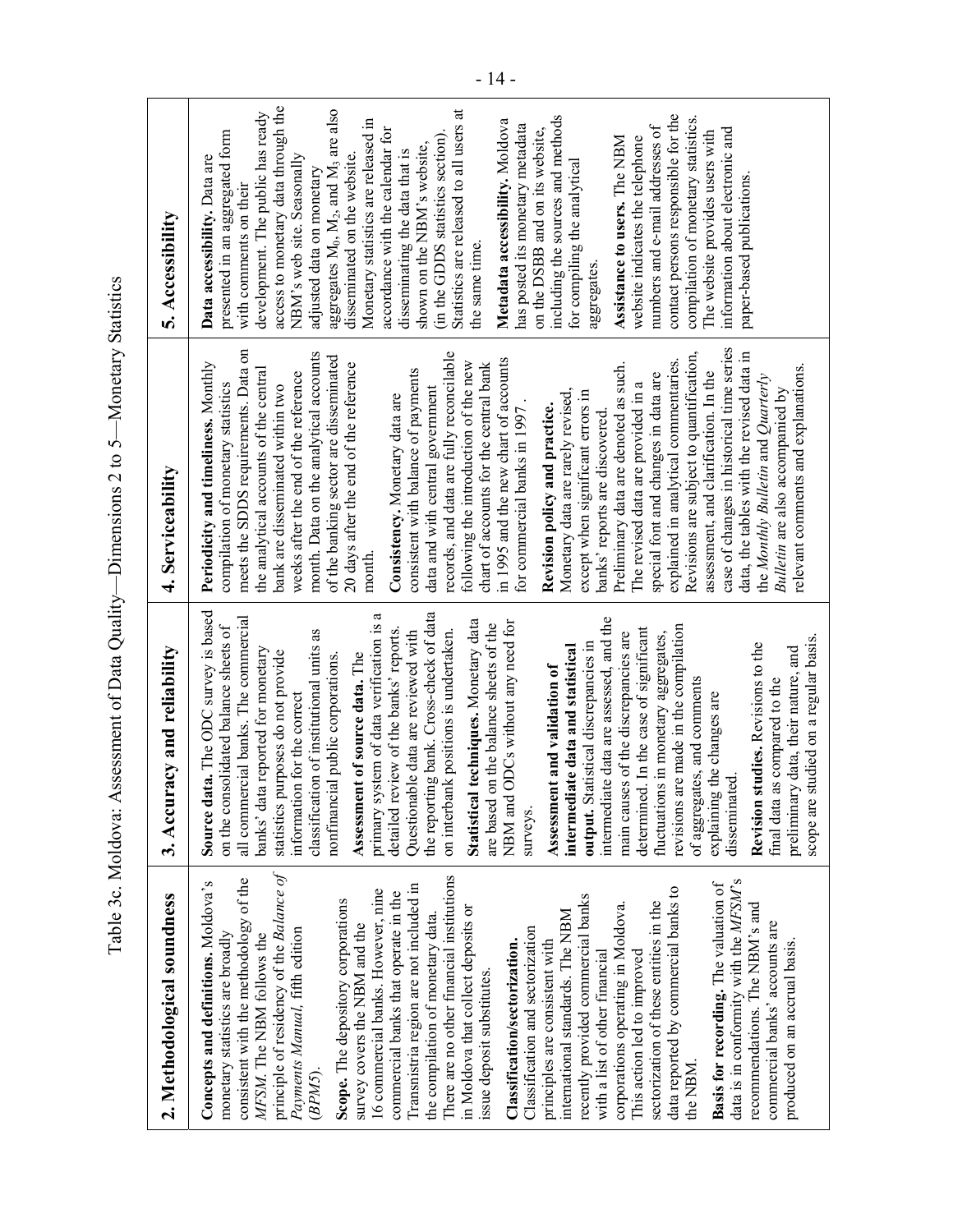| 2. Methodological soundness           | 3. Accuracy and reliability                                                                              | 4. Serviceability                | 5. Accessibility                       |
|---------------------------------------|----------------------------------------------------------------------------------------------------------|----------------------------------|----------------------------------------|
| Concepts and definitions. Balance of  |                                                                                                          | Periodicity and timeliness.      | Data accessibility. Statistics are     |
| payments statistics are compiled in   | <b>Source data.</b> A comprehensive and balanced data collection system,                                 | Periodicity and timeliness of    | presented and disseminated in          |
| accordance with the principles and    | including wide-ranging data from                                                                         | balance of payments statistics   | formats that broadly suit users'       |
| methodology recommended in the        | surveys, international transactions                                                                      | exceed the GDDS                  | needs. Analysis and comments on        |
| BPM5, with the exception of the       | reporting system, and administrative                                                                     | recommendations and meet         | data are included. A preannounced      |
| definition of reserve assets. The     | sources, is used, which are adequate<br>for annual data. Although interest on                            | SDDS requirements                | schedule for data release exists. All  |
| reserve assets are netted for the     |                                                                                                          |                                  | data and publications are posted on    |
| NBM's liability to commercial banks'  | loans are recorded on a due-for-                                                                         | Consistency. Data are            | the NBM's website. However, data       |
| deposits in foreign currency with     | payment basis, annual data are not<br>much affected.                                                     | consistent internally and over   | are not accessible by all users at the |
| regards to reserve requirements.      |                                                                                                          | time. Data are also consistent   | same time because some key users       |
|                                       |                                                                                                          | or reconcilable with external    | have immediate access, while on-       |
| Scope. The balance of payments        | Assessment of source data.                                                                               | debt, national accounts,         | line users have to wait a week         |
| covers in principle all transactions  | Appropriate and adequate procedures                                                                      | merchandise trade, and           | owing to lags in posting data on the   |
| between residents and nonresidents,   | are followed to assess and validate<br>source data.                                                      | monetary statistics. Detailed    | website.                               |
| but excludes most transactions of     |                                                                                                          | data are cross-checked and       |                                        |
| Transnistria with nonresidents.       |                                                                                                          | verified with other economic     | Metadata accessibility. Summary        |
|                                       | Statistical techniques. Compilation                                                                      | data.                            | documents on sources and methods       |
| Classification/sectorization.         | techniques are sufficiently detailed,                                                                    |                                  | are made available to users through    |
| Classification and sectorization      | carefully selected, and appropriate.                                                                     | Revision policy and practice.    | the NBM's publications and             |
| systems are consistent with the BPM5. | Adjustments to source data employ                                                                        | The revision policy is well      | website. A comprehensive               |
|                                       | valid assumptions and techniques                                                                         | established and publicized       | document on sources and methods        |
| Basis for recording. Generally, the   |                                                                                                          | Preliminary and revised data as  | has not been prepared for users of     |
| recording basis is consistent with    |                                                                                                          | per quarterly revision cycle are | statistics, although a comprehensive   |
| BPM5. Transactions are valued at      | Assessment and validation of<br>intermediate data and statistical                                        | clear. However, the quarterly    | document exists for internal use       |
| market prices and, in principle, are  | outputs. Routine validation and                                                                          | and annual data according to     |                                        |
| recorded on an accrual basis.         | cross-checking with alternative data<br>and results are undertaken at all                                | the annual revision cycle are    | Assistance to users. Contact           |
|                                       |                                                                                                          | not always clearly specified.    | information for balance of             |
|                                       |                                                                                                          | Information on revisions is      | payments statistics is available in    |
|                                       | stages. Statistical discrepancies are<br>investigated and taken into account<br>in improving sources and | published                        | all dissemination media. The           |
|                                       |                                                                                                          |                                  | NBM's catalog of publications is       |
|                                       | compilation procedures                                                                                   |                                  | available on its website               |
|                                       |                                                                                                          |                                  |                                        |
|                                       | assessed routinely and results of the<br>Revision studies. Revisions are                                 |                                  |                                        |
|                                       | analysis are used to improve data                                                                        |                                  |                                        |
|                                       | compilation                                                                                              |                                  |                                        |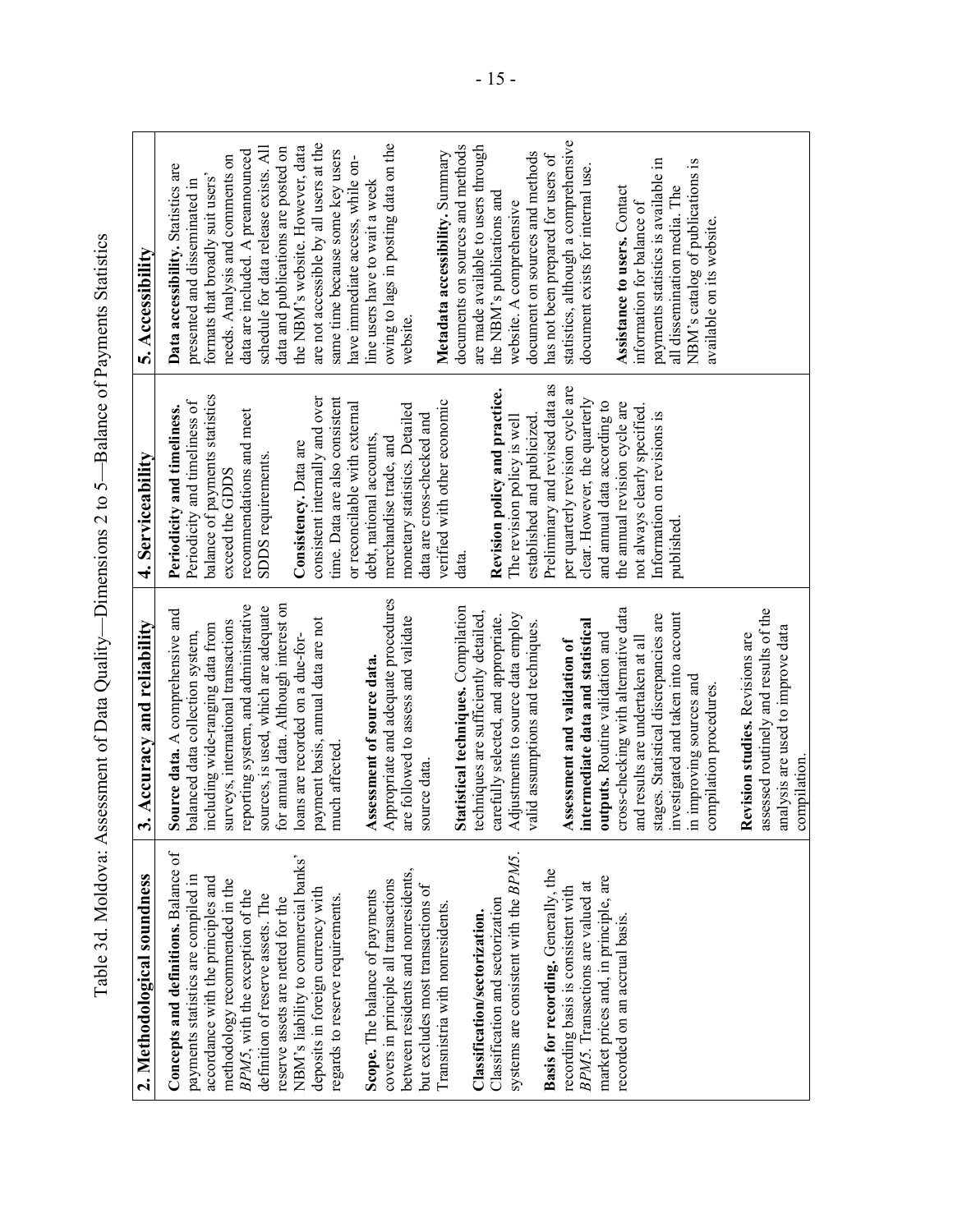## **III. STAFF'S RECOMMENDATIONS**

Based on the review of Moldova's statistical practices, discussions with the data producing agencies, and responses from data users (see Appendix III of the Detailed Assessments volume), the mission has developed a set of recommendations. They are designed to increase further Moldova's adherence to internationally accepted statistical practices and would, in the mission's view, enhance the analytical usefulness of Moldova's statistics. Some additional technical suggestions are included in the Detailed Assessments volume.

## **Cross-cutting Recommendations**

- Increase resources allocated to work on compilation and dissemination of statistics in the areas of national accounts and government finance. The personnel, financial, and computer resources of the NBS need to be commensurate with the requirements of the current statistical program. Additional resources would be required to retain qualified staff and to meet evolving statistical demands.
- Prepare and disseminate comprehensive document on sources and methods for compiling national accounts, government finance, and balance of payments statistics.
- Consider inclusion of all economic activities in the Transnistria region in relevant macroeconomic statistics compiled in Moldova.

## **National Accounts**

- Improve the accuracy and reliability of the industrial production index, price statistics, and the household budget survey. Request collection of subannual data on a discrete basis for all economic statistics surveys.
- Implement sound statistical techniques in accordance with international guidelines for volume measures of imports and exports of services, for estimating consumption of fixed capital, and for dealing with nonresponses.
- Provide the NBS with the authority to make its own decision about the timing of dissemination of macroeconomic statistics. The NBS policy and practice on dissemination deadlines should not be influenced by outside agencies.
- Complete the implementation of a classification system for products based on internationally accepted standards.

#### **Government Finance Statistics**

- Disseminate discrete monthly and quarterly data in addition to cumulative year-todate data for general government operations.
- Disseminate fiscal data for the consolidated central government monthly.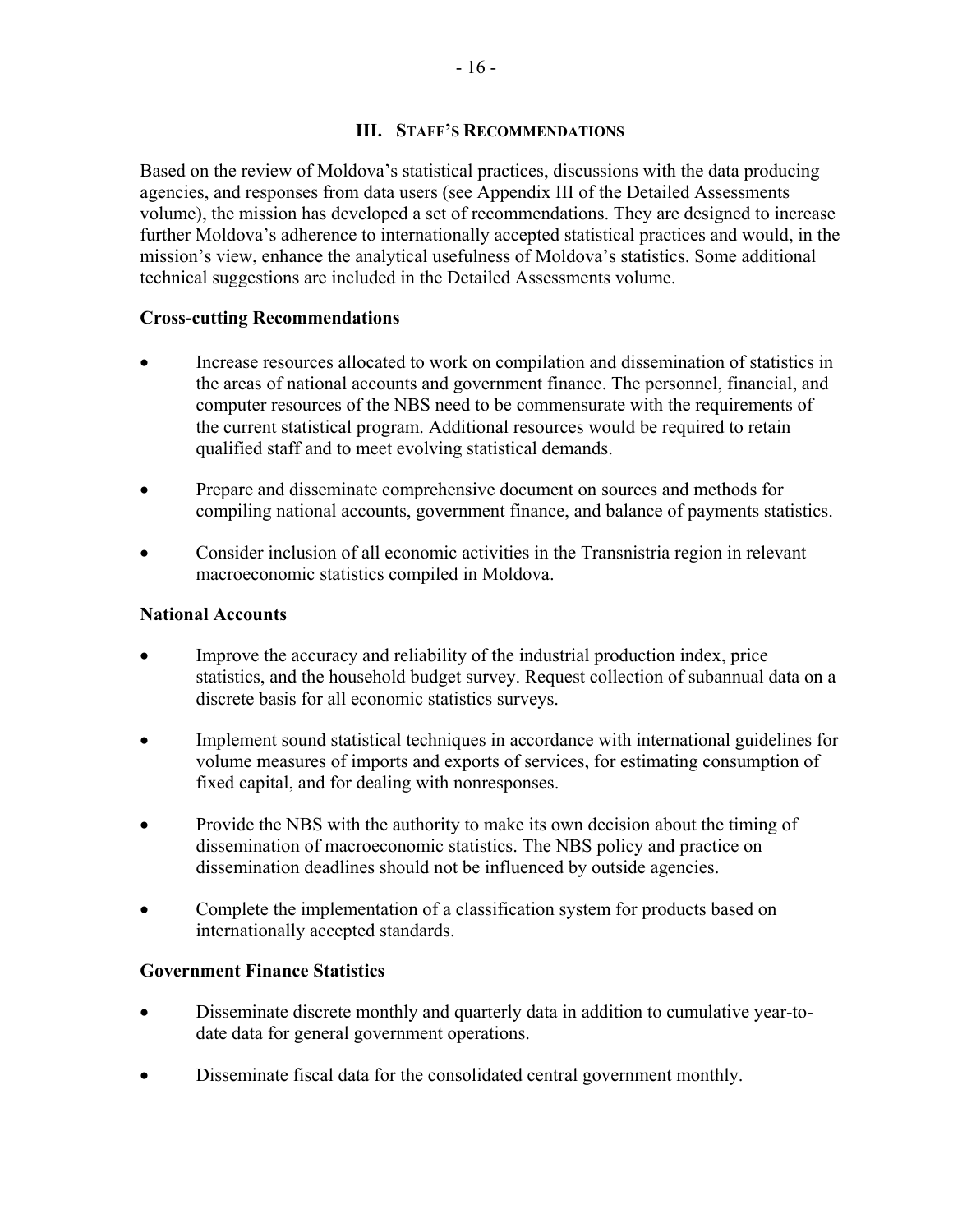- Improve the analytical usefulness of the data by correctly classifying certain external obligations assumed by the government.
- Set up a small group within the MOF with responsibility for the compilation and dissemination of GFS and further improvement in relevance and quality of the GFS.
- Improve service to users by (i) disseminating an advance release calendar; (ii) providing notification of fiscal data releases available from the MOF, NBS, and NBM; (iii) announcing the availability of additional series; and (iv) disseminating information on revision policy.
- Migrate fully to the *Government Finance Statistics Manual,* 2001 (*GFSM 2001*) for compiling and disseminating GFS.

## **Monetary Statistics**

- Establish conditions for the proper classification of nonfinancial public corporations in the statistics of Moldova (including a revision of the *Law "On Government Entities"* that defines public corporations if necessary).
- Adopt a plan for the full implementation of the *Monetary and Financial Statistics Manual (MFSM)* with respect to the (i) expansion of monetary statistics to cover also other financial corporations; and (ii) the compilation and presentation of flow data for the financial sector. This will require an expansion in human, computer, and financial resources.
- Increase the level of detail in disseminating monetary statistics over time.

## **Balance of Payments Statistics**

- Define reserve assets according to the *BPM5.*
- Identify clearly the status of preliminary, revised, or final nature of the quarterly and annual data disseminated according to the annual revision cycle.
- Disseminate summary data on NBM's website on the same day that data are released.
- Obtain information from the debt management system to compile data on interest on loans on an accrual basis.
- Improve the survey of enterprises with foreign investment conducted by the NBS to collect quarterly data on a discrete basis rather than on a cumulative basis.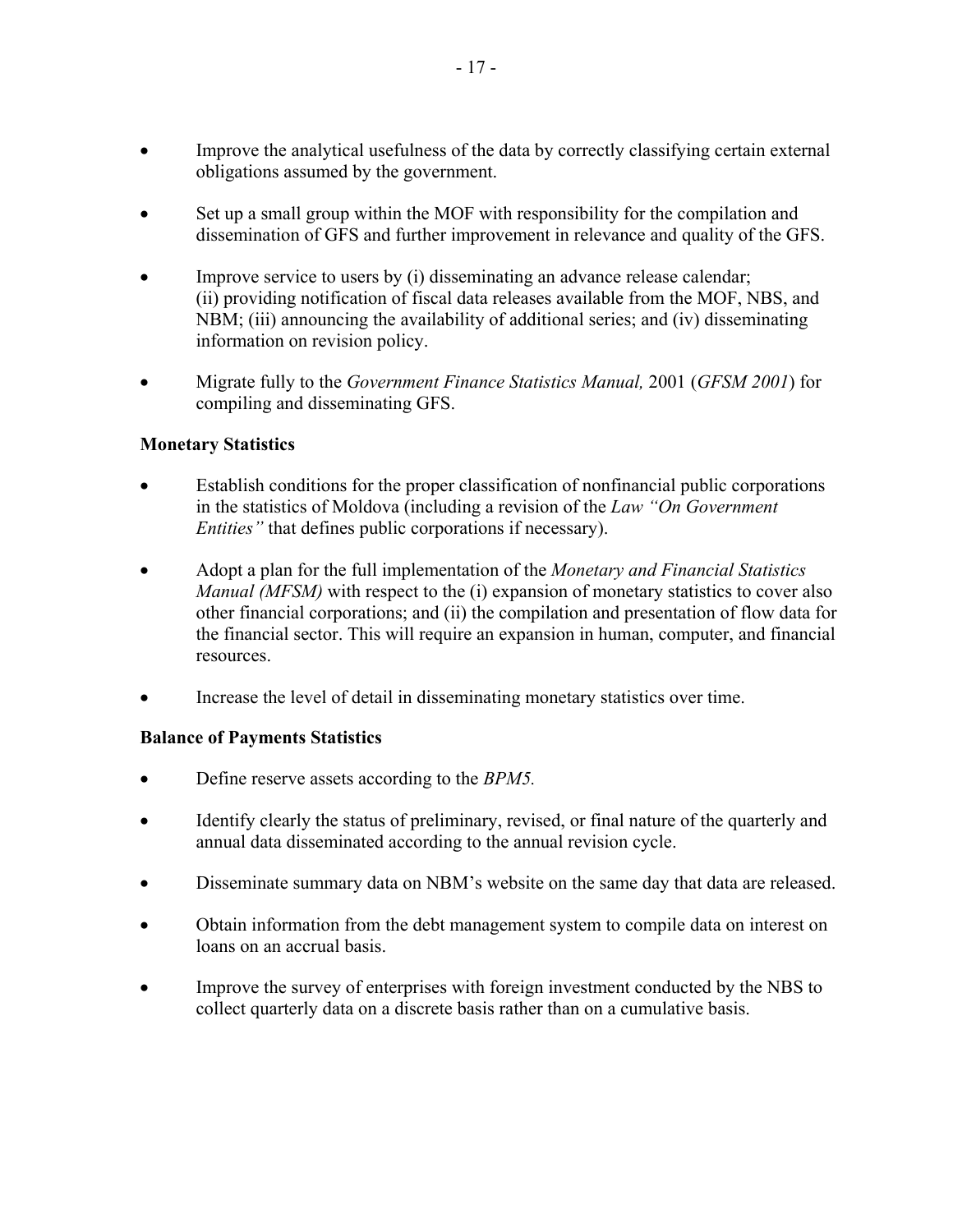|                                                                                      | of Data                               |                  |                  |                              |                 |
|--------------------------------------------------------------------------------------|---------------------------------------|------------------|------------------|------------------------------|-----------------|
|                                                                                      | Periodicity<br>Coverage               |                  | Timeliness       |                              |                 |
| GDDS Data Category                                                                   | (meets GDDS)                          | <b>GDDS</b>      | Moldova          | <b>GDDS</b>                  | Moldova         |
|                                                                                      | <b>COMPREHENSIVE FRAMEWORK</b>        |                  |                  |                              |                 |
| Real sector:<br>National Accounts                                                    | Yes                                   | А                | A                | $10-14$ months               | 1 M             |
| Fiscal sector:<br>Central govt. operations                                           | Yes                                   | A                | M                | 6-9 months                   | 15 days         |
| General govt. operations                                                             | Yes                                   | A                | M                | $6-9$ months                 | 15 days         |
| Central govt. debt                                                                   | Yes                                   | А                | M                | $6-9$ months                 | 15 days         |
| Financial sector: Depository Corporations Survey                                     | Yes                                   | $\overline{M}$   | M                | $2-3$ months                 | 20 days         |
| External sector: Balance of payments                                                 | Yes                                   | A                | Q                | $6-9$ months                 | 1Q              |
| International Investment Position (IIP)                                              | Yes                                   | $\boldsymbol{A}$ | $\overline{O}$   | $6-9$ months                 | 10 <sup>2</sup> |
|                                                                                      | <b>DATA CATEGORIES AND INDICATORS</b> |                  |                  |                              |                 |
| <b>Real Sector</b>                                                                   |                                       |                  |                  |                              |                 |
| National accounts aggregates:                                                        |                                       |                  |                  |                              |                 |
| GDP (nominal and real)                                                               | Yes                                   | A $(Q)$          | A                | $6-9$ months                 | 1 M             |
| Gross national income, capital formation, saving                                     | Yes                                   | A                | $\boldsymbol{A}$ | $6-9$ months                 | 12M             |
| <b>Production index/indices</b>                                                      |                                       |                  |                  |                              |                 |
| Manufacturing or industrial production index/indices                                 | Yes                                   | M                | M                | $6-12$ weeks                 | 2 W             |
| Primary commodity, agricultural, or other indices, as relevant                       | Yes                                   | As relevant      | M                | $6-12$ weeks                 | 2 W             |
| <b>Price indices:</b>                                                                |                                       |                  |                  |                              |                 |
| Consumer price index                                                                 | Yes                                   | M                | M                | $1-2$ months                 | 2 W             |
| Producer price index                                                                 | Yes                                   | $\boldsymbol{M}$ | M                | $1-2$ months                 | 2W              |
| <b>Labor market indicators:</b>                                                      |                                       |                  |                  |                              |                 |
| Employment                                                                           | Yes                                   | A                | Q                | $6-9$ months                 | 2 M             |
| Unemployment<br>Wages/earnings (all sectors)                                         | Yes<br>Yes                            | A<br>А           | Q<br>M           | $6-9$ months<br>$6-9$ months | 2 M<br>4 W      |
| <b>Fiscal Sector</b>                                                                 |                                       |                  |                  |                              |                 |
|                                                                                      |                                       |                  |                  |                              |                 |
| Central government aggregates:<br>Revenue, expenditure, balance, and financing with  | Yes                                   | Q                | M                | 1 quarter                    | 15 days         |
| breakdowns (debt holder, instrument, currency)                                       |                                       |                  |                  |                              |                 |
| Interest payments                                                                    | Yes                                   | O                | $\boldsymbol{M}$ | <i>l</i> quarter             | $15 \, days$    |
| Central government debt:                                                             |                                       |                  |                  |                              |                 |
| Central govt. debt: domestic and foreign debt, as relevant,                          | Yes                                   | A(Q)             | M                | $1-2$ quarters               | 15 days         |
| with appropriate breakdowns (debt holder, instrument,                                |                                       |                  |                  |                              |                 |
| currency)                                                                            |                                       |                  |                  |                              |                 |
| Government guaranteed debt                                                           | Yes                                   | A(0)             | M                | $1-2$ quarters               | $15 \; days$    |
| <b>Financial Sector</b>                                                              |                                       |                  |                  |                              |                 |
| Broad money and credit aggregates                                                    | Yes                                   | M                | M                | $1-3$ months                 | 20 days         |
| Central bank aggregates                                                              | Yes                                   | M                | M                | $1-2$ months                 | 2W              |
| Short- and long-term govt. security rates, policy variable rate                      | Yes                                   | M                | $\overline{M}$   | 1/                           | $5 - 20$ days   |
| Money or interbank market rates and a range of deposit and                           |                                       |                  |                  |                              |                 |
| lending rates                                                                        | Yes                                   | $\boldsymbol{M}$ | M                | 1/<br>1/                     | $5 - 20$ days   |
| Share price index, as relevant                                                       | Yes                                   | $\overline{M}$   | Weekly           |                              | Last day of     |
| <b>External Sector</b>                                                               |                                       |                  |                  |                              | the week        |
| Balance of payments aggregates                                                       | Yes                                   | A(0)             | $\mathbf Q$      | 6 months                     | 1Q              |
|                                                                                      |                                       |                  |                  |                              |                 |
| Public and publicly guaranteed external debt outstanding,<br>with maturity breakdown | Yes                                   | Q                | Q                | $1-2$ quarters               | 1Q              |
| Public and publicly guaranteed debt service schedule                                 | $\rm NA$                              | 6 M              | NA               | 3-6 months                   | NA              |
| Private external debt not publicly guaranteed                                        | Yes                                   | A                | $\overline{O}$   | $6-9$ months                 | 10              |
| <b>International reserves:</b>                                                       |                                       |                  |                  |                              |                 |
| Gross official reserves denominated in U.S. dollars                                  | Yes                                   | M                | M                | $1-4$ months                 | 2 weeks         |
| Reserve-related liabilities                                                          | NA                                    | $\cal M$         | NА               | $1-4$ months                 | NA              |
| Merchandise trade:                                                                   |                                       |                  |                  |                              |                 |
| Total exports and total imports                                                      | Yes                                   | M                | M                | 8 wks-3 mths                 | 1 month         |
| Major commodity breakdowns with longer time lapse                                    | Yes                                   | $\cal M$         | M                | 8 wks-3 mths                 | 1 month         |
| Exchange rates: spot rates                                                           | Yes                                   | Daily            | Daily            | 1/                           | D               |

## Table 4 . Moldova: Practices Compared to the GDDS Coverage, Periodicity, and Timeliness

*Italics indicate encouraged categories.* 

D=daily; W=weekly; M=monthly; Q=quarterly; A=annual; NA = not applicable/not available.

1/ Dissemination in high-frequency publication.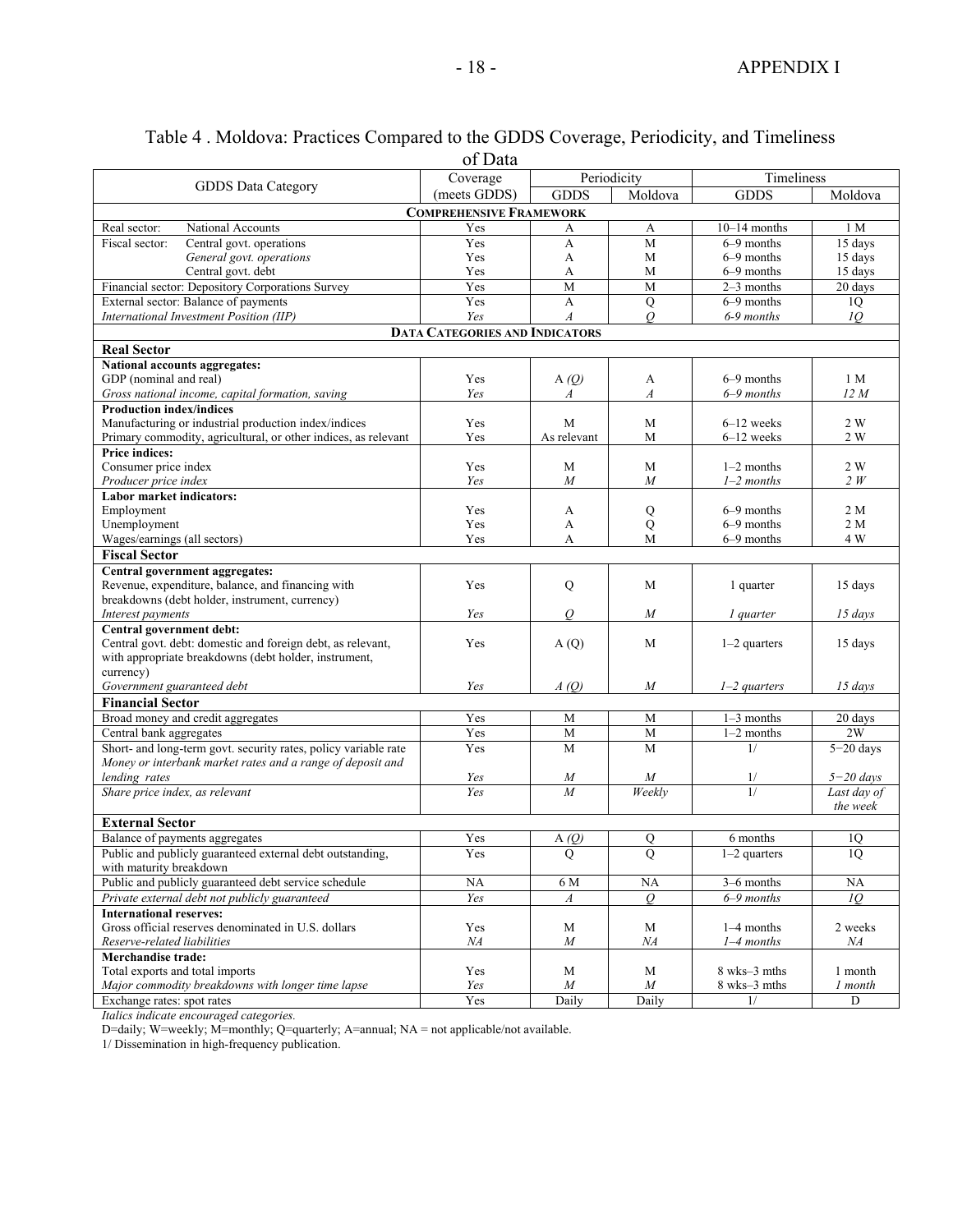#### INTERNATIONAL MONETARY FUND

#### REPUBLIC OF MOLDOVA

## **Report on the Observance of Standards and Codes (ROSC)––Data Module**

Prepared by the National Bureau for Statistics, Ministry of Finance and the National Bank of Moldova

February 21, 2006

This document represents the response by the authorities of the Republic of Moldova to the Report on Standards and Codes (ROSC)––Data Module and Detailed Assessments Using the Data Quality Assessments Framework (DQAF) following the mission of the Department of Statistics of IMF staff that took place during July 17–29, 2005.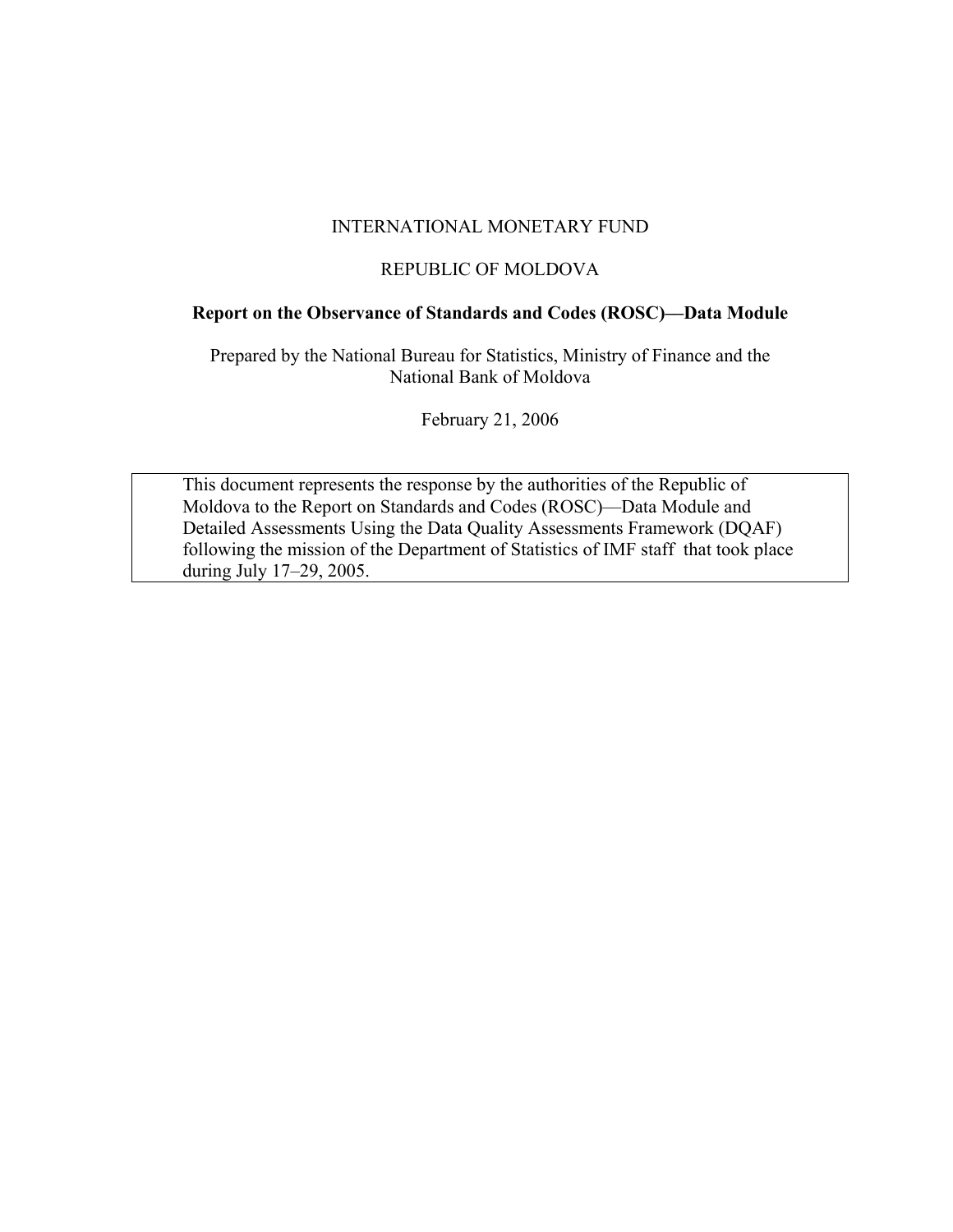## INTERNATIONAL MONETARY FUND

## REPUBLIC OF MOLDOVA

## **Report on the Observance of Standards and Codes (ROSC)––Data Module**

## **Response by the Authorities**

February 16, 2006

#### **Contents Page**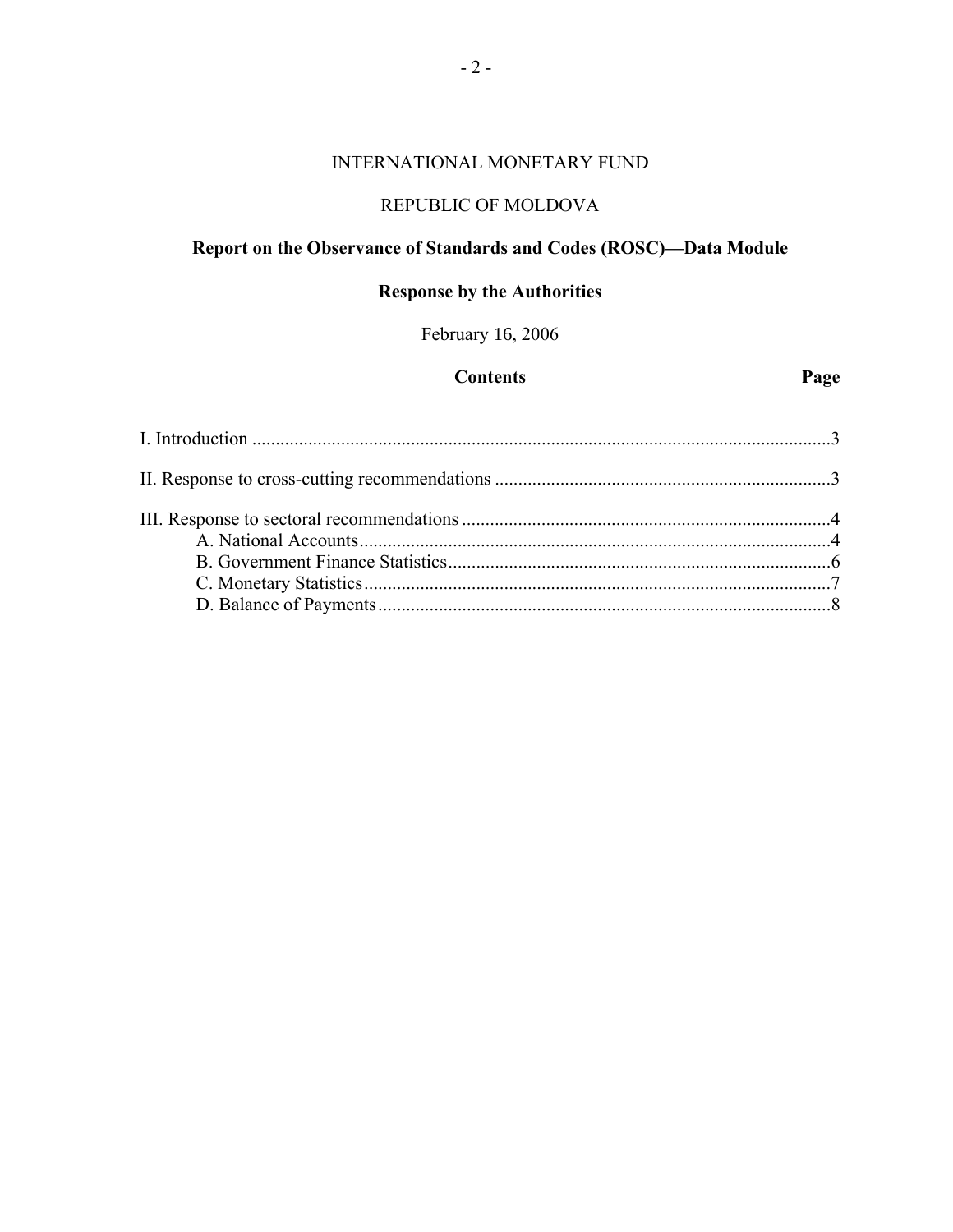#### **I. INTRODUCTION**

1. This document represents the response by the authorities of the Republic of Moldova to the Report on Standards and Codes (ROSC)––Data Module and Detailed Assessments Using the Data Quality Assessments Framework (DQAF) following the mission of the Department of Statistics of IMF staff that took place during July 17–29, 2005. It was prepared by the National Bureau for Statistics (NBS), Ministry of Finance (MOF) and National Bank of Moldova (NBM).

2. We highly appreciate the efforts of IMF team regarding the situation assessment in statistical fields that you had studied and the elaboration of recommendations for the further development of the official statistics of the Republic of Moldova in accordance with international requirements. Some of the recommendations of the IMF team addressed to NBM, MOF and NBS were already fulfilled by these institutions.

3. The NBS, MOF and NBM comments regarding conclusions and recommendations of IMF staff on assessed fields: national accounts, government finance statistics, monetary statistics and balance of payments statistics are presented below.

## **II. RESPONSE TO CROSS-CUTTING RECOMMENDATIONS**

4. *Increase resources allocated to work on compilation and dissemination of statistics in the areas of national accounts and government finance.*

Because NBS's and MOF's available resources (especially human ones) are very limited, taking into account the similar difficulties that respective institutions are facing in other areas of activity, the possible solution would be the allocation of additional sources, which is rather problematic at the present time. At the same time, it is to be mentioned the importance of the technical assistance provided by international organizations and other countries. This is an extremely valuable factor in the process of adjusting national statistics to international standards and creating conditions for its sustainable development.

## 5. *Consider inclusion of all economic activities in the Transnistria region in relevant macroeconomic statistics compiled in Moldova.*

We entirely support this recommendation, which unfortunately can not be accomplished at the moment due to the lack of reliable statistical data regarding the territory from the left side of river Nistru and municipality Bender in order to make data compilation for the total of the country.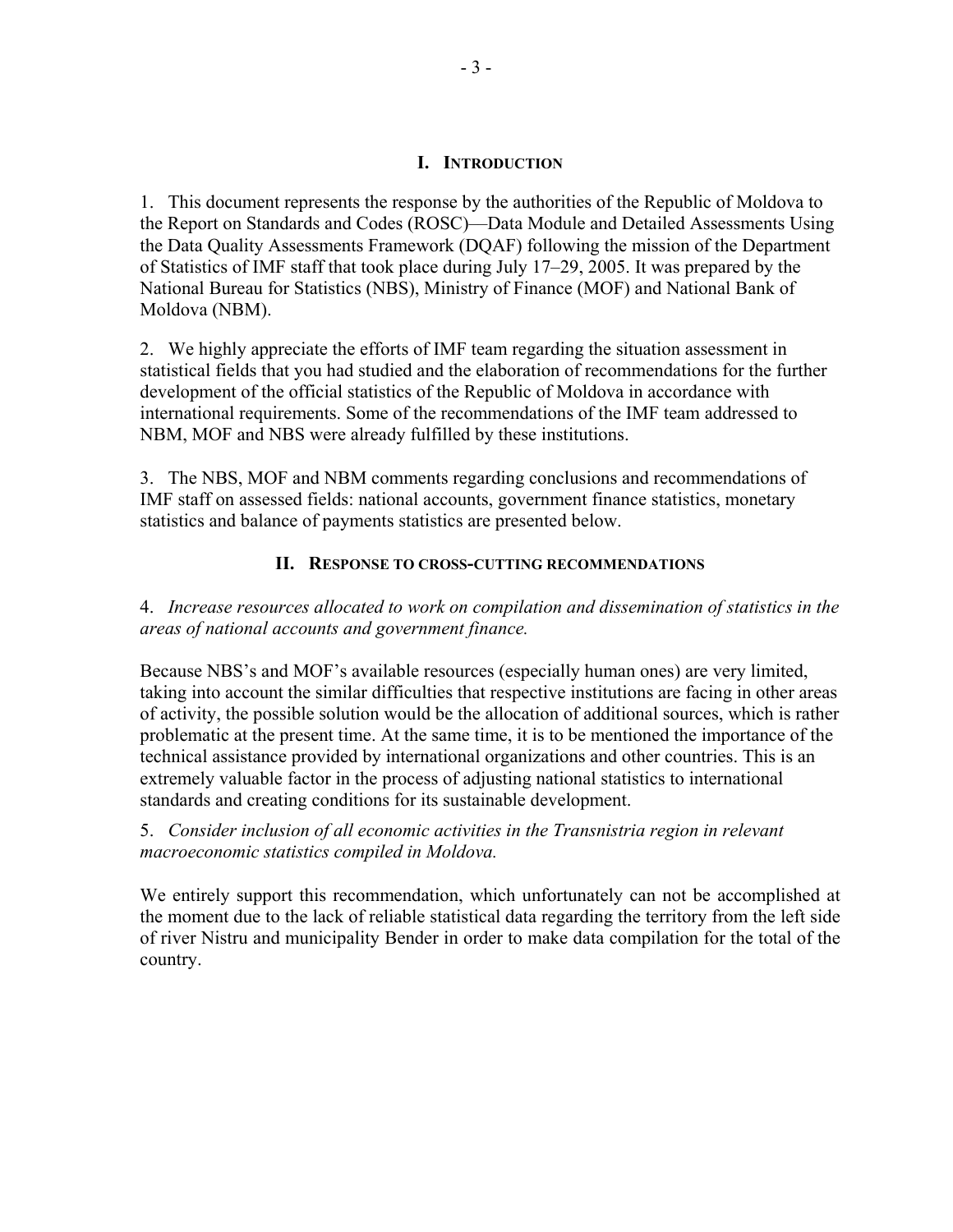#### **III. RESPONSE TO SECTORAL RECOMMENDATIONS**

#### **A. National Accounts**

6. *Provide the NBS with the authority to make its own decision about the timing of dissemination of macroeconomic statistics. The NBS policy and practice on dissemination deadlines should not be influenced by outside agencies.*

According to *Law on Official Statistics* no. 412-XV from December 9, 2004 statistical information is produced by official statistical bodies in conformity with annual program of statistical work (PSW) approved by the Government. When elaborating the PSW project, the proposals of main users - ministries and other state institutions, NBS's partners in producing official statistics, as well as respondent's opinion are taken into account.

Dissemination of statistical information is realized in compliance with the calendar plan approved by the Director General of NBS.

7. *Complete the implementation of a classification system for products based on internationally accepted standards.*

Statistical Classification of Products (Goods and Services) developed in accordance with the Statistical classification of products by activity in European Community (CPA), currently is at the final stage of implementation in the statistical activity of the country.

In order to survey industrial products and services the National Nomenclature of Industrial Products and Services (PRODMOLD) harmonized with PRODCOM was created, and since 2005 it is put into statistical practice.

8. *Improve the accuracy and reliability of the industrial production index, price statistics, and the household budget survey. Request collection of subannual data on a discrete basis for all economic statistical surveys.*

For the improvement of industrial production index (IPI), the implementation of its calculation based on physical production of industrial goods and gross value added (as weights for aggregations) is foreseen. In the initial preparation stage of harmonized IPI calculation, the PRODMOLD nomenclature of industrial goods and services harmonized with the European standard PRODCOM was elaborated and applied since 2005. The implementation of a new IPI calculation methodology is foreseen for 2007.

In correspondence with IMF expert's recommendations, presently, a number of works for the improvement of consumer and producer price indices calculation are conducted.

Regarding household budget survey (HBS), beginning with first of January, 2006 a unique network of data collection for HBS and Labor Force Survey (carried out with quarterly periodicity) was created based on Master Sample in the Social Field (EMDOS), which will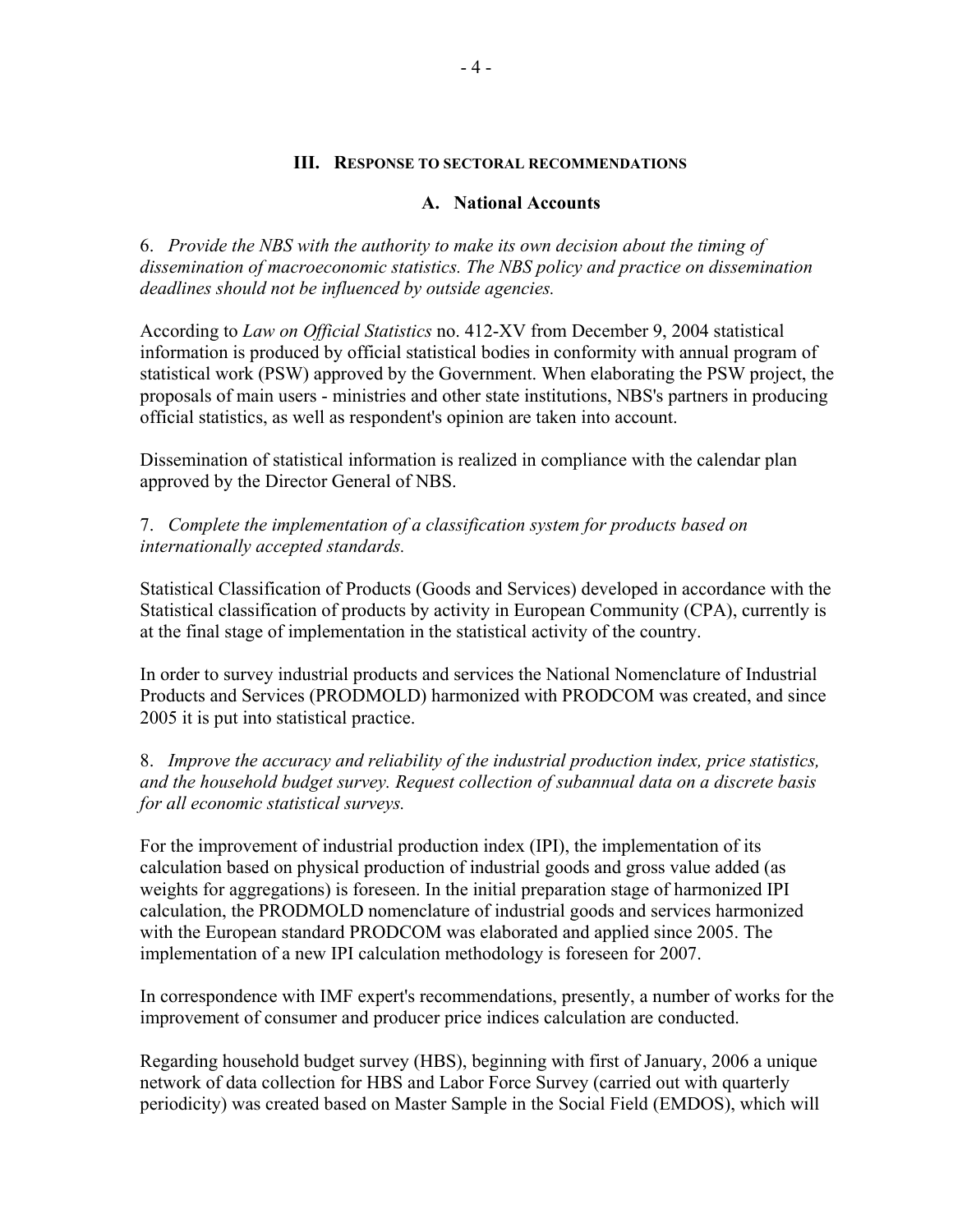improve considerably the quality and the utility of these surveys. Works on improving the HBS tools (as well as of the other statistical surveys) are continuously conducted.

## 9. *Implement appropriate statistical techniques for dealing with nonresponses.*

The main focus regarding non-responses is their prevention and elimination. In this respect, an important role within the surveys of enterprises is assigned to the creation of the operational Business Register, the task which currently is fulfilled with the technical support of Statistics Norway.

Presently, NBS is using the following techniques for dealing with non-responses within sample surveys:

- 1. In case of overall non-responses––adjustment of extrapolation coefficients with nonresponse rate;
- 2. In case of partial non-response the hot-deck method is applied. Also, the use of other imputation techniques based on regression methods is foreseen.

10. *Implement sound statistical techniques in accordance with international guidelines for volume measures of imports and exports of services, for estimating consumption of fixed capital, and for dealing with nonresponses.*

Nowadays, *import and export of services*, are calculated in comparable prices using the exchange rate of Moldavian leu (national currency) with USD.

For the improvement of calculations in comparable prices of *export of services*, it is foreseen the test of methods (depending on the existing information) based on the use of the indices:

- a) of number of employees, involved at rendering these kind of services;
- b) consumer price indices in the countries to which these services were exported;
- c) of the average salary in the corresponding economic activities.

For the *import of services* the usage of consumer price index in countries from which services where imported is foreseen. Alternatively, the index deflator created for the import of goods will be used.

In order to improve the assessment of *fixed capital consumption* according to international standards**,** nowadays, the experience of countries with advanced market economy is studied.

11. *Prepare and disseminate comprehensive document on sources and methods for compiling national account statistics––*an important condition to ensure the transparency of statistical bodies activity of the country, as well as more efficient use of statistical data by the users.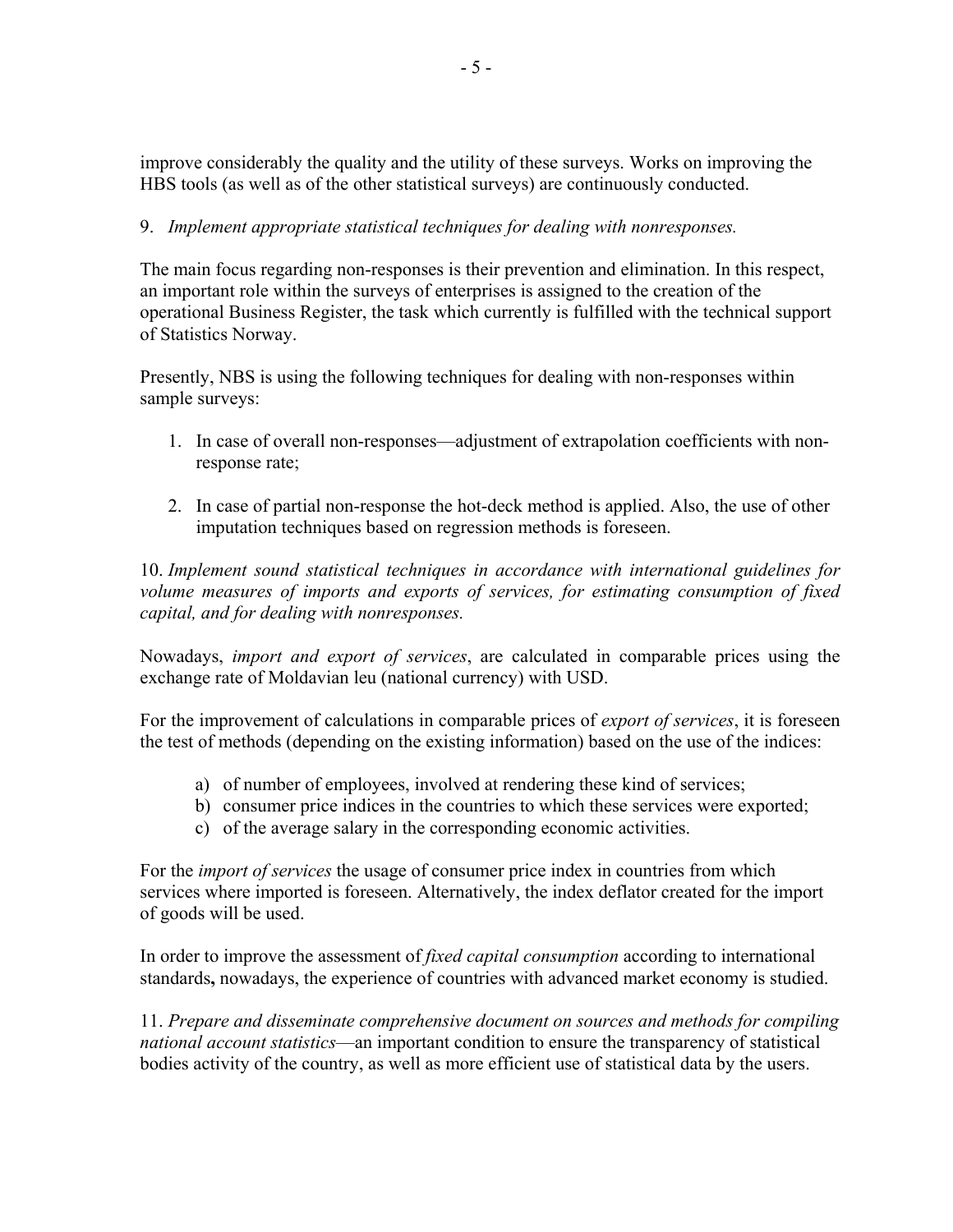Currently, the statistical yearbook and specialized publications on national accounts contain methodological notes regarding the elaboration of national accounts. For the improvement of the use of information and statistical activity transparency, presently, it is working upon a more detailed description of the elaboration of methodology of national accounts with the presentation of data sources used for their compilation. The results will be placed on the Web page of the NBS in the first quarter of year 2007.

## **B. Government Finance Statistics**

12. Regarding the recommendation*, Set up a small group within the MOF with responsibility for the compilation and dissemination of GFS and further improvement in relevance and quality of the GFS––*will be taken into consideration.

13. *Migrate fully to the Government Finance Statistics Manual, 2001 (GFSM 2001 ) for compiling and disseminating GFS.*

In accordance with Action Plan for the implementation of Government Program for 2005–2009 Country modernization––people welfare approved by the Government Decision Nr. 790 as of August 1, 2005, the budget classification and the chart of accounts, adjusted to *GFSM 2001*, will be developed by the end of 2006.

## 14. *Improve the analytical usefulness of the data by correctly classifying certain external obligations assumed by the government.*

By the Decree of the Minister of Finance nr. 91 from November 3, 2005 there were made modifications to the budget classification. As a result, starting from November, 2005, the operations related to the refunding of means used to honour external state guaranties in the state budget, which were shown previously incorrectly, are reflected in the function group "Net lending."

#### 15. *Disseminating an advance release calendar.*

In October 2005 the Decree of the Minister of Finance Nr. 57 from 21.07.2005 on the terms of posting on the Government website (www.moldova.md) reports related to public national budget execution, (inclusively Central Government budget), the number of reports (showing functional, organizational, institutional aspect), was posted on the Government website.

16. Regarding the recommendation, *Announce the availability of additional series; and (iv) disseminating information on revision policy,* the MOF during the year 2006 will develop and disseminate the information on revision policy, posting it on the Government website.

17. The recommendation *Prepare and disseminate comprehensive document on sources and methods for compiling government finance statistics* will be taken into consideration.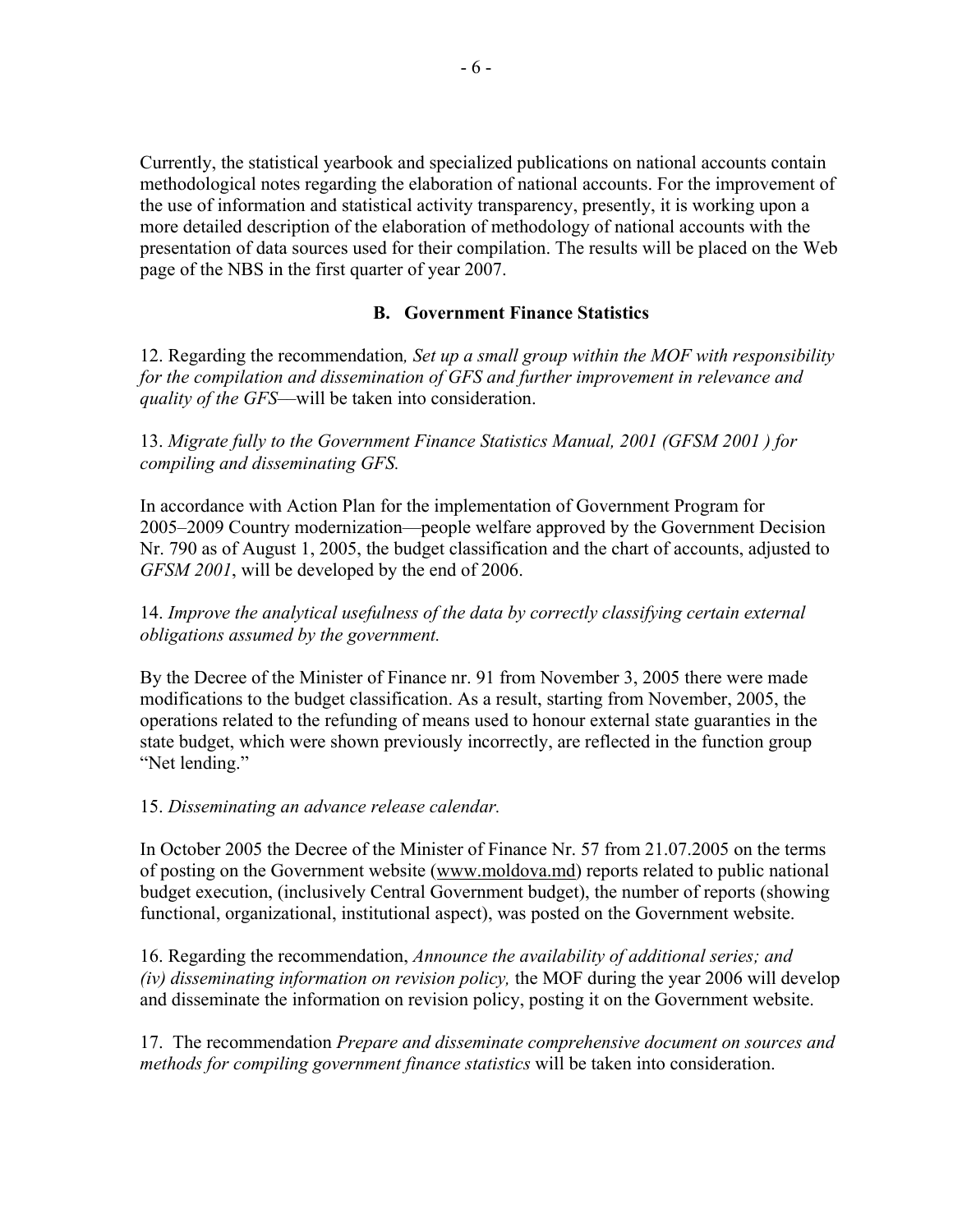18. *Disseminate discrete monthly and quarterly data in addition to cumulative year-to-date data for general government operations.* 

Starting from November 2005, the cumulative reports are compiled and posted concurrently with discrete monthly and quarterly reports.

19. *Disseminate fiscal data for the consolidated central government monthly.*

Starting from August 2005 data on central government budget execution are posted on the Government website.

## **C. Monetary Statistics**

20. The recommendation *Establish formal process for regular consultation with ministries, representatives from the private sector, or academia, for monetary statistics purposes––*will be taken into consideration.

21. Concerning the recommendation *Full implementation of the Monetary and Financial Statistics Manual (MFSM) with respect to the (i) expansion of monetary statistics to cover also other financial corporations; and (ii) the compilation and presentation of flow data for the financial sector. This will require an expansion in human, computer, and financial resources,* the NBM will consider it in further development of monetary statistics.

22. *Establish conditions for the proper classification of nonfinancial public corporations in the statistics of Moldova.*

In order to classify economic entities controlled by the Government properly by type of ownership as nonfinancial public corporations, a draft of the new version of the "*Classification of Economic Entities of Republic of Moldova by Type of Ownership"* was elaborated by the NBS, and an additional classification code was introduced for the economic entities controlled by the Government (where it has more than 50 percents of shares), so that they will be classified as nonfinancial public corporations in accordance with the principles outlined in the IMF's *MFSM*.

So, after entering this additional classification code in the *"Classification of Economic Entities of Republic of Moldova by Type of Ownership"*, the NBM is going to provide the banks with the adjustments in the classification of accounts needed for the compilation of the monetary statistics reports, in which the data will be properly classified and sectorized.

23. *Increase the level of detail in disseminating monetary statistics over time.* 

The NBM has analyzed and improved the structure of the monthly and quarterly bulletins by including additional chapters, in particular, adding to the monthly bulletin the chapter: "*Internal State Debt*" in order to expand the coverage of statistical data and assure the sufficiency and accessibility to users of the monetary statistics data, either published in the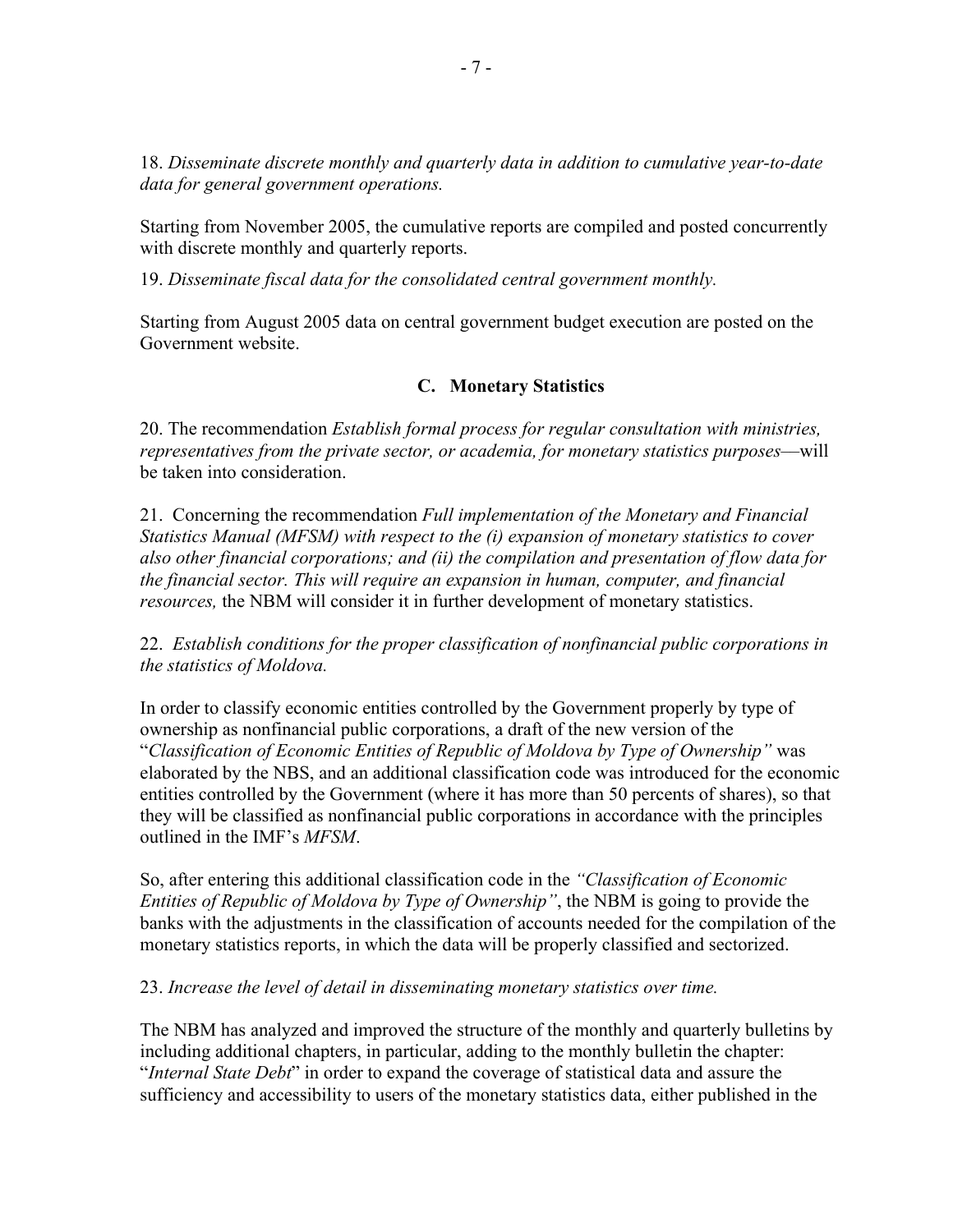monthly and quarterly bulletins and annual reports of the NBM or announced on its official website in the item: GDDS Statistics.

#### **D. Balance of Payments**

## 24. *Define reserve assets according to the BPM5.*

Starting with September 1, 2005 the NBM modified the presentation of the reserve assets including in NBM's holding of currency and deposits the amount of commercial banks' deposits in foreign currency at the NBM with regard to reserve requirements.

25. *Obtain information from the debt management system to compile data on interest on loans on an accrual basis.* 

The DMFAS version actually used for monitoring of external debt in the form of loans and securities does not allow the calculation of accrued interest. The new version DMFAS 5.3 will be implemented by the end of 2005, where the calculation of accrued interest is previewed. Consequently in balance of payments the interest will be registered on accrual basis starting with the balance of payments for the first quarter 2006.

26. *Improve the survey of enterprises with foreign investment conducted by the NBS to collect quarterly data on a discrete basis rather than on a cumulative basis.*

Starting with the report for 2006 the NBS will collect and present data on foreign investment on discrete basis.

27. *Identify clearly the status of preliminary, revised, or final nature of the quarterly and annual data disseminated according to the annual revision cycle.* 

Starting with the special edition of the balance of payments for 2004 the status of data is clearly identified as final, revised, or preliminary.

28. *Disseminate summary data on NBM's website on the same day that data are released.*

Starting with the balance of payments for second quarter 2005 the statistics on balance of payments, international investment position and external debt are released to the users at the same time with their placement on the NBM's website.

29. *Prepare and disseminate comprehensive document on sources and methods for compiling balance of payments statistics.*

A description of methodological standards and techniques of balance of payments compilation is presented both on NBM's website and in the annual edition of the balance of payments, which is in accordance with the GDDS requirements and developed countries practice.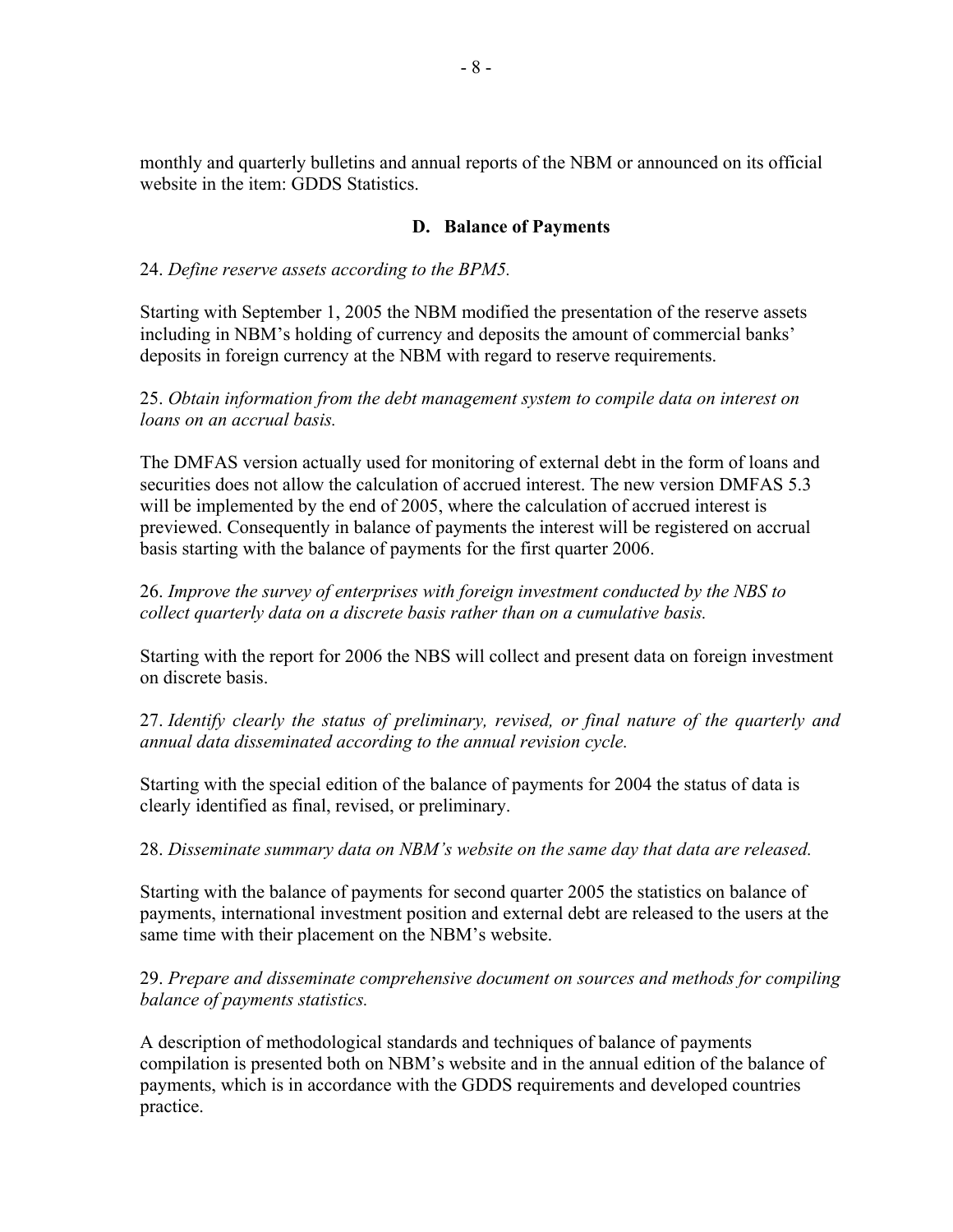In the special edition of balance of payments for 2004 the description of methodological standards and methods used for the balance of payments and international investment position of the Republic of Moldova compilation will be extended.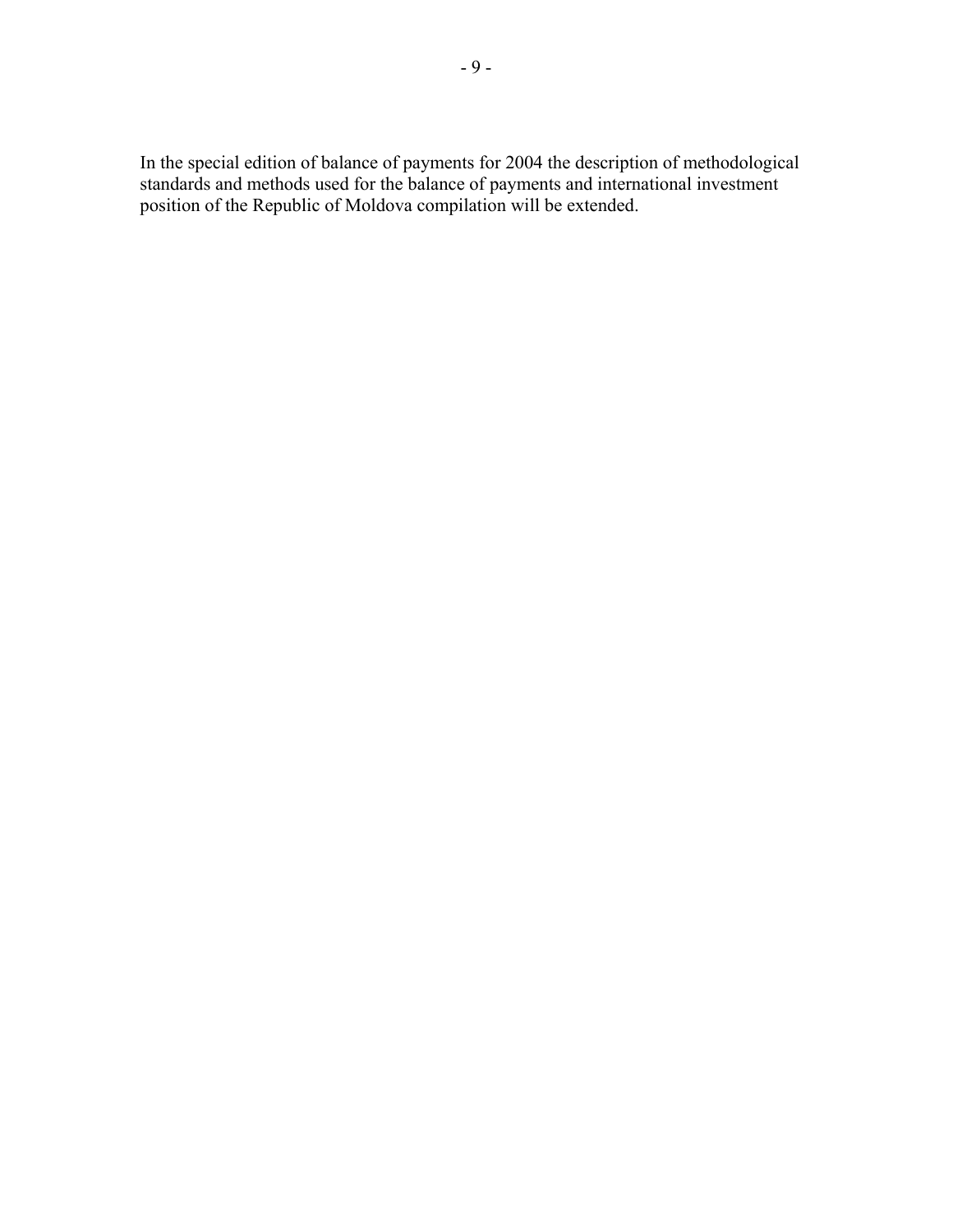#### INTERNATIONAL MONETARY FUND

## REPUBLIC OF MOLDOVA

#### **Detailed Assessments Using the Data Quality Assessment Framework (DQAF)**

#### Prepared by the Statistics Department

Approved by Robert W. Edwards and Michael C. Deppler

February 21, 2006

This document contains a detailed assessment by dataset of the elements and indicators that underlie the data quality dimensions discussed in Moldova's Report on the Observance of Standards and Codes (ROSC)—Data Module. It also includes as appendices the DQAF generic framework, the results of the users' survey, and an overview of Moldova's dissemination practices compared to the Special Data Dissemination Standard (SDDS).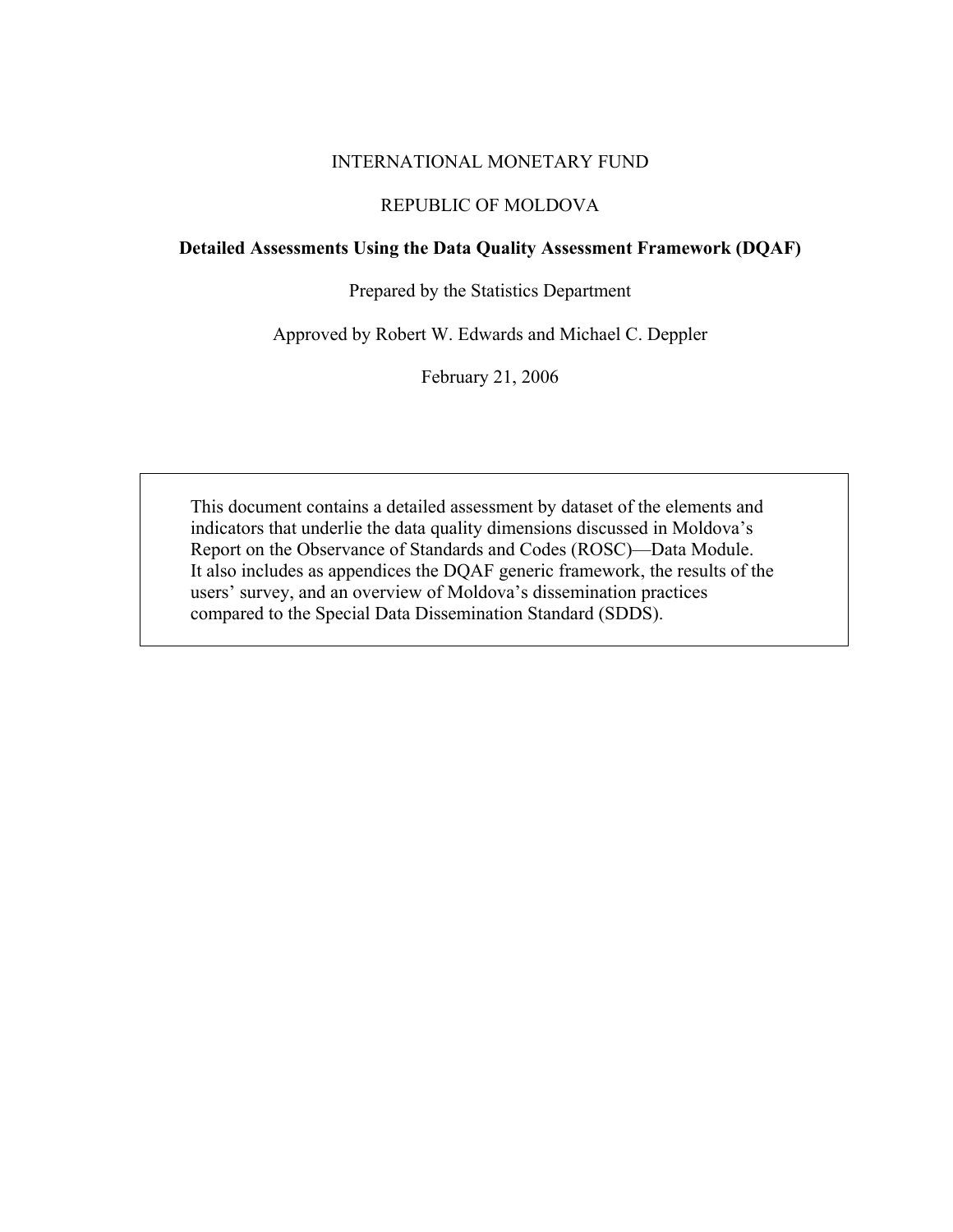| <b>Contents</b> | Page |
|-----------------|------|
|                 |      |

| ۰.<br>I<br>۰, |  |
|---------------|--|
|---------------|--|

| <b>Tables</b><br>2. DQAF (July 2003): Summary of Results for Government Finance Statistics47<br>4. DQAF (July 2003): Summary of Results for Balance of Payments Statistics90 |  |
|------------------------------------------------------------------------------------------------------------------------------------------------------------------------------|--|
| Appendices                                                                                                                                                                   |  |
| <b>Appendix Tables</b><br>5. Practices compared to the SDDS Coverage, Periodicity, and Timeliness of Data 97                                                                 |  |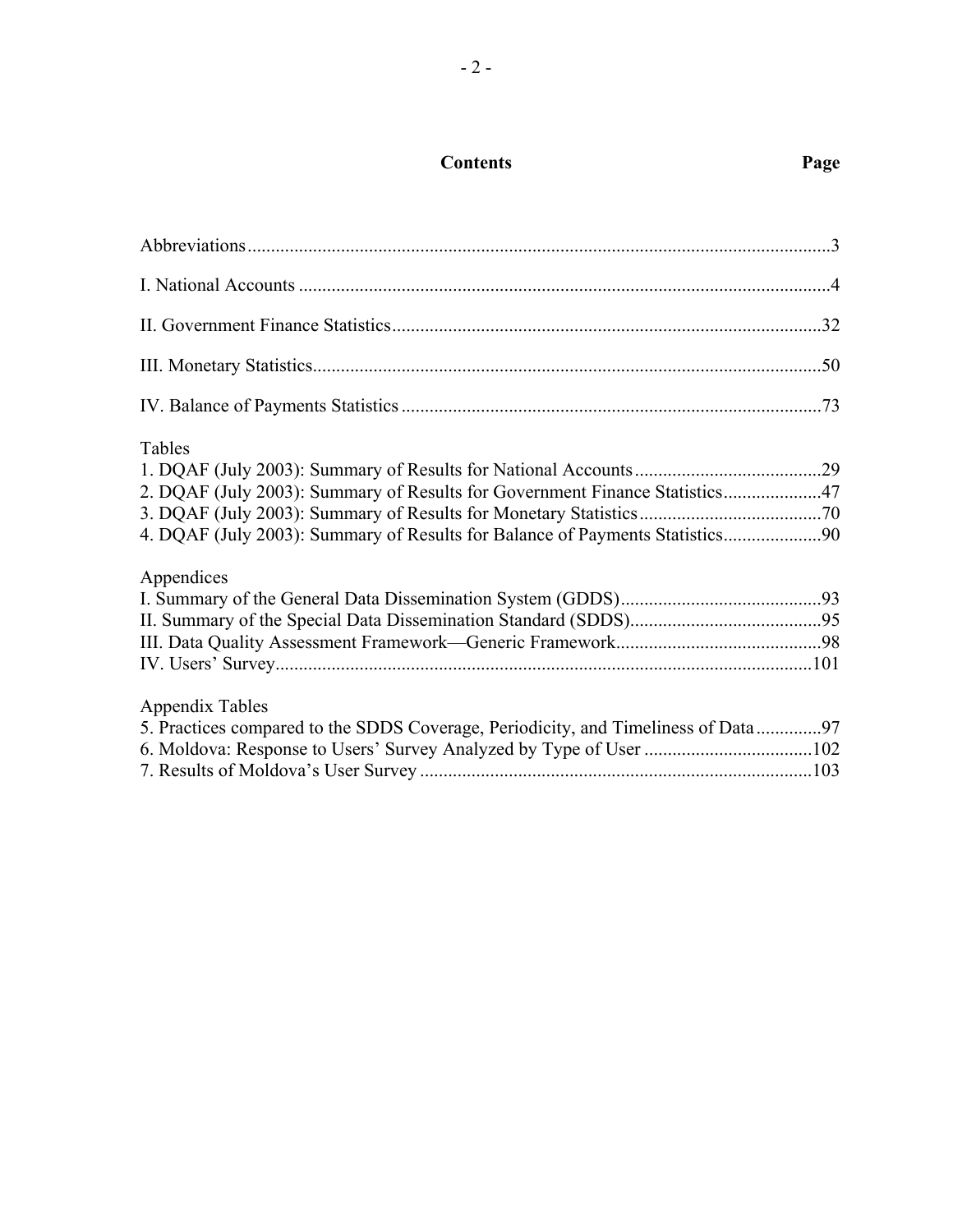#### **ABBREVIATIONS**

| 1993 SNA         | System of National Accounts 1993                                  |
|------------------|-------------------------------------------------------------------|
| <b>BOPD</b>      | <b>Balance of Payments Division</b>                               |
| BPM5             | <b>Balance of Payments Manual, fifth edition</b>                  |
| <b>COFOG</b>     | <b>Classification of Functions of Government</b>                  |
| <b>COICOP</b>    | Classification of Individual Consumption by Purpose               |
| <b>CPI</b>       | <b>Consumer Price Index</b>                                       |
| <b>DFID</b>      | United Kingdom's Department for International Development         |
| <b>DMFAS</b>     | Debt Management and Financial Analysis System                     |
| <b>DQAF</b>      | Data Quality Assessment Framework                                 |
| <b>DSBB</b>      | Data Standards Bulletin Board                                     |
| <b>GDDS</b>      | General Data Dissemination System                                 |
| <b>GDP</b>       | <b>Gross Domestic Product</b>                                     |
| <b>GFCF</b>      | Gross Fixed Capital Formation                                     |
| <b>GFS</b>       | <b>Government Finance Statistics</b>                              |
| <b>GFSM 1986</b> | A Manual of Government Finance Statistics, 1986                   |
| <b>GFSM 2001</b> | Government Financial Statistics Manual 2001                       |
| <b>GFSY</b>      | Government Finance Statistics Yearbook                            |
| <b>HBS</b>       | Household Budget Survey                                           |
| <b>IMF</b>       | <b>International Monetary Fund</b>                                |
| <b>IPI</b>       | <b>Industrial Production Index</b>                                |
| <b>ISWGNA</b>    | Inter-Secretariat Working Group on National Accounts              |
| <b>ITRS</b>      | <b>International Transactions Reporting System</b>                |
| <b>MFSM</b>      | Monetary and Financial Statistics Manual                          |
| <b>MOF</b>       | Ministry of Finance                                               |
| <b>MPRD</b>      | Monetary Policy and Research Department                           |
| <b>MPS</b>       | <b>Material Product System</b>                                    |
| <b>NACE</b>      | Statistical Classification of Economic Activities in the European |
|                  | Communities                                                       |
| <b>NAD</b>       | <b>National Accounts Division</b>                                 |
| <b>NBM</b>       | National Bank of Moldova                                          |
| <b>NBS</b>       | <b>National Bureau for Statistics</b>                             |
| <b>NCEA</b>      | National Classification of Economic Activities                    |
| <b>NPISH</b>     | Non-Profit Institutions Serving Households                        |
| <b>ODCs</b>      | <b>Other Depository Corporations</b>                              |
| <b>PPI</b>       | Producer Price Index                                              |
| <b>PRODCOM</b>   | List of Products of the European Communities                      |
| <b>ROSC</b>      | Report on the Observance of Standards and Codes                   |
| <b>SDDS</b>      | <b>Special Data Dissemination Standard</b>                        |
| <b>SRFs</b>      | <b>Standardized Reporting Forms</b>                               |
| <b>SUT</b>       | Supply and Use Table                                              |
| <b>UVI</b>       | Unit Values Price Indices                                         |
| <b>VAT</b>       | Value Added Tax                                                   |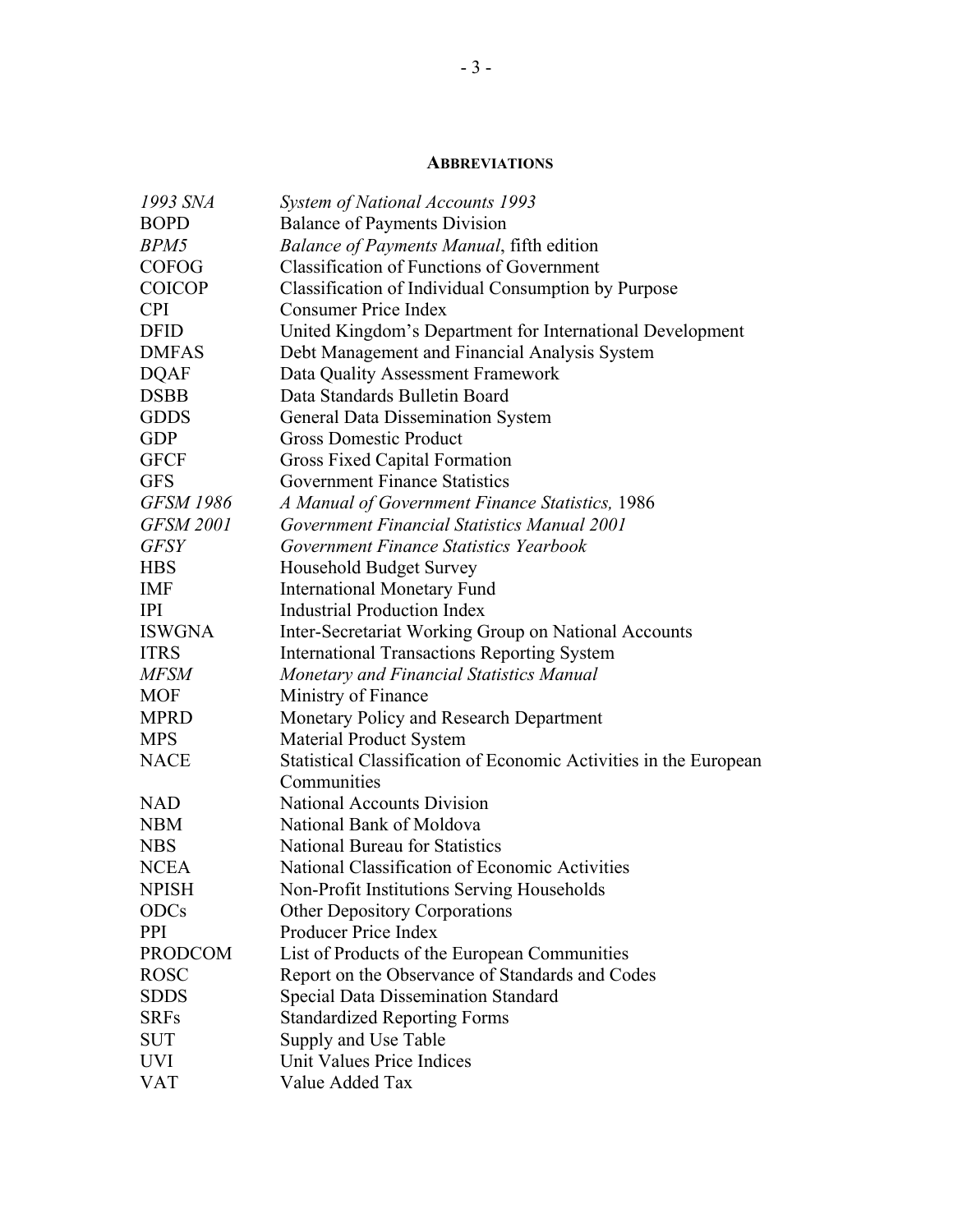#### **DETAILED ASSESSMENT USING THE DATA QUALITY ASSESSMENT FRAMEWORK (DQAF)**

The following detailed information on indicators of statistical practices in the areas of the national accounts, government finance, monetary, and balance of payments statistics was gathered from publicly available documents and information provided by the Moldovan authorities. This information, which is organized along the lines of the generic DQAF (see Appendix II), was used to prepare the summary assessment of data quality elements, based on a four-part scale of observance, shown in Moldova's Report on the Observance of Standards and Codes (ROSC)—Data Module.

## **I. NATIONAL ACCOUNTS**

## **0. Prerequisites of quality**

#### *0.1 Legal and institutional environment*

## *0.1.1 The responsibility for collecting, processing, and disseminating the statistics is clearly specified*

The *Law on Official Statistics* of December 9, 2004 (the Law) articulates criteria for collecting statistical information, the roles of public bodies in the field of statistics, the rights and obligations of reporting units, mechanisms for protecting confidentiality of reported information, and responsibilities for publishing statistics and ensuring comparability of statistics.

The Law clearly defines the role of the central statistical body (National Bureau for Statistics) of Moldova in the production and dissemination of statistics. The central body has responsibility for overseeing the entire statistical process. The Law outlines the notion of a state program for statistics, developed by the National Bureau for Statistics (NBS) in collaboration with ministries and state agencies for a three to five-year period. The program comprises surveys to be conducted by the NBS, surveys to be conducted by other central government authorities, and administrative data to be supplied by ministries, state agencies, municipal bodies, or public institutions to the NBS.

The NBS has the responsibility for ensuring the comparability of all official statistical data and the adherence to statistical standards, classifications, methodology, and ensuring that there are no gaps, overlaps, or shortcomings in the conduct of the statistical program. These arrangements are well established and the central role of the NBS has been unchallenged.

The NBS is the only official producer of national accounts data. The national accounts are prepared in the National Accounts Division (NAD), in cooperation with other divisions. The main responsibilities of the NAD are related to the application of the national accounts system in the current statistical practice of NBS, based on the *System of National Account 1993 (1993 SNA*). The NAD staff is engaged in supporting other divisions within the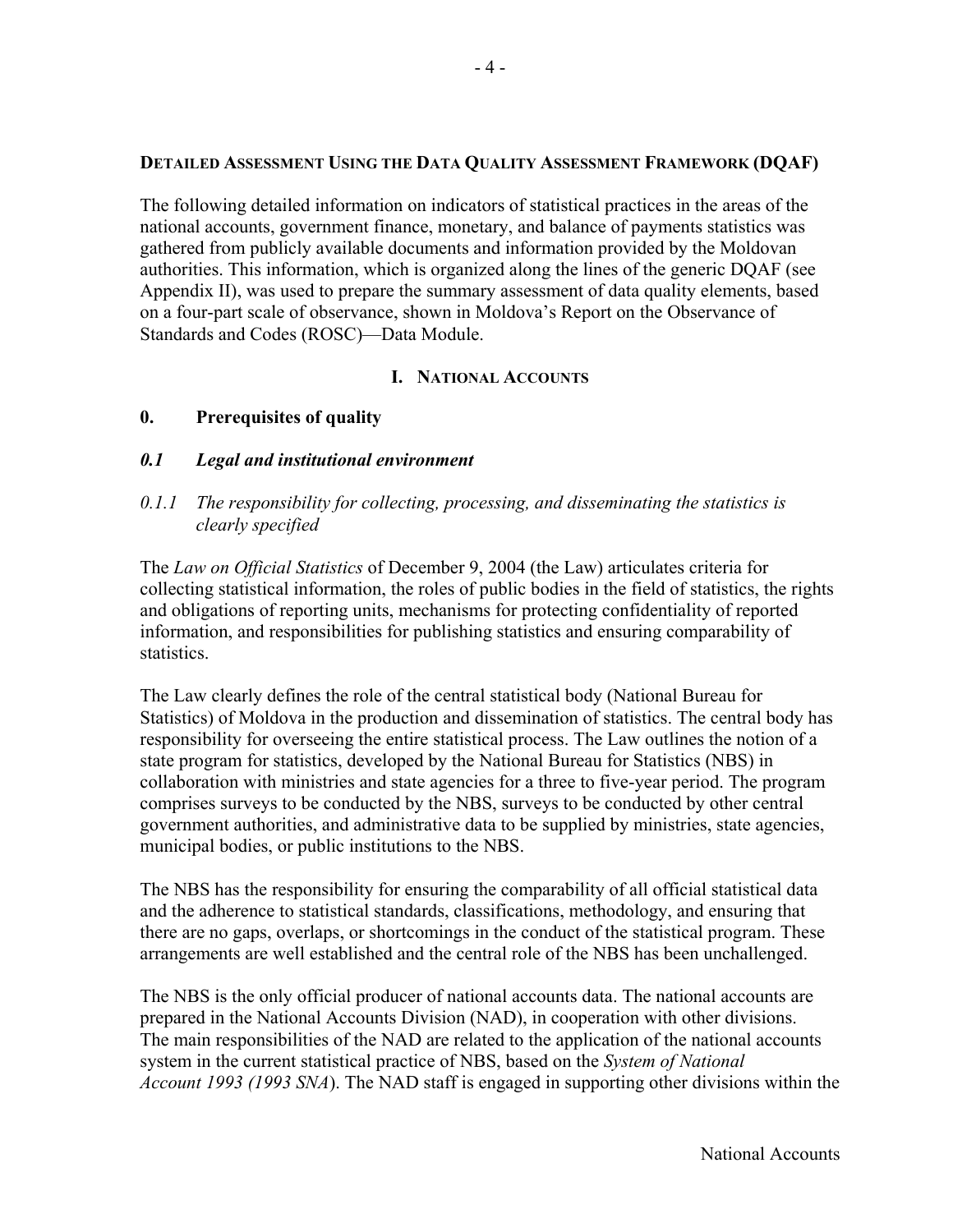NBS, and the national statistical system as a whole, in the process of applying international standards for statistics, as they relate to the national accounts.

## *0.1.2 Data sharing and coordination among data-producing agencies are adequate*

In accordance with Article 11 of the Law*,* the NBS is responsible for the coordination of all national statistical activity. The main incentives to encourage coordination include provision of methodological assistance, information sharing, participation in joint statistical activities, access to statistical expertise, and influence on the setting of priorities. The existence of a Statistical Council and a Program for Statistics serves as tools for achieving coordination. The Program for Statistics clearly defines the responsibilities of each agency in the conduct of surveys, and specifies the administrative data that must be supplied to the NBS by each agency. The NBS may request any ministry, state agency, municipal body, or public institution to provide data collected, processed, or held by them in the process of carrying out their functions.

There are formal interagency agreements between agencies involved in statistical surveys, e.g. between the NBS and the Ministry of Finance (MOF), the Ministry of Agriculture, the Ministry of Information Technologies, and the Tax Administration. These agreements contain general principles as well as addenda detailing the specific data sets to be shared. These addenda are updated annually. In addition, there are informal agreements between the NBS and the MOF, the National Bank of Moldova (NBM), and the Customs Administration for data provisions consistent with the requirements of the advance release calendar for dissemination of the results of the statistical surveys. In addition, regular meeting between agencies are held to facilitate the data exchange.

## *0.1.3 Individual reporters' data are to be kept confidential and used for statistical purposes only*

Chapter V of the Law on statistics states that any data collected for statistical purposes relating to an individual reporting unit, and which can be directly or indirectly identified, is to be treated as confidential. It may not be published, or used for purposes other than statistical ones. The staff's obligation to maintain confidentiality continues after an employment contract ceases to exist or the relevant work is completed. At the time of recruitment, NBS staff are asked to sign a declaration for keeping data confidentiality. In addition, Article 25 of the Law states that statistical bodies and their employees cannot make public or provide (i) statistical data for less than three units; (ii) statistical data that may be combined in a way that leads to the identification of an individual person; and (iii) statistical data that summarize information for less than three units or in which the relative part of one unit is over 85 percent of the total volume .The confidentiality provision applies to employees of authorities or bodies executing the official statistical function. There have been no instances of a breach of confidentiality. The Law also provides for penalties for disclosure of confidential data.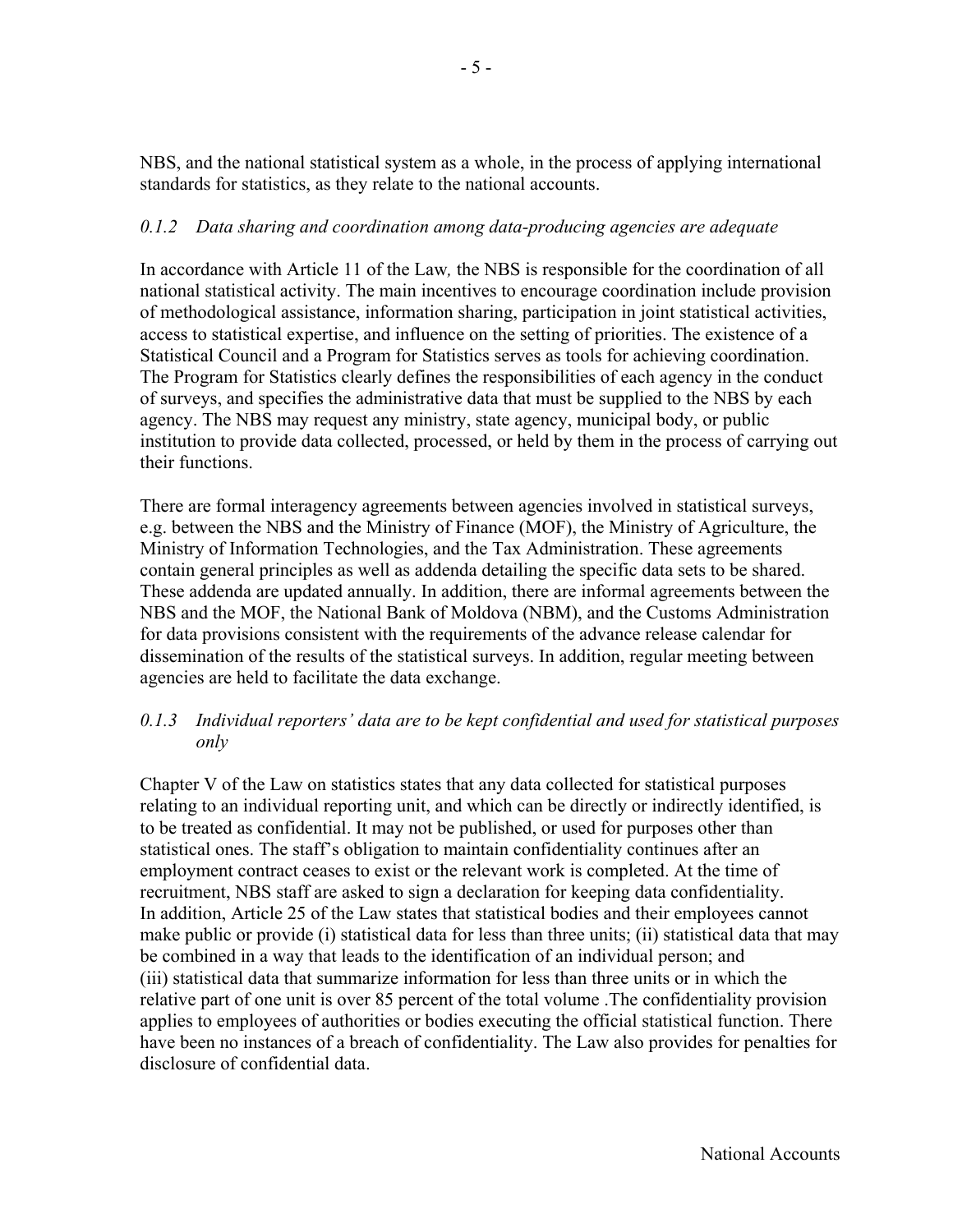In surveys and other statistical enquiries, respondents are informed, generally in the introduction to the questionnaire, of their rights and obligations, including a statement that the information provided by them will be used for statistical purposes only.

Access to individual data is restricted to staff who require the information in the performance of their statistical duties. The NBS applies special aggregation rules to prevent residual disclosure in disseminated data.

## *0.1.4 Statistical reporting is ensured through legal mandate and/or measures to encourage response*

Article 18 of the *Law on Statistics* states that reporting units are obliged to provide complete and accurate data required for the statistical surveys included in the program within the set timeliness. In case of noncompliance, the Law provides for administrative sanctions.

The NBS carefully considers response burden and has been successful in obtaining a satisfactory response rate from statistical surveys. The NBS provides assistance to respondents in completing and submitting reports by providing points of contact (each questionnaire contains contact details of relevant staff) and clear methodological guidelines that are included in the questionnaire. The purpose of the data collection is provided in the questionnaire. The respondents are made aware of the importance of good quality statistics. Clear formal procedures have been established for dealing with respondents' complaints.

## *0.2 Resources*

## *0.2.1 Staff, facilities, computing resources, and financing are commensurate with statistical programs*

The NBS headquarters staff was reduced from 123 to 91 in July 2005 as part of an overall civil service reorganization. Staff of the local statistical offices has been reduced before (currently there are about 650 employees in the 35 local offices).

Only eight people work in the NAD, which is responsible for compiling GDP by the production and expenditure approaches (quarterly and annually), institutional sector accounts, GDP from the income approach, and supply and use tables (with the last three data sets on an annual basis). The workload of the NAD is heavy. There is also a pressure from the government agencies to shorten the deadlines for the quarterly accounts. This heavy workload is compounded by the high turnover of staff (since 1997 two-thirds of the NAD staff have had to be replaced). Another issue is the shortage of qualified staff in the area of information technology. It is the case sometimes that no methodological changes could be introduced to a survey due to the fact that there is no staff to update the software for the survey. Low pay is a significant problem for recruiting and retaining qualified staff.

Three of the NAD staff have attended national accounts courses conducted by the IMF, and a few others have attended courses and seminars conducted by other donors. The senior staff is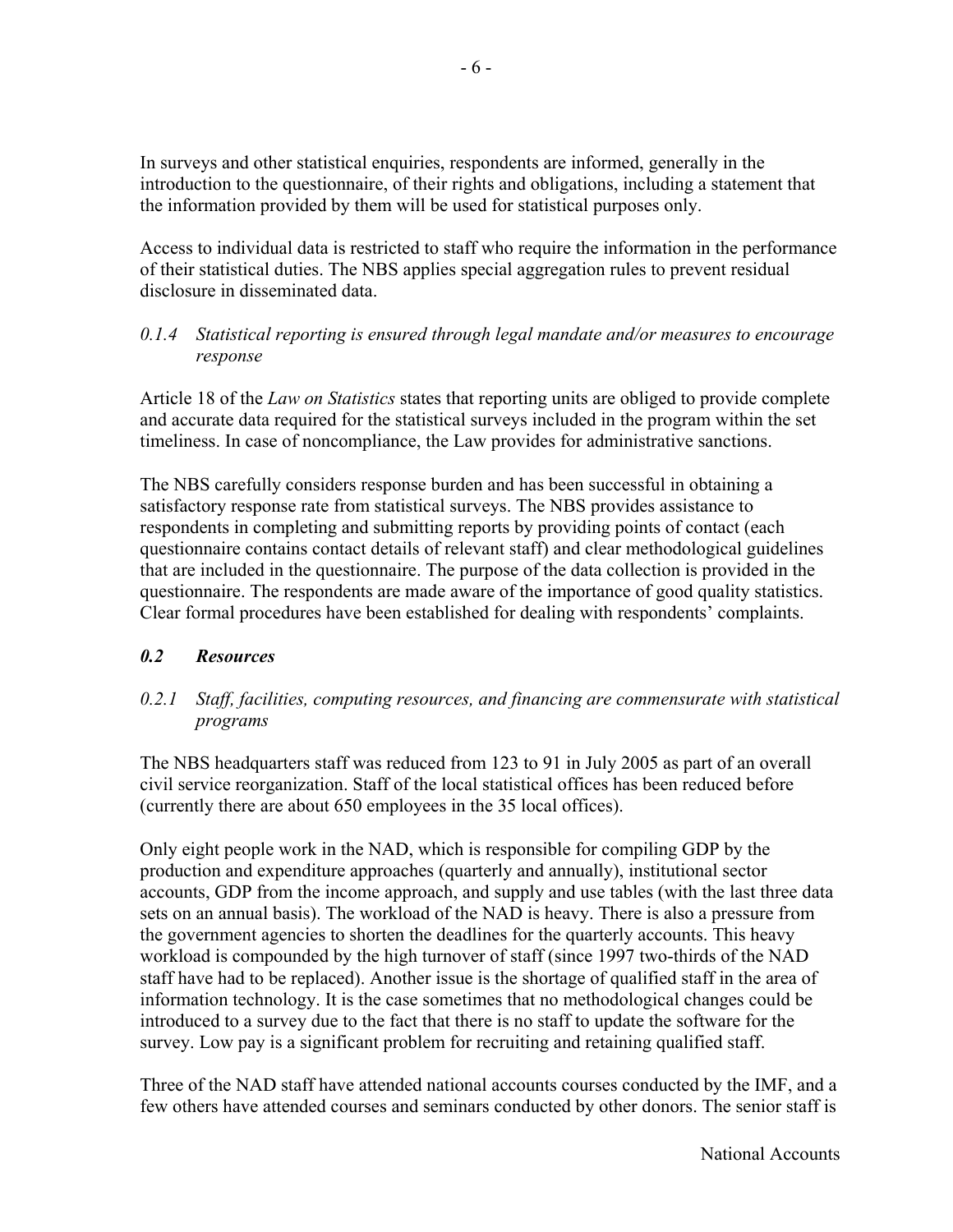highly professional and well acquainted with the *1993 SNA*. The skills acquired by the experienced staff are in great demand by other agencies and the private sector.

Computer and financial resources for conducting surveys are not adequate. Sometimes due to lack of financing, the NBS has to drop a statistical survey from its program, which might be needed for national accounts. A recent example is the pilot freight transportation survey.

## *0.2.2 Measures to ensure efficient use of resources are implemented*

Periodic annual reviews of staff performance are conducted. Efficiencies are achieved through the Program for Statistics, which ensures the elimination of duplication in statistical surveys, and the use of consistent concepts, classifications and other methodologies across datasets.

The NBS seeks outside expert assistance to evaluate statistical methodologies and compilation systems, when necessary. Assistance is provided by various donors, mainly the Fund, the World Bank, the United Kingdom Department for International Development, the Swedish International Development Agency, Statistics Canada, Eurostat, and others.

The resources used to compile statistics are periodically reviewed as part of the total quality management procedure. The NBS is monitoring and planning its resources, and is trying to improve its efficiency by replacing exhaustive surveys with sample surveys, and maximizing the amount of information that can be obtained from administrative sources.

## *0.3 Relevance*

## *0.3.1 The relevance and practical utility of existing statistics in meeting users' needs are monitored*

The NBS monitors users' needs on a regular basis using different instruments. Users are invited to provide comments on statistics through website. Although there is no established schedule for meetings with users, the NBS conducts several meetings with users each year to discuss the statistics program. A sense of users' needs is also obtained by the NBS's Dissemination Department by analyzing users' requests of data to the institutional library. The NBS is also updated on international standards in national accounts through its participation in statistical meetings and seminars organized by international organizations.

## *0.4 Other quality management*

## *0.4.1 Processes are in place to focus on quality*

Management's awareness of quality is evidenced by the priority that is attached to achieving compliance with the international statistical standards. The NBS Collegium reports examine issues of statistical accuracy and methodology, as well as other aspects of quality. Moreover, regular reports monitoring the execution of the NBS surveys cover a range of quality issues.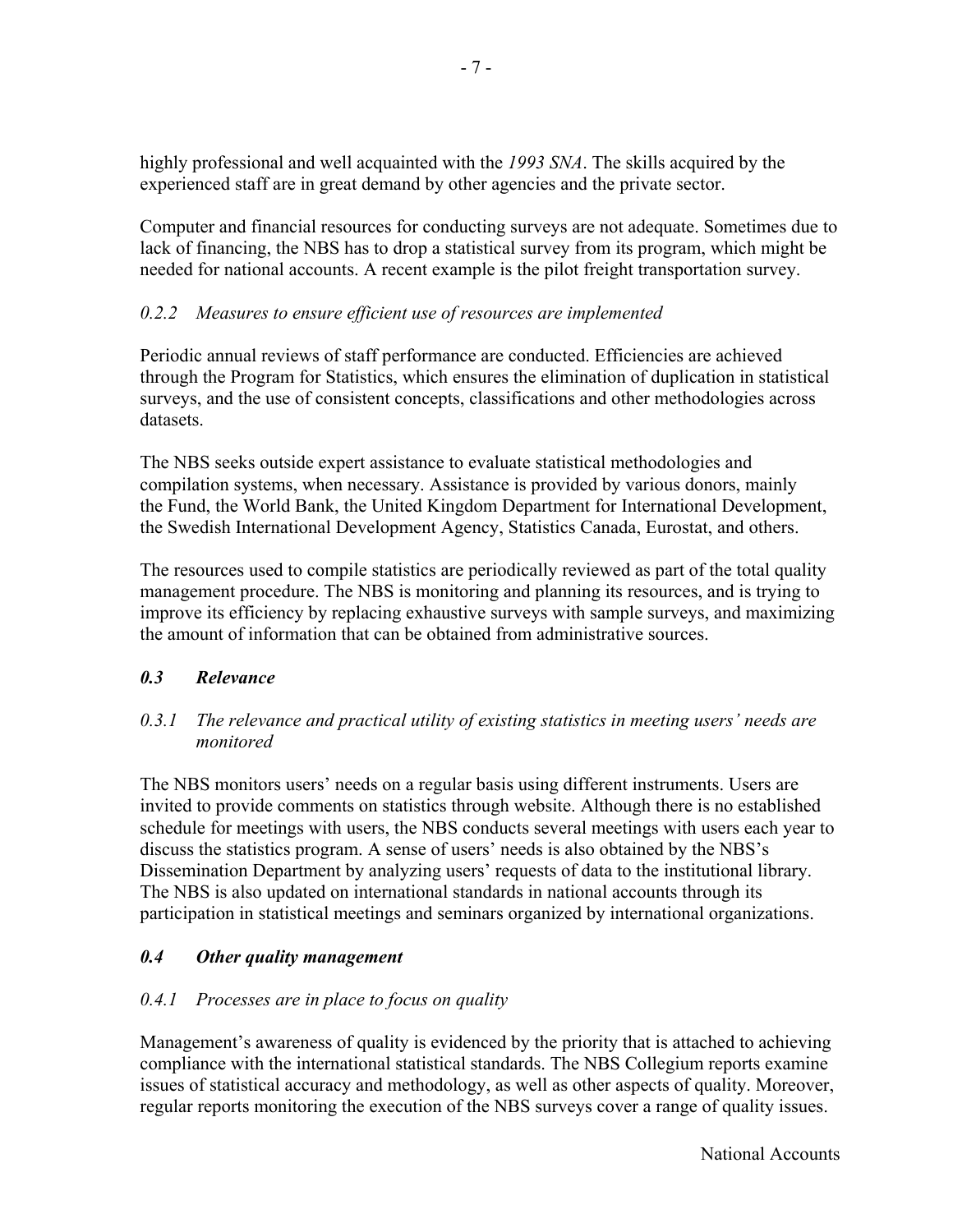Management has a high commitment to quality of the statistical products. The staff is aware of the importance of quality, which is also emphasized during internal training.

# *0.4.2 Processes are in place to monitor the quality of the statistical program*

The quality of the collection, processing, and dissemination of statistics has been monitored on an ongoing basis in the reports of the NBS Collegium. Managers are informed on the quality achieved for ongoing statistical activities, especially through defining technical projects (response rates, revisions history, and timeliness evaluations).

The Statistical Council also provides a monitoring function on the quality of the NBS statistical processes, in the context of its review of the draft annual program. Periodic reviews are undertaken to identify steps necessary to maintain quality requirements depending on survey types.

## *0.4.3 Processes are in place to deal with quality considerations in planning the statistical program*

The NBS management is working towards a balance between supplying statistics as early as possible while ensuring that the disseminated data are of good quality, but there is continuing pressure from the government to improve the timeliness of data (see 1.1.2).

# **1. Assurances of integrity**

# *1.1 Professionalism*

# *1.1.1 Statistics are produced on an impartial basis*

The impartiality of the statistics compilation is outlined in the Law. Article 5 of the Law stipulates that "…the production of statistical information is based on impartiality, relevance, transparency, confidentiality, national level coordination, international cooperation." However, the term of office of the NBS's management is not specified explicitly in the Law.

Professionalism plays an important role in recruiting and promoting staff. Staff are encouraged to promote professionalism through participation in conferences, meetings, and seminars. The national accounts staff prepare methodological papers for international meetings on national accounts topics organized by Eurostat, the Organization for Economic Cooperation and Development, and the United Nations Economic Commission for Europe.

Regular internal reviews of the methods used by the NBS are carried out by the Statistical Council. Members of that council represent all bodies of official statistics as well as external experts.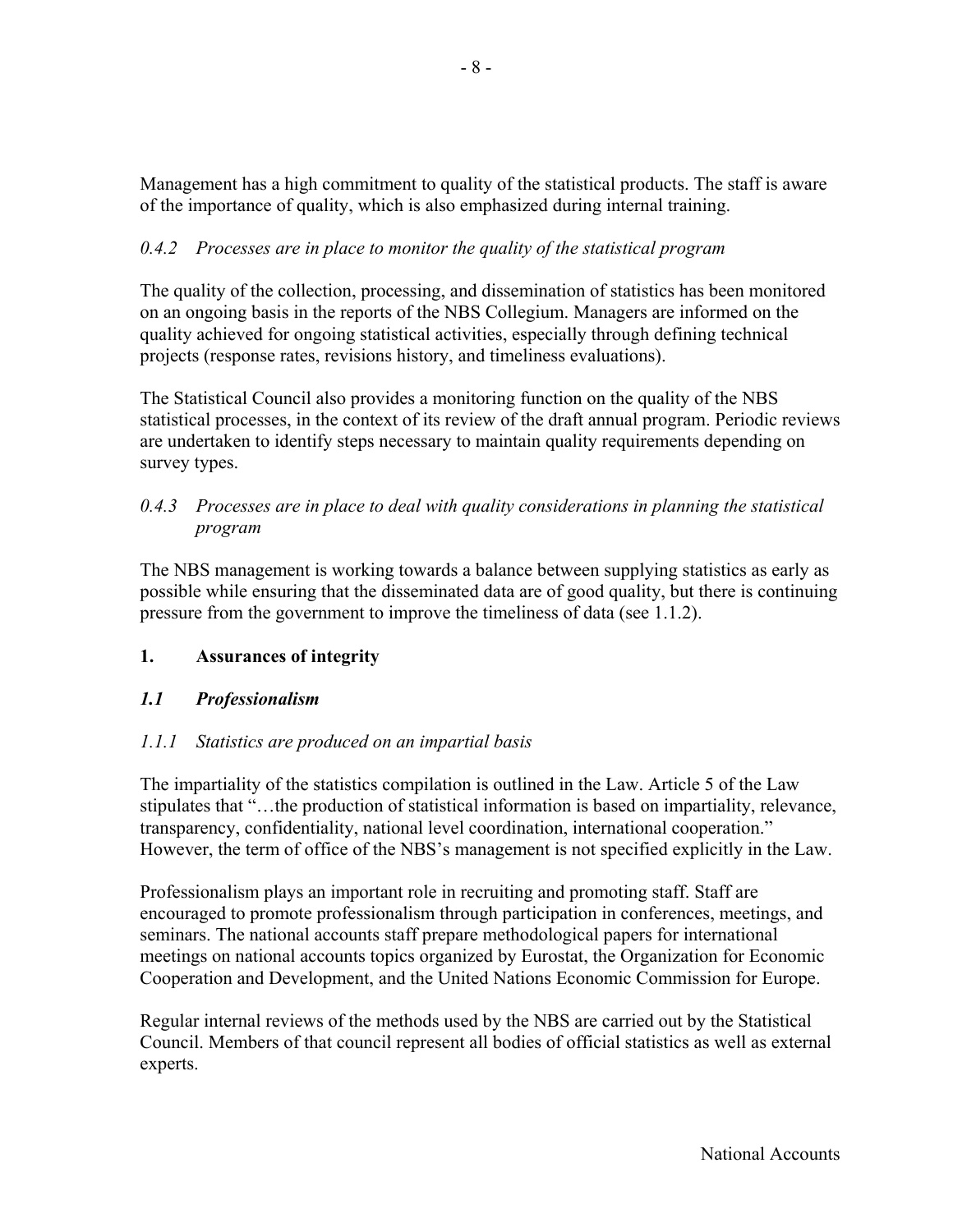### *1.1.2 Choices of sources and statistical techniques as well as decisions about dissemination are informed solely by statistical considerations*

The deadline for publication of the first GDP estimates is up to 30 days after the end of the year. For industrial production indices and producer price indices, the deadlines are from 10 to 15 days after the end of the month (same for the quarterly and annual data). The NBS management is aware of the trade-offs among timeliness and accuracy, but most of the deadlines for dissemination are influenced by the government. This situation undermines the professional independence of the NBS to take decision on dissemination based solely on statistical considerations.

#### *1.1.3 The appropriate statistical entity is entitled to comment on erroneous interpretation and misuse of statistics*

Key data are presented and explained at regular monthly press conferences. One of the objectives is to prevent any misunderstandings or misinterpretations by users. In all cases of incorrect interpretation of data, the NBS responds publicly to provide the correct interpretation. Media references to statistics are identified and circulated within the NBS.

## *1.2 Transparency*

### *1.2.1 The terms and conditions under which statistics are collected, processed, and disseminated are available to the public*

The *Law on Statistics* is publicly available, through the Official Journal, in Moldovan and in English. The principles of the official statistics are outlined in Article 5 of the Law. Information about the rules for dissemination of statistical products and services, advanced release calendar, and the catalogue of statistical publications are also available on the website. The address of the NBS, as well as contact information (e-mail address and telephone number) of the NBS dissemination unit, are provided on the website.

### *1.2.2 Internal governmental access to statistics prior to their release is publicly identified*

National accounts data are released simultaneously to all users. No government officials outside the NBS have access to the data prior to their release.

### *1.2.3 Products of statistical agencies/units are clearly identified as such*

All national accounts data releases are clearly identified as being produced by the NBS. In the case of joint publications, the NBS data are identified as being a product of the statistical office. The NBS publications request attribution when its statistics are used or reproduced.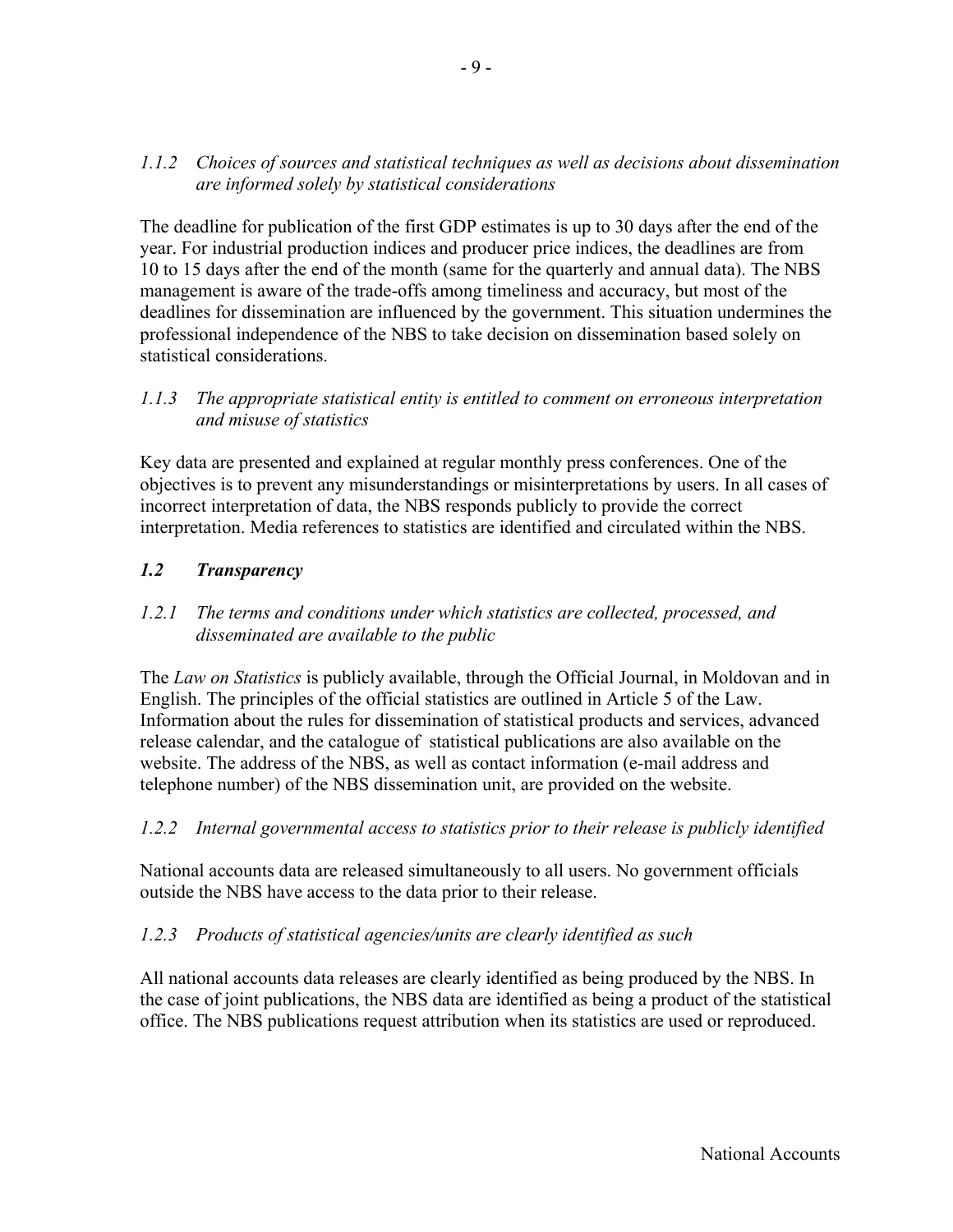### *1.2.4 Advanced notice is given of major changes in methodology, source data, and statistical techniques*

Major changes in the methodology, source data, and statistical techniques are announced through the annual statistical program in advance.

## *1.3 Ethical standards*

#### *1.3.1 Guidelines for staff behavior are in place and are well known to the staff*

Apart from the provisions of the *Law on Statistics* prohibiting disclosure of confidential information, staff conduct is guided by the *Civil Service Law*. New staff are required to sign a declaration not to release individual data that they access during the course of their everyday work, before they sign their employment contracts.

#### **2. Methodological soundness**

#### *2.1 Concepts and definitions*

### *2.1.1 The overall structure in terms of concepts and definitions follows internationally accepted standards, guidelines, or good practices*

The national accounts are compiled following the *System of National Accounts 1993* (*1993 SNA*). Time series following the *1993 SNA* are available since 1989. The data for the years 1989–1990 were calculated using conversion tables for adjusting the main macroeconomic aggregates of the Material Product System (MPS) to those of the *1993 SNA.*

### *2.2 Scope*

#### *2.2.1 The scope is broadly consistent with internationally accepted standards, guidelines, or good practices*

The national accounts statistics cover all tables and accounts that the Inter-Secretariat Working Group on National Accounts (ISWGNA) has defined as a minimum requirement for implementation of the *1993 SNA*, as well as those whose compilation the ISWGNA has recommended. The NBS compiles and disseminates the following accounts:

- annual and quarterly value added and gross domestic product (GDP) at current and constant (previous year) prices by activity;
- annual and quarterly expenditures of GDP at current and constant (previous year) prices;
- annual value added components at current prices by activity;
- sequence of accounts for the total economy and by institutional sectors with an annual frequency;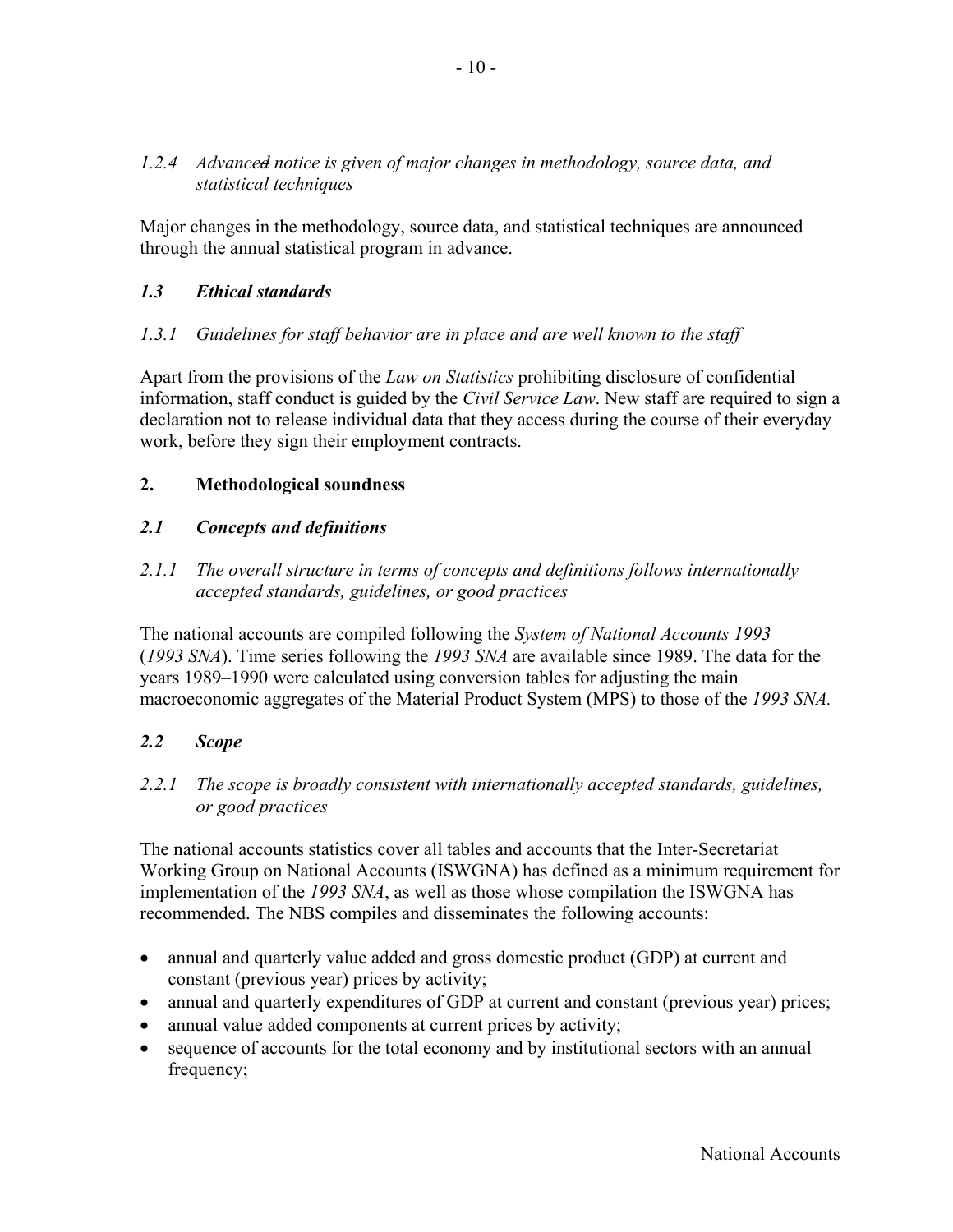- annual rest of world accounts; and
- annual supply and use tables (SUT).

In addition, the NBS has compiled regional accounts for 2001 and 2002, and input-output tables for 1998.

Overall, the delineation of the constituent units is in accordance with the *1993 SNA.* However, the Transnistria region of Moldova is not covered in the national accounts, and the transactions between the region and the rest of Moldova are not recorded. The economic territory includes the territorial enclaves such as embassies and free zones. Workers who work only part of the year in another country are considered residents.

The production boundary is in accordance with the *1993 SNA*. Thus, the scope of output measurement includes, among other things, the following items:

- research and development on own-account;
- own-account production of goods for own consumption;
- output of goods for own-account fixed capital formation;
- mineral exploration;
- production of entertainment, literary or artistic originals; and
- production of computer software.

Illegal production is not in the scope of output measurement with the exception of illegal smuggling of oil products and cigarettes, for which estimates are made. However, the NAD considers that the methodology for estimating the nonobserved economy may result in some inclusion of illegal production.

The assets boundary broadly conforms to the *1993 SNA* and includes the following items:

- defense related assets that can be used for civilian purposes;
- valuables:
- agricultural work-in-progress;
- mineral exploration;
- systems and standard applications computer software;
- entertainment, literary, or artistic materials; and
- patented entities.

Historical monuments are not included in the assets boundary.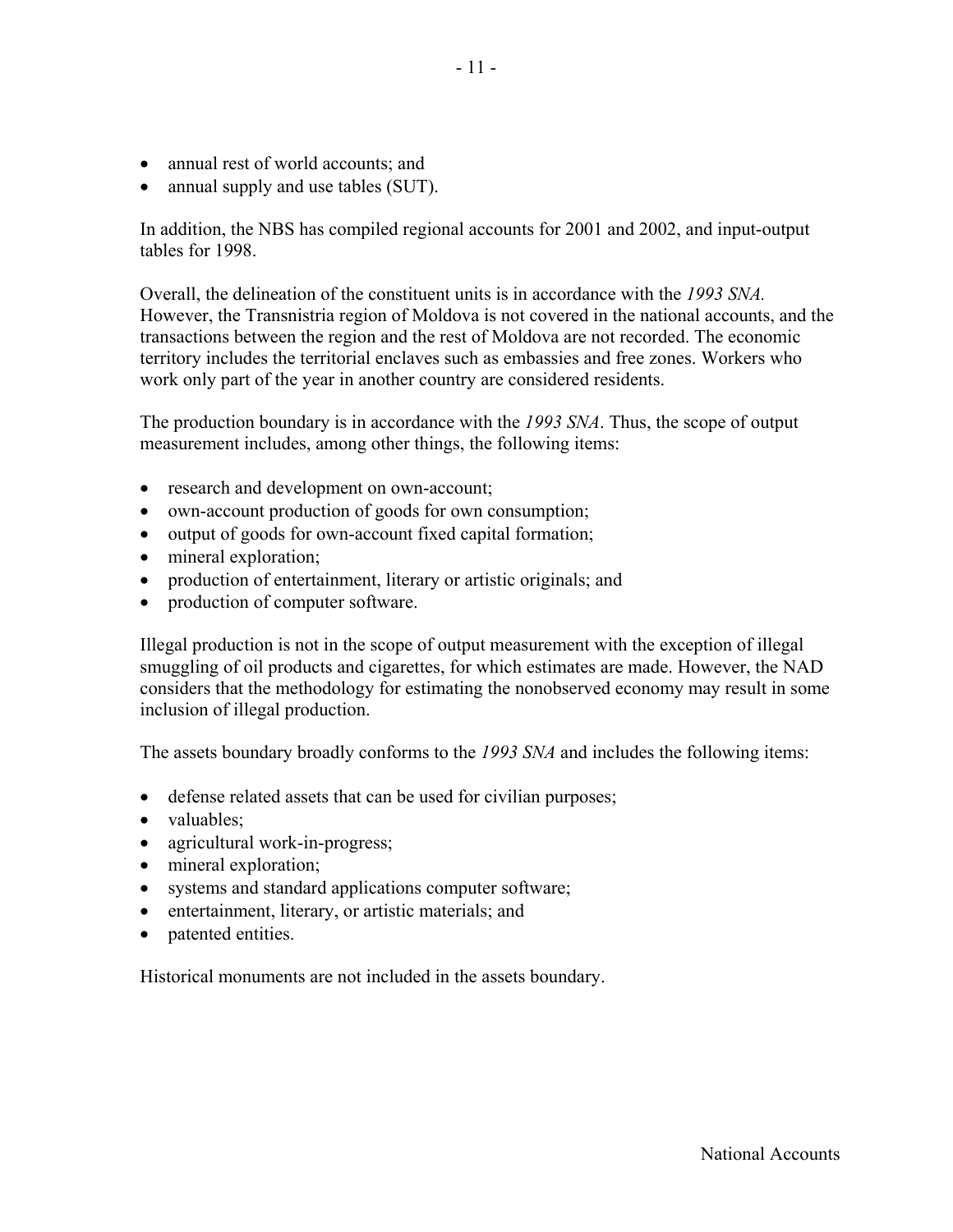#### *2.3 Classification/sectorization*

*2.3.1 Classification/sectorization systems used are broadly consistent with internationally accepted standards, guidelines, or good practices* 

The classification and sectorization used in the compilation of the national accounts are in broad conformity with internationally recommended systems. The *1993 SNA* is followed in classifying institutional units and transactions.

Since 1991 the production and generation of income accounts elaborated by activities are compiled according to the National Classification of Economic Activities (NCEA), which is consistent with NACE Rev.1. However, the national classification of products follows the concept of the material product system, with some modifications for services. The new product classification, based on the List of Products of the European Communities (PRODCOM), is under implementation and will be in place later in 2005. The Classification of Individual Consumption by Purpose (COICOP) is used for household expenditures. The Classification of Functions of Government (COFOG) has not yet been implemented, but implementation is planned for the medium-term. However, the existing classification of the functions of general government, used by the MOF, is not significantly different from the COFOG. In particular, the existing general government data provide the information necessary for the individual/collective split of consumption expenditures. Foreign trade data are classified according to a national classification based on the Combined Nomenclature.

### *2.4 Basis for recording*

#### *2.4.1 Market prices are used to value flows and stocks*

The valuation rules for recording flows and stocks are in accordance with the *1993 SNA*. Market prices are used for the valuation of flows and stocks. Output is valued at basic prices and intermediate consumption is valued at purchasers' prices excluding the deductible part of value added taxes. Total exports and imports are valued on an f.o.b. basis. Transactions in foreign currency are converted to the national currency using the daily average exchange rate.

#### *2.4.2 Recording is done on an accrual basis*

In principle, accrual accounting is followed for all accounts. According to the accounting law and standards, all units are obliged to record their transactions on an accrual basis. However, figures for general government are recorded on a cash basis. The MOF adjusts the figures for compensation of employees, taxes, and subsidies, as well as for other expenditure elements, to an accrual basis. The MOF is planning to produce budget data on an accruals basis in the medium term. Work-in-progress is recorded in the period when it is produced.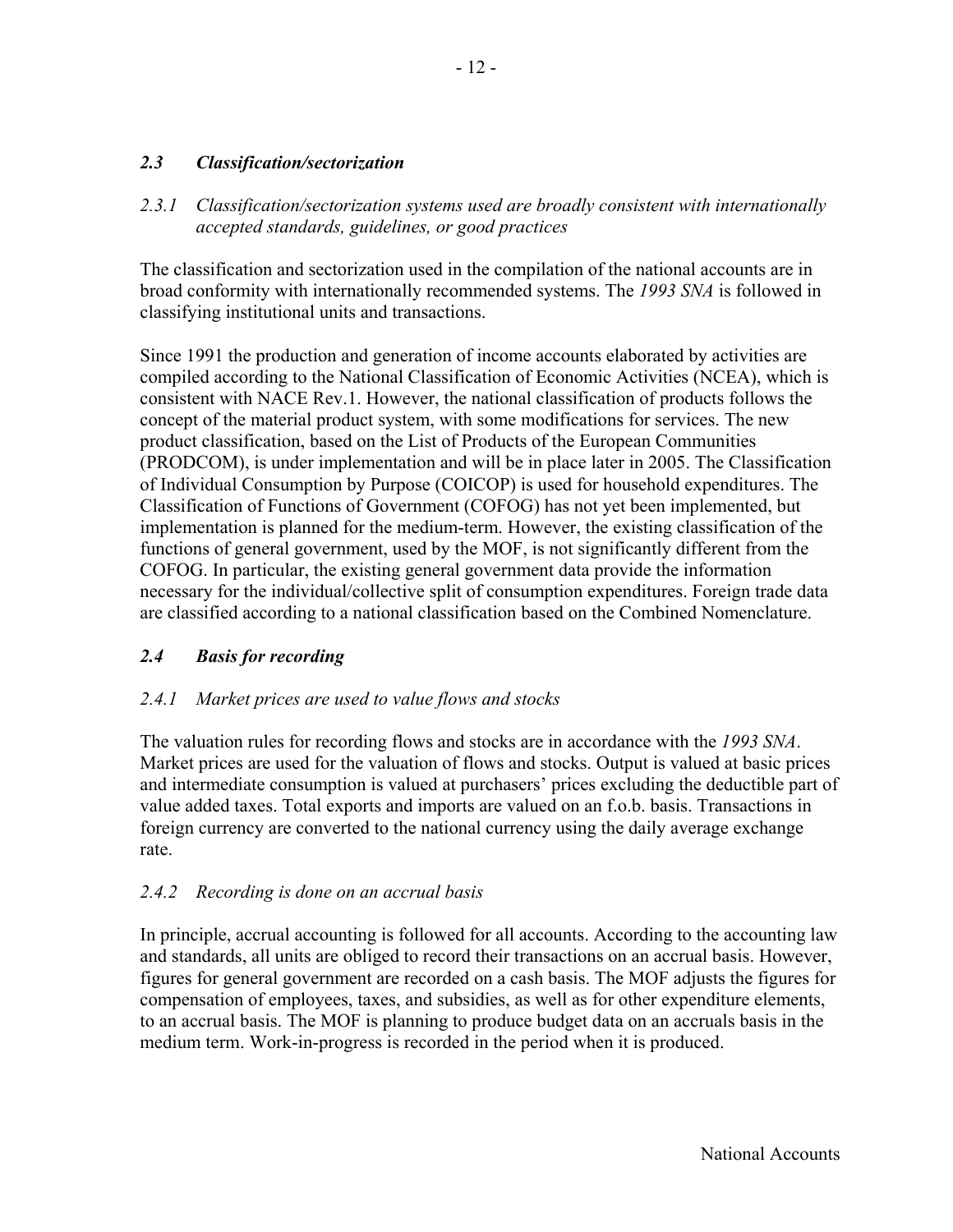### *2.4.3 Grossing/netting procedures are broadly consistent with internationally accepted standards, guidelines, or good practices*

The production figures are based on reported data from establishments, and their transactions with other establishments within the same enterprise are recorded on a gross basis.

## **3. Accuracy and reliability**

#### *3.1 Source data*

*3.1.1 Source data are obtained from comprehensive data collection programs that take into account country-specific conditions* 

Source data are collected through (i) surveys of establishments and enterprises; (ii) household surveys; (iii) price statistics surveys; (iv) censuses; and (v) administrative data sources.

#### **Surveys of Establishments and Enterprises**

The sample frame for the surveys is the statistical register. The NBS maintains both an administrative register and a statistical register. The administrative register is updated with information from the legal registration of businesses in the Ministry for Information Technology. The register has about 130 thousand legal entities. Only enterprises that have been officially liquidated are deleted from the register; therefore, the register includes enterprises that are not active. The administrative register does not classify enterprises by size because the size of an enterprise is not recorded at the time of registration. A statistical register is derived from the administrative register, to keep track of the active units for statistical purposes. In addition to the identification characteristics, the statistical register contains information about the main activity of the unit, the number of employees, turnover, and capital. In 2003, there were 41 thousands enterprises in the statistical register. The statistical register is updated annually, on the basis of the statistical surveys, mainly the Structural Business Survey.

The units in the register are stratified into three groups:

- Micro units—with up to 9 employed persons
- Small units—with 10 to 50 employed persons
- Large units—with more than 50 employed persons

The basic surveys of enterprises and establishments are the following:

- Structural reports for agriculture;
- Annual and quarterly report of economic activity of nonfinancial nonagricultural enterprises (5-S);
- Annual structural business survey for nonfinancial nonagricultural units;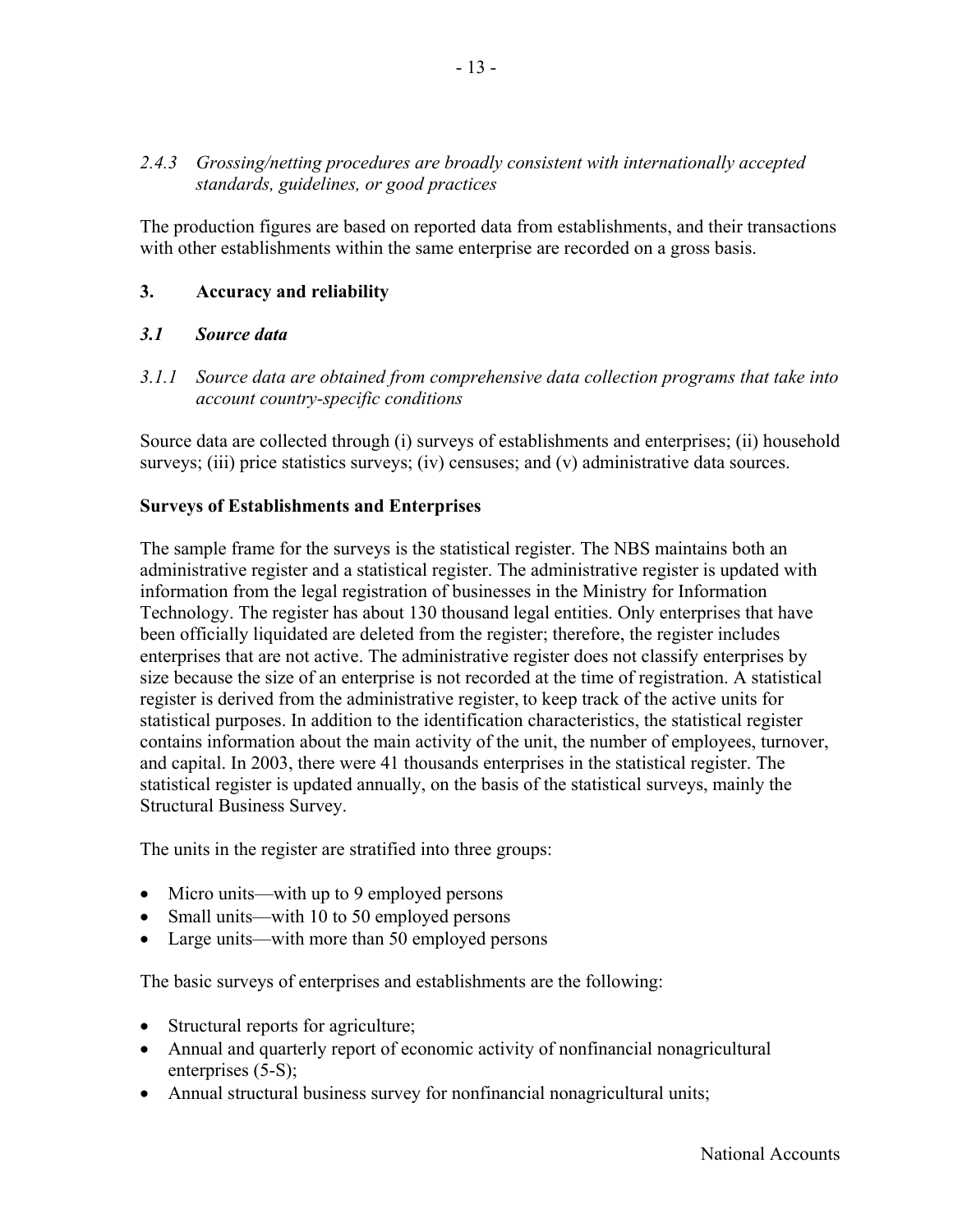- Annual report for nonprofit institutions serving households (NPISH);
- Annual and quarterly bookkeeping reports (profit-loss statements and balance sheets) of legal entities;
- Annual and monthly report on industrial output (1-P);
- Annual and quarterly survey of insurance enterprises; and
- Monthly, quarterly, and annual surveys of business statistics units.

Moldova is an agricultural economy with agriculture contributing 25 percent of GDP. With technical assistance from the United Kingdom Department for International Development (DFID), the NBS has developed a special data collection program for agricultural activities. In addition to the statistical register, where all agricultural units with more than 50 employees are recorded, the NBS has a register of household farms (about 700 thousand units). The household farms register is based on the Regional Cadastre. Besides, there are about one million individual producers of agricultural output for own final use, and the NBS receives information for them from the tax authorities and the municipalities.

The large-size units and the farms with over 10 hectares of land are surveyed exhaustively. Detailed data on area sawn, harvested, livestock production, output, intermediate consumption, and other economic indicators are available. Additional surveys on prices of agricultural products are collected four times a year.

Household farms and individual producers with less than 10 hectares of land are surveyed by a sample. The sample was drawn in 2000 and consists of 106 villages randomly selected to be representative for all 11 geographical regions of Moldova. Four surveys are conducted each year: (i) survey A collects data on volume indicators of crop and livestock production, and these data are collected from a sample of 2332 units; (ii) survey B (in June) collects data on area sawn; and (iii) survey C (in December) collects data on area harvested from a sample of about 4000 units. Survey D requests data on income and expenditures for a subsample of 530 units from the sample of survey A. Data on the individual producers for own final use are complemented by additional information form the municipalities and the tax authorities.

One of the main sources of data for the nonagricultural units is the annual and quarterly report of economic activity of nonfinancial nonagricultural enterprises (5-S). The report requests detailed data on output and intermediate consumption from all legal entities. The coverage of the report is very good, because the report is an annex of the quarterly and annual bookkeeping reports for all legal entities. However, the report requests data to be allocated by principal and secondary activities (annual and quarterly), which might create some difficulties for the respondents. Quarterly data are collected on a discrete basis.

The annual structural business survey provides data on the demography of the units as well as data needed for compiling the national accounts. It is the main tool for updating the business register. The survey units are stratified into three groups: (i) legal entities (about 20 thousand), (ii) natural persons (about 15 thousand), and new units (registered during the previous year). The structural business survey is a sample survey. The sampling is done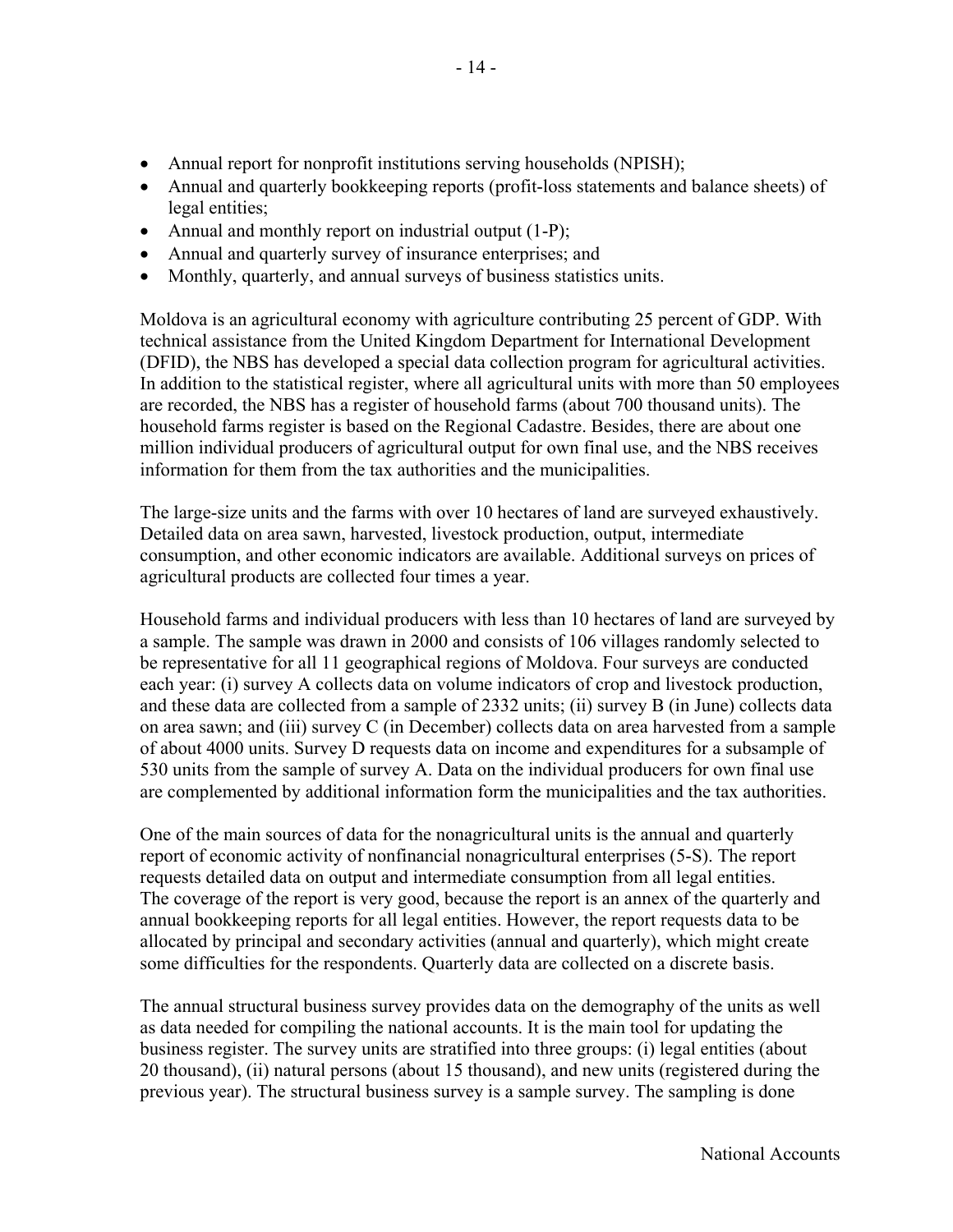through stratification of the units using the following criteria: type of activity, size of the enterprise (number of employees), and location. The sample consists of about eight thousand units. The data are collected through interviews. The following indicators are collected though the survey: demographic data on the unit, capital, revenues and expenditures, employment data, investments, and a special annex on construction activities. The questionnaire was designed with technical assistance from the French Statistical Office (INSEE). The response rate is satisfactory—93 percent for legal entities and about 55 percent for natural persons.

The NPISH are surveyed annually and quarterly. The questionnaire is sufficiently detailed for the national accounts purposes.

According to a regulation of the Ministry of Finance, the NBS is responsible for collecting quarterly and annual bookkeeping reports of all legal entities. The enterprises submit these reports to the local statistical offices of the NBS. The reports contain balance sheet and profit-loss statement data, and are also used for the national accounts compilation.

The annual and monthly report of the industrial enterprises (1-P) is a source of data for the establishments in mining, manufacturing, electricity, gas , and water. The survey is exhaustive—about 4000 units are surveyed each year. The survey covers units, whose principal or secondary activity is production of industrial goods. The survey collects data on output, employment, production in physical terms, changes in inventories, and also data on output in previous year prices. Enterprises are asked to compile their current year output at average prices of the previous year, following instructions from the NBS. However, the instructions are very general, and the NBS has no insight on how these estimates are compiled. These "comparable price" data are used for compiling the industrial production index (IPI).

In addition, the NBS business statistics units (construction, trade, transportation, services) conduct annually and subannually structural business surveys, which are also used in the process of the national accounts compilation. Most of these surveys collect data on a cumulative rather then discrete basis.

#### **Household Surveys**

The household budget survey is a monthly sample survey (540 households per month). The framework for the sample were the presidential election lists from 1996. Households in the lists were stratified by geographical region. The sample was drawn as a stratified two-stage random sample—the first stage was the selection on the primary selection units (1091 election units), and on the second stage 4 strata were selected—Chisinau, Balti, urban areas, rural areas. From the presidential election lists, persons over 18 years were grouped by households, but there were no other socioeconomic characteristics of the households. The sample is representative only by geographical regions, but not by socioeconomic groups. The households that refuse to participate are replaced with the next household from the sample list. The non-response rate is about 15–20 percent of all households, but about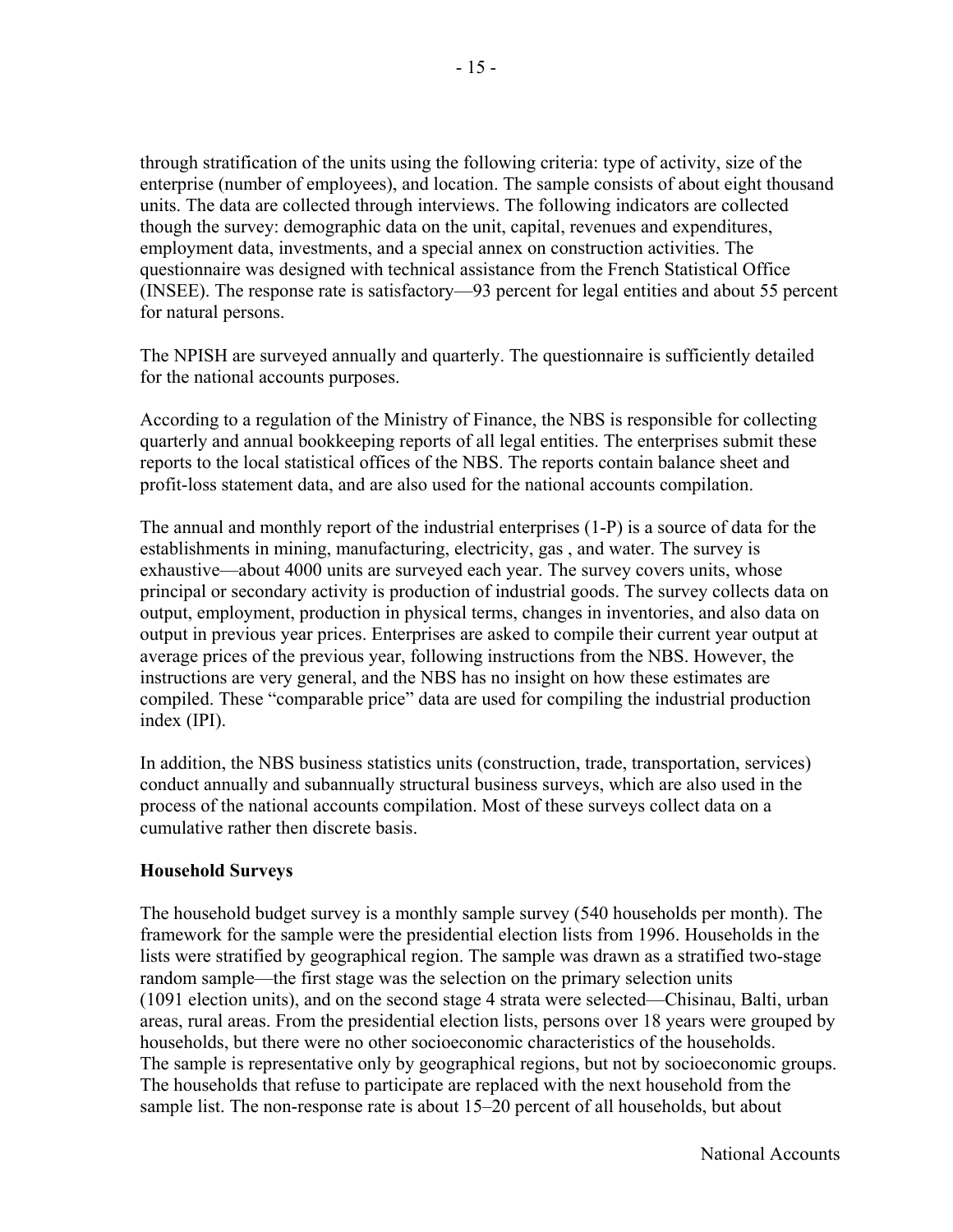40 percent for Chisinau. The middle and high-income households usually refuse to participate in the survey. No imputations are made for the nonresponse, and no adjustments are made for the refusals. The households are surveyed by interviewers three times a month. Each household is asked to compile a diary of its incomes and expenditures. In addition, detailed data for national accounts and balance of payments purposes are collected production for own consumption, current transfers, etc. The expenditure data are reported according to the COICOP.

The labor force survey is a quarterly survey, following the concepts of employment and unemployment of the International Labor Organization. Around 8,200 household dwellings are surveyed each quarter. The data collected are a main source of information for estimating the nonobserved activities.

#### **Price Statistics Surveys**

Regarding prices, extensive use is made of the industrial producer price indices (PPI), the consumer price index (CPI), and the unit values price indices (UVI) of foreign merchandise trade. Other price information includes sale prices of agricultural products, price indices of purchases by agricultural enterprises, and the construction price index for buildings and construction materials.

#### **Censuses**

In 2004, the NBS conducted a Population Census. Also, a Census of agricultural farms for livestock production (1992) and for vineyards and orchards (1994) were carried out (wine production is one of the most important economic activities).

#### **Administrative data sources**

The MOF compiles statistics of central and local government, social security fund, and extrabudgetary funds revenue and expenditure. Data are available to the NAD quarterly by economic and functional classification. Data include all defense-related expenditure and are sufficiently detailed to measure output, intermediate consumption, fixed-capital formation, and final consumption of government services.

The NBS receives monthly data on imports and exports of goods from the Customs Office. The national accounts compilers have access to the tax returns data of the MOF for legal entities and also for natural persons. As mentioned above, quarterly and annually, data on financial statements and profit/loss statements of legal entities and natural persons are made available to the NBS.

The NBS receives annual and quarterly data on balance of payments from the NBM. Data are following the concepts and the definitions of the *Balance of Payments Manual,* fifth edition*.*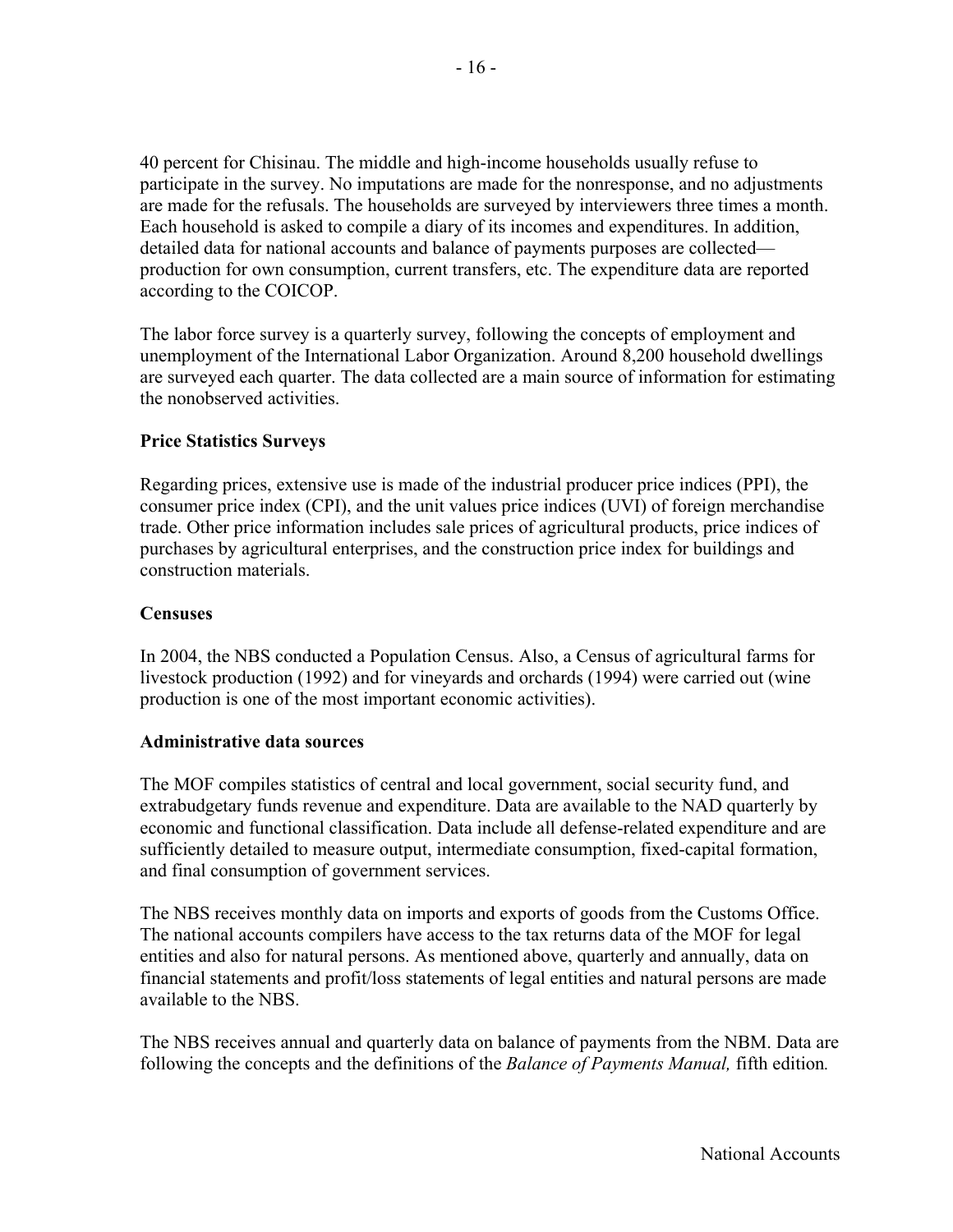#### *3.1.2 Source data reasonably approximate the definitions, scope, classifications, valuation, and time of recording required*

Generally, the source data are consistent with the definitions, scope, classifications, time of recording, reference periods, and valuation of the national accounts statistics. However, the PPI and the CPI do not follow international standards for proper techniques in imputation of missing and new observations. Also, the CPI weights are likely to underestimate the share of durable goods. The PPI is not a transaction price index, and covers a small population of industrial establishments (230). The industrial production index ( IPI) is compiled from data in constant prices, adjusted to price changes by establishments themselves. The household budget survey data are not representative for all socioeconomic groups, and most probably underestimates the expenditures for durable goods. The quarterly data of most business structural surveys as well as data on general government operations are available on a cumulative basis.

|                            | <b>Production Approach</b>                                       |               |
|----------------------------|------------------------------------------------------------------|---------------|
| <b>NACE Rev. 1 Section</b> | <b>Main source</b>                                               | Assessment of |
|                            |                                                                  | coverage      |
| Agriculture, hunting and   | Agricultural structural surveys                                  | Good          |
| forestry, fishing          | Administrative data                                              |               |
| Mining and quarrying       | Annual and quarterly report of economic activity of nonfinancial | Good          |
|                            | nonagricultural enterprises (5-S)                                |               |
|                            | Annual structural business report for nonfinancial               |               |
|                            | nonagricultural units                                            |               |
|                            | Annual and quarterly bookkeeping reports (profit-loss            |               |
|                            | statements and balance sheets) of legal entities                 |               |
|                            | Annual report on industrial output (1-P)                         |               |
| Manufacturing              | Annual and quarterly report of economic activity of nonfinancial | Satisfactory  |
|                            | nonagricultural enterprises (5-S)                                |               |
|                            | Annual structural business report for nonfinancial               |               |
|                            | nonagricultural units                                            |               |
|                            | Annual and quarterly bookkeeping reports (profit-loss            |               |
|                            | statements and balance sheets) of legal entities                 |               |
|                            | Annual report on industrial output (1-P)                         |               |
| Electricity, gas and       | Annual and quarterly report of economic activity of nonfinancial | Good          |
| water supply               | nonagricultural enterprises (5-S)                                |               |
|                            | Annual structural business report for nonfinancial               |               |
|                            | nonagricultural units                                            |               |
|                            | Annual and quarterly bookkeeping reports (profit-loss            |               |
|                            | statements and balance sheets) of legal entities                 |               |
|                            | Annual report on industrial output (1-P)                         |               |

An assessment of the coverage of the main data sources for the annual accounts is given below: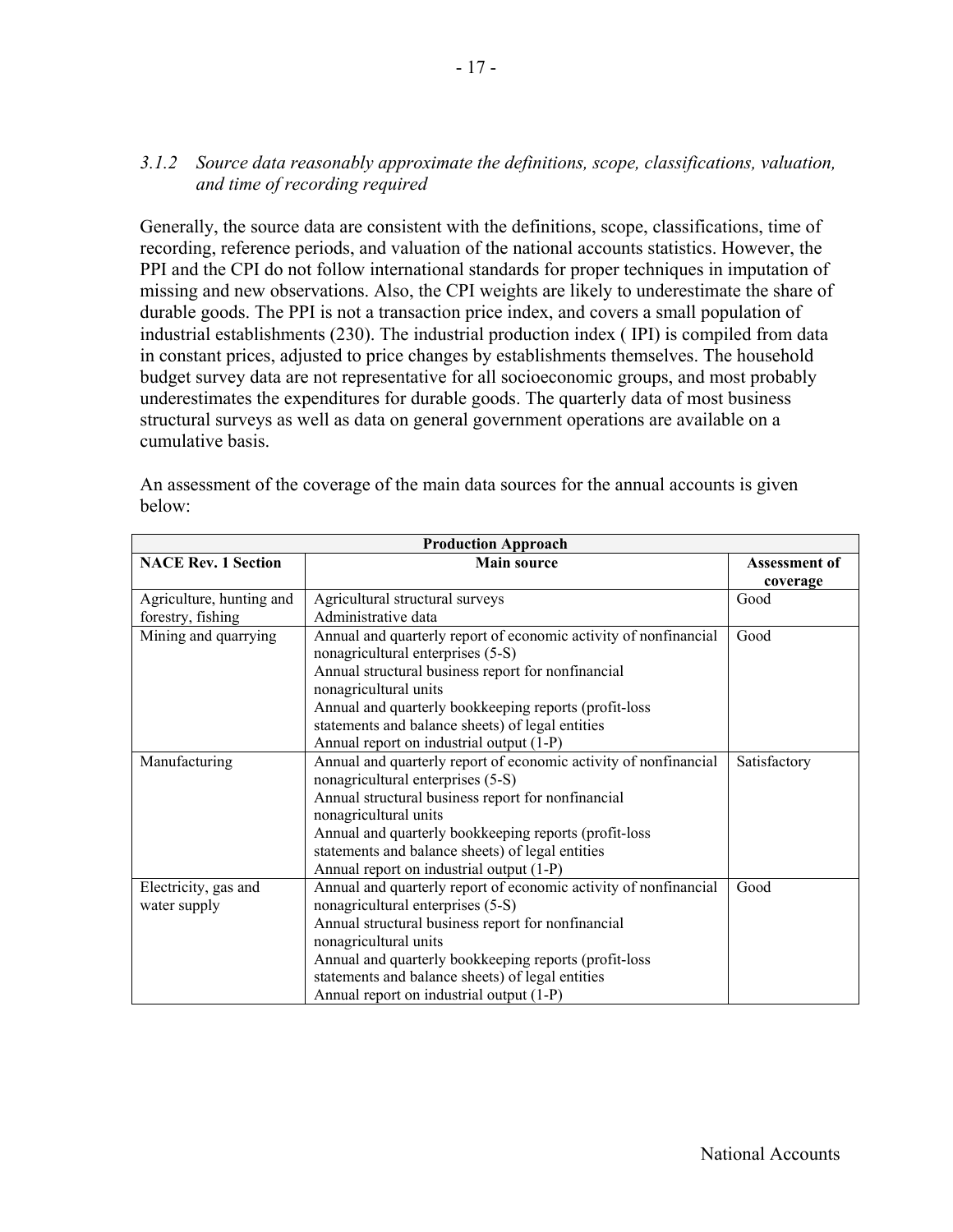|                                                                                                 | <b>Production Approach</b>                                                                                                                                                                                                                                                                                                                                                  |                           |  |  |  |  |  |  |
|-------------------------------------------------------------------------------------------------|-----------------------------------------------------------------------------------------------------------------------------------------------------------------------------------------------------------------------------------------------------------------------------------------------------------------------------------------------------------------------------|---------------------------|--|--|--|--|--|--|
| <b>NACE Rev. 1 Section</b>                                                                      | <b>Main source</b>                                                                                                                                                                                                                                                                                                                                                          | Assessment of<br>coverage |  |  |  |  |  |  |
| Construction                                                                                    | Annual and quarterly report of economic activity of nonfinancial<br>nonagricultural enterprises (5-S)<br>Annual structural business report for nonfinancial<br>nonagricultural units<br>Annual and quarterly bookkeeping reports (profit-loss<br>statements and balance sheets) of legal entities<br>Monthly, quarterly, and annual surveys of business statistics<br>units | Satisfactory              |  |  |  |  |  |  |
| Wholesale and retail<br>trade, repair of motor<br>vehicles, and personal<br>and household goods | Annual and quarterly report of economic activity of nonfinancial<br>nonagricultural enterprises (5-S)<br>Annual structural business report for nonfinancial<br>nonagricultural units<br>Annual and quarterly bookkeeping reports (profit-loss<br>statements and balance sheets) of legal entities<br>Monthly, quarterly, and annual surveys of business statistics<br>units | Good                      |  |  |  |  |  |  |
| Hotels and restaurants                                                                          | Annual and quarterly report of economic activity of nonfinancial<br>nonagricultural enterprises (5-S)<br>Annual structural business report for nonfinancial<br>nonagricultural units<br>Annual and quarterly bookkeeping reports (profit-loss<br>statements and balance sheets) of legal entities<br>Monthly, quarterly, and annual surveys of business statistics<br>units | Satisfactory              |  |  |  |  |  |  |
| Transport, storage and<br>communications                                                        | Annual and quarterly report of economic activity of nonfinancial<br>nonagricultural enterprises (5-S)<br>Annual structural business report for nonfinancial<br>nonagricultural units<br>Annual and quarterly bookkeeping reports (profit-loss<br>statements and balance sheets) of legal entities<br>Monthly, quarterly, and annual surveys of business statistics<br>units | Good                      |  |  |  |  |  |  |
| Financial intermediation                                                                        | Annual and quarterly NBM report<br>Annual and quarterly bookkeeping reports (profit-loss<br>statements and balance sheets) of legal entities                                                                                                                                                                                                                                | Good                      |  |  |  |  |  |  |
| Real estate, renting and<br>business                                                            | Annual and quarterly report of economic activity of nonfinancial<br>nonagricultural enterprises (5-S)<br>Annual structural business report for nonfinancial<br>nonagricultural units<br>Annual and quarterly bookkeeping reports (profit-loss<br>statements and balance sheets) of legal entities<br>Monthly, quarterly, and annual surveys of business statistics<br>units | Good                      |  |  |  |  |  |  |
| Public administration<br>and defense; compulsory<br>social security                             | Consolidated state budget—the report on the revenues and<br>expenditures of the state budget for central and local government<br>activities and social security funds                                                                                                                                                                                                       | Good                      |  |  |  |  |  |  |
| Education/<br>Health and social work                                                            | Consolidated state budget—the report on the revenues and<br>expenditures of the state budget for central and local government<br>activities and social security funds<br>Annual and quarterly report of economic activity of nonfinancial                                                                                                                                   | Good                      |  |  |  |  |  |  |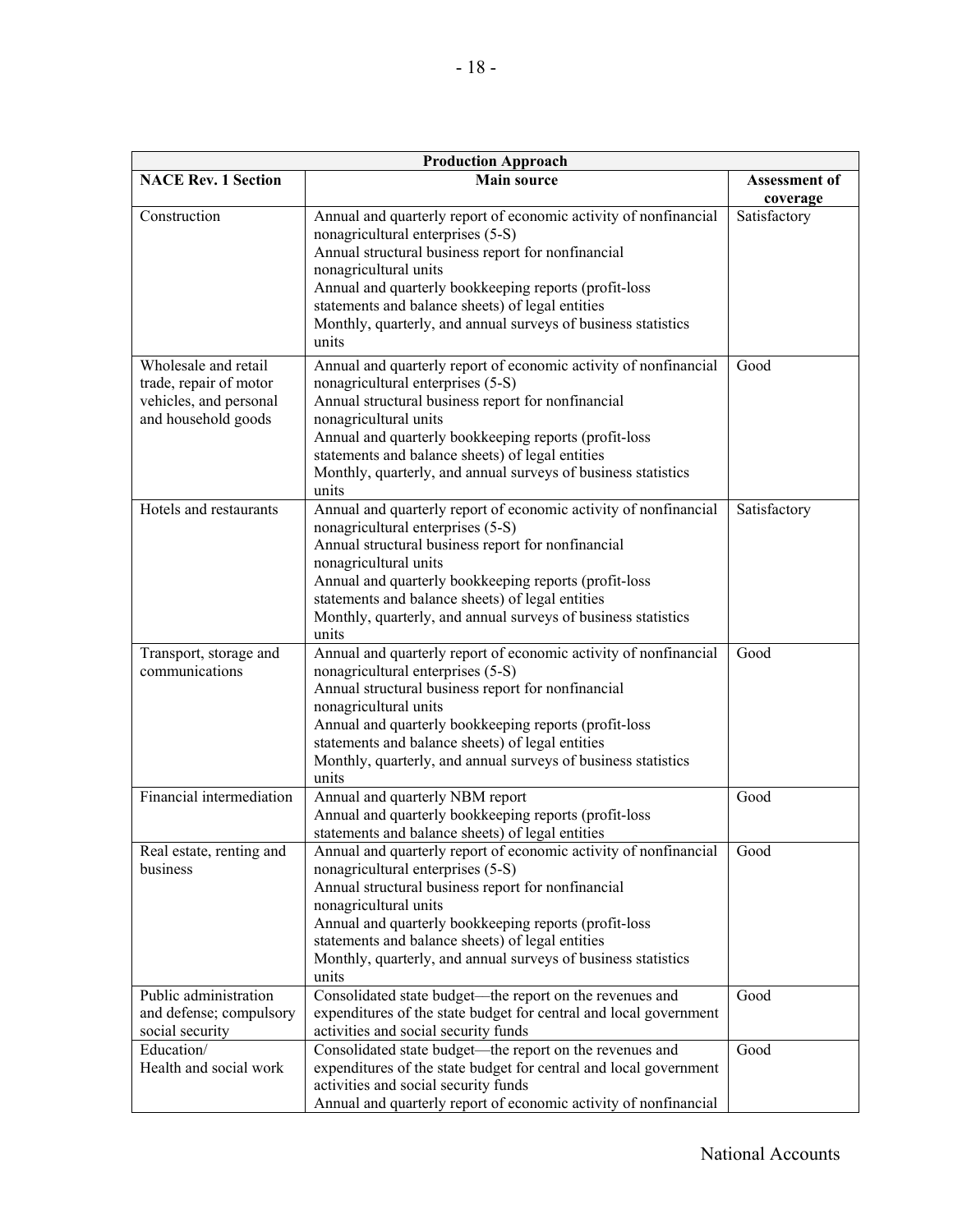| <b>NACE Rev. 1 Section</b>                     | <b>Main source</b>                                                                                                                                                                                                                                                                                                                                                          | <b>Assessment of</b><br>coverage |
|------------------------------------------------|-----------------------------------------------------------------------------------------------------------------------------------------------------------------------------------------------------------------------------------------------------------------------------------------------------------------------------------------------------------------------------|----------------------------------|
|                                                | nonagricultural enterprises (5-S)<br>Administrative data                                                                                                                                                                                                                                                                                                                    |                                  |
| Net taxes less subsidies<br>on products        | Consolidated state budget-revenues and expenditures<br>Tax authorities information about accrual taxes on products                                                                                                                                                                                                                                                          | Good                             |
|                                                | <b>Expenditure Approach</b>                                                                                                                                                                                                                                                                                                                                                 |                                  |
| <b>Expenditure categories</b>                  | <b>Main source</b>                                                                                                                                                                                                                                                                                                                                                          | <b>Assessment of</b><br>coverage |
| Household final<br>consumption<br>expenditure  | Household budget survey<br>Retail trade surveys<br><b>Branch statistics</b><br>Agricultural balances<br>Balance of payments                                                                                                                                                                                                                                                 | Good                             |
| Final consumption<br>expenditure of NPISHs     | Annual and quarterly report of NPISH                                                                                                                                                                                                                                                                                                                                        | Good                             |
| Government final<br>consumption<br>expenditure | Consolidated state budget-the report on the revenues and<br>expenditures of the state budget for central and local government<br>activities and social security funds                                                                                                                                                                                                       | Good                             |
| Gross fixed capital<br>formation               | Annual and quarterly report of economic activity of nonfinancial<br>nonagricultural enterprises (5-S)<br>Annual structural business report for nonfinancial<br>nonagricultural units<br>Annual and quarterly bookkeeping reports (profit-loss<br>statements and balance sheets) of legal entities<br>Monthly, quarterly, and annual surveys of business statistics<br>units | Good                             |
| Changes in inventories                         | Annual and quarterly bookkeeping reports (profit-loss<br>statements and balance sheets) of legal entities<br>Monthly, quarterly, and annual surveys of business statistics<br>units<br>Annual and monthly reports on industrial output (1-P)<br>Agricultural structural balances                                                                                            | Good                             |
| Exports and imports of<br>goods                | Balance of payments                                                                                                                                                                                                                                                                                                                                                         | Good                             |
| Exports and imports of<br>services             | Balance of payments                                                                                                                                                                                                                                                                                                                                                         | Good                             |

### *3.1.3 Source data are timely*

There are no major problems with the timeliness of the source data. The establishment data, the price statistics data, the household data, the foreign trade statistics, the general government data, and the balance of payments data are obtained on a timely basis.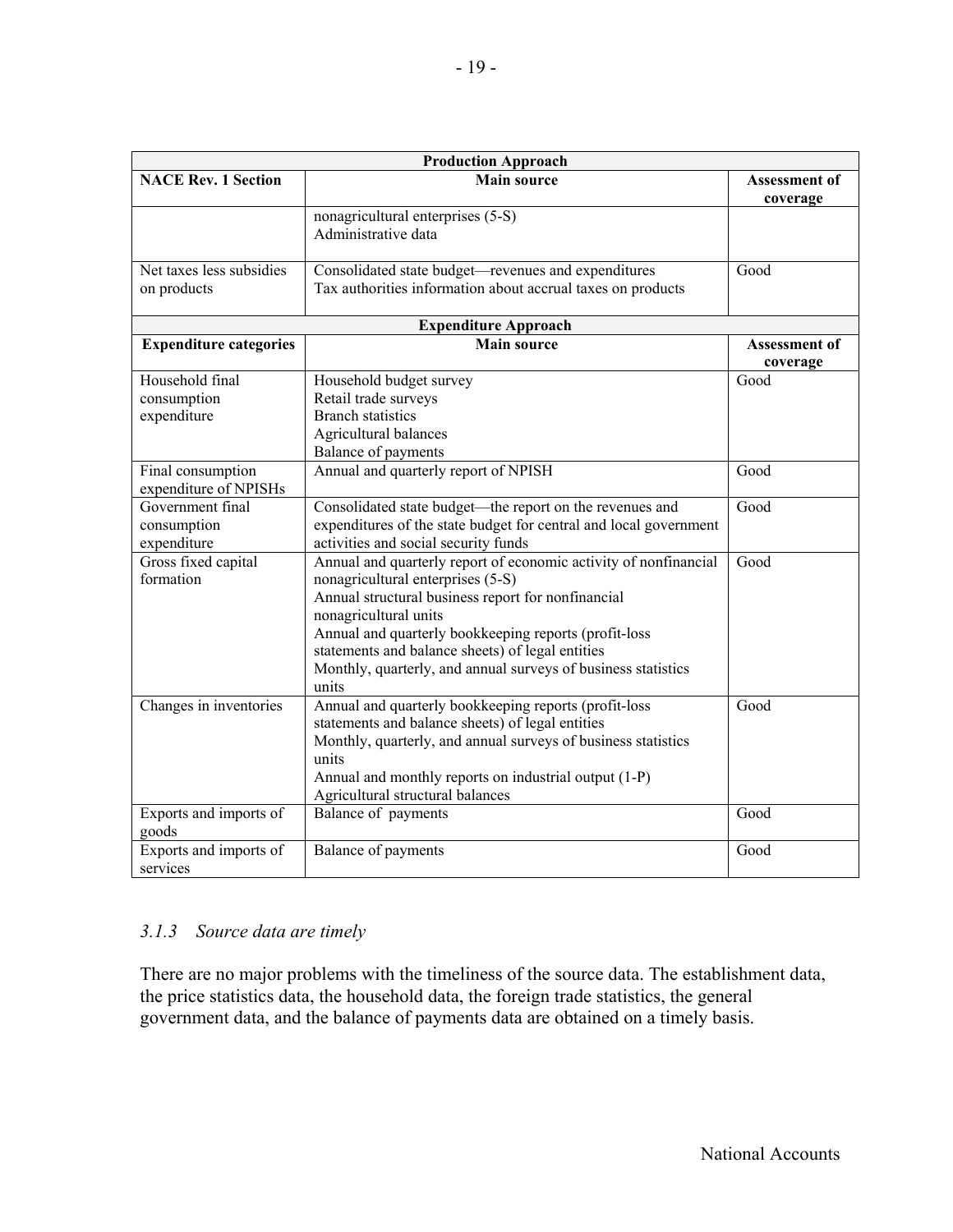### *3.2 Assessment of source data*

*3.2.1 Source data—including censuses, sample surveys and administrative records—are routinely assessed, e.g., for coverage, sample error, response error, and nonsampling error; the results of the assessments are monitored and made available to guide statistical processes*

Source data are assessed for their accuracy on a routine basis. Information is available about sampling and nonsampling errors for all surveys. The NAD and the business statistics units keep archives for internal purposes on problems encountered (for example, issues of misclassification or measurement) to avoid similar problems in the future. Outliers in basic statistics are checked and, if necessary, removed from the final results; high-value transactions are confirmed with respondents. The household surveys (household budget surveys and labor force surveys) are audited to verify the accuracy of the individual survey data. The source data are validated for temporal consistency, and consistency with national accounts definitions, valuation, and classifications.

The national accounts staff routinely review the budgetary data, foreign trade data, price indices, and other data sources used to compile national accounts statistics. These secondary data are also checked for consistency with the national accounts definitions, valuation rules, reference periods, and classifications.

### *3.3 Statistical techniques*

### *3.3.1 Data compilation employs sound statistical techniques to deal with data sources*

The local statistical offices collect and process source data from respondents. The NBS designs data validation software (for checking, coding, editing and tabulation errors) for each survey questionnaire. The data are further validated for processing errors in the headquarter information technology center. The individual data are stored in a database.

In most cases, imputations and adjustments for nonresponse and missing observations are not done. For the sample survey, the grossing-up factors are derived scientifically.

### *3.3.2 Other statistical procedures (e.g., data adjustments and transformations, and statistical analysis) employ sound statistical techniques*

The NAD is familiar with the various conceptual models for estimating the size and nature of the nonobserved economy (for example, the Handbook on the Nonobserved Economy published by the Organization for Economic Cooperation and Development) and has received advice on conceptual and methodological issues. A special study on the nonobserved economy was conducted in 2003, and the data and the metadata were disseminated to the general public. The national accounts staff compile annually and quarterly estimates for informal, hidden, illegal activities, as well as the household production for own final use, using a combination of methods—the supply and use tables

National Accounts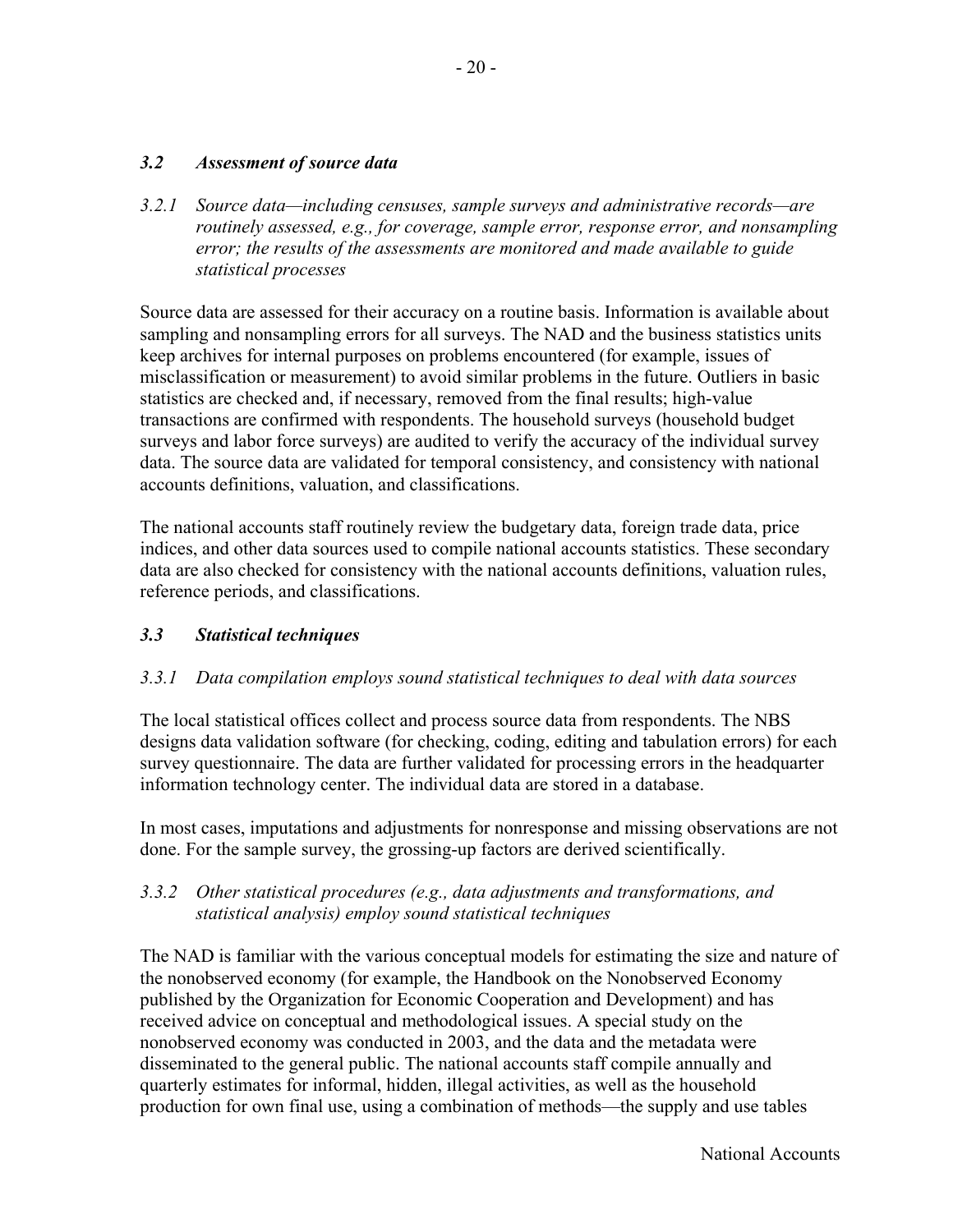(SUT), the commodity flow method, the employment method, value added tax-based method, and case-by-case specific estimates for the GDP by activity and the expenditure components of GDP. The procedures used to incorporate these estimates are well documented.

#### **Production approach procedures**

The output estimates by activities are made on a three-digit level of NACE, Rev. 1 for the industrial activities, and on a two-digit level for the remaining activities. The intermediate consumption estimates are compiled at the same level of details as output, that is, between the two- and three-digit levels of NACE, Rev.1. No ratios from past periods are used in compiling the current price estimates.

The agricultural gross output is calculated from the balance of products, which are compiled for all crops and livestock. These data are supplemented by figures for household production and consumption, which are based on estimates of areas under cultivation and livestock estimates produced by the municipalities. Intermediate consumption includes estimates of the value of seeds, fertilizer, livestock feed, power, and repairs. Output used for own intermediate consumption is excluded from both output and intermediate consumption.

The output of owner-occupied dwellings is estimated by two approaches—the cost approach for the rural areas (as a sum of the cost of repairs, maintenance, and consumption of fixed capital) and the market rent approach for the urban areas. The urban areas are stratified in three different strata—Chisinau, Balti, and others.

The national accounts treat work-in-progress in conformity with international guidelines. Crops, standing timber, livestock reared for purposes of food, large construction projects, and output of large equipment are recorded as output. The stock of fish is not included in the output as it is considered to have an insignificant value.

Data on output and intermediate consumption are adjusted for holding gains/losses on inventories. Estimates are based on data on stock levels, type of inventories, and price indices compiled by the NBS.

Consumption of fixed capital is not estimated by the recommended perpetual inventory method. The estimates are derived from depreciation figures reported in the financial reports.

The Ministry of Finance adjusts the cash data on general government to an accrual basis.

The techniques used for compiling constant price estimates are sound—the national accounts staff are using mostly double indicator method (double deflation or extrapolation/deflation). The output estimates are derived either by deflation or by extrapolation. The intermediate consumption for all activities is derived by deflation of the elements (using the detailed information from the annual report 5-S, and respective price indices).The table below shows the different methods used in compiling constant price estimates of output: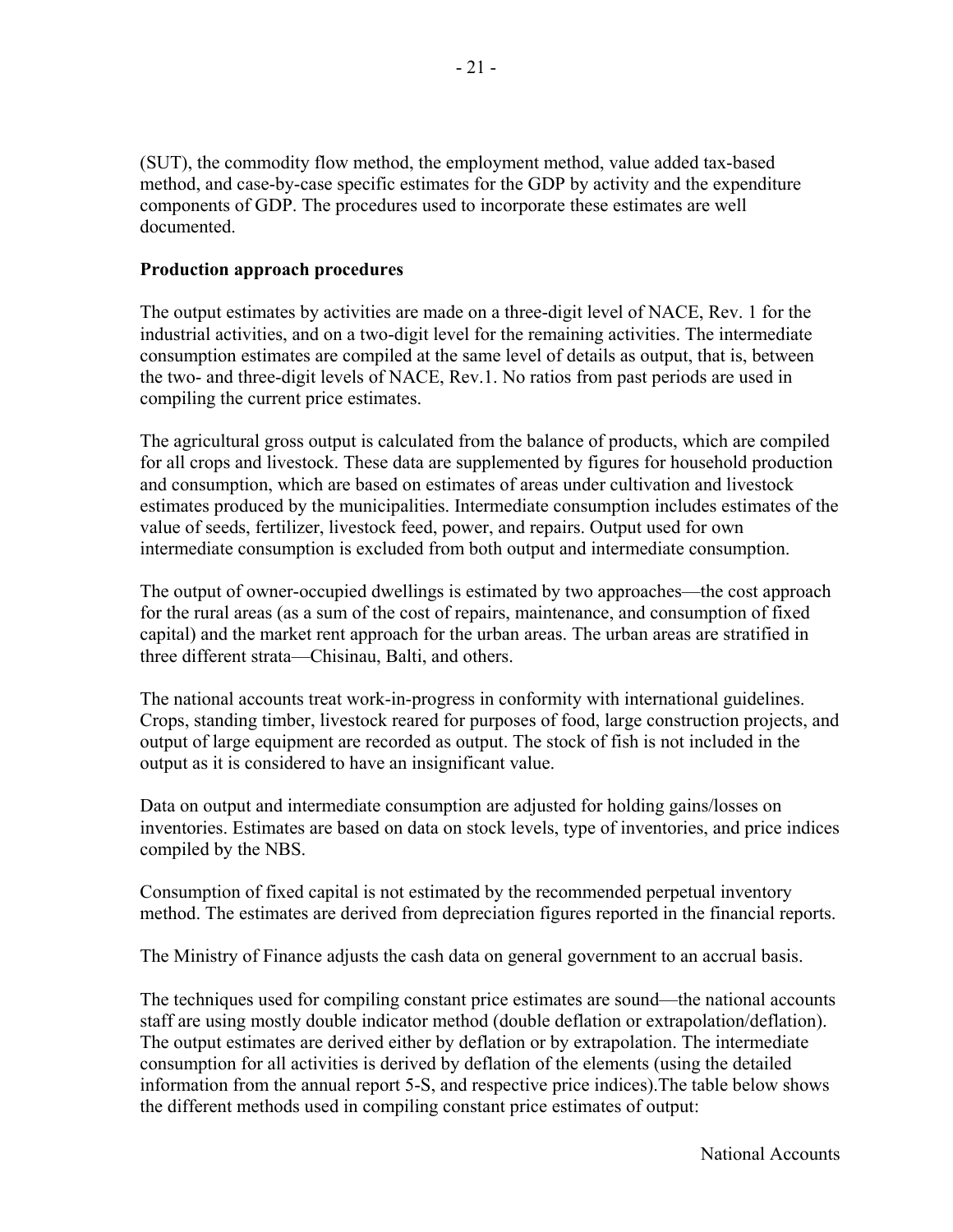| <b>NACE Rev. 1 Section</b>                 | <b>Statistical techniques</b>                                 |
|--------------------------------------------|---------------------------------------------------------------|
| Agriculture, hunting and forestry, fishing | Direct estimates from volume indicators and prices            |
| Mining and quarrying                       | Extrapolation using the IPI                                   |
| Manufacturing                              | Extrapolation using the IPI                                   |
| Electricity, gas and water supply          | Extrapolation using the IPI                                   |
| Construction                               | Deflation using the construction volume index                 |
| Wholesale and retail trade                 | Extrapolation using the wholesale and retail volume index     |
| Hotels and restaurants                     | Deflation using the subindex of the CPI                       |
| Transport, storage                         | Extrapolation using the volume index (by means of             |
|                                            | transportation)                                               |
| Communications                             | Deflation using the subindex of the CPI                       |
| Financial intermediation                   | Extrapolation using the employment index                      |
| Real estate, renting and business, other   | Market: Deflation using the subindex of the CPI               |
| services                                   | Nonmarket: Deflation of current expenditures, and             |
|                                            | extrapolation of compensation of employees using the          |
|                                            | employment index                                              |
| Public administration and defense;         | Deflation of current expenditures, and extrapolation of       |
| compulsory social security                 | compensation of employees using the employment index          |
| Education/                                 | Market: Deflation by subindices of the CPI                    |
| Health and social work                     | Nonmarket: Deflation of current expenditures, and             |
|                                            | extrapolation of compensation of employees using the          |
|                                            | employment index                                              |
| <b>FISIM</b>                               | Extrapolation of the base-year value with the volume index of |
|                                            | the interest rates                                            |
| Taxes and subsidies on products            | Extrapolation of the base-year tax rate with volume indices   |

**MAIN TECHNIQUES USED FOR CONSTANT PRICE ESTIMATES OF OUTPUT:** 

The constant price GDP estimates are compiled at average prices of the previous year.

#### **Expenditure approach**

The GDP estimate by expenditure components is derived independently, including independent estimates of household final consumption expenditure, gross-fixed capital formation, and changes in inventories. The data on household final consumption expenditure are compiled using the commodity flow method—the main source of data are the retail sales, adjusted with the household budget data, as well as data from the balance of payments. The Household Budget Survey (HBS) is used for estimating the consumption of food products and retail trade statistics for nonfood products. This guarantees an independent estimate of consumption. Branch statistics data are used for other items such as services, including consumption of water, electricity and heat energy. Expenses of residents abroad are included in household final consumption expenditure, and expenditures of nonresidents in the domestic economy are excluded from private final consumption expenditure. The estimates are based on the balance of payments information for imports and exports of travel services for individuals. Data on household consumption expenditure are compiled at a detailed level of COICOP.

Government final consumption expenditure is compiled at the two-digit classification level. Government final consumption expenditure excludes incidental sales. Gross-fixed capital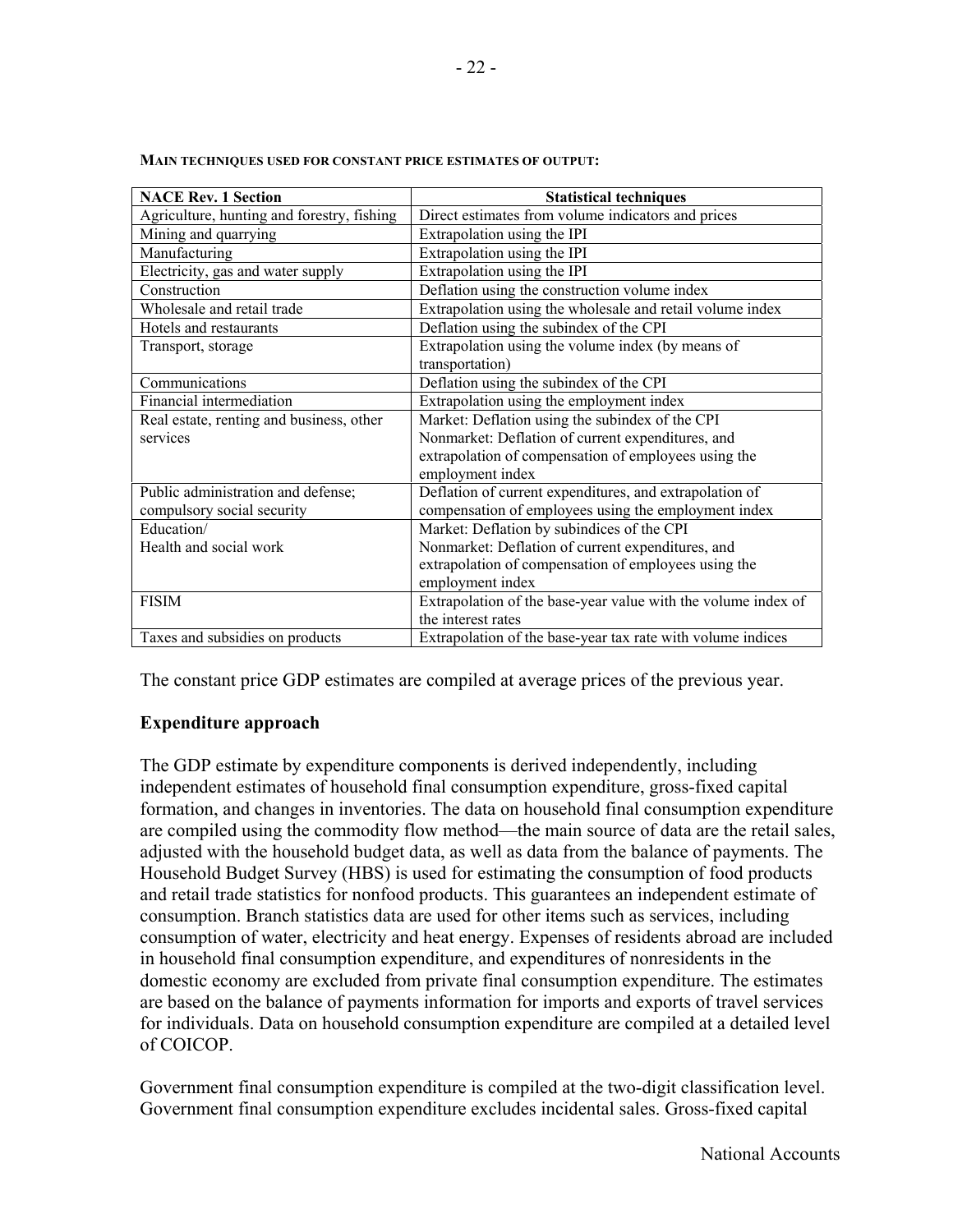formation is compiled by industries (around 60) and four types of assets—machinery, transport equipment, buildings and other constructions, and others. Gross fixed capital formation (GFCF) is measured as expenditure on acquisition of fixed assets (the actual expenditure on construction activity, improvements of existing assets, cost of delivery, and mounting of fixed assets and progress payments by customers), less the disposal of existing fixed assets. The commodity flow approach is applied for cross-checking of the consistency of GFCF data for construction, machinery and equipment. Data on sales to the domestic market of those branches producing investment goods and information from customs statistics on imports of investment goods are also used. Changes in inventories are estimated by activity and by types of inventories. No fixed ratios that are more than five years old are used in the compilation of the expenditure approach components.

The household final consumption expenditure estimates at constant prices are derived by applying the relevant CPIs for the corresponding COICOP data items at the three-digit level. The final consumption expenditure of general government and NPISH are deflated with the implicit output indices of the corresponding branches. Gross fixed capital formation is obtained at constant prices by applying appropriate price indices—the implicit construction output deflator, domestic PPI and import unit value indices for investment goods; the implicit deflator of the output of perennial plants and livestock breeding. Depending on the average stock-holding period, the value of inventories by type and by branch is estimated at average previous year prices using specific monthly price indices. Raw materials are deflated with a combination of PPI and import unit value indices. Goods for resale are deflated with the CPI. The exports and imports of goods are deflated with the corresponding Paasche-type unit value indices. However, the constant price estimates of exports and imports of services are obtained by deflating the current values with the exchange rate of the Moldovan lei to the U.S. dollar.

#### **Specific quarterly compilation techniques**

Benchmarking is done using the Denton technique, and the BENCH software has been installed by Statistics Canada. National accounts staff has been trained on the use of the software by the Canadian statisticians. The national accounts compilation system derives the series from seasonally unadjusted source data, thus providing unadjusted quarterly estimates. Seasonally adjusted quarterly constant price estimates are compiled using X11 ARIMA. The quarterly national accounts data are presented as time series with a reference year 2000.

#### *3.4 Assessment and validation of intermediate data and statistical outputs*

### *3.4.1 Intermediate results are validated against other information where applicable*

The main data sources used to compile national accounts statistics are checked with other primary and secondary sources. Data derived through the establishment surveys are crosschecked against tax data, data on output derived from administrative sources, as well as merchandise trade statistics. The efficiency of these checks is reinforced by the use of the commodity flow method. The household expenditure data are checked against the retail sales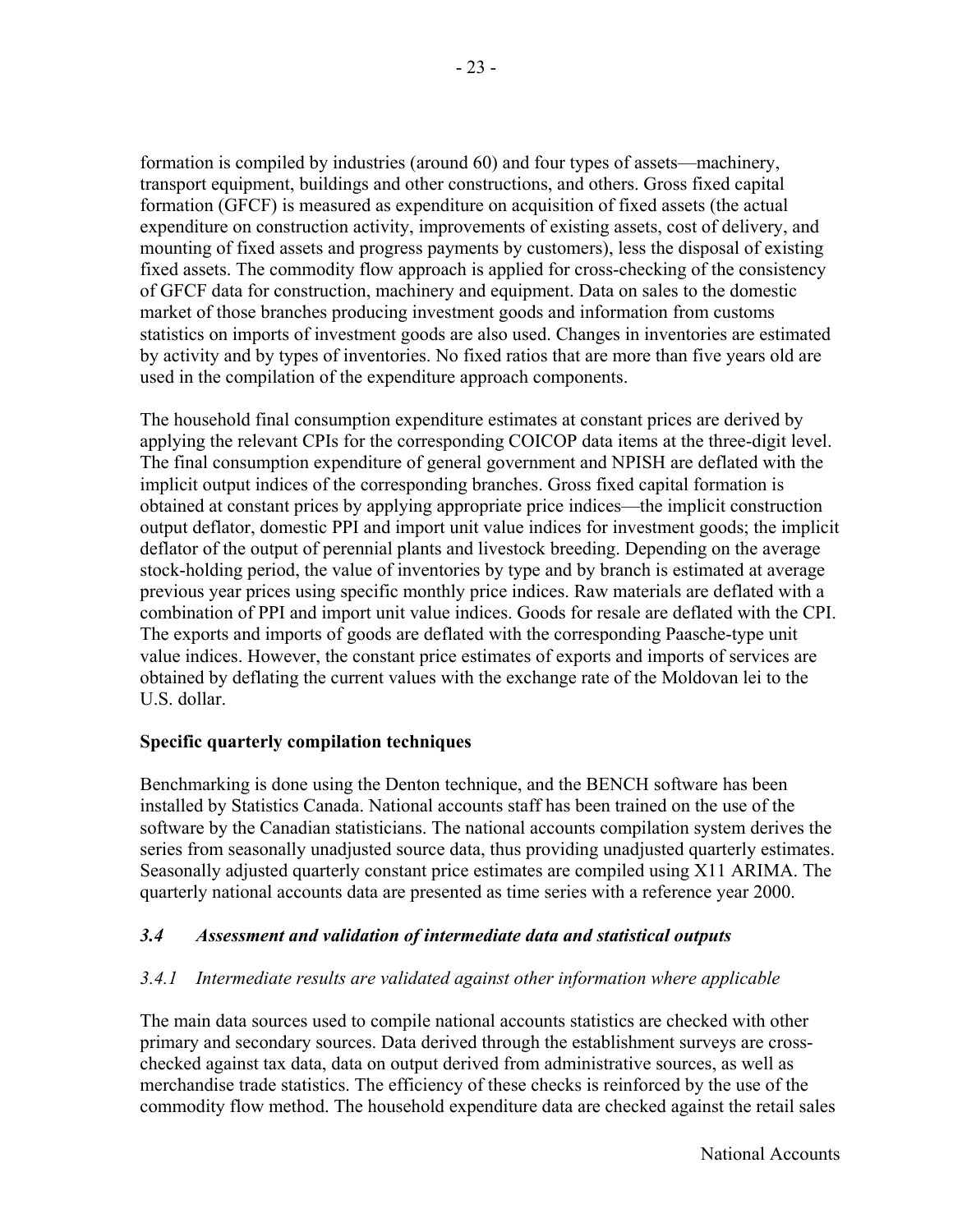data, imports data, and the value-added tax (VAT) data from the tax authorities. Estimates are validated at all stages of processing.

# *3.4.2 Statistical discrepancies in intermediate data are assessed and investigated*

Implicit deflators of output are compared with relevant price indices. Volume indicators derived by deflating current values of the national accounts estimates are compared with available industrial production indices. Systematic procedures exist to assess the household consumption data, which are regularly assessed for discrepancies between the various data sources.

## *3.4.3 Statistical discrepancies and other potential indicators of problems in statistical outputs are investigated*

Annually, the supply-use framework is used to derive a consistent estimate of GDP by activity and expenditure components. The balancing process involves the comparison of the detailed data in a supply-use framework at current and constant prices.

Unofficial estimates compiled by private institutions are reviewed by the NBS; however, the NBS does not attempt to validate its estimates against these unofficial estimates. It notes that unofficial estimates are derived using less accurate data sources and less sound techniques.

### *3.5 Revision studies*

*3.5.1 Studies and analyses of revisions are carried out routinely and used internally to inform statistical processes (see also 4.3.3)* 

The implementation of the *1993 SNA* was carried out in several stages, each one resulted in a revision to the national accounts time series. The official dissemination of the most recent revised time series contains short information of the results of the revision compared to the previous data. In the course of the current compilation of quarterly and annual national accounts, the direction and magnitude of revisions between the various versions are studied. The revisions are well documented and include descriptions of the adjustments.

# **4. Serviceability**

# *4.1 Periodicity and timeliness*

# *4.1.1 Periodicity follows dissemination standards*

The NBS compiles and disseminates a comprehensive set of annual national accounts thus complying with the General Data Dissemination System (GDDS). Furthermore, it also compiles quarterly GDP estimates by production and expenditure approach at current and constant prices. The NBS has disseminated time series of quarterly national accounts data for 1995–2004, which are considered to be at an experimental stage.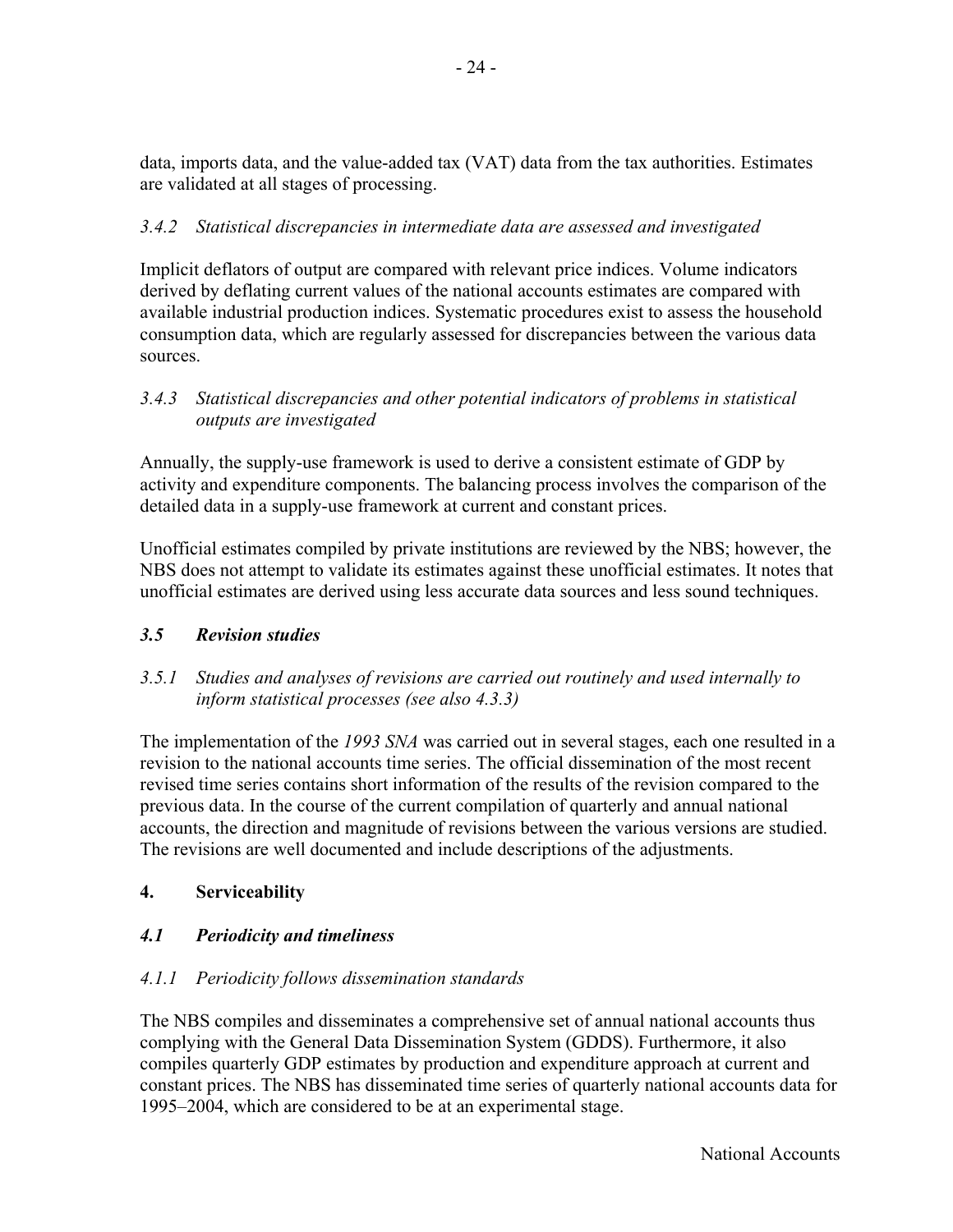### *4.1.2 Timeliness follows dissemination standards*

The timeliness of the national accounts exceeds the GDDS recommendations and meets the SDDS requirements.

## *4.2 Consistency*

## *4.2.1 Statistics are consistent within the dataset*

The annual national accounts are internally consistent. The GDP estimates by activity and expenditure components are made consistent in a detailed balancing process on the basis of the supply and use framework. The estimates at current prices are consistent with the matching series at constant prices and the deflators. The estimates at current prices, volume measures, and implicit deflators are consistent within the "value = volume  $\times$  price" framework. The quarterly GDP estimates add up to the annual estimates. Concepts, definition, and classification for compiling quarterly GDP estimates are the same as those used to compile annual estimates.

## *4.2.2 Statistics are consistent or reconcilable over a reasonable period of time*

Consistent annual time series are available since 1989. Consistent quarterly time series are available since 1995. Data series were reconstructed to account for changes in methodology. A comprehensive document has been prepared that explains the major changes in the methodology while implementing the *1993 SNA.*

### *4.2.3 Statistics are consistent or reconcilable with those obtained through other data sources and/or statistical frameworks*

The national accounts statistics are, in general, consistent with balance of payments and government finance statistics. Currently, the BOP is the main source data for transactions with the rest of the world, and its current account is used as a "mirror" account in the national accounts. The national accounts statistics and the data on general government are consistent.

# *4.3 Revision policy and practice*

# *4.3.1 Revisions follow a regular and transparent schedule*

A schedule for the dissemination of the preliminary and revised estimates of the national accounts statistics is published by the NBS at the beginning of the calendar year as part of the Program for Statistics. The annual data are revised two times. The preliminary set of annual estimates are disseminated one month following the end of the period. The first revised estimated is published 12 months after, and the second revised estimate—24 months after the end of the period.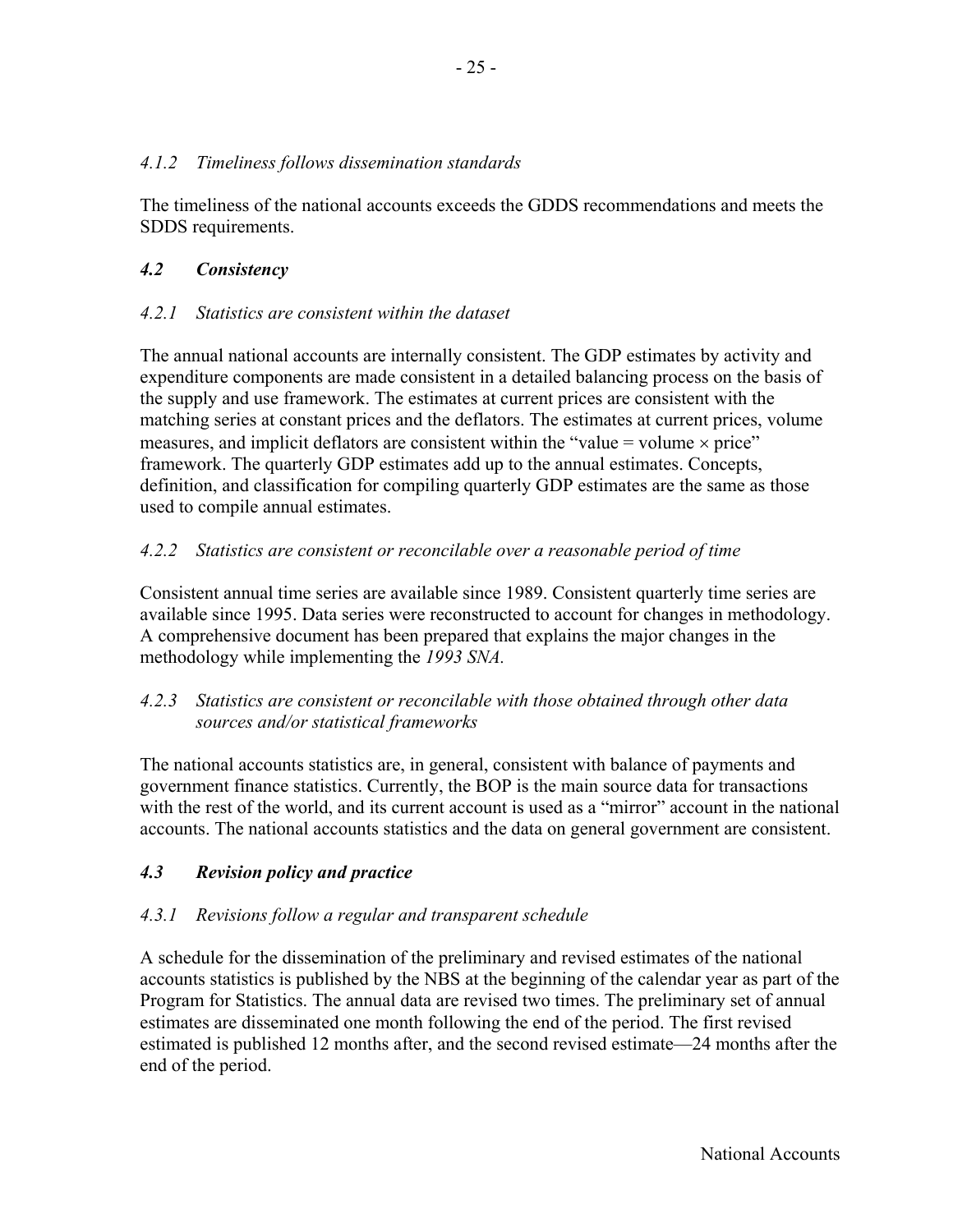The revisions cycle is predetermined and known by the users. Revised data are published with accompanying short notes.

# *4.3.2 Preliminary and/or revised data are clearly identified*

Preliminary annual estimates are identified in statistical releases. Users are informed about the revisions at the time of the dissemination.

# *4.3.3 Studies and analyses of revisions are made public (see also 3.5.1)*

The main methodological revisions are well documented, and the reasons for revisions are explained in detail. The magnitude of revisions is measured, and the results are made available to the general public. Analysis of preliminary versus revised data is published to allow assessment of the reliability of the preliminary data.

## **5. Accessibility**

## *5.1 Data accessibility*

*5.1.1 Statistics are presented in a way that facilitates proper interpretation and meaningful comparisons (layout and clarity of text, tables, and charts)* 

The annual and the quarterly national accounts publications contain charts and tables, as well as analysis of current-period developments. Charts and tables are provided also in the press release and posted on the NBS's website. The presentation of the national accounts statistics is clear. The data are published with various levels of detail.

### *5.1.2 Dissemination media and format are adequate*

The annual national accounts data are released through the press release in January (the annual preliminary estimates) and through the following hard copy publications:

- *Concise Statistical Yearbook,*
- *Statistical Yearbook,* and
- *National Accounts.*

The *National Accounts Publication* contains detailed data for all accounts, by institutional sector, and the SUT. The webpage of the NBS also disseminates time series of national accounts data from 1995. A special publication was issued recently with the quarterly national accounts data for 1995–2004, as experimental estimates.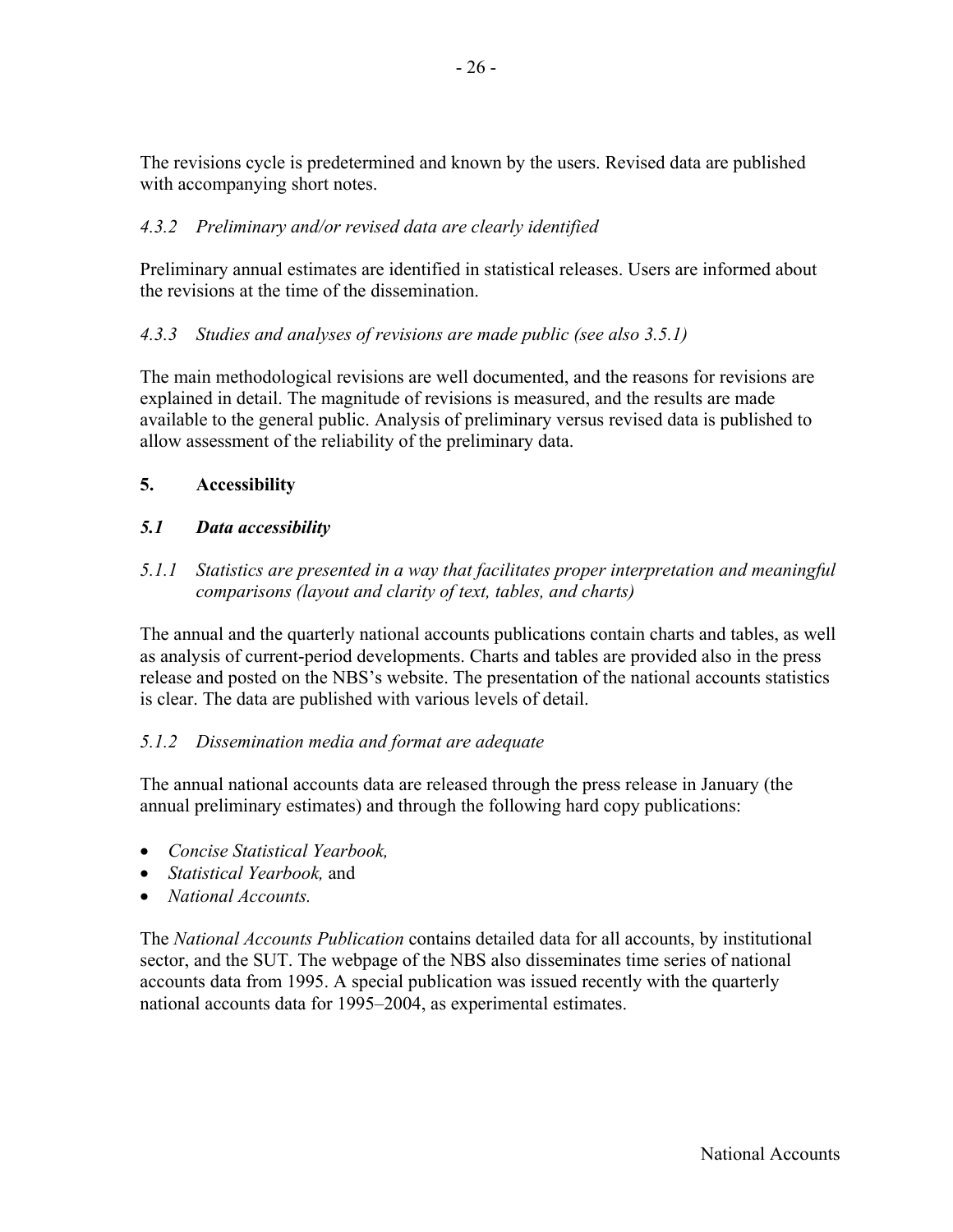### *5.1.3 Statistics are released on a preannounced schedule*

The NBS publishes quarterly a release calendar giving the precise release dates for the quarter for all datasets, including the national accounts. In case the deadlines cannot be met, the NBS informs the users in advance.

### *5.1.4 Statistics are made available to all users at the same time*

The national accounts data are released simultaneously to all users.

### *5.1.5 Statistics not routinely disseminated are made available upon request*

In addition to the data published on the website and in hardcopy publications, it is possible to obtain more detailed national accounts tables by applying directly to the NBS. A fee may be charged. Contact persons who can assist with such inquiries are named in the hard copy publications

### *5.2 Metadata accessibility*

*5.2.1 Documentation on concepts, scope, classifications, basis of recording, data sources, and statistical techniques is available, and differences from internationally accepted standards, guidelines, or good practices are annotated* 

Metadata—including information on concepts, definitions, classifications—are published only in the hard copy publications, which have not been reprinted for a long period. Methodological notes are also available in the special publications, as well as in the *Statistical Yearbook.* However, the metadata are not comprehensive, and do not highlight the differences and deviations from internationally accepted standards or guidelines. The metadata also do not show the biases in the source data, the rates of nonresponse, or provide information on sampling techniques for surveys.

The GDDS summary methodology is regularly reviewed and updated, but there is no hyperlink between the IMF's Dissemination Standards Bulletin Board (DSBB) and the website of the NBS.

### *5.2.2 Levels of detail are adapted to the needs of the intended audience*

The metadata in the national accounts publications reflect the levels of detail and the degree of aggregation of the data disseminated in these media.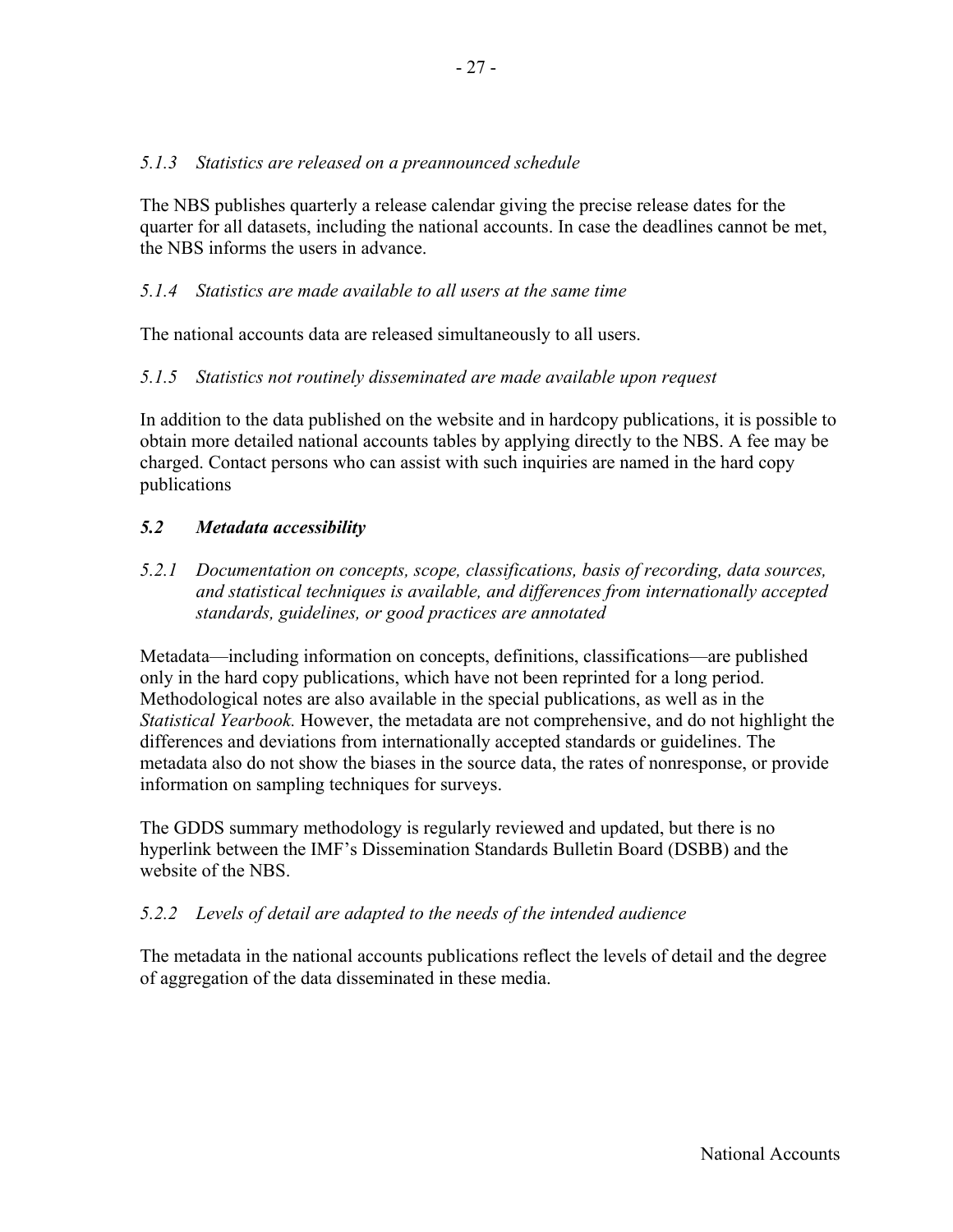#### *5.3 Assistance to users*

#### *5.3.1 Contact points for each subject field are publicized*

All statistical releases list contact persons who may be reached by telephone or by e-mail. The access points to clients is well advertised. Assistance to users is monitored through periodic surveys.

#### *5.3.2 Catalogs of publications, documents, and other services, including information on any charges, are widely available*

The NBS produces a catalog of publications, which is updated annually and contains a list of publications that the NBS will be releasing during the year. The catalogue provides a brief description of the data contained in the publication, the price, periodicity, expected month of release, the publication format, and the languages of dissemination.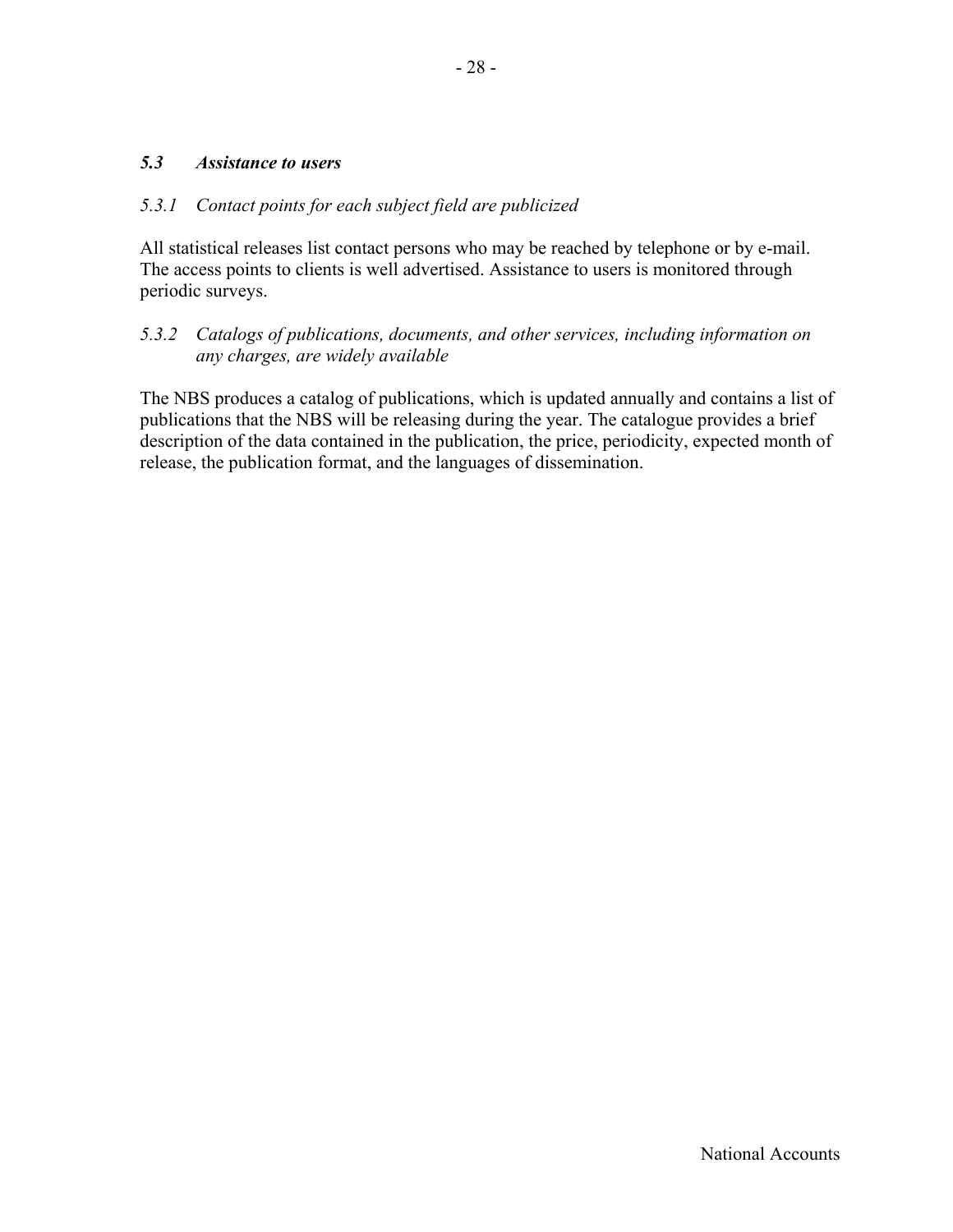|                                                                                                                                                                                                    |                               |                   |            |                              | (Compiling Agency: National Bureau for Statistics                                                                    |                                                                                                                                                                               |
|----------------------------------------------------------------------------------------------------------------------------------------------------------------------------------------------------|-------------------------------|-------------------|------------|------------------------------|----------------------------------------------------------------------------------------------------------------------|-------------------------------------------------------------------------------------------------------------------------------------------------------------------------------|
| Key to symbols: NA = Not Applicable; O = Practice Observed; LO = Practice Largely Observed; LNO = Practice Largely Not Observed; NO = Practice Not Observed; SDDS = Complies with SDDS<br>Criteria |                               |                   |            |                              |                                                                                                                      |                                                                                                                                                                               |
|                                                                                                                                                                                                    |                               |                   | Assessment |                              |                                                                                                                      | Plans for Improvement and Target                                                                                                                                              |
| Element                                                                                                                                                                                            | $\rm \stackrel{\Delta}{\geq}$ | $\circ$           | $\Omega$   | $\overline{Q}$<br><b>DNO</b> | Comments on Assessment                                                                                               | Dates                                                                                                                                                                         |
| Prerequisites of quality<br>5                                                                                                                                                                      |                               |                   |            |                              |                                                                                                                      |                                                                                                                                                                               |
| Legal and institutional environment<br>$\overline{0}$                                                                                                                                              |                               | ×                 |            |                              |                                                                                                                      |                                                                                                                                                                               |
| Resources<br>$\overline{0.2}$                                                                                                                                                                      |                               |                   |            | $\boldsymbol{\times}$        | Staff, computer, and financial resources<br>are not adequate.                                                        |                                                                                                                                                                               |
| Relevance<br>$0.\overline{3}$                                                                                                                                                                      |                               | ×                 |            |                              |                                                                                                                      |                                                                                                                                                                               |
| Other quality management<br>0.4                                                                                                                                                                    |                               | ×                 |            |                              |                                                                                                                      |                                                                                                                                                                               |
| Assurances of integrity                                                                                                                                                                            |                               |                   |            |                              |                                                                                                                      |                                                                                                                                                                               |
| Professionalism<br>$\equiv$                                                                                                                                                                        |                               |                   | ×          |                              | accounts and other economic statistics are<br>Decisions on timeliness for national<br>imposed by government.         |                                                                                                                                                                               |
| Transparency<br>1.2                                                                                                                                                                                |                               |                   |            |                              |                                                                                                                      |                                                                                                                                                                               |
| Ethical standards<br>$\frac{3}{2}$                                                                                                                                                                 |                               | $\times$ $\times$ |            |                              |                                                                                                                      |                                                                                                                                                                               |
| Methodological soundness<br>$\mathbf{a}$                                                                                                                                                           |                               |                   |            |                              |                                                                                                                      |                                                                                                                                                                               |
| Concepts and definitions<br>2.1                                                                                                                                                                    |                               | $\times$          |            |                              |                                                                                                                      |                                                                                                                                                                               |
| Scope<br>2.2                                                                                                                                                                                       |                               |                   | ×          |                              | The Transnistria region is not included in<br>the scope of the accounts.                                             |                                                                                                                                                                               |
| Classification/sectorization<br>2.3                                                                                                                                                                |                               |                   | X          |                              | Classification of products follows the                                                                               | Implementation of a new classification                                                                                                                                        |
|                                                                                                                                                                                                    |                               |                   |            |                              | concept of the material product system.                                                                              | based on PRODCOM is under progress<br>and is to be completed later in 2005.                                                                                                   |
| Basis for recording<br>24                                                                                                                                                                          |                               | ×                 |            |                              |                                                                                                                      |                                                                                                                                                                               |
| Accuracy and reliability<br>$\ddot{ }$                                                                                                                                                             |                               |                   |            |                              |                                                                                                                      |                                                                                                                                                                               |
| Source data<br>3.1                                                                                                                                                                                 |                               |                   | ×          |                              | The industrial production index (IPI) does<br>not follow international guidelines. CPI<br>and PPI need improvements. | The CPI and PPI are currently revised<br>and improved to follow international<br>after implementing the new product<br>standards. The IPI will be improved<br>classification. |
| Assessment of source data                                                                                                                                                                          |                               | ×                 |            |                              |                                                                                                                      |                                                                                                                                                                               |
| Statistical techniques<br>3.3                                                                                                                                                                      |                               |                   | ×          |                              | deflated with the exchange rate index.<br>Imports and exports of services are                                        |                                                                                                                                                                               |
|                                                                                                                                                                                                    |                               |                   |            |                              | missing observations and of nonresponse<br>No sound techniques for imputations of<br>in the surveys.                 |                                                                                                                                                                               |
| Assessment and validation of inter-<br>3.4                                                                                                                                                         |                               | ×                 |            |                              |                                                                                                                      |                                                                                                                                                                               |
| mediate data and statistical outputs                                                                                                                                                               |                               |                   |            |                              |                                                                                                                      |                                                                                                                                                                               |
| Revision studies<br>3.5                                                                                                                                                                            |                               | ×                 |            |                              |                                                                                                                      |                                                                                                                                                                               |

Table 1. Moldova: Data Quality Assessment Framework (July 2003): Summary of Results for National Accounts Table 1. Moldova: Data Quality Assessment Framework (July 2003): Summary of Results for National Accounts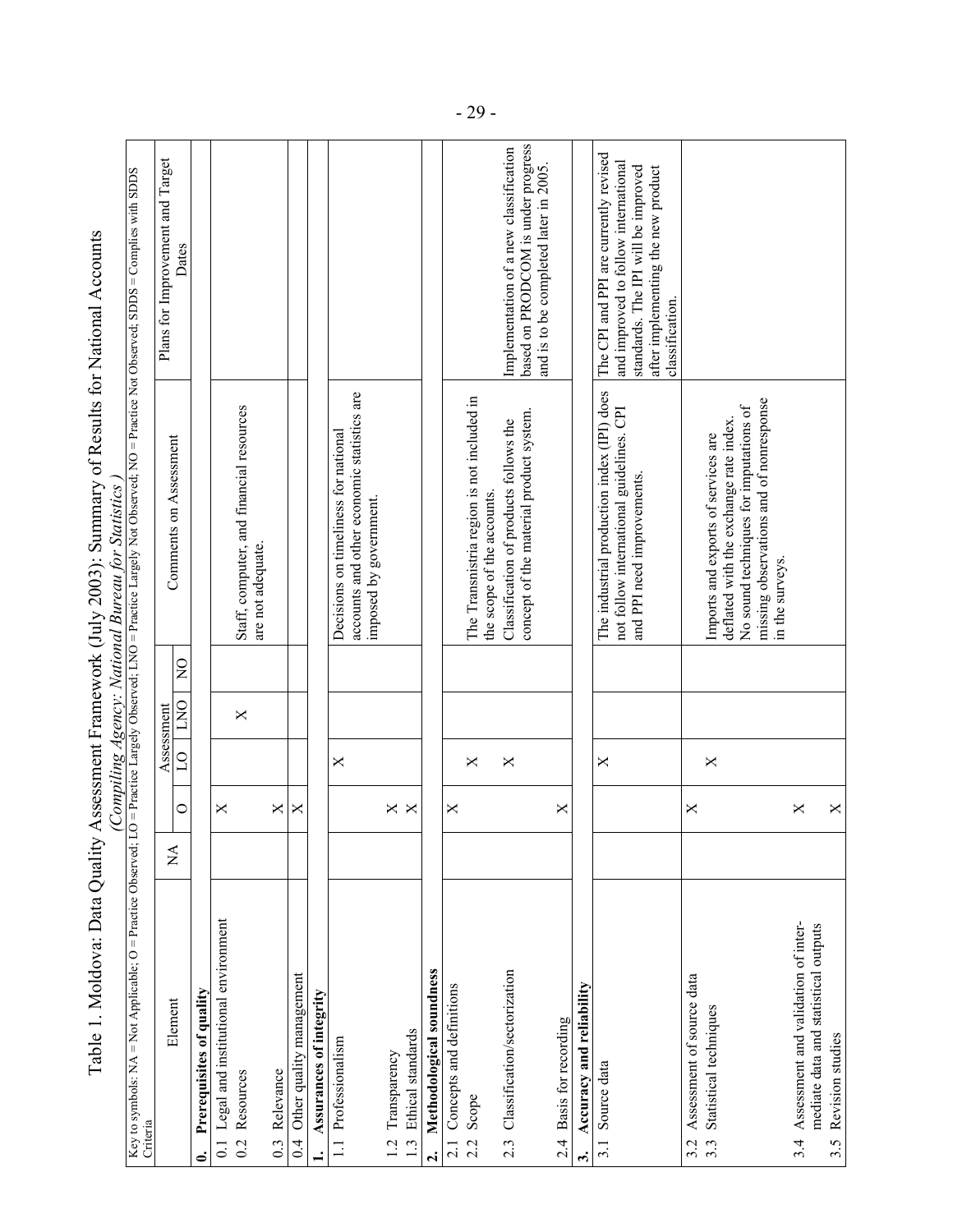| Key to symbols: NA = Not Applicable; O = Practice Observed; LO = Practice Largely Observed; LNO = Practice Largely Not Observed; NO = Practice Not Observed; SDDS = Complies with SDDS<br>Table 1. Moldova: Data Quality Assessment Framework (July 2003): Summary of Results for National Accounts | Plans for Improvement and Target | Dates      |                                |                                |                 |                                  |                  |                        |                            |                                    |                                                              |  |
|-----------------------------------------------------------------------------------------------------------------------------------------------------------------------------------------------------------------------------------------------------------------------------------------------------|----------------------------------|------------|--------------------------------|--------------------------------|-----------------|----------------------------------|------------------|------------------------|----------------------------|------------------------------------|--------------------------------------------------------------|--|
| (Compiling Agency: National Bureau for Statistics)                                                                                                                                                                                                                                                  |                                  |            | Comments on Assessment         |                                |                 |                                  |                  |                        |                            | The metadata disseminated does not | include comprehensive description of<br>sources and methods. |  |
|                                                                                                                                                                                                                                                                                                     |                                  |            |                                |                                |                 |                                  |                  |                        |                            |                                    |                                                              |  |
|                                                                                                                                                                                                                                                                                                     |                                  | Assessment | DO   DO   DO                   |                                |                 |                                  |                  |                        |                            | ×                                  |                                                              |  |
|                                                                                                                                                                                                                                                                                                     |                                  |            |                                |                                |                 |                                  |                  |                        |                            |                                    |                                                              |  |
|                                                                                                                                                                                                                                                                                                     |                                  |            | $\mathop{\mathsf{Z}}\nolimits$ |                                |                 |                                  |                  |                        |                            |                                    |                                                              |  |
| Criteria                                                                                                                                                                                                                                                                                            |                                  | Element    | 4. Serviceability              | 4.1 Periodicity and timeliness | 4.2 Consistency | 4.3 Revision policy and practice | 5. Accessibility | 5.1 Data accessibility | 5.2 Metadata accessibility |                                    | 5.3 Assistance to users                                      |  |

r

- 30 -

 $\overline{\phantom{0}}$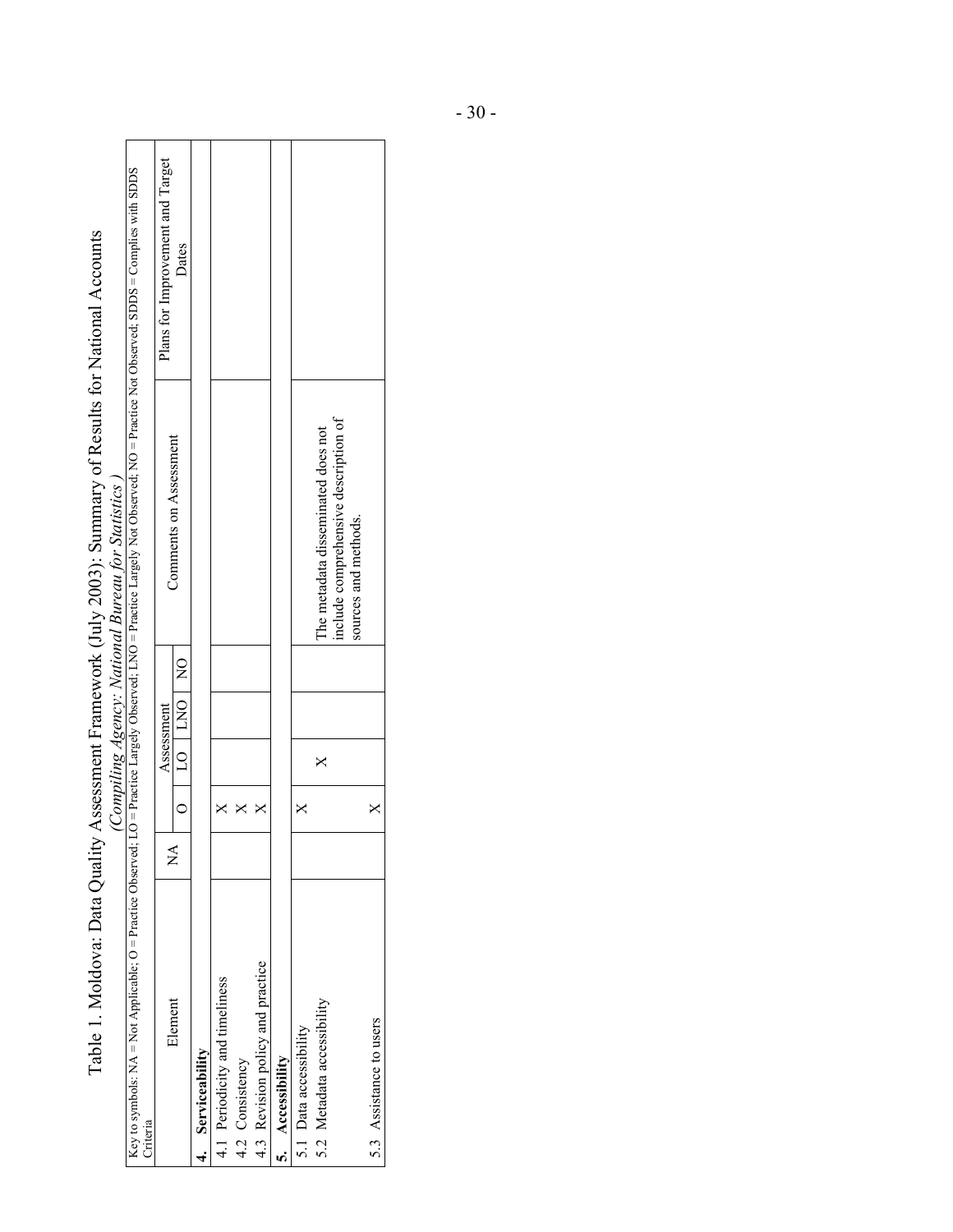#### **Recommendations**

- (0.2.1) Increase resources allocated to work on compilation and dissemination of national accounts statistics. The personnel, financial, and computer resources of the NBS need to be commensurate with the requirements of the current statistical program. Additional resources would be required to retain qualified staff and to meet evolving statistical demands.
- $(1.1.2)$  Provide the NBS with the authority to make its own decision about the timing of dissemination of macroeconomic statistics. The NBS policy and practice on dissemination deadlines should not be influenced by outside agencies.
- (2.2.1) Consider inclusion of all economic activities in the Transnistria region in the national accounts of Moldova.
- $(2.3.1)$  Complete the implementation of a classification system for products based on internationally accepted standards.
- (3.1.2) Improve the accuracy and reliability of the industrial production index, price statistics, and the household budget survey. Request collection of subannual data on a discrete basis for all economic statistics surveys.
- (3.3.1) Implement appropriate statistical techniques for dealing with nonresponses.
- (3.3.2) Implement sound statistical techniques in accordance with international guidelines for volume measures of imports and exports of services, for estimating consumption of fixed capital, and for dealing with nonresponses.
- (5.2.1) Prepare and disseminate comprehensive document on sources and methods for compiling national accounts statistics.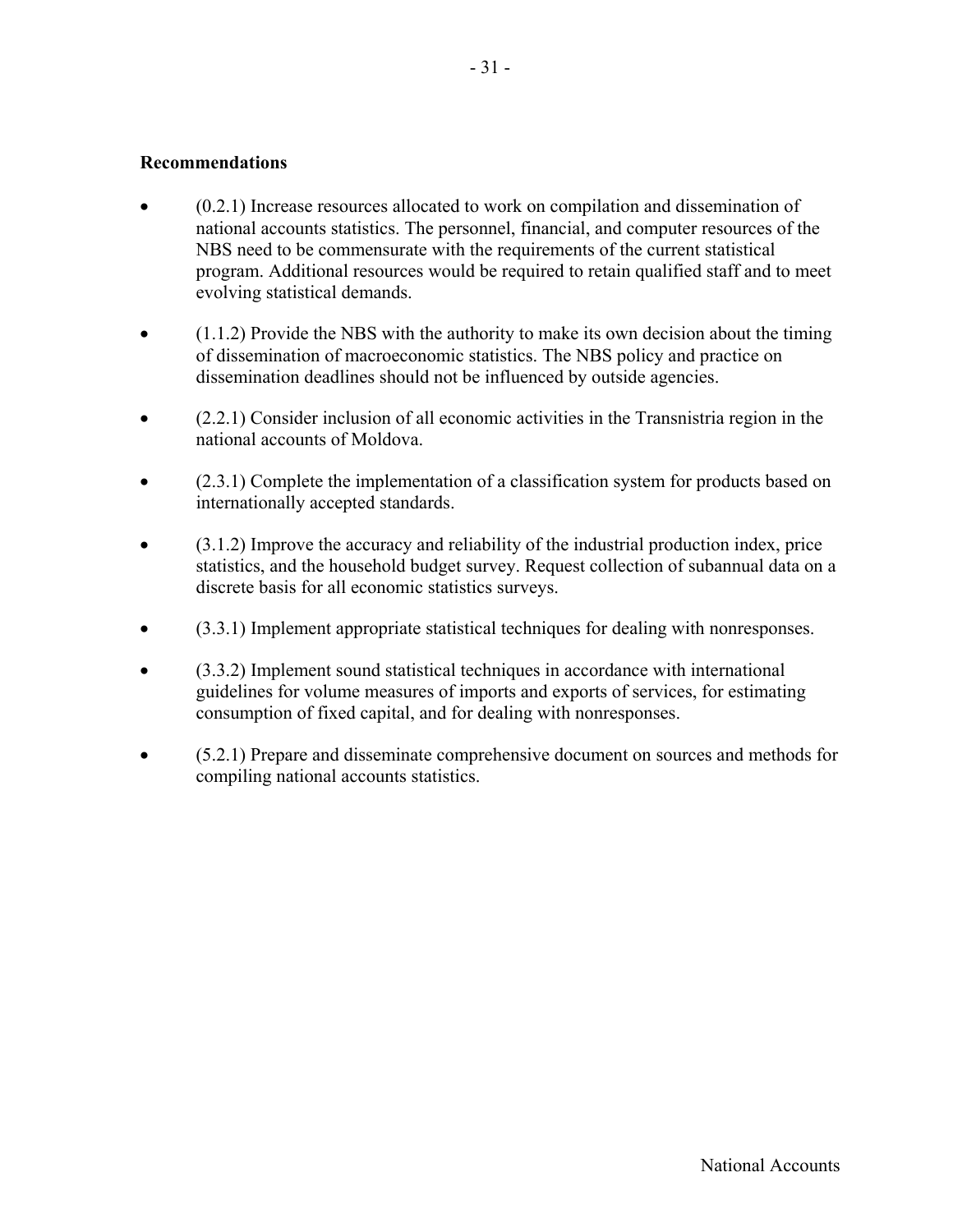#### **II. GOVERNMENT FINANCE STATISTICS**

#### **0. Prerequisites of quality**

#### *0.1 Legal and institutional environment*

#### *0.1.1 The responsibility for collecting, processing, and disseminating the statistics is clearly specified*

Government finance statistics (GFS) are compiled and disseminated by the Ministry of Finance (MOF) under the general provisions of the *Law on the Budgetary System and the Budgetary Process, No. 847-XIII/1996* (organic budget law), the *Law on Accounting, No. 426-XIII/1995*, the budget classification approved by the Parliament Resolution No. 969- XIII/1996, and the annual State Budget laws.

The *Law of Accounting, No. 426-XIII/1995,* provides for drafting and approving accounting methodology, charts of accounts, reporting forms for accounting registers, financial reports, and methodological rules. The annual State Budget laws stipulate the procedures for major budget revenue distribution between the central government and local government budgets.

These laws require the MOF to compile and disseminate fiscal data and give the MOF the authority to collect fiscal data from other agencies. GFS are compiled from data reported on the execution of the consolidated general government budget, i.e., on the National Public Budget of the Republic of Moldova.

The division of responsibilities between State and local governments and the rules for the preparation and execution of local government budgets are defined in the *Law on the Budgetary System and the Budgetary Process, No. 847-XIII/1996,* the *Law on Local Public Finances, No. 397-XV/2003*, Constitution of the Republic of Moldova, and the annual state budget laws.

Public debt data are compiled in accordance with the *Law on the State Debt and Government Guarantees, No. 943-XIII/1996,* and the annual state budget laws. These laws set limits on new state debts and government guarantees.

Fiscal data for the social security funds and health insurance funds are compiled in accordance with the *Law on State Social Insurance System, No. 489-XIV/1999,* and the *Law on Mandatory Health Insurance, No. 1585-XIII/1998*.

According to the *Law on Official Statistics*, the National Bureau for Statistics (NBS) has responsibility for the management and coordination of statistical activity in the Republic of Moldova. The NBS collects and disseminates data from other agencies, including fiscal data from the MOF.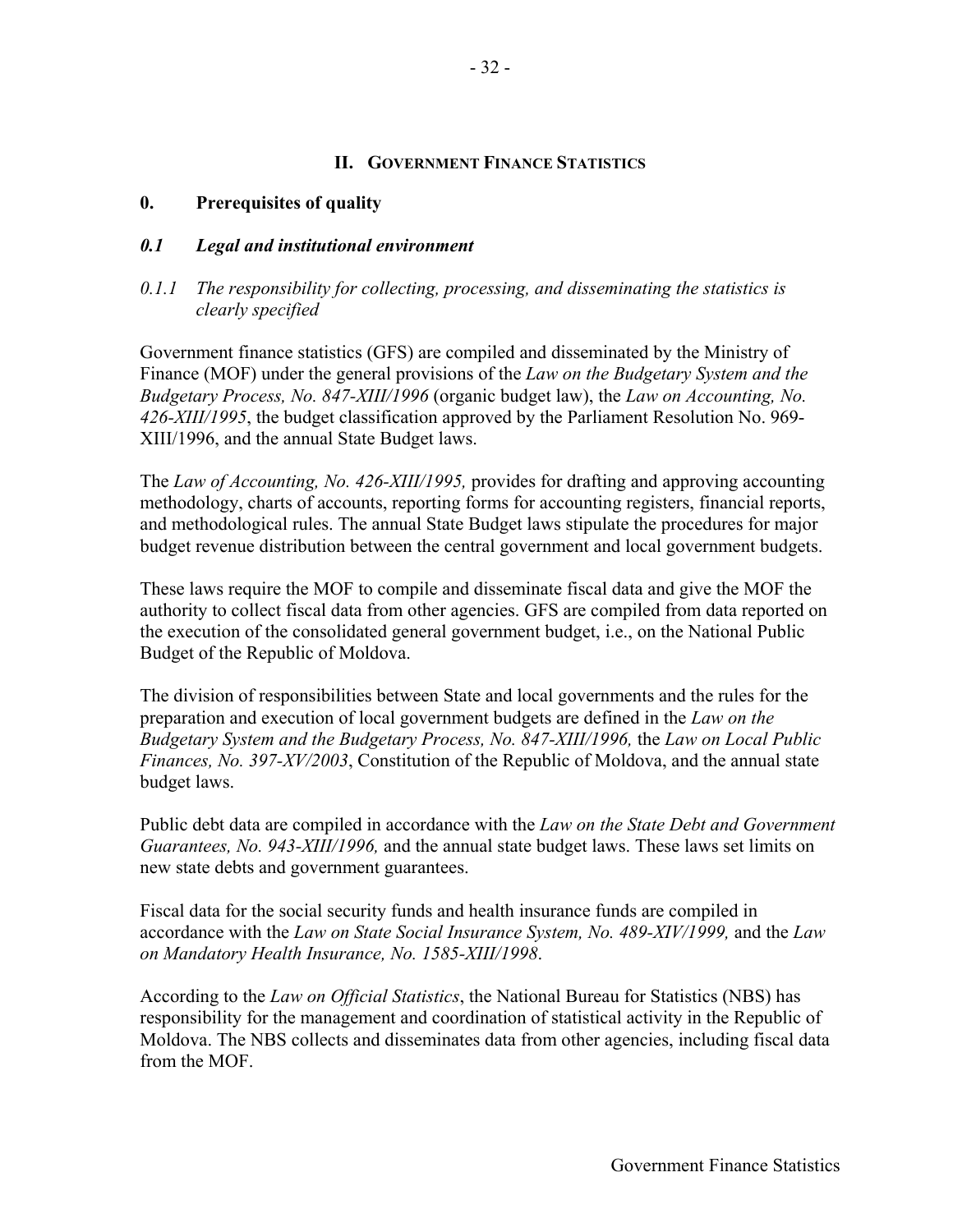### *0.1.2 Data sharing and coordination among data-producing agencies are adequate*

The National Bank of Moldova (NBM) provides the Treasury Department of the MOF with data on receipts and payments to the State Treasury single account daily. This is the basic data source on the execution of the revenue part of the state budget. The State Treasury has 37 local representative offices, which are serviced by the commercial banks. The local treasuries service both state and local budget execution. By using accounts opened with the NBM, the State Treasury allocates funds to cover the expenditures incurred by the budgetary institutions, to make transfers to the local budgets, and to repay domestic and external debt.

Data required from the State Social Insurance Fund and Health Insurance Fund, which have accounts with commercial banks, to compile consolidated general government statistics are supplied to the MOF monthly, as required under the provisions of the budget laws.

The MOF supplies data quarterly to the NBS for use in the compilation and publication of national accounts, under the general provisions of the *Law on Official Statistics*.

Provisions for data sharing among all agencies work satisfactorily.

#### *0.1.3 Individual reporters' data are to be kept confidential and used for statistical purposes only*

Ensuring confidentiality is not an issue since GFS data are obtained as a by-product of budget systems. There are procedures in place to protect the confidentiality of fiscal data. Staff at the MOF are required to sign an agreement to the regulations of their division, one of which relates to the disclosure of confidential data. Access to confidential data requires clearance and is tightly supervised. Data are aggregated to prevent disclosure in disseminated data.

*0.1.4 Statistical reporting is ensured through legal mandate and/or measures to encourage response* 

All fiscal data are obtained from the budget system.

### *0.2 Resources*

*0.2.1 Staff, facilities, computing resources, and financing are commensurate with statistical programs* 

Overall, staff resources at the MOF for compiling fiscal data are adequate. However, only one person is responsible for the compilation of GFS data for submission to the IMF for the *Government Finance Statistics Yearbook* (*GFSY*).

Staff have university qualifications in economics and/or accounting. Staff retention in the Budget Expenditure Division, which is responsible for the compilation of budget execution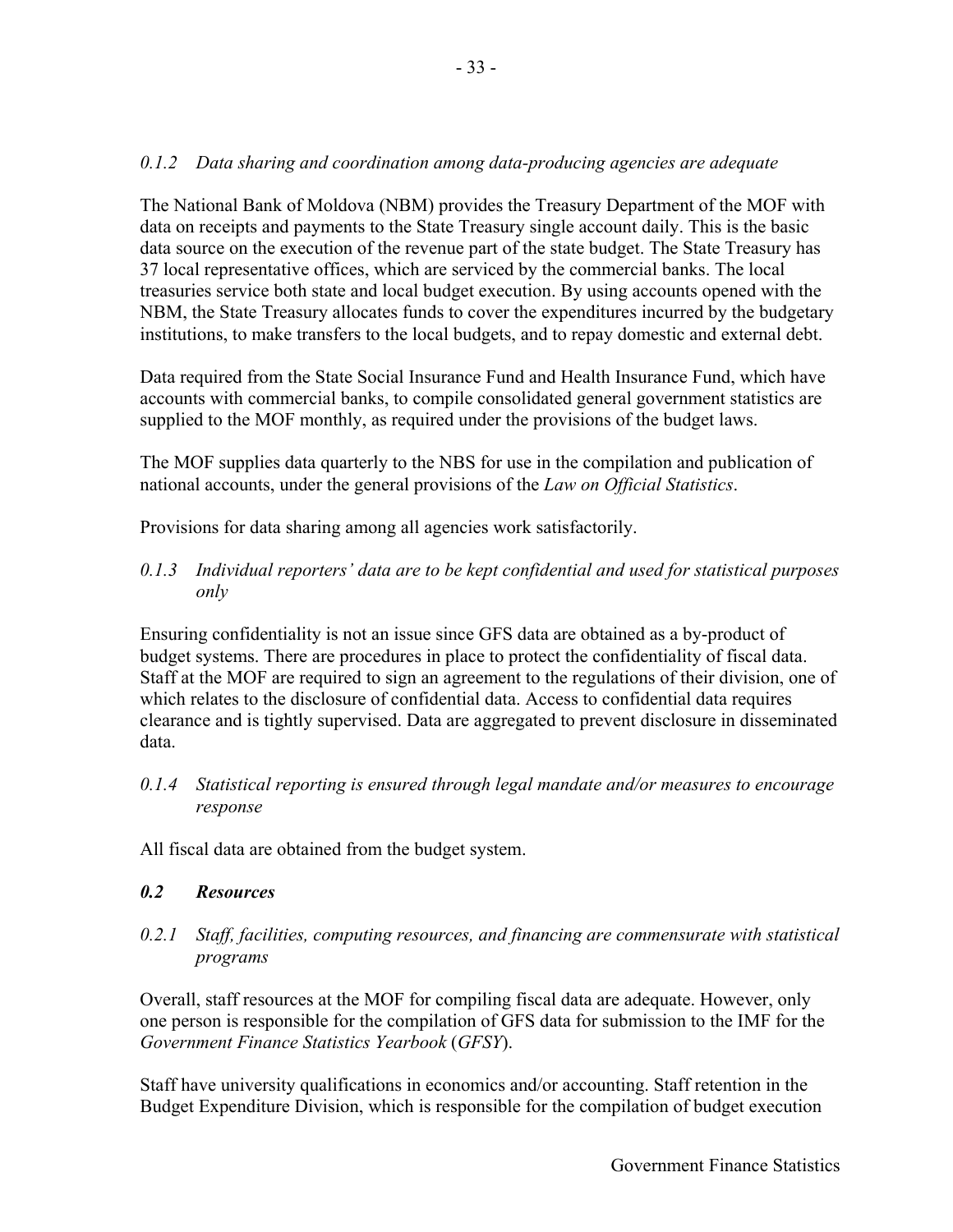data and GFS, is high with staff having at least 10 years' experience in the area of consolidated budget reporting. In the case of the State Debt Department, staff turnover is greater, mainly owing to the lower salaries of the government sector in comparison to the private sector.

Few staff have a good knowledge of GFS concepts and practices. Staff have participated in regional GFS courses conducted by the IMF.

Computer resources are adequate at the central government level. Each staff member at the MOF has a computer. Computer resources are less satisfactory at the local government level with only three to four computers for each financial division of the local government regions (rayons) and very limited resources at the lower levels. There is a single Treasury system and a debt management system. On-the-job training is provided on the use of the systems and other software relevant to the budget execution process. Monthly training is provided on the Treasury system. However, the full capacity of the debt management system is not being realized due to insufficient training, resulting in the multiple handling of data using both the system and Microsoft Excel. Adequate protection of computer resources is provided, including availability of emergency back-up systems.

The staff responsible for consolidated budget reporting receive on-the-job training on new methodologies. Monthly seminars are conducted for the managers of the local treasuries. Whenever necessary, seminars are conducted for budget execution agents on budget preparation and implementation of new technologies and also to enhance the operational skills of budget-related employees. The Academy of Public Management affiliated to the President's office conducts seminars and courses in budget execution and other issues concerning budget execution for key accountants and specialists.

The physical facilities are adequate for the task.

The funding horizon relates to the current budget and external project funds. Project funds are currently financing the development of the public finance system which includes the migration to *Government Finance Statistics Manual* (*GFSM 2001*). Any other statistical developments must be undertaken within existing funding.

### *0.2.2 Measures to ensure efficient use of resources are implemented*

Staff performance used to be subjected to biennial testing but this ceased recently. Currently staff performance is assessed in the context of advancement for those seeking promotion, for quarterly salary increases, and quarterly bonuses paid for work done over and above the requirements of normal duties.

Work flows are regularly monitored but not costed.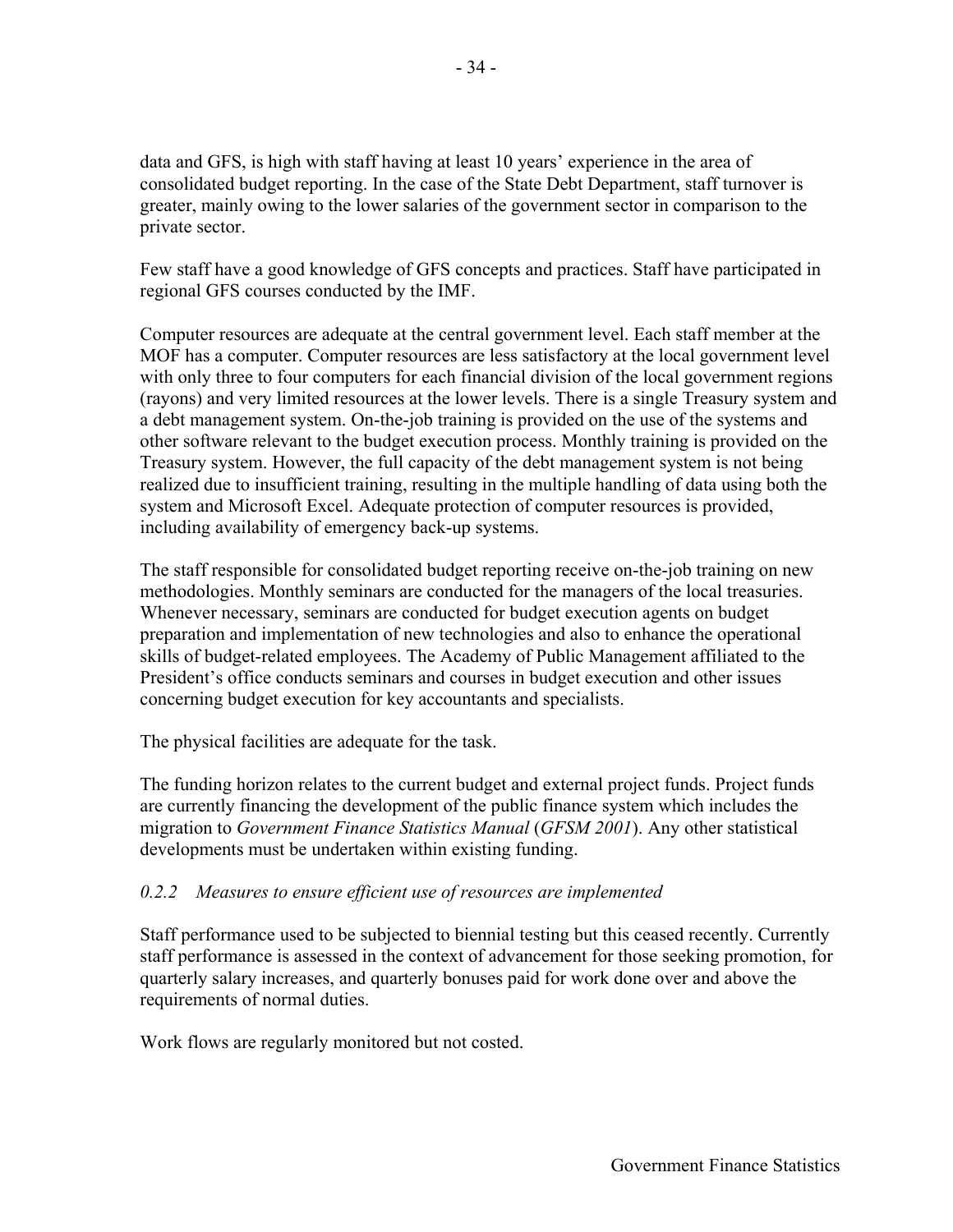#### *0.3 Relevance*

#### *0.3.1 The relevance and practical utility of existing statistics in meeting users' needs are monitored*

The MOF does not actively seek out feedback from the users of fiscal data. However, it is responsive to feedback. Recently, the MOF significantly expanded the range of fiscal data posted on its website and is preparing data packages for hard copy dissemination.

Mechanisms are in place to address new requirements. The MOF has established a division dealing with the accounting methodology of the budget system as well as a Methodological Council that determines global changes to be made to methodologies. The council consist of representatives/specialists from central and local government and employees of the MOF.

#### *0.4 Other quality management*

#### *0.4.1 Processes are in place to focus on quality*

The general regulations of the MOF stipulate quality commitment. Data quality is an integral part of MOF operations. Compilers follow established procedures to check the accuracy and consistency of the data. Quality checks are integrated in the Treasury and debt management systems.

MOF staff participate in internal and external training programs including GFS-related courses offered by STA in Washington, D.C. and at regional training centers, including the Fiscal Policy and Data Quality Seminar that was offered jointly with STA during July 22-25, 2005 at the Joint Vienna Institute.

#### *0.4.2 Processes are in place to monitor the quality of the statistical program*

There are no processes in place to specifically monitor the quality of GFS, although the MOF is open to feedback from users on the quality of the statistics. The quality of data submitted by budget execution agents is monitored and is subject to audit by the Department of Financial Control and Audit. The state budget execution, in general, is audited by the Court of Accounts.

#### *0.4.3 Processes are in place to deal with quality considerations in planning the statistical program*

An investment project, Public Finances Management, is currently being undertaken which includes the migration to the *Government Finance Statistics Manual 2001* (*GFSM 2001*). Planning for the migration takes into account quality considerations and feedback from users.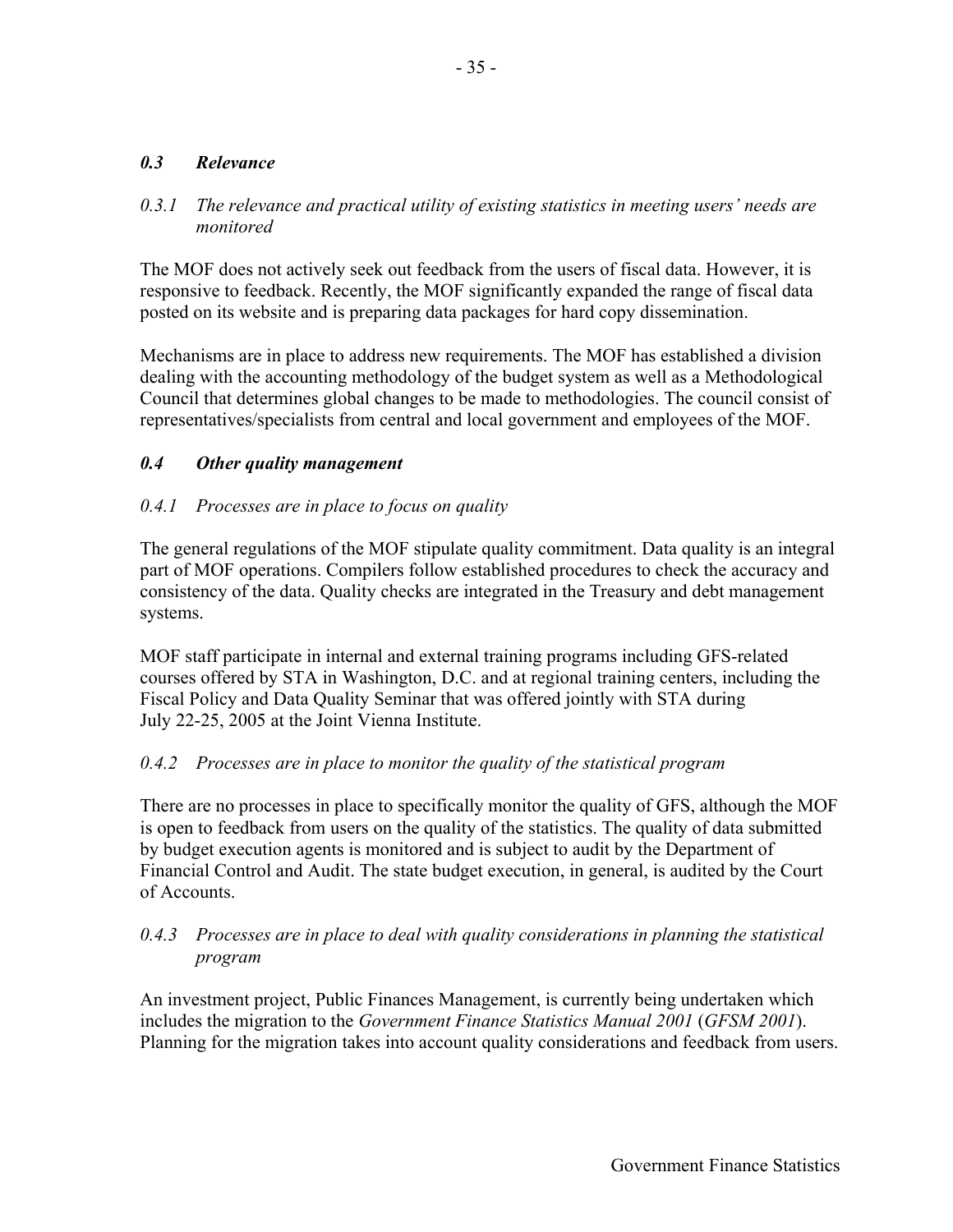### **1. Assurances of integrity**

#### *1.1 Professionalism*

#### *1.1.1 Statistics are produced on an impartial basis*

The *Law on Official Statistics* supports professional independence of the data-producing agencies. The employees of the MOF are subject to the *Law on Public Service, No. 443- XIII/1995,* the general requirements of all MOF employees, and the regulations governing the rights and requirements of staff for their division. The culture in the MOF promotes professionalism.

Recruitment and promotion are based on qualifications and performance.

Formal (internal and external) and on-the-job training is provided for budget staff in methodology and compilation methods, including participation in IMF GFS-related courses and seminars. MOF staff have qualifications in economics and accounting, in which a basic knowledge of statistical principles forms part of a wider set of skills. They generally have the appropriate background and experience for compiling and using GFS.

*1.1.2 Choices of sources and statistical techniques as well as decisions about dissemination are informed solely by statistical considerations* 

No evidence exists of political interference in the choice of data sources and statistical techniques in the compilation of GFS. The content and format of GFS statistics are based on IMF standards. Other reports of fiscal activity are determined by the *Law on Accounting, No. 426-XIII/1995,* the *Law on the Budgetary System and the Budgetary Process, No. 847- XIII/1996*, and by the NBS for its publications.

*1.1.3 The appropriate statistical entity is entitled to comment on erroneous interpretation and misuse of statistics* 

The MOF can, and occasionally does, respond to correct the misinterpretation or misuse of fiscal data.

#### *1.2 Transparency*

*1.2.1 The terms and conditions under which statistics are collected, processed, and disseminated are available to the public* 

The terms and conditions under which GFS are compiled and disseminated are embedded in the various laws and the internal administrative regulations of the MOF and NBS. No additional information (apart from the laws themselves) on the terms and conditions applying to GFS is made public.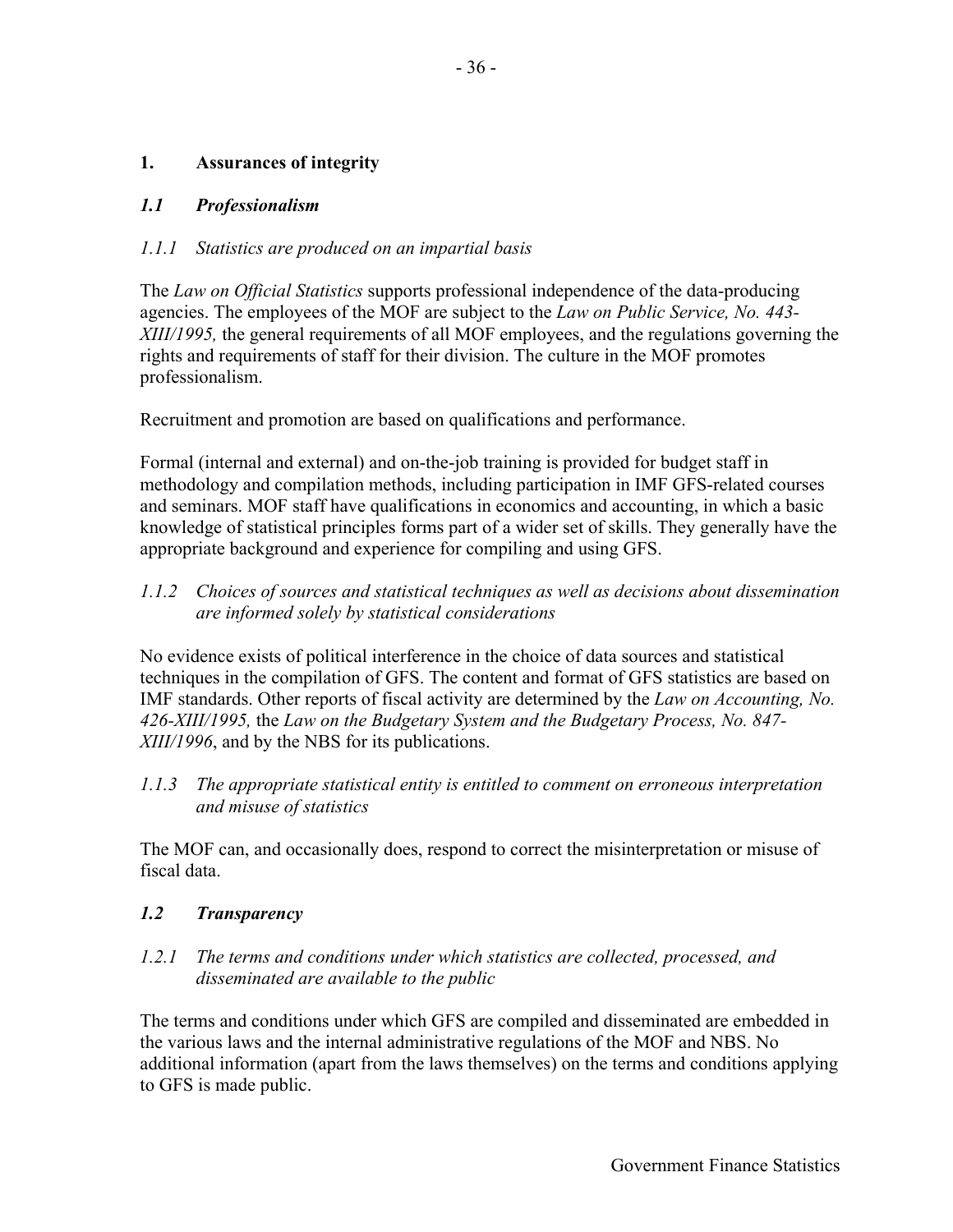*1.2.2 Internal governmental access to statistics prior to their release is publicly identified* 

There is no internal governmental access to fiscal data prior to their release.

*1.2.3 Products of statistical agencies/units are clearly identified as such* 

The MOF is clearly identified as the source of fiscal data.

*1.2.4 Advanced notice is given of major changes in methodology, source data, and statistical techniques* 

Generally, data compiled on the basis of changes in methodology are released to users for feedback in advance of implementation.

## *1.3 Ethical standards*

### *1.3.1 Guidelines for staff behavior are in place and are well known to the staff*

In general, the code of conduct for civil servants is regulated by various laws, including the *Law on Public Service, No. 443-XIII/1995*. In addition, the MOF has a number of regulations that govern the behavior of staff. All staff are made aware of the regulations.

### **2. Methodological soundness**

### *2.1 Concepts and definitions*

*2.1.1 The overall structure in terms of concepts and definitions follows internationally accepted standards, guidelines, or good practices* 

The compilation and dissemination of fiscal data for Moldova are based on the recommendations of *A Manual on Government Finance Statistics 1986* (*GFSM 1986*).

Data from 2002 have been classified on the basis of *GFSM 2001* for purposes of reporting to the IMF for the *GFSY*.

The MOF has commenced a project, Public Finances Management, which includes the following: a plan to migrate to the *GFSM 2001* basis of compilation; the introduction of an information management accounting system; and the adoption of a unified chart of accounts. The target date for implementation of the proposed developments is 2009, i.e., for the 2009 budget. A draft of the budget classification based on *GFSM 2001* has already been prepared.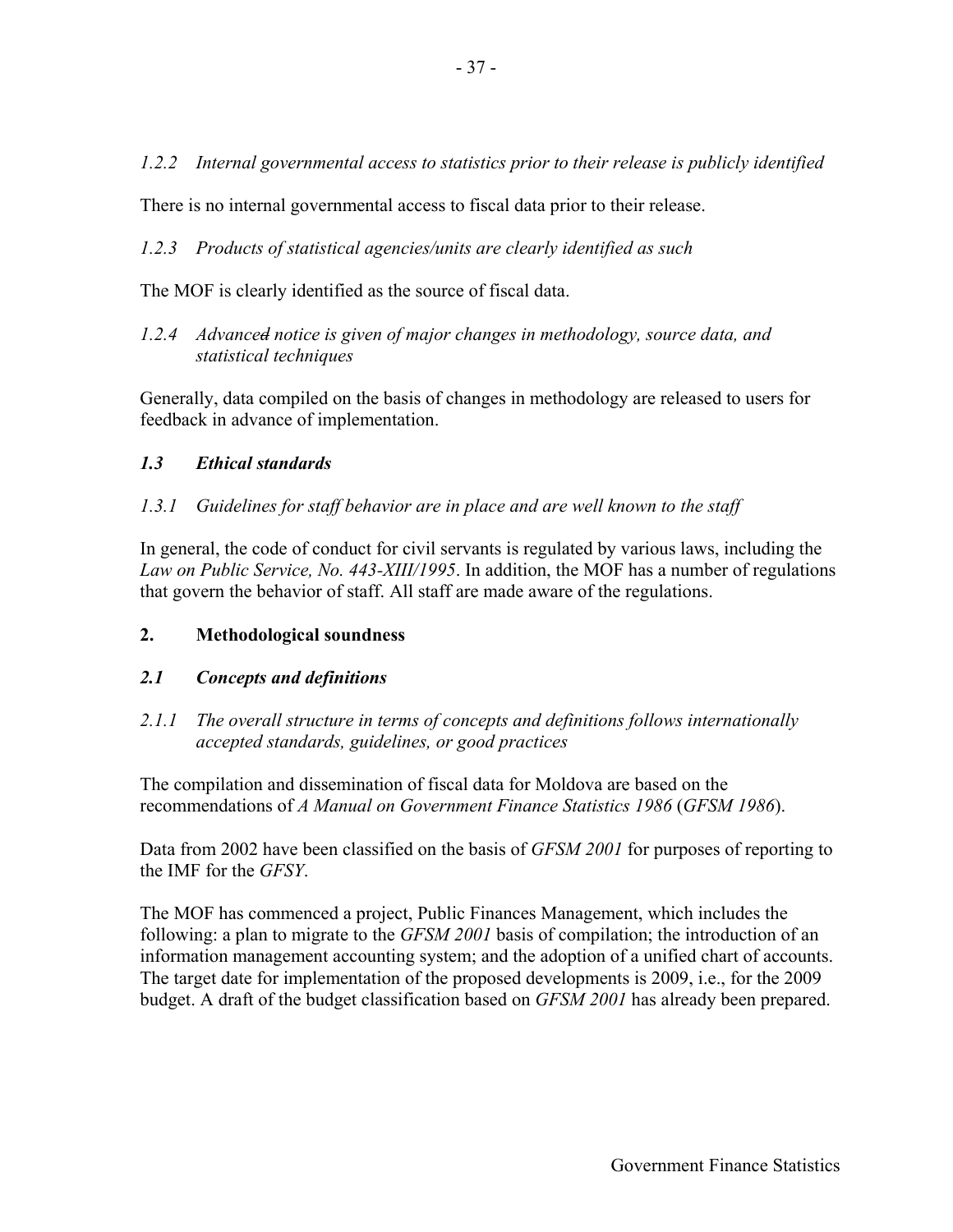### *2.2 Scope*

### *2.2.1 The scope is broadly consistent with internationally accepted standards, guidelines, or good practices*

The general government sector of Moldova is comprised of the budgetary central government, extrabudgetary central government, social security funds, the health insurance funds, and local governments.

From January 1, 2005, in accordance with the *2005 Budget Law, No. 373-XV, 2004*, fiscal data, broadly consistent with the *GFSM 1986*, are produced for the National Public Budget, i.e., the consolidated general government, state budget (all components), local government budgets (all components), State Social Insurance Fund budget, and the Health Insurance Fund budget. These data include: basic revenues and expenditures; special means (paid services, leasing/renting, sponsorship and grants, paid medical expenses, and other expenses); special funds of line ministries; and investment projects (domestically and foreign financed). Data also are provided on general government gross debt, classified by residency (i.e., domestic and foreign) of the counterparty to the liabilities.

The fiscal data cover all economic flows of the general government (except for quasi-fiscal activity in the energy sector) and the stock of general government debt, in accordance with *GFSM 1986*. The Transnistria region is not included in the compilation of GFS.

GFS for the consolidated general government are reported to the IMF in accordance with the classifications of the *GFSM 2001* for inclusion in the *Government Finance Statistics Yearbook* (*GFSY*).

### *2.3 Classification/sectorization*

### *2.3.1 Classification/sectorization systems used are broadly consistent with internationally accepted standards, guidelines, or good practices*

The fiscal data are classified using the methodology set out in *GFSM 1986*, except in the case of certain external loans that have been assumed by the central government. Data are provided separately for each level of government, as well as for the consolidated general government.

In addition, data are reported for the *GFSY* for each of the subsectors of general government and for the consolidated central and general government, classified according to *GFSM 2001*.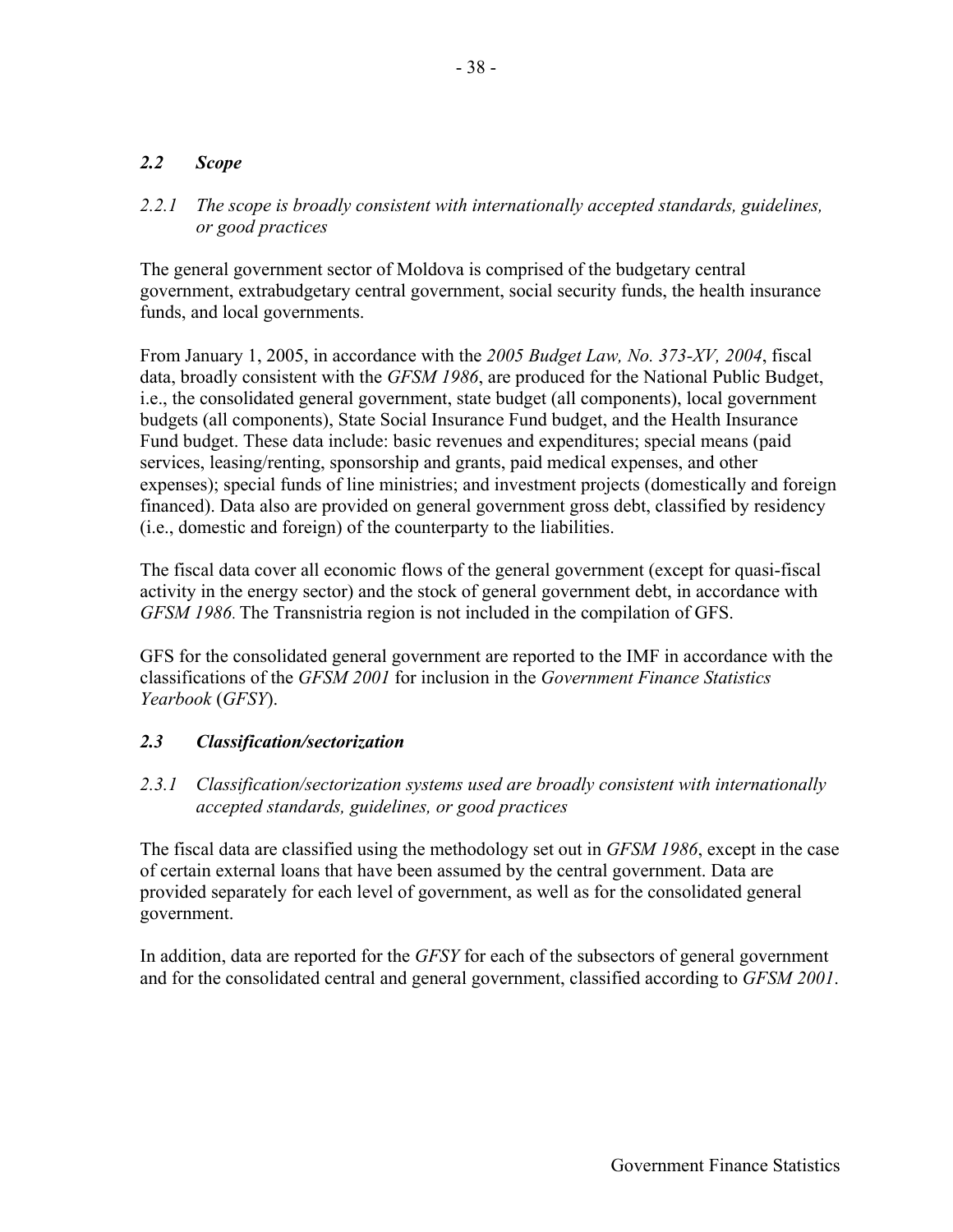### *2.4 Basis for recording*

#### *2.4.1 Market prices are used to value flows and stocks*

Generally, flows are valued on a cash basis. Interest is recorded on a due for payment basis. The *Law on Leases* allows the transaction in kind, the provision of services in exchange for rental of premises, to be recorded as cash (gross flows) in the budget execution data. There are no other transactions in kind.

Gross debt is valued at face value.

Amounts denominated in foreign currency are converted to the national currency using the NBM rate on the date of the transaction.

#### *2.4.2 Recording is done on an accrual basis*

Recording of operations through the Treasury system (used for budget execution) is on a cash basis. The accounting system (used for financial reporting) is on a mixed basis, generally on a cash basis but with some elements on an accrual basis. The State Social Insurance Fund and the Health Insurance Fund and associated medical institutions use the accrual basis of recording but for reporting to the MOF for the purposes of budget execution and GFS use the cash basis.

### *2.4.3 Grossing/netting procedures are broadly consistent with internationally accepted standards, guidelines, or good practices*

All flows are recorded on a gross basis.

#### **3. Accuracy and reliability**

#### *3.1 Source data*

### *3.1.1 Source data are obtained from comprehensive data collection programs that take into account country-specific conditions*

All transactions data for the State and local government budgets, special means, and special funds (extrabudgetary funds) are obtained through the Treasury system, which provides comprehensive and timely source data. Budget units as well as local level treasuries are required to submit monthly, quarterly, and annual reports to the MOF in hardcopy. Monthly, quarterly, and annual reports of the treasuries as well as quarterly reports on local budget execution also are submitted electronically. Ministries report on their own activities (including own revenues) as well as activities of special funds and special means.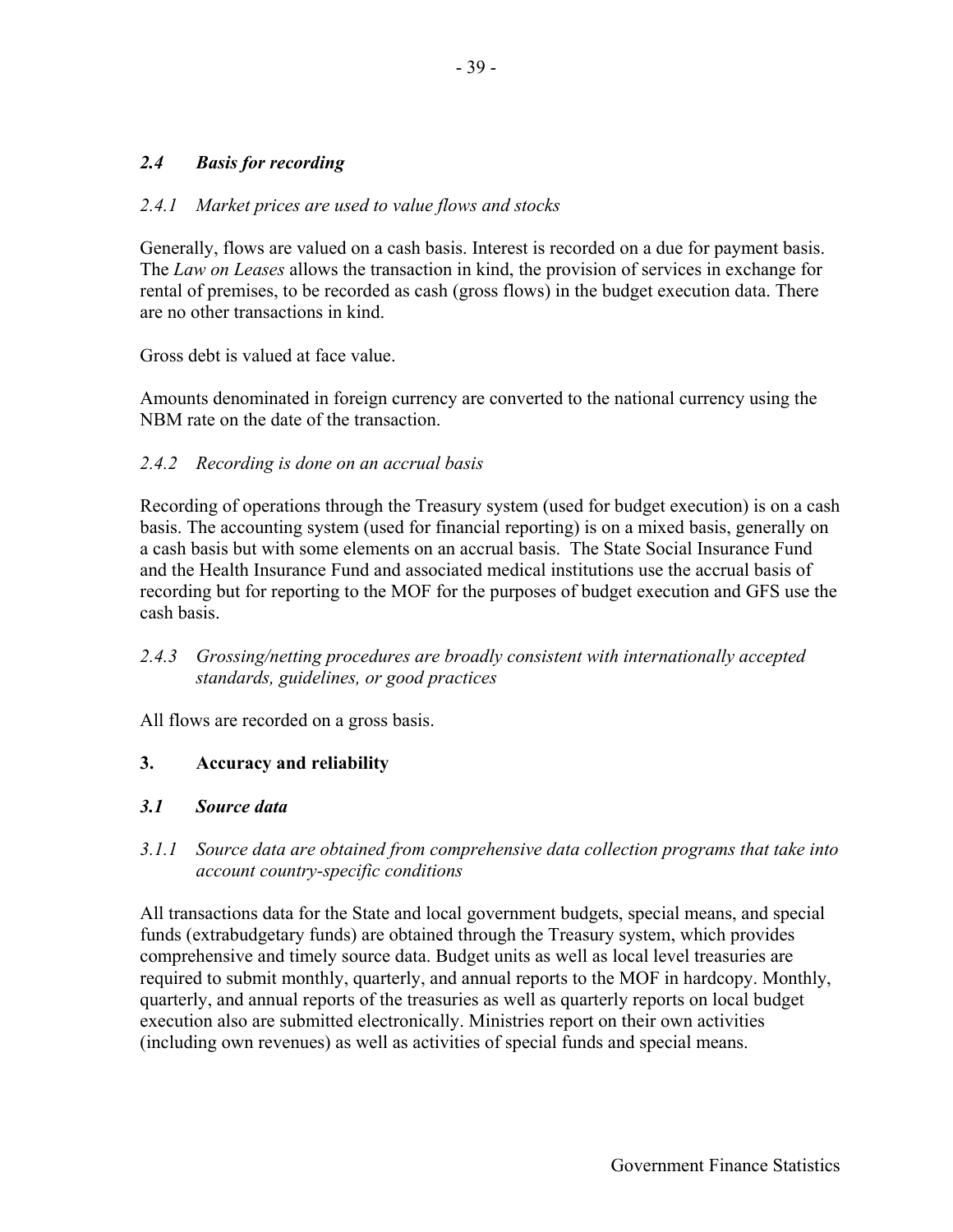The budget classification is broadly consistent with the classifications of the *GFSM 1986*. Bridge tables have been constructed to map the detailed budget classifications to the broader GFS classifications of both the *GFSM 1986* and the *GFSM 2001*.

The social security and health funds have their own accounting systems and charts of accounts. They are required to submit comprehensive monthly, quarterly and annual reports to the MOF. These reports are provided in hardcopy on a timely basis.

Although reporting units have detailed transactions data available for nonfinancial assets, the forms currently used by the MOF only require data to be provided by broad asset class. The forms are being reviewed and changes will require ministerial approval.

The MOF maintains a list of public sector units. The budgets may be revised several times during the year, at which time changes arising from updates of the list can be made.

The consolidation of the budgetary central government (state budget), special funds, social security and health funds, and local government provides comprehensive coverage of the whole general government sector (National Public Budget).

Debt data are maintained by the Department of State Debt within the MOF in the state debt register and the Debt Management and Financial Analysis System (DMFAS). The information in DMFAS includes short-, medium- and long-term debt, both public and private; government and on-lending operations; domestic debt; and grants. The DMFAS automatically calculates amortization tables and enables the production of tailored reports.

The Budget Expenditure Division of the MOF is represented on the project team developing the new chart of accounts (on the basis of *GFSM 2001*) and the new information management accounting system.

### *3.1.2 Source data reasonably approximate the definitions, scope, classifications, valuation, and time of recording required*

The chart of accounts (budget classification) for the Treasury system broadly aligns with the classifications of the *GFSM 1986* and includes functional and economic classifications and destination codes. The social security and health funds have their own charts of accounts. The MOF has designed reporting forms for these funds which are sufficiently detailed to allow compilation of GFS. Using data from the Treasury system, together with reported data from these funds, the MOF is able to compile GFS for the consolidated sectors and their component subsectors.

# *3.1.3 Source data are timely*

Source data for the State and local budget sectors are very timely with daily reports available from the Treasury system, monthly reports from the local treasuries, which are submitted within six to seven days of the end of the month, quarterly reports from the budget execution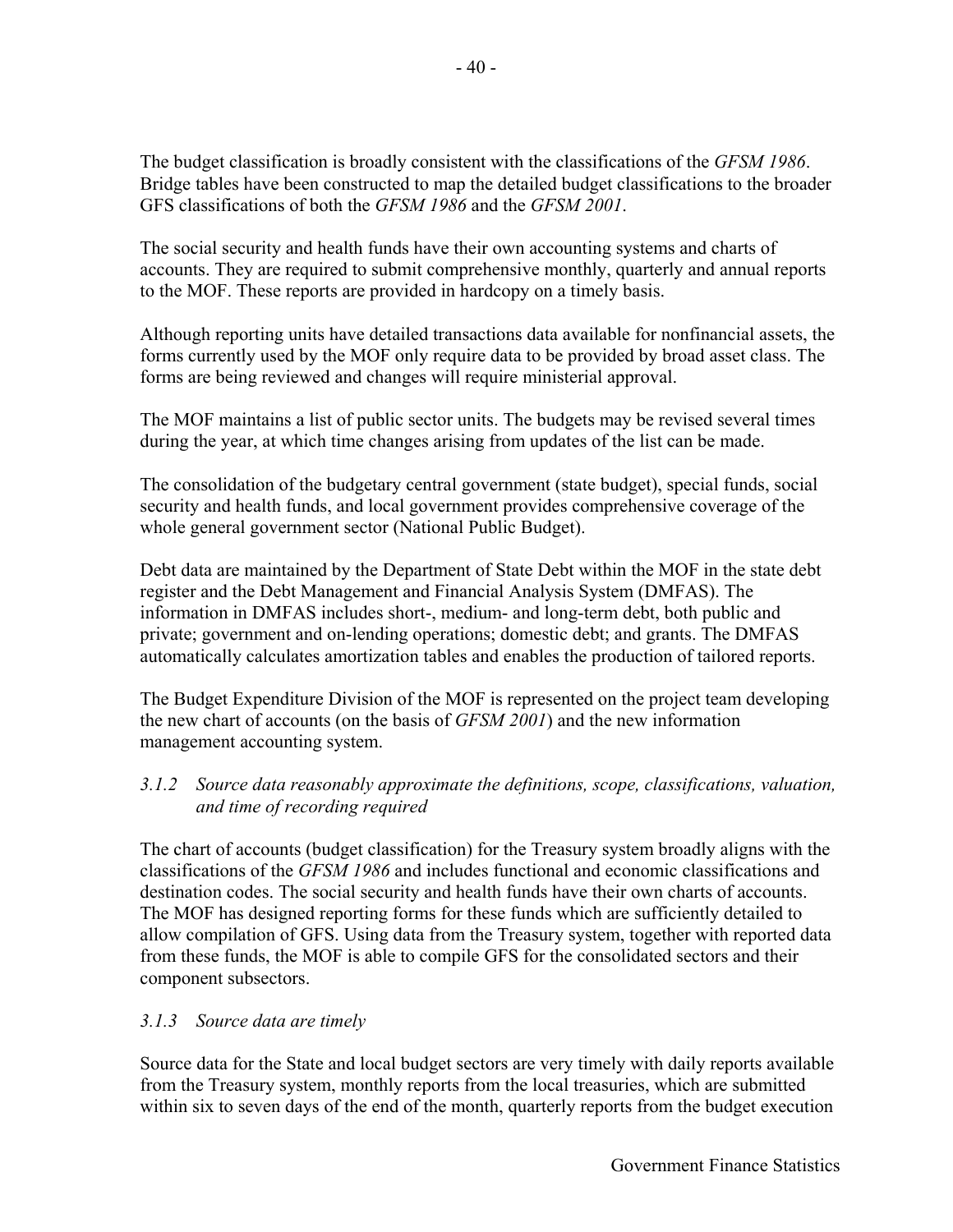agencies within 30 days of the end of the reference quarter, and annual reports of unaudited data by February 15. Monthly reports from the social security and health funds are received within 15 days of the reference month and quarterly reports within 30 days for state budget transfers and 45 days for own budget execution. The Administrative Code sets down the penalties for late reporting of data.

The final budget execution data approved by parliament are available approximately six months after the end of the fiscal year.

### *3.2 Assessment of source data*

*3.2.1 Source data—including censuses, sample surveys and administrative records—are routinely assessed, e.g., for coverage, sample error, response error, and nonsampling error; the results of the assessments are monitored and made available to guide statistical processes*

Numerous automated and manual procedures are used to check the accuracy of budget execution data—payment orders are checked against financing plans submitted by the respective servicing local treasuries; internal controls are applied within and between reports; cross checks are made between the Treasury balance and other balances; and data are subject to internal and external audit. Monthly meetings of officers from local treasuries are held to discuss any discrepancies and errors revealed in reporting on the budget execution.

For debt, schedules of debt repayments are drafted on the basis of contracts signed with the domestic and foreign creditors and then submitted to the central treasury. Disbursement statements, prepared by the creditor and received from the World Bank, serve as the basis for recording state debt in DFMAS and in the state debt register. Repayment of the state debt to the foreign creditors is done on the basis of invoices and pursuant to approved budget allocations. The actual debt payments are aggregated by the employees of the Department of State Debt and compared with the data of the Central Treasury.

#### *3.3 Statistical techniques*

#### *3.3.1 Data compilation employs sound statistical techniques to deal with data sources*

Preliminary data are routinely replaced by final data. As a result of the extensive checks applied to the data there are few changes between preliminary and final data. Final unaudited data are not replaced by audited data for the same reason. There is no imputation as all units report each period. Annual data is an accumulation of monthly data. Transactions in nonfinancial assets are derived from the change in stocks.

Processes are documented for each period.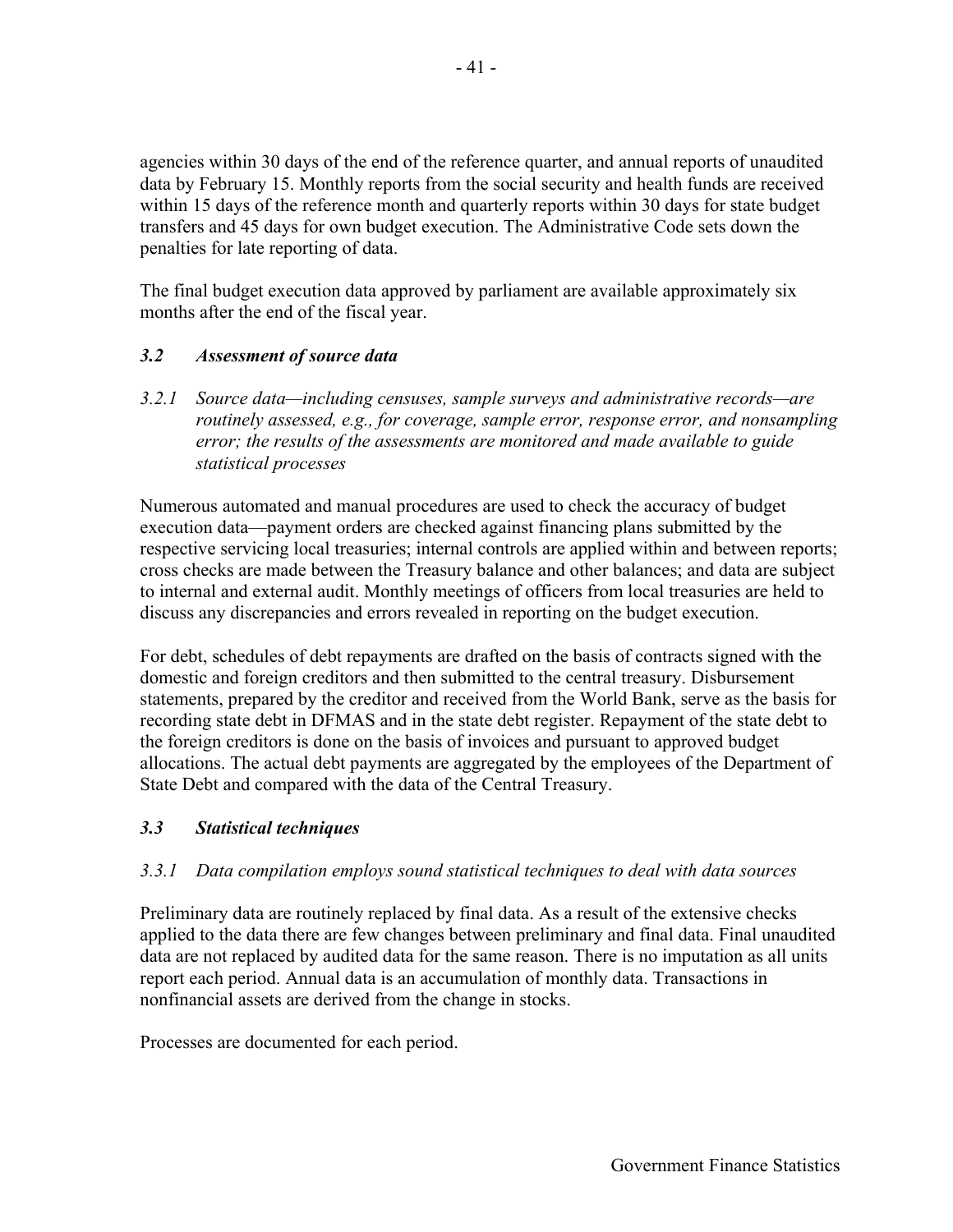### *3.3.2 Other statistical procedures (e.g., data adjustments and transformations, and statistical analysis) employ sound statistical techniques*

Bridge tables have been constructed to map budget execution data to the classifications of both the *GFSM 1986* and the *GFSM 2001*. The mapping to *GFSM 1986* has been automated but mapping to the *GFSM 2001* is currently done manually.

## *3.4 Assessment and validation of intermediate data and statistical outputs*

*3.4.1 Intermediate results are validated against other information where applicable* 

Not applicable to GFS.

## *3.4.2 Statistical discrepancies in intermediate data are assessed and investigated*

Changes in debt stocks are determined by applying financing transactions to opening stocks.

*3.4.3 Statistical discrepancies and other potential indicators of problems in statistical outputs are investigated* 

Discrepancies between the banking system and budget execution reports are resolved before release of data. Data on external debt stocks and related flows are checked with creditor information.

### *3.5 Revision studies*

*3.5.1 Studies and analyses of revisions are carried out routinely and used internally to inform statistical processes (see also 4.3.3)* 

No revisions studies are undertaken as revisions are minimal due to the extensive checking of preliminary data. Revisions are documented in hard copy and information on revisions can be extracted from the Treasury system. Fiscal data are archived and can be retrieved.

### **4. Serviceability**

# *4.1 Periodicity and timeliness*

### *4.1.1 Periodicity follows dissemination standards*

The periodicity of fiscal data meets, or exceeds, GDDS recommendations.

• Central and general government aggregates are disseminated monthly, quarterly, and annually (GDDS recommendation: quarterly central government budgetary operations aggregates). However, data for consolidated central government operations are not disseminated.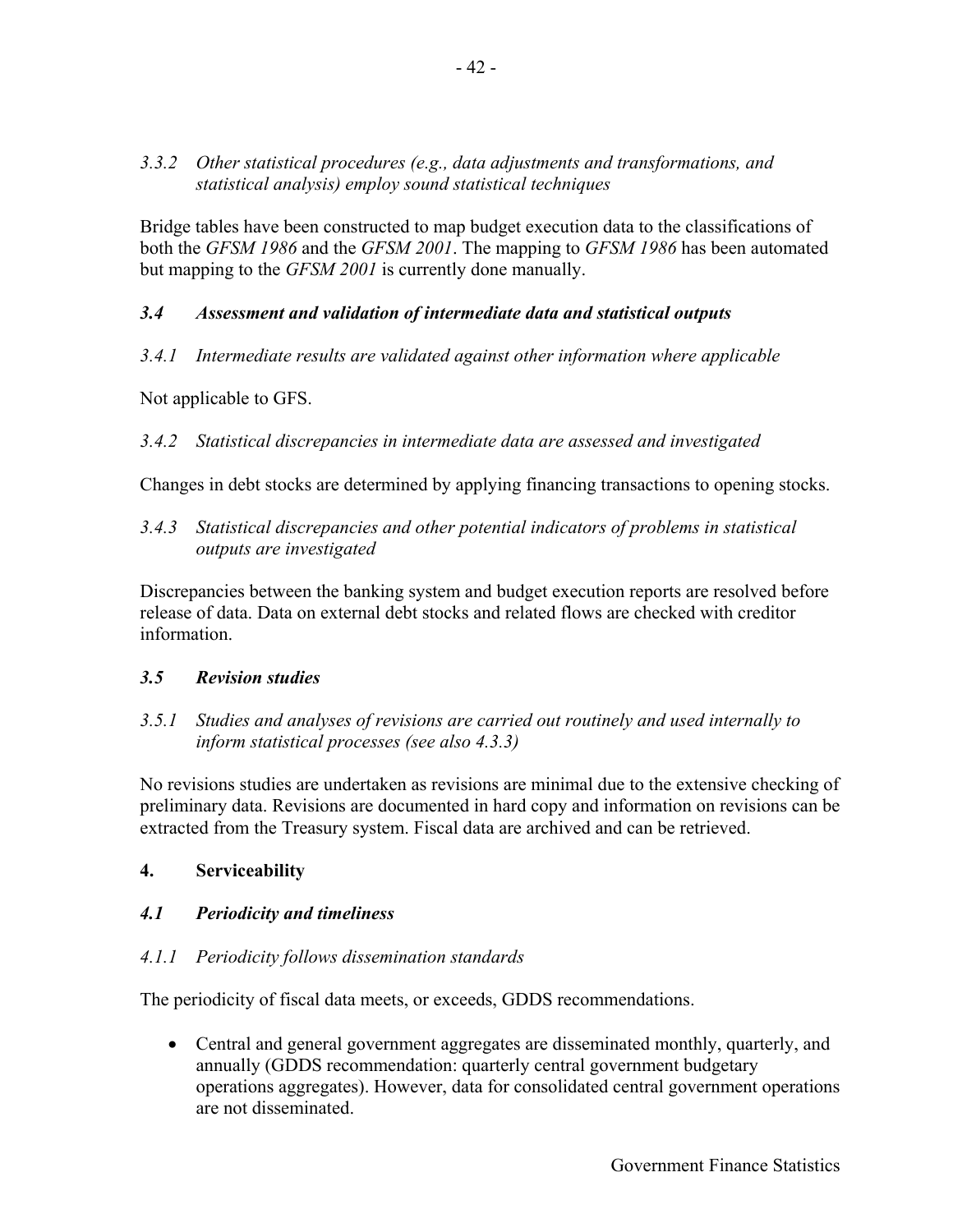• Central government debt data are disseminated monthly, quarterly, and annually (GDDS recommendation: central government debt annually with general government debt annually encouraged).

#### *4.1.2 Timeliness follows dissemination standards*

The timeliness of fiscal data meets, or exceeds, GDDS recommendations.

- Central and general government aggregates are disseminated monthly within 15 days of the reference month (GDDS recommendation: quarterly central government budgetary operations aggregates within one quarter).
- Central government debt data are disseminated monthly within 15 days of the reference month (GDDS recommendation: central government debt annually within 1–2 quarters).

#### *4.2 Consistency*

#### *4.2.1 Statistics are consistent within the dataset*

The cash surplus/deficit is equal to financing and the major aggregates are the sum of their components.

#### *4.2.2 Statistics are consistent or reconcilable over a reasonable period of time*

Consistent time series for GFS, for the consolidated central government and component subsectors and local government, and budget execution data, for general government component subsectors only, are available for an adequate period of time. Budget execution data for the National Public Budget (consolidated general government) were only made available to the public for the first time from January 1, 2005. The GFS time series for the consolidated general government commences in 2002.

Breaks in time series are footnoted in tables and explained in the *Medium Term Economic Framework* releases. Changes in methodology are documented.

#### *4.2.3 Statistics are consistent or reconcilable with those obtained through other data sources and/or statistical frameworks*

The GFS data are compiled on a cash basis. The MOF provides budgetary execution data on an accrual basis to the NBS for the national accounts. These data are reconciled to the cash data. The GFS are fully reconciled with monetary and financial statistics. The balance of payments external debt data are provided by the MOF.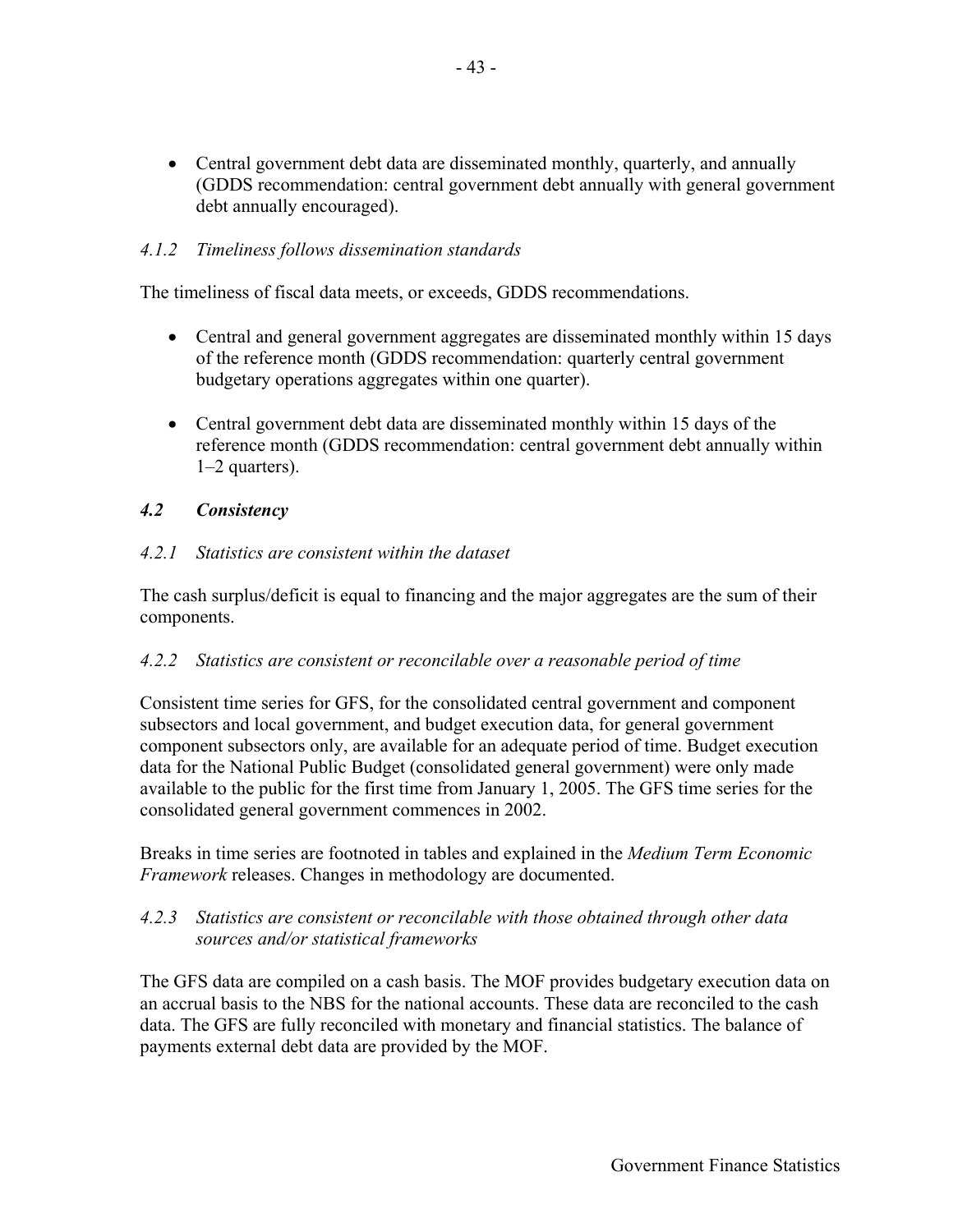# *4.3 Revision policy and practice*

### *4.3.1 Revisions follow a regular and transparent schedule*

The revision cycle is predetermined and is stable from year to year. Preliminary data are routinely replaced with final unaudited data, which are not replaced with final audited data. As preliminary data are checked extensively, revisions are marginal when preliminary data are replaced with final data. Final unaudited data are not replaced with final audited data for the same reason. Minor errors are recorded in the next reporting period. Significant errors, which are rare, are applied to the period in which the activity took place. It is expected that the revision cycle is known to all regular users of the data. However, the revision policy is not publicized.

Revisions are documented both in hard copy and on the Treasury system. Revisions are footnoted in releases.

#### *4.3.2 Preliminary and/or revised data are clearly identified*

Preliminary data are identified.

### *4.3.3 Studies and analyses of revisions are made public (see also 3.5.1)*

No analyses of differences between preliminary and final data are produced because the revisions are routine and generally small both in size and number.

#### **5. Accessibility**

#### *5.1 Data accessibility*

*5.1.1 Statistics are presented in a way that facilitates proper interpretation and meaningful comparisons (layout and clarity of text, tables, and charts)* 

Detailed tables and commentary are disseminated by the MOF monthly, with the commentary provided in advance of the release of the data. The tables are broadly consistent with the recommendations of the *GFSM 1986*. However, expenditure is presented by functional classification only, and no expenditure data by economic classification are disseminated. General government operations data are available cumulatively for the year-todate. Information on the final budget outcome is available in the *Official Monitor*. The *Medium-Term Expenditure Framework* includes fiscal data for the previous four years. Fiscal data are available in the NBS's *Statistical Bulletin* and *Statistical Yearbook*. Quarterly fiscal data are published in the NBS's *Socioeconomic Situation in Moldova*.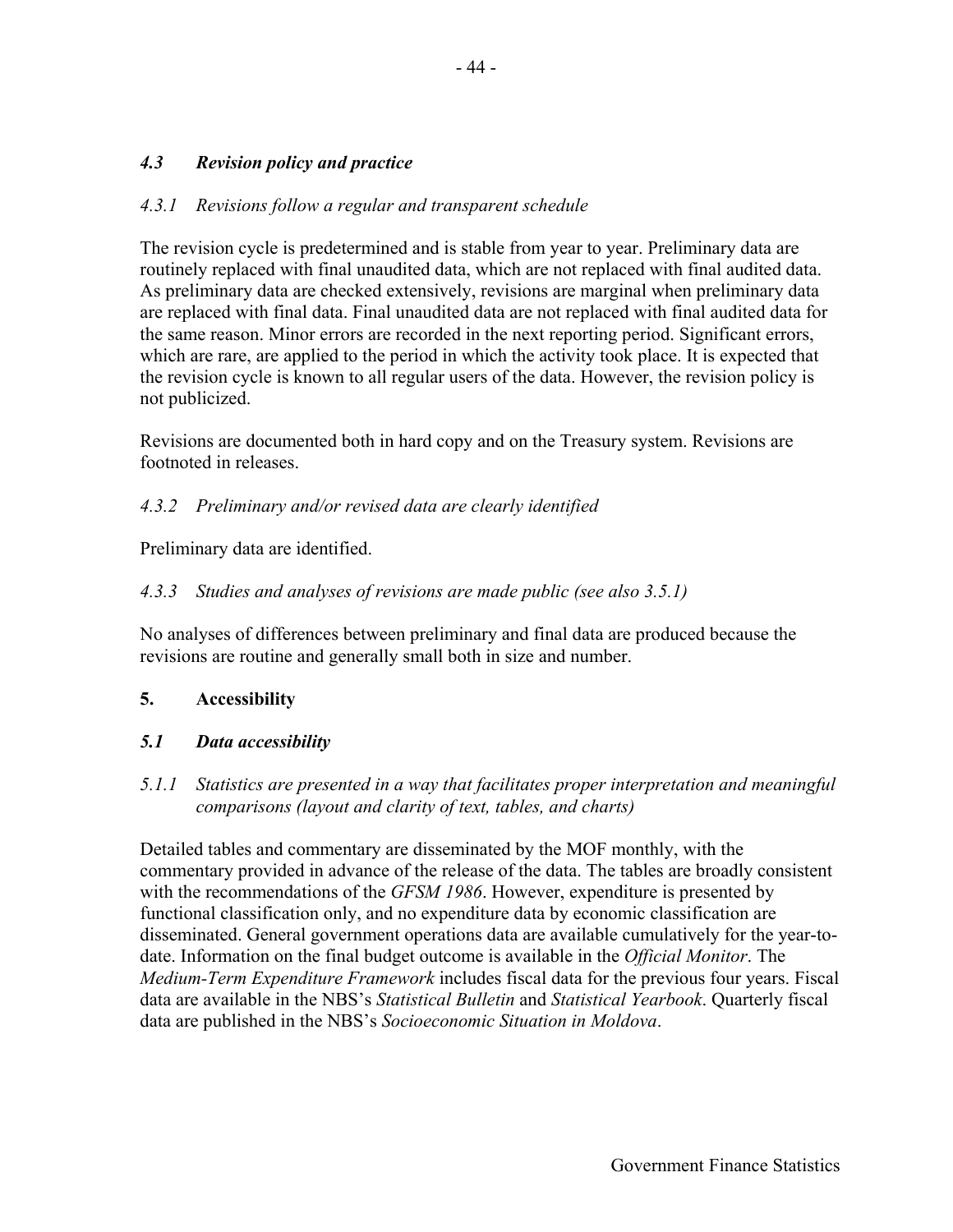## *5.1.2 Dissemination media and format are adequate*

The monthly releases are posted on the MOF's website. The above-mentioned publications are available in hard copy and some electronically from the respective websites. Time series and more detailed breakdowns of the data are available on request either in paper or electronic formats.

# *5.1.3 Statistics are released on a preannounced schedule*

There is no preannounced schedule. However, the regular users are familiar with the release patterns. There are few data requests from users outside this group.

## *5.1.4 Statistics are made available to all users at the same time*

Fiscal data are released to all users simultaneously.

### *5.1.5 Statistics not routinely disseminated are made available upon request*

Pursuant to the *Law on Official Statistics,* fiscal data that are not routinely disseminated are made available, without written request, to the NBS and a number of other state authorities including the government, parliament, president's administration, Ministry of Economics, and Court of Accounts, within the established terms. For other users, data are made available on written request. Subject to confidentiality provisions, these requests are met. Tabulations are customized if requested. No charge is made for data. No advice is available on the MOF website about the availability of, and procedures for obtaining, additional data.

## *5.2 Metadata accessibility*

*5.2.1 Documentation on concepts, scope, classifications, basis of recording, data sources, and statistical techniques is available, and differences from internationally accepted standards, guidelines, or good practices are annotated* 

GFS metadata are available on the GDDS website and are regularly updated. GFS is a byproduct of budget execution data whose concepts and methodologies are consistent with the *GFSM 1986*. Relevant metadata are included in various laws and regulations associated with budget preparation and execution. For example, accounting methodologies are included in the *Law on Accounting, No. 426-XIII, 1995* and procedures for budget preparation, the annual budget law revision and acceptance by the parliament, budget execution, servicing state debt, etc. are stipulated by the *Law of Budget System and Budget Process No. 847- XIII/1996* published in *the Official Monitor*. The budget classification was approved by the Parliament Resolution No. 969-XIII/1996 and published in the *Official Monitor*. Other types of metadata are made available to the budget execution agencies by means of letters, recommendations, methodological guidelines, and seminars for budget execution agencies.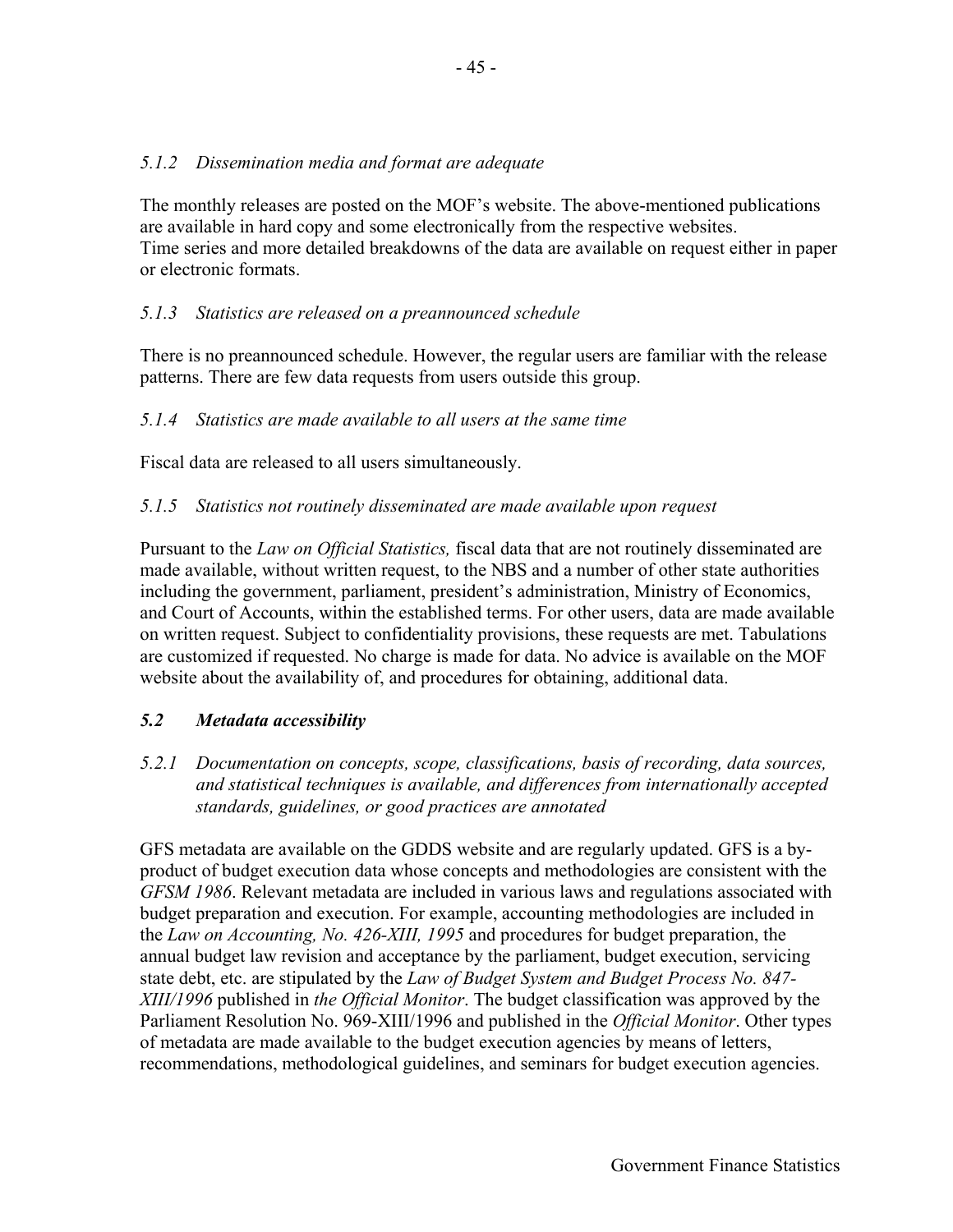## *5.2.2 Levels of detail are adapted to the needs of the intended audience*

The level of detail in the monthly releases appears to meet the needs of most users.

### *5.3 Assistance to users*

### *5.3.1 Contact points for each subject field are publicized*

The names of, and contact details for, the officers responsible for the preparation of the tables disseminated monthly are included in each table. Prompt and knowledgeable service is provided.

## *5.3.2 Catalogs of publications, documents, and other services, including information on any charges, are widely available*

There is no catalog of publications. A number of other services are available to users of fiscal data. All data are provided free of charge.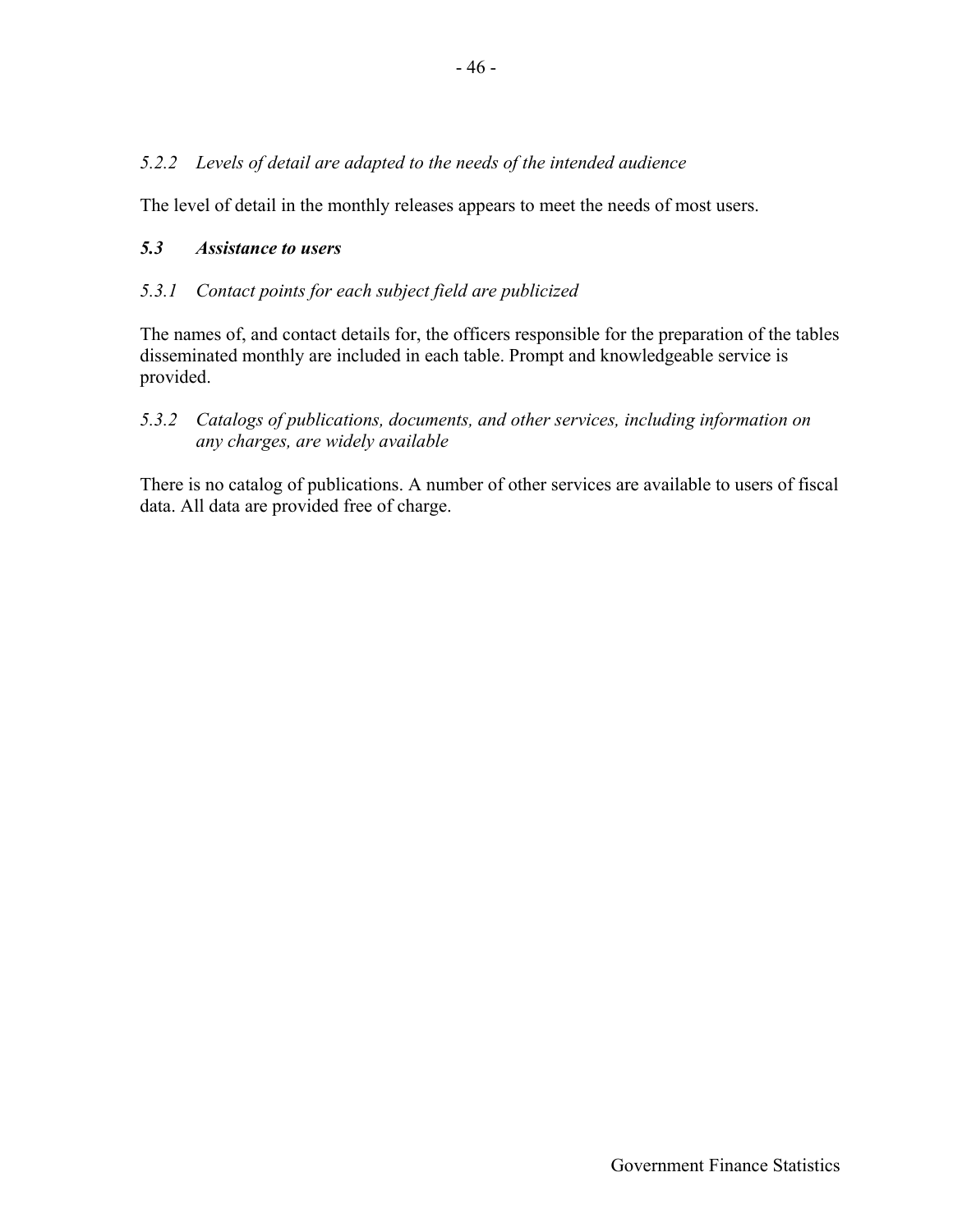|                                                                              |                                |                            |                |            |               | Table 2. Moldova: Data Quality Assessment Framework (July 2003): Summary of Results for Government Finance Statistics<br>(Compiling Agency: Ministry of Finance, |                                                                                                     |
|------------------------------------------------------------------------------|--------------------------------|----------------------------|----------------|------------|---------------|------------------------------------------------------------------------------------------------------------------------------------------------------------------|-----------------------------------------------------------------------------------------------------|
| Key to symbols: $NA = Not Applicable; O = Practice Observed; LC$<br>Criteria |                                |                            |                |            |               | 7 = Practice Largely Observed; LNO = Practice Largely Not Observed; NO = Practice Not Observed; SDDS = Complies with SDDS                                        |                                                                                                     |
| Element                                                                      | $\mathop{\mathsf{Z}}\nolimits$ |                            |                | Assessment |               | Comments on Assessment                                                                                                                                           | Plans for Improvement and Target<br>Dates                                                           |
|                                                                              |                                | $\circ$                    | $\overline{C}$ | DNO        | $\frac{0}{2}$ |                                                                                                                                                                  |                                                                                                     |
| Prerequisites of quality<br>6                                                |                                |                            |                |            |               |                                                                                                                                                                  |                                                                                                     |
| 0.1 Legal and institutional environment                                      |                                | $\times$                   |                |            |               |                                                                                                                                                                  |                                                                                                     |
| 0.2 Resources                                                                |                                |                            | X              |            |               | Limited staff resources for GFS compilation.<br>Few staff with GFS knowledge. Limited                                                                            |                                                                                                     |
|                                                                              |                                |                            |                |            |               | measures to improve efficiency.                                                                                                                                  |                                                                                                     |
| 0.3 Relevance                                                                |                                |                            |                | X          |               | No mechanisms in place to monitor user<br>needs.                                                                                                                 |                                                                                                     |
| 0.4 Other quality management                                                 |                                | X                          |                |            |               |                                                                                                                                                                  |                                                                                                     |
| Assurances of integrity                                                      |                                |                            |                |            |               |                                                                                                                                                                  |                                                                                                     |
| 1.1 Professionalism                                                          |                                |                            |                |            |               |                                                                                                                                                                  |                                                                                                     |
| 1.2 Transparency                                                             |                                | $\times$ $\times$ $\times$ |                |            |               |                                                                                                                                                                  |                                                                                                     |
| 1.3 Ethical standards                                                        |                                |                            |                |            |               |                                                                                                                                                                  |                                                                                                     |
| Methodological soundness<br>$\mathbf{a}$                                     |                                |                            |                |            |               |                                                                                                                                                                  |                                                                                                     |
| 2.1 Concepts and definitions                                                 |                                | X                          |                |            |               |                                                                                                                                                                  | migrate to GFSM 2001 by 2009.<br>A new public debt law is to be<br>A project is underway to fully   |
|                                                                              |                                |                            |                |            |               |                                                                                                                                                                  | External Debt Guide once the law is<br>introduced in autumn 2005. The<br>MOF plans to implement the |
|                                                                              |                                |                            |                |            |               |                                                                                                                                                                  | passed.                                                                                             |
| 2.2 Scope                                                                    |                                |                            | $\times$       |            |               | Quasi-fiscal activity of the energy sector not<br>included. Fiscal data do not include                                                                           |                                                                                                     |
|                                                                              |                                |                            |                |            |               | Transnistria                                                                                                                                                     |                                                                                                     |
| 2.3 Classification/sectorization                                             |                                |                            | X              |            |               | Certain external loans assumed by                                                                                                                                |                                                                                                     |
| 2.4 Basis for recording                                                      |                                | $\mathsf{X}$               |                |            |               | government misclassified.                                                                                                                                        |                                                                                                     |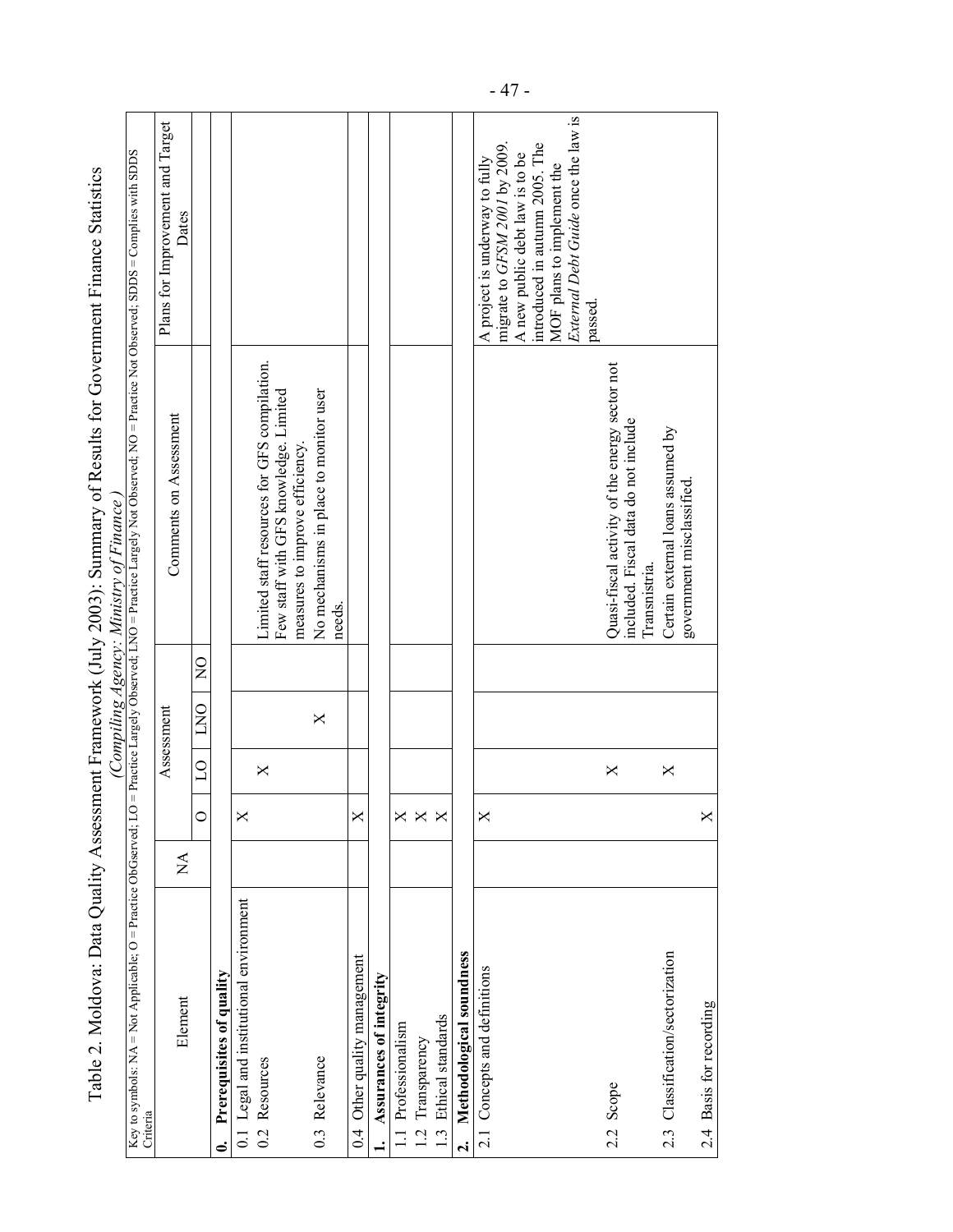|                                                                                    |                           |         |                |            |                | Table 2. Moldova: Data Quality Assessment Framework (July 2003): Summary of Results for Government Finance Statistics<br>Compiling Agency: Ministry of Finance, |                                                                   |
|------------------------------------------------------------------------------------|---------------------------|---------|----------------|------------|----------------|-----------------------------------------------------------------------------------------------------------------------------------------------------------------|-------------------------------------------------------------------|
| Key to symbols: $NA = Not Apple$ ; $O = Practice Observed$ ; $LO$<br>Criteria      |                           |         |                |            |                | = Practice Largely Observed; LNO = Practice Largely Not Observed; NO = Practice Not Observed; SDDS = Complies with SDDS                                         |                                                                   |
| Element                                                                            | $\mathop{\rm M}\nolimits$ |         |                | Assessment |                |                                                                                                                                                                 | Plans for Improvement and Target                                  |
|                                                                                    |                           | $\circ$ | $\overline{C}$ | <b>DND</b> | $\overline{Q}$ | Comments on Assessment                                                                                                                                          | Dates                                                             |
| Source data<br>3.1                                                                 |                           |         | ×              |            |                | No detailed transactions data are available for<br>nonfinancial assets.                                                                                         |                                                                   |
| Assessment of source data<br>3.2                                                   |                           |         |                |            |                |                                                                                                                                                                 |                                                                   |
| Statistical techniques<br>3.3                                                      |                           |         |                |            |                |                                                                                                                                                                 |                                                                   |
| Assessment and validation of inter-<br>mediate data and statistical outputs<br>3.4 |                           |         |                |            |                |                                                                                                                                                                 |                                                                   |
| Revision studies<br>3.5                                                            |                           |         | $\times$       |            |                | No revisions studies are made given that                                                                                                                        |                                                                   |
|                                                                                    |                           |         |                |            |                | revisions are minimal                                                                                                                                           |                                                                   |
| Serviceability<br>4.                                                               |                           |         |                |            |                |                                                                                                                                                                 |                                                                   |
| 4.1 Periodicity and timeliness                                                     |                           |         |                |            |                |                                                                                                                                                                 | Consolidated central government<br>data to be released commencing |
|                                                                                    |                           |         |                |            |                |                                                                                                                                                                 | August 2005.                                                      |
| 4.2 Consistency                                                                    |                           |         |                |            |                |                                                                                                                                                                 |                                                                   |
| Revision policy and practice<br>4.3                                                |                           |         | X              |            |                | Revisions policy not publicized.                                                                                                                                |                                                                   |
| Accessibility<br>n,                                                                |                           |         |                |            |                |                                                                                                                                                                 |                                                                   |
| 5.1 Data accessibility                                                             |                           |         |                | ×          |                | No discrete monthly or quarterly data on                                                                                                                        | Economic classification of                                        |
|                                                                                    |                           |         |                |            |                | general government operations disseminated.                                                                                                                     | expenditure to be released by end                                 |
|                                                                                    |                           |         |                |            |                | No dissemination of economic classification                                                                                                                     | 2005.                                                             |
|                                                                                    |                           |         |                |            |                | of expenditure monthly. No advance release                                                                                                                      |                                                                   |
|                                                                                    |                           |         |                |            |                | calendar                                                                                                                                                        |                                                                   |
|                                                                                    |                           |         |                |            |                | No information on how to obtain additional                                                                                                                      |                                                                   |
|                                                                                    |                           |         |                |            |                | data.                                                                                                                                                           |                                                                   |
| 5.2 Metadata accessibility                                                         |                           |         | X              |            |                | GFS metadata available on the DSBB and                                                                                                                          |                                                                   |
|                                                                                    |                           |         |                |            |                | regularly updated. Metadata for fiscal data                                                                                                                     |                                                                   |
|                                                                                    |                           |         |                |            |                | available.                                                                                                                                                      |                                                                   |
| 5.3 Assistance to users                                                            |                           |         | $\times$       |            |                | No catalog of publications.                                                                                                                                     |                                                                   |

- 48 -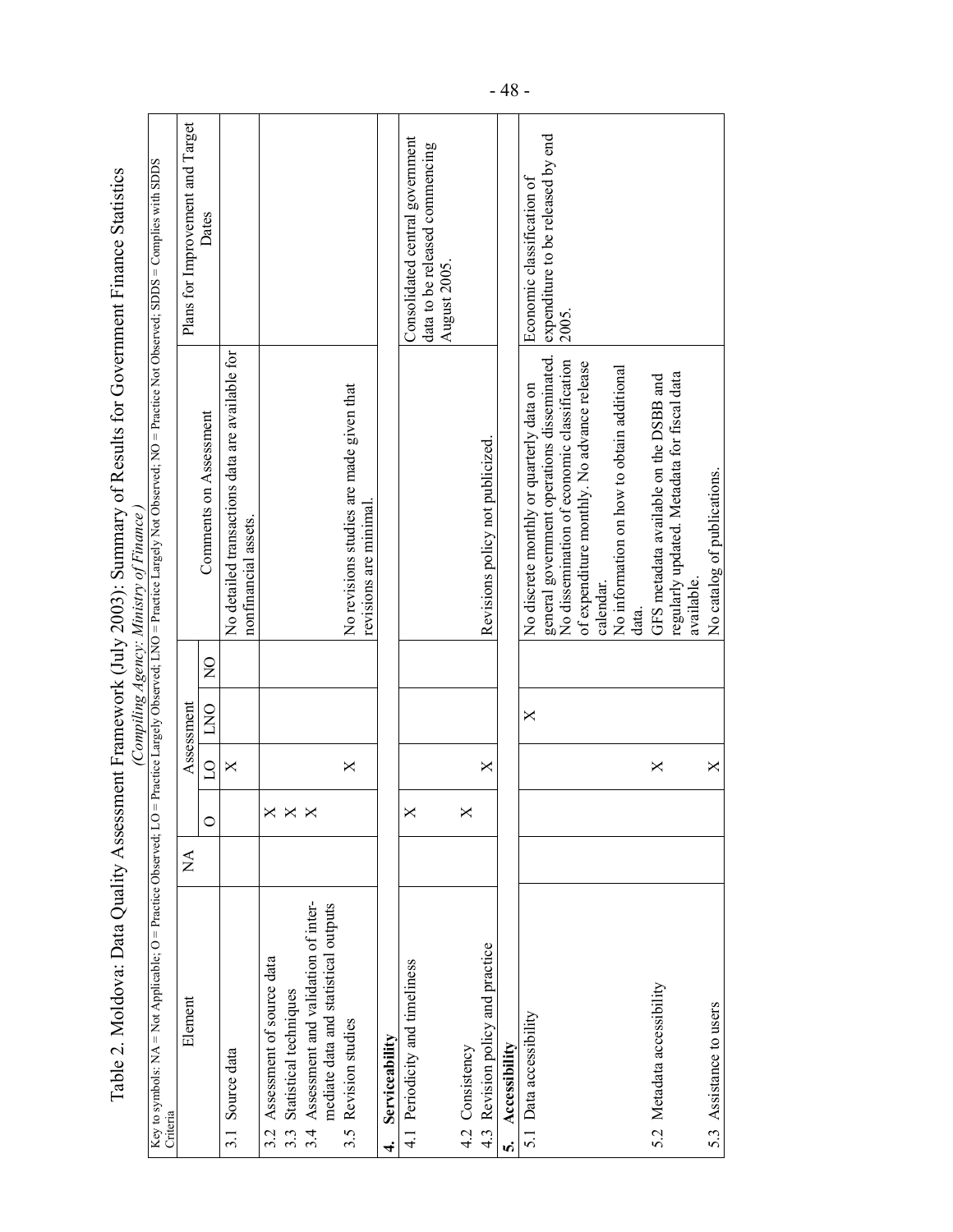### **Recommendations**

- (0.2.1) Strengthen staff resources allocated to work on compilation and dissemination of government finance statistics.
- $\bullet$  (0.3.1) Set up a small group within the MOF with responsibility for the compilation and dissemination of GFS and further improvement in relevance and quality of the GFS.
- (2.1.1) Migrate fully to the *Government Finance Statistics Manual 2001* (*GFSM 2001)* for compiling and disseminating GFS.
- (2.2.1) Improve the analytical usefulness of the data by correctly classifying certain external obligations assumed by the government.
- (2.2.1) Consider inclusion of government operations in the Transnistria region in fiscal statistics of Moldova.
- (5.1.3) Disseminating an advance release calendar.
- (5.1.4) Provide notification of fiscal data releases available from the MOF, NBS, and NBM.
- (5.1.5) Announce the availability of additional series; and (iv) disseminating information on revision policy.
- (5.2.1) Prepare and disseminate comprehensive document on sources and methods for compiling government finance statistics.
- (5.5.1) Disseminate discrete monthly and quarterly data in addition to cumulative year-to-date data for general government operations.
- (5.5.1) Disseminate fiscal data for the consolidated central government monthly.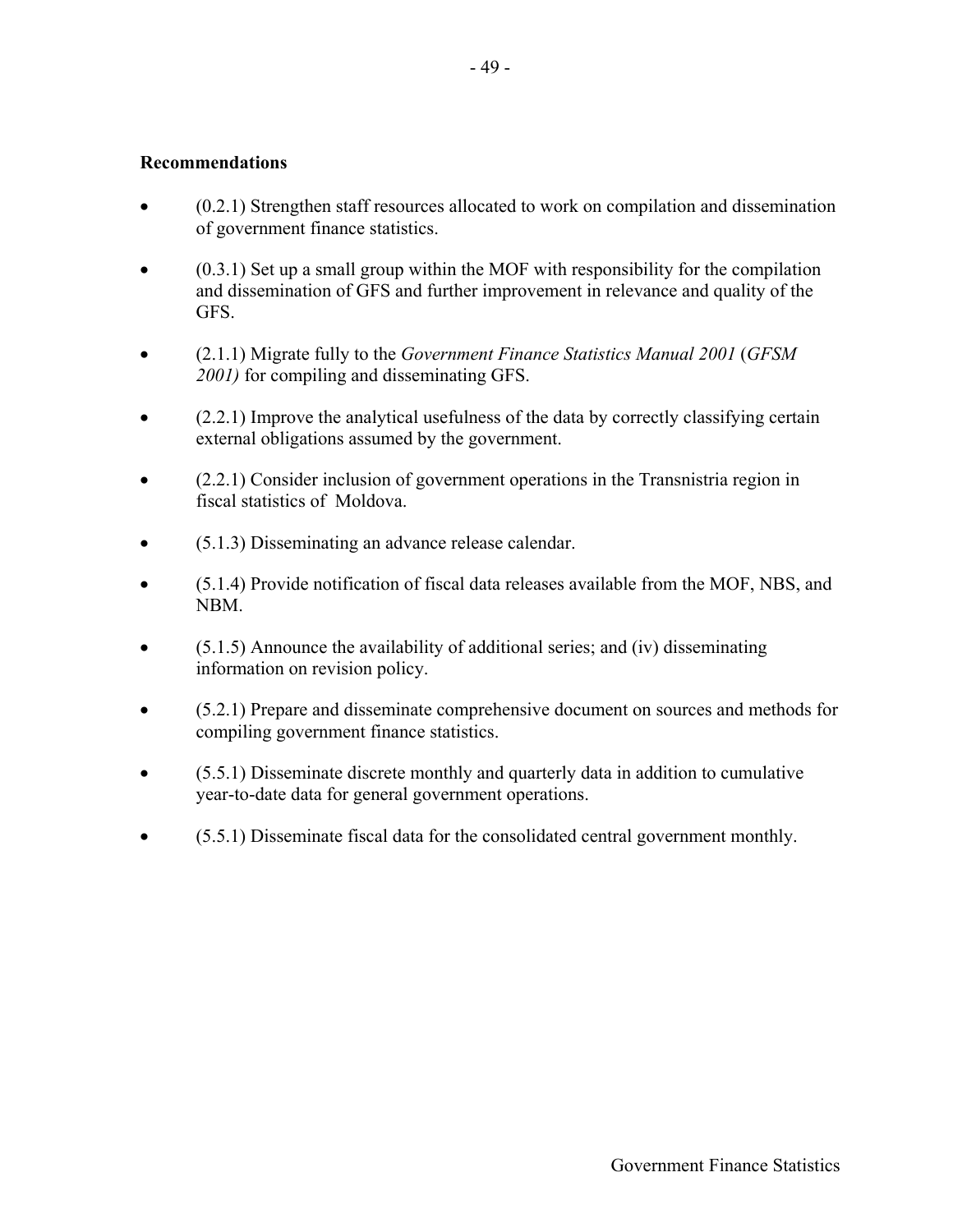#### **III. MONETARY STATISTICS**

## **0. Prerequisites of quality**

### *0.1 Legal and institutional environment*

### *0.1.1 The responsibility for collecting, processing, and disseminating the statistics is clearly specified*

The responsibility of the National Bank of Moldova for collecting, processing, and disseminating monetary statistics is established by the *Law on the National Bank of Moldova* (No. 548-XII of July 21, 1995) and is directly related to the main functions and authorities assigned to the bank by the Constitution of the Republic of Moldova (Article 130). No other agencies are involved in the compilation of monetary statistics.

Article 5 under Chapter I, "General Provisions," of the *Law on the National Bank of Moldova* defines the functions of the National Bank of Moldova (NBM), identifying among those functions analysis of the condition of the economy of the Republic of Moldova in general, and monetary, foreign exchange, financial, and price relations in particular. The NBM is also responsible for informing the public of the results of its analysis.

Article 72 of this Law proclaims the authorities of the NBM (item 1) in establishing rules for statistical reporting, and also for the reporting of other information necessary for the NBM to carry out its tasks and perform its functions, which are binding upon financial institutions and government agencies. The relationship between the NBM and financial institutions with regard to reporting is also defined by *Law No. 550-XII of July 21, 1995 "On Financial Institutions"* and by regulatory acts of the NBM.

## *0.1.2 Data sharing and coordination among data-producing agencies are adequate*

The organization of information flows among NBM departments for purposes of the compilation and dissemination of monetary statistics is governed by internal regulations and instructions of the National Bank of Moldova.

Monetary statistics are available to all interested agencies immediately after their compilation and are posted on the NBM's official website. In addition, there is an agreement between the NBM and the National Bureau for Statistics of the Republic of Moldova (NBS) on the sharing of statistical data. The transmission of detail monetary data to other agencies is performed on request.

There is a close collaboration between the NBM and the NBS in exchanging statistical data. In addition, in preparing and disseminating data with regard to possible subscription to the SDDS, the NBM also coordinates with the MOF. Meetings are held between the various agencies when necessary.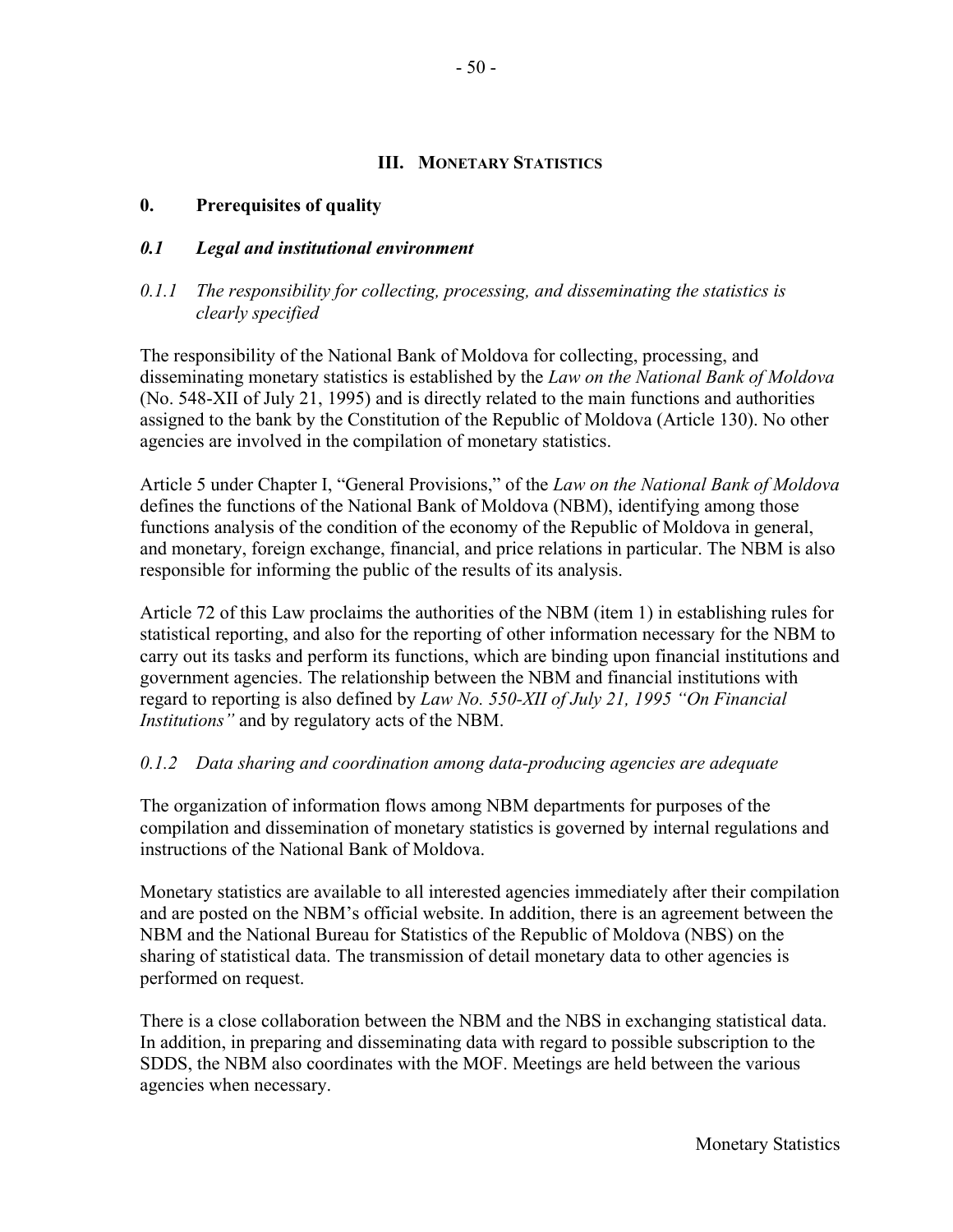### *0.1.3 Individual reporters' data are to be kept confidential and used for statistical purposes only*

Confidentiality is an important aspect of statistical work and is rigorously observed by the NBM. The confidentiality of respondents' data is specified in Article 72 (item 3) of the *Law on the National Bank of Moldova*. In addition, Article 22 of *Law No. 550-XII of July 21, 1995 "On Financial Institutions"* establishes that NBM guarantees to the financial institutions the secrecy of transactions, accounts, and deposits of their customers and correspondents.

NBM staff do not have the right to disclose official information about the NBM's activities, as established by Article 36 of the *Law on the National Bank of Moldova*. The official duties of NBM staff with regard to protecting confidentiality are also outlined in employment agreements, job descriptions, and other internal documents of the NBM concerning information support for the NBM's operations.

Access to disaggregated data—to the entire data base—is granted only to authorized users at the NBM. The confidentiality of information being transmitted is ensured through the use of cryptographic protection devices. Access to computers used by NBM staff and to network resources is allowed only after the completion of identification and authentication procedures. The procedure for access to premises where information processing and transmission hardware is housed is organized in accordance with the requirements of NBM regulatory acts on ensuring the data security of electronic technologies for the processing, storage, and transmission of information that is subject to restricted dissemination within the NBM system.

### *0.1.4 Statistical reporting is ensured through legal mandate and/or measures to encourage response*

Article 72 of the *Law on the National Bank of Moldova*, the *Law "On Financial Institutions,"* as well as regulations and instructions of the NBM, serve as the legal basis for the collection of information and for the compilation of monetary statistics. To enable it to perform its functions, the NBM is authorized to establish mandatory rules for banks regarding the performance of banking transactions, accounting and reporting, the organization of internal control, and the compilation and submission of accounting and statistical reporting, as well as other information provided for by the legislation. The NBM has the right to request and obtain from banks requisite information about their activities and to request explanations regarding information that is obtained.

The National Bank of Moldova drafts the relevant regulations and instructions on the compilation of statistical reporting and its transmission to the NBM. Working conferences, seminars, and consultations are held with banks in order to clarify issues arising in the process of filling out and submitting reporting forms.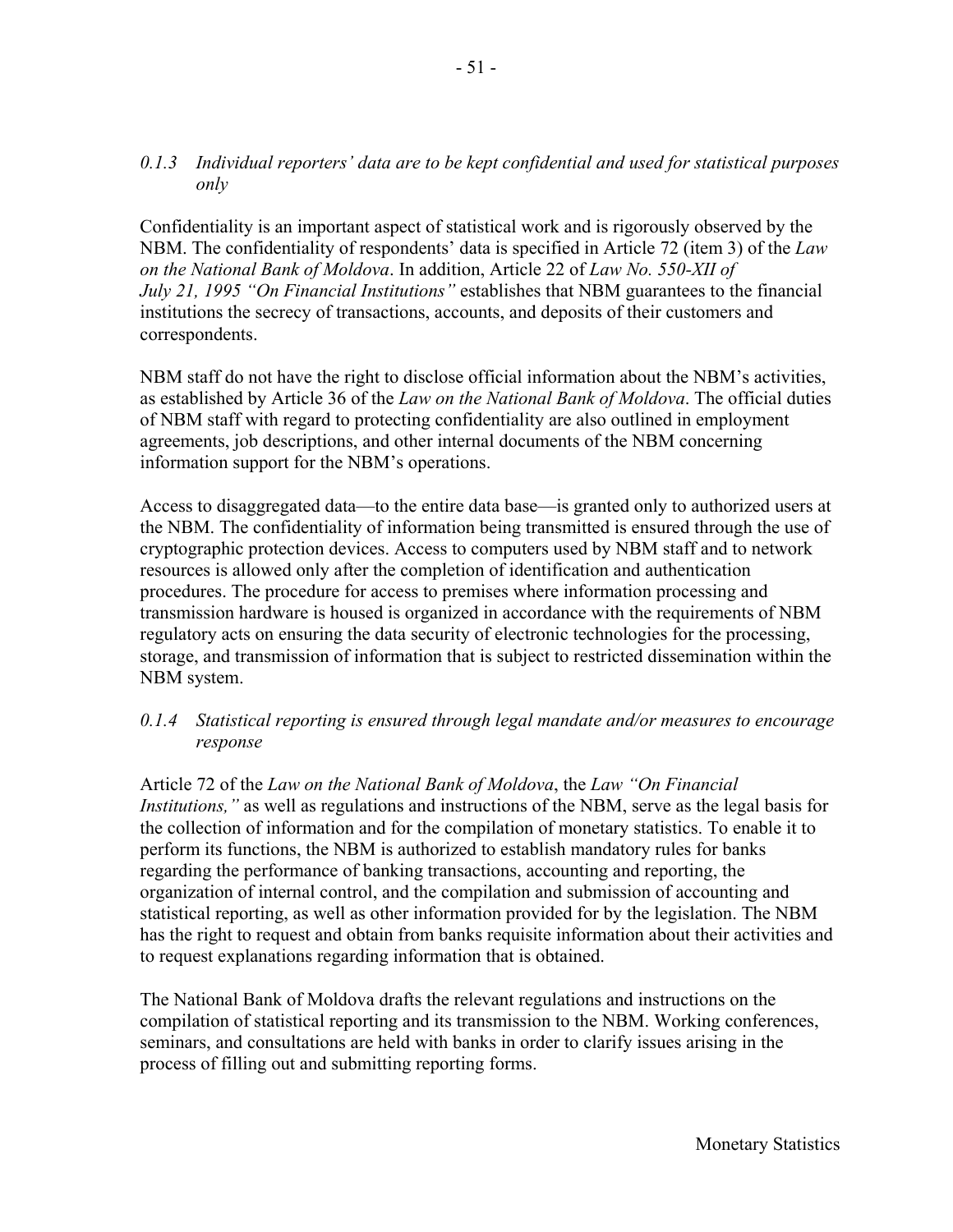In cases in which banks violate laws or regulatory acts and instructions published by the NBM in accordance with laws, fail to provide information, or are responsible for incomplete reporting or misreporting, Article 75 of the *Law on the National Bank of Moldova* provides the right to require that a bank remedy the violations that have been identified, to impose a fine, to suspend the institution's operations in part or in full, or to revoke its license. In addition, Article 38 of *Law "On Financial Institutions"* describes sanctions that NBM has right to impose if banks violate the normative acts of the NBM.

## *0.2 Resources*

*0.2.1 Staff, facilities, computing resources, and financing are commensurate with statistical programs* 

The compilation and dissemination of monetary statistics fall under the authority of the Statistics and Monetary Analysis Section of the Monetary Policy and Research Department (MPRD).

The staff of this unit is comprised of five employees who have higher education in the field of economics. In addition, employees who are responsible for the compilation of monetary statistics attend courses organized by the IMF (monetary and financial statistics courses), and they participate in seminars held by central banks and international financial institutions. The NBM Human Resources Department prepares annual plans for staff development.

The computing resources of the unit involved in the compilation of statistical information are sufficient for the assigned tasks. However, some of computers are old, and it would be desirable to replace them. The information collection system is automated. The system for the collection and processing of data for the compilation of monetary statistics is based on data from the NBM monthly balance sheet and banks' reports.<sup>1</sup>

Monetary data received from banks are collated by the separate Statistics Section of the NBM, which collects all statistical data reported by banks and which verifies the integrity of the information received before it undergoes further processing. After the collation of the data from banks, as well as NBM data, the Statistics and Monetary Analysis Section of the MPRD compiles and analyzes the monetary survey and analytical aggregates.

<sup>&</sup>lt;sup>1</sup> The monetary statistics reports reflect the transactions of Moldova's depository corporations based on the bank's chart of accounts, classified by categories required for the compilation of monetary data and for the development and implementation of monetary policy.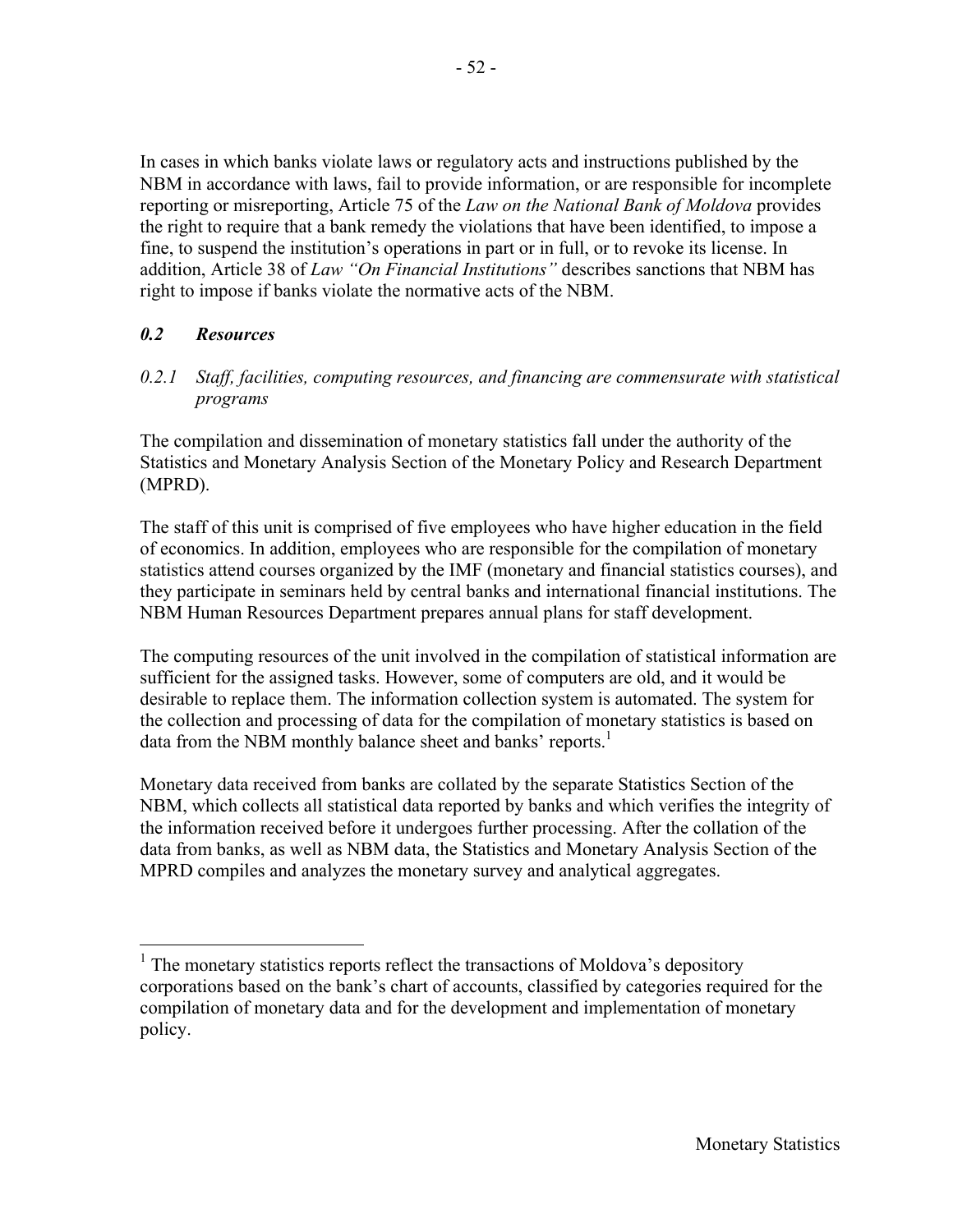Compilers of statistics use up-to-date methods in the compilation of reports. Computing resources are distributed properly to ensure efficient processing of data and database management.

The financial resources for the compilation of monetary statistics are sufficient to carry out the required tasks. Each year plans are prepared for the development of computing resources needed for the collection and processing of banking system data, which take into account requirements related to the development of monetary statistics.

There are currently no budgetary constraints impeding data collection and compilation activities. However, in line with the possible expansion of monetary statistics to cover also other financial corporations and the compilation and presentation of flows data for the financial sector, as recommended by the *Monetary and Financial Statistics Manual* (*MFSM*), it would be desirable to expand human, computer, and budget resources for the compilation of monetary and financial statistics.

# *0.2.2 Measures to ensure efficient use of resources are implemented*

The MPRD management holds meetings with the staff on issues that need to be addressed for enhancing the policy vision of the managers and the understanding of the professional staff within the department.

Work is done on an ongoing basis to ensure data consistency through the application of concepts and methodologies that meet the requirements for the compilation of monetary statistics within various structural units of the NBM. The Statistics and Monetary Analysis Section of the MPRD participates in the review of regulatory acts concerning changes in accounting methodology at the NBM and banks, during the stage that drafts of said changes are being prepared, which makes it possible to take the requirements of monetary statistics into account. Arithmetic and logical control methods are used for incoming data to reduce errors to a minimum.

There are procedures, established by the Department of Budget, Finance, and Accounting for the preliminary review and planned funding for the coming year, including funding for information support for work related to the collection and dissemination of statistical information. In accordance with these procedures, the NBM's budget is prepared, based on requirements of all departments, and approved by the NBM's Administrative Council.

## *0.3 Relevance*

## *0.3.1 The relevance and practical utility of existing statistics in meeting users' needs are monitored*

There is no formally established process of regular consultation with ministries, or representatives from the private sector or academia. The Monetary Policy and Research Department conducts regular consultations with other NBM departments that are involved in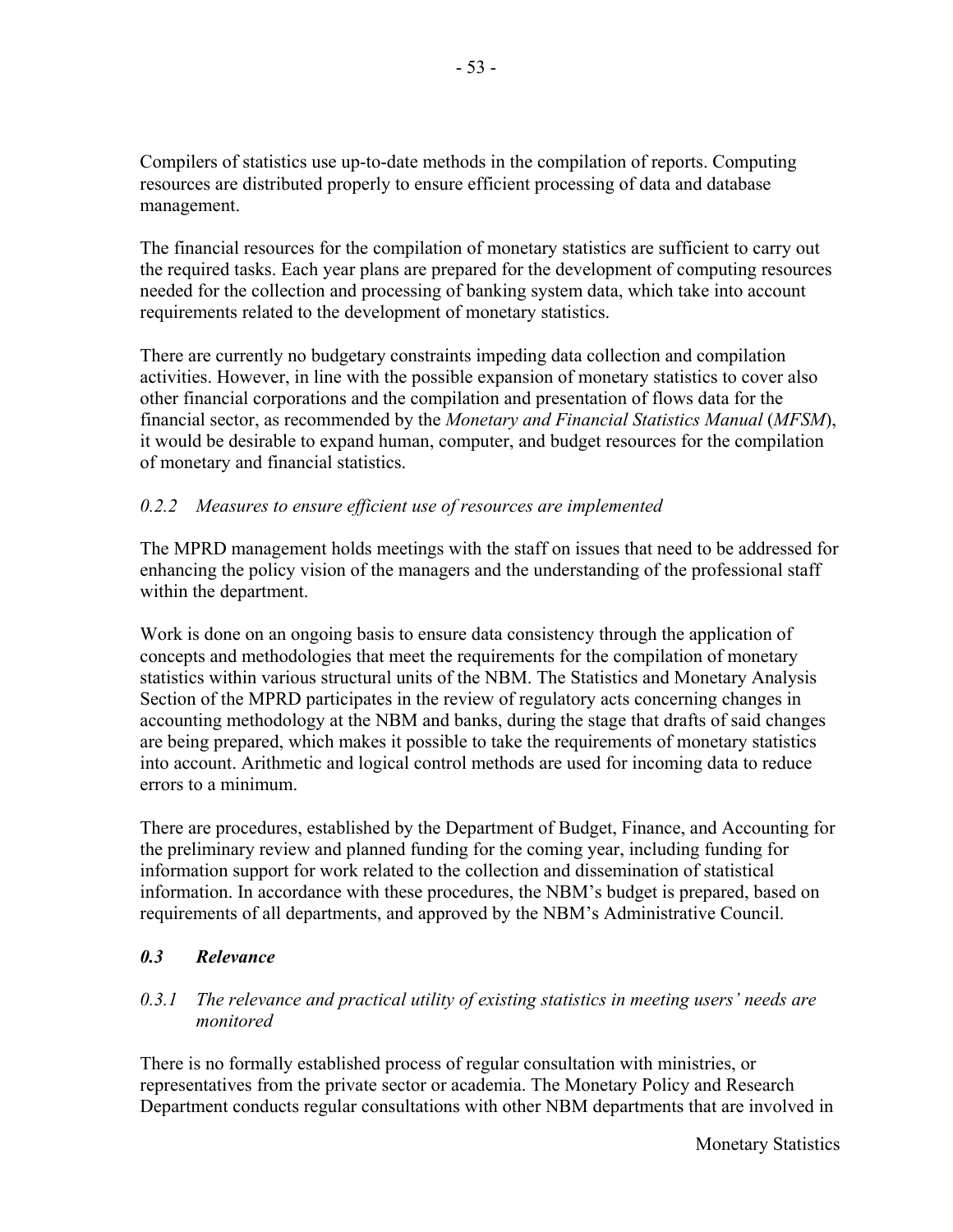the development and implementation of monetary policy, to identify their data requirements. In addition, the staff of the Monetary Policy and Research Department participate in international statistics conferences and seminars organized by international and regional organizations to keep abreast of new developments in statistical standards and best practices that may be applied in the monetary statistics for Moldova.

# *0.4 Other quality management*

## *0.4.1 Processes are in place to focus on quality*

The NBM management and leading specialists recognize that adherence to the basic quality parameters for statistical information, such as integrity, methodological clarity, accuracy and reliability, practical suitability and accessibility, is an integral part of work involving the compilation of monetary statistics.

The National Bank of Moldova verifies information at every stage of the collection, processing, and dissemination of data. The Statistics and Monetary Analysis Section of the MPRD, together with other NBM departments, performs a verification procedure for data that serve as the foundation for the compilation of monetary statistics indicators, and the computation results.

In addition, the quality of monetary statistics that are included in the NBM's annual report is covered by the annual audit of the NBM.

## *0.4.2 Processes are in place to monitor the quality of the statistical program*

The quality of the collection, processing, and verification of statistics is monitored through cross-checks. In the event that discrepancies are discovered, the problems are resolved by staff of the Statistics and Monetary Analysis Section of the MPRD, the Budget, Finance, and Accounting Department, and the Balance of Payments Department.

The National Bank of Moldova does not perform regular official surveys of users of monetary statistics. However, users have an opportunity for two-way communication with the National Bank of Moldova, for comments or consultation, for example, by using the e-mail addresses or telephone numbers posted on the NBM's official website.

Both Moldovan and foreign organizations make active use of the opportunities to obtain explanations of the methodology for the compilation of monetary statistics and to submit suggestions to the NBM for the development of monetary statistics.

## *0.4.3 Processes are in place to deal with quality considerations in planning the statistical program*

The NBM management recognizes the importance of and need for tradeoffs between quality and timeliness of data. Data quality is checked at all stages of the preparation of information.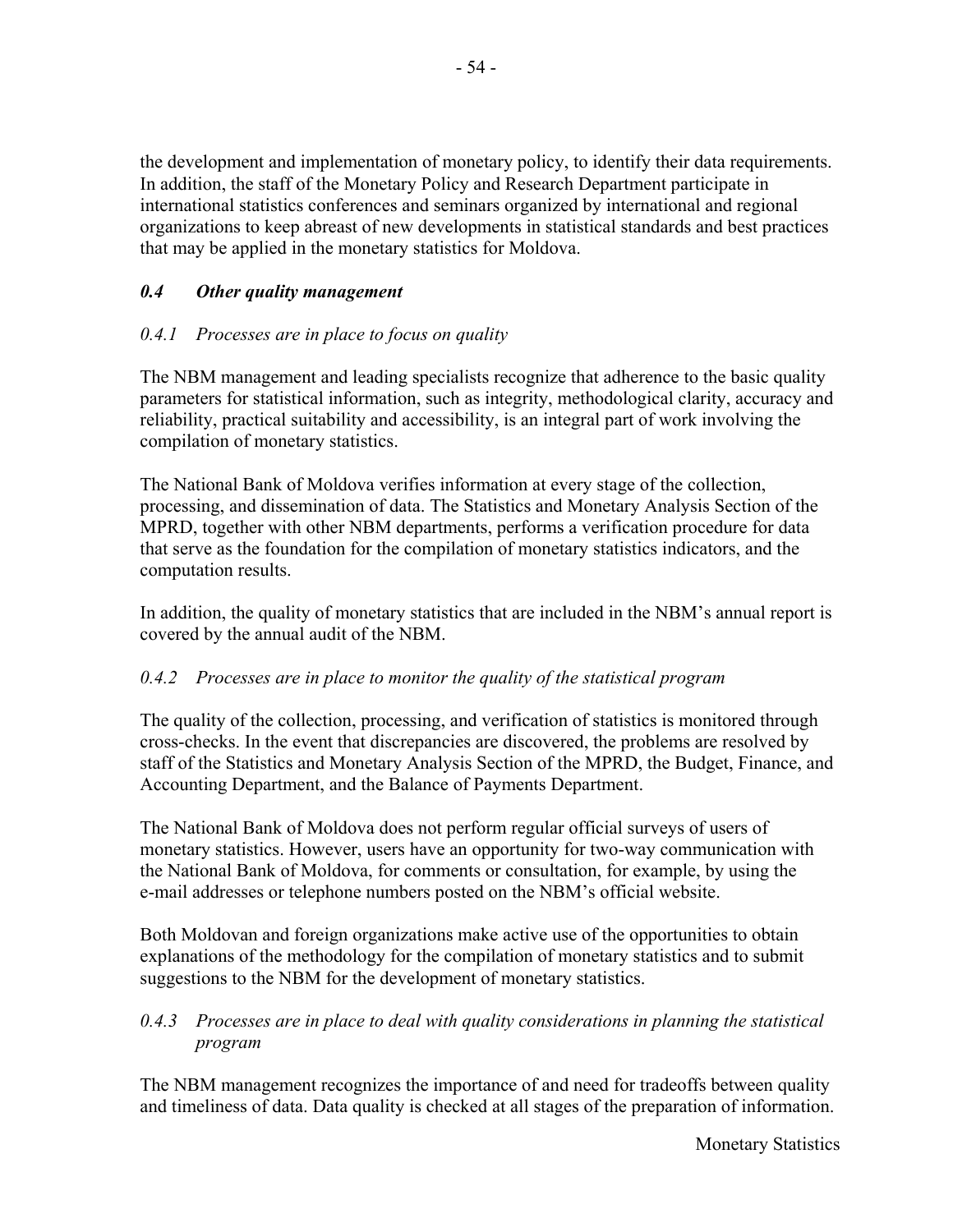Nevertheless, the timeliness of information is recognized as one of the key parameters. The NBM presents final data within the deadlines established under the IMF's Special Data Dissemination Standard.

Each week the NBM holds meetings of the Monetary Committee, headed by the first vicegovernor of the NBM, and attended by representatives of key departments participating in the drafting and implementation of monetary policy, who are users of macroeconomic statistics, to identify emerging needs for data for project development, decision-making, forecasting, and so on.

# **1. Assurances of integrity**

# *1.1 Professionalism*

## *1.1.1 Statistics are produced on an impartial basis*

A key element of the legal status of the NBM is that it is an independent public legal entity, and it is accountable to parliament, which is reflected in the *Law on the National Bank of Moldova* (Article 1). Proceeding from its legal status, the NBM defines its own methodology for the compilation and dissemination of monetary statistics, taking into account international requirements and standards.

Evidence of the professional level of staff within the Statistics and Monetary Analysis Section who are responsible for the compilation of monetary statistics can be seen in their participation in international seminars and conferences held by central banks of other countries and by international financial institutions for the purpose of sharing experience. The Statistics and Monetary Analysis Section holds working meetings and consultations with NBM staff and banks.

The NBM is guided in its personnel hiring and promotion policies by the principle of the professional competence of the NBM staff. These principles are reflected in the Model Qualifications Characteristics of the MPRD staff, approved by the first vice-governor responsible for monetary policy issues.

## *1.1.2 Choices of sources and statistical techniques as well as decisions about dissemination are informed solely by statistical considerations*

The choices of sources and statistical techniques are based on statistical considerations. NBM staff seek to ensure that the sources and means used in the compilation of monetary statistics are comparable to sources for analogous indicators in other areas of macroeconomic statistics: the system of national accounts, balance of payments, and government finance statistics. Important changes in the methodology are posted without delay on the NBM's website on the "metadata" page.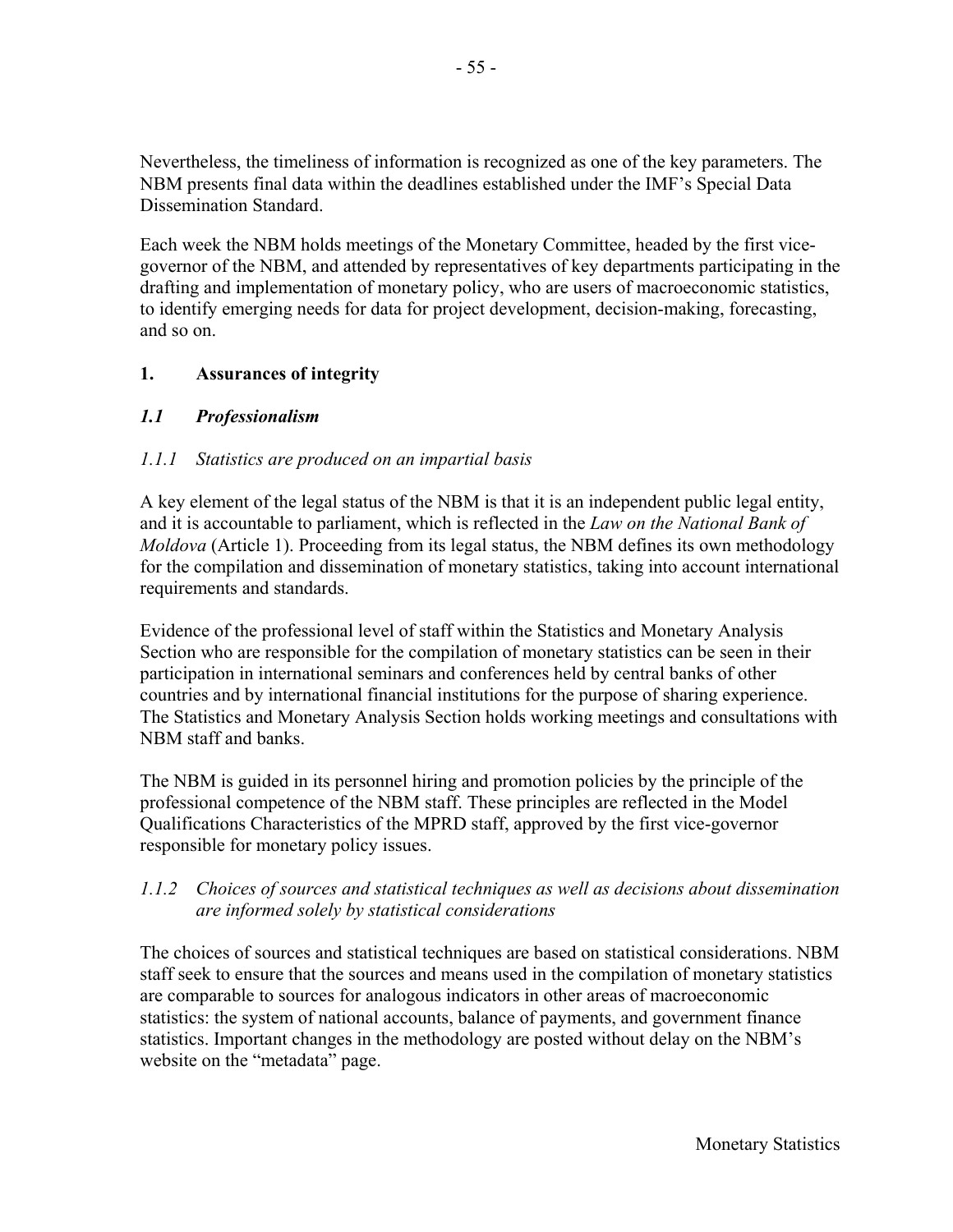## *1.1.3 The appropriate statistical entity is entitled to comment on erroneous interpretation and misuse of statistics*

The Statistics and Monetary Analysis Section tracks the use and interpretation of monetary statistics in the financial press and the mass media. It also maintains an archive of topical publications. In the event of the incorrect interpretation or misuse of statistics, the relevant information sources are notified, accompanied by a request to make corrections in the publications.

# *1.2 Transparency*

## *1.2.1 The terms and conditions under which statistics are collected, processed, and disseminated are available to the public*

The terms and conditions under which statistics are collected, processed, and disseminated are posted on the NBM's website. The advance release calendar for key macroeconomic and financial data disseminated by the NBM in accordance with the requirements of the IMF's SDDS, and methodological data compiled by the NBM, including monetary statistics, is posted on the website.

Statistical publications provide address and telephone numbers of the respective NBM departments from which additional publications and information can be provided.

# *1.2.2 Internal governmental access to statistics prior to their release is publicly identified*

Access to statistics is provided simultaneously to all users, ministries, and agencies when the data are posted on the NBM website and when the *Monetary Survey*, a printed publication, is released. There is no access to statistics prior to their release.

## *1.2.3 Products of statistical agencies/units are clearly identified as such*

Indicators compiled by the NBM are posted on the NBM's website. Thus, the source of published data, as well as a list of indicators shown by the NBM in the Calendar for Key Macroeconomic and Financial Data disseminated by the NBM in accordance with IMF SDDS requirements, identifies the authorship of the information. In addition, the NBM's website indicates that the Statistics and Monetary Analysis Section of the MPRD is responsible for monetary data pertaining to the central bank and financial institutions.

Indicators compiled by other agencies are published with mandatory reference to the data source. The Agreement on Information Cooperation between the NBS and the NBM identifies a mandatory procedure for identifying the source of information in the use of data provided by the NBM to the NBS and vice versa. Specifically, the NBM uses NBS data in the publication of the main macroeconomic indicators and identifies the information source accordingly. When monetary statistics published by the NBM are used in the mass media, the official press identifies the source of the data.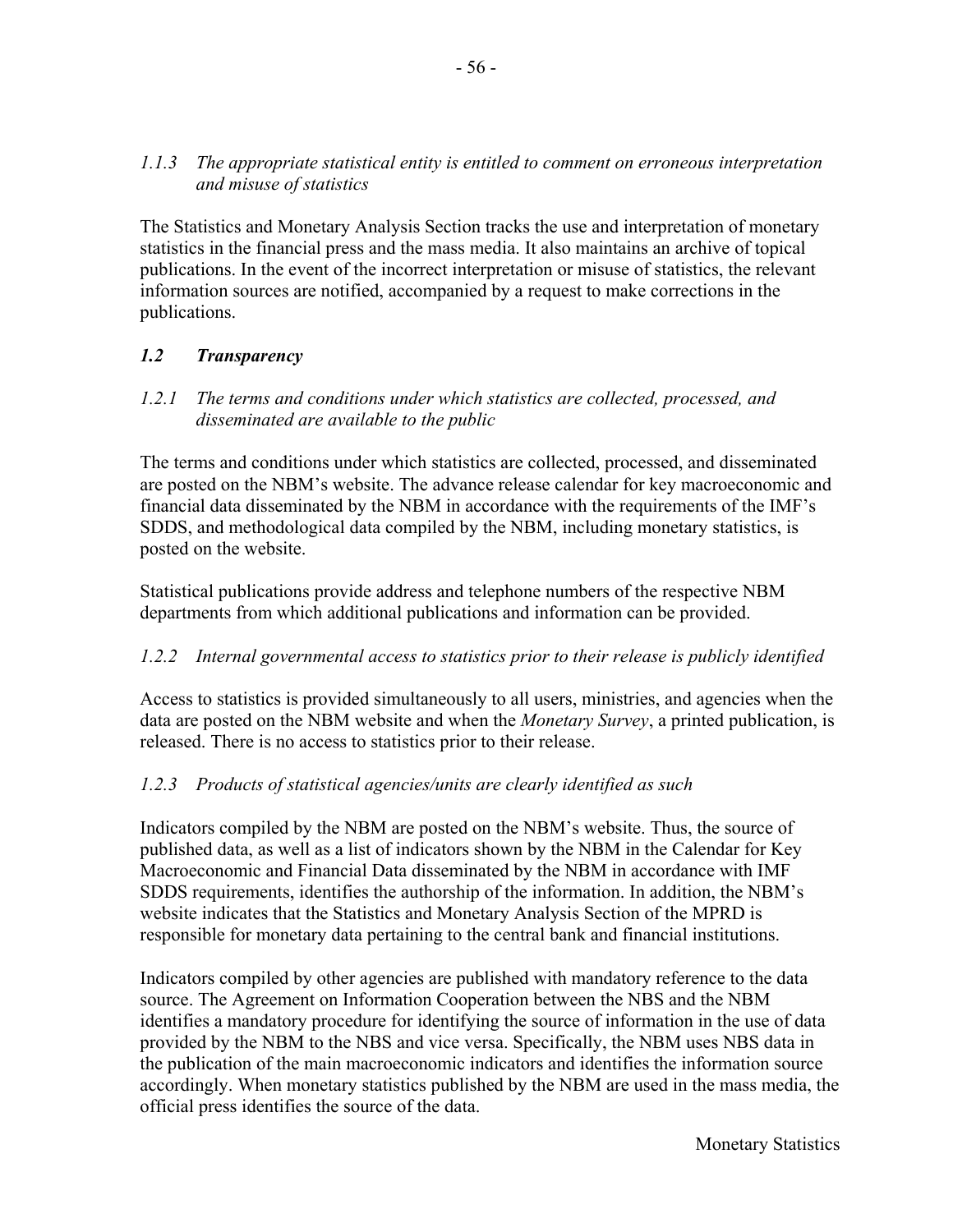## *1.2.4 Advanced notice is given of major changes in methodology, source data, and statistical techniques*

Significant changes in the methodology for determining indicators and in commentaries are reflected in regulations published in the *Monitorul Oficial al Republicii Moldova*. The NBM provides reasons for revisions of time series of indicators in the form of comments accompanying the respective tables on the NBM's official website.

## *1.3 Ethical standards*

## *1.3.1 Guidelines for staff behavior are in place and are well known to the staff*

Ethical standards of official behavior for NBM staff are established by the Internal Regulation of the NBM, No. 73, approved by the Administrative Council of the NBM on April 1, 2004, which defines the status of an NBM employee. Employees who enter into a employment relationship with the NBM are informed of said regulatory act of the NBM.

### **2. Methodological soundness**

### *2.1 Concepts and definitions*

## *2.1.1 The overall structure in terms of concepts and definitions follows internationally accepted standards, guidelines, or good practices*

The framework used by the NBM in compiling the analytical accounts of the central bank, and the analytical accounts of other depository corporations reflects concepts and principles that are, in general, based on the *MFSM*. The monetary survey (or the analytical accounts of the banking sector) is (are) derived by consolidating the accounts of the central bank and commercial banks, and provides an analytical presentation of the intermediation role of the depository corporations in the country.

The money aggregates compiled and disseminated by the NBM are  $(i)$   $M_0$ , comprising currency in circulation; (ii)  $M_1$ , comprising  $M_0$  and transferable deposits of public nonfinancial corporations, other nonfinancial corporations, households, and other financial corporations in national currency; (iii)  $M_2$ , comprising  $M_1$  and time deposits of public nonfinancial corporations, other nonfinancial corporations, households, and other financial corporations in national currency and money market instruments; and (iv)  $M_3$ , comprising  $M_2$ and all deposits in foreign currency of resident sectors/subsectors mentioned above.  $M_2$  is the main monetary aggregate used for the monetary policy purposes.

Other aggregates compiled and disseminated by the NBM for all depository corporations are the following: (i) domestic credit (comprising the net credit to the central government and claims on the national economy, except banks), and (ii) net foreign assets. Claims on the national economy are further disaggregated into claims on (i) public nonfinancial corporations, (ii) other nonfinancial corporations, (iii) other financial corporations, and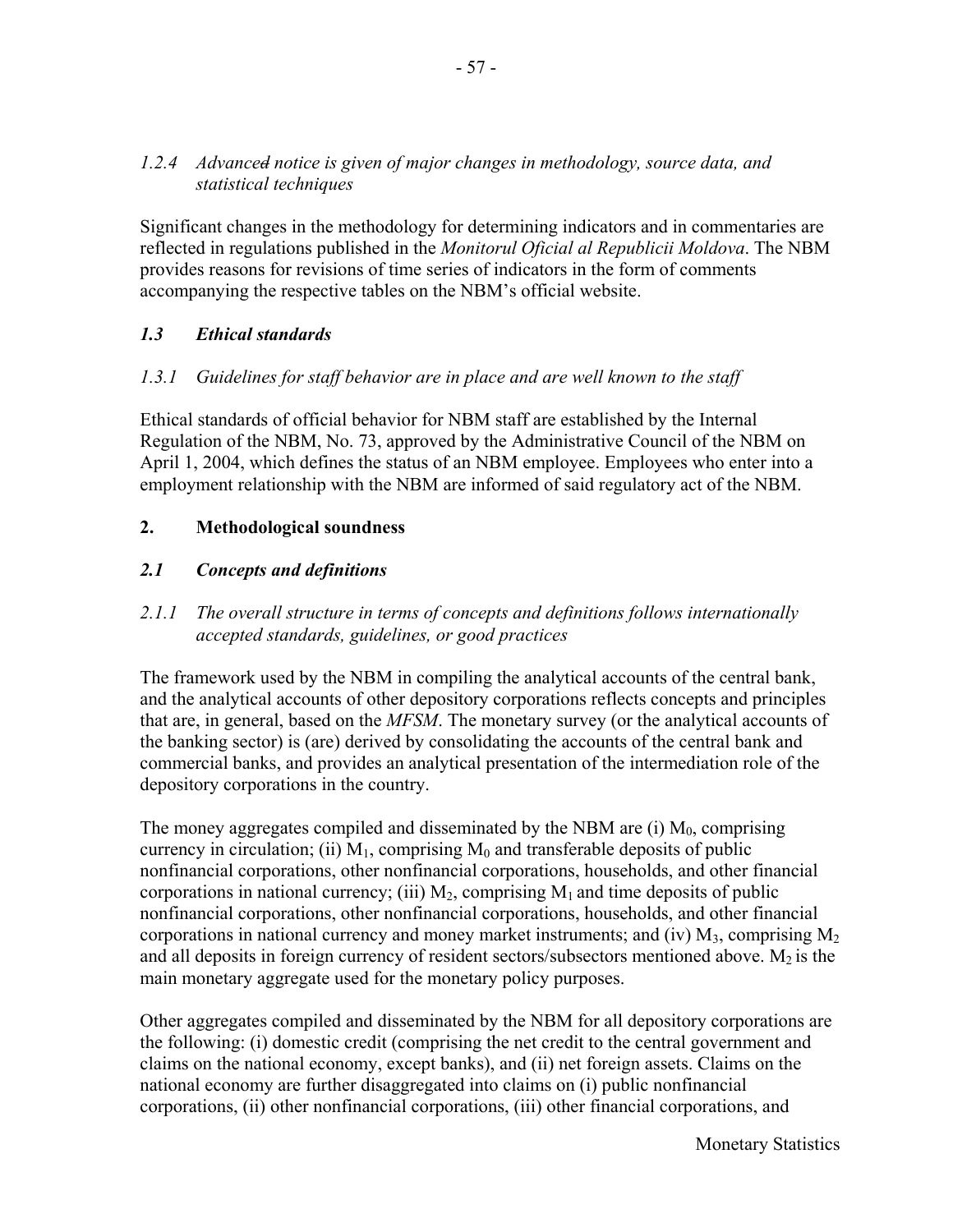(iv) other resident sectors. All claims on the national economy are shown with a national and foreign currency breakdown.

In addition, the NBM disseminates the aggregates of the central bank survey. They include (i) net foreign assets, (ii) domestic credit disaggregated into net claims on the central government and claims on banks, (iii) reserve money, and (iv) other items net.

Following the publication of the *MFSM,* the NBM prepared a plan for the implementation of the manual that included a revision of procedures and formats for the collection, compilation, and dissemination of monetary statistics. This plan, which is now completed for stock data of depository corporations, resulted in the introduction of standardized report forms (SRFs) for the collection and reporting of monetary data that are in full compliance with the sectorization and classification principles recommended by the *MFSM*. Monetary data based on the SRFs have been already reported in weekly reports by banks during July 2005. Data based on the SRFs will be reported to the IMF and disseminated by the NBM for the first time with the data for end-July 2005.

It would be desirable that further work in the area of monetary statistics include a preparation of reporting formats for the data collection from other financial institutions with a goal to expand the institutional coverage of monetary statistics and to compile and disseminate data on the whole financial sector, including the flow data. Consultations should be held with institutions supervising insurance companies, private pension funds, mutual funds, and other financial companies in this regard.

# *2.2 Scope*

1

## *2.2.1 The scope is broadly consistent with internationally accepted standards, guidelines, or good practices*

As of June 30, 2005, the institutional coverage of monetary statistics comprises the National Bank of Moldova and 16 commercial banks licensed by the NBM to perform banking operations. All commercial banks have foreign capital participation, either as a sole proprietor (2), owning more than half of the shares (5), or holding a minority participation (8). In addition, one bank is a branch office of the Romanian Commercial Bank. Moldovan commercial banks currently do not have branches operating abroad. Banks operating in the Transnistria region are excluded from the coverage of monetary statistics.<sup>2</sup>

 $2$  There are currently nine commercial banks and one branch office of the NBM that operate in the Transnistria region. These commercial banks do not fall under the regulation and supervision of the NBM, nor do they report any information to the NBM. No data are available on the issuing of Transnistrian rubles by the independent central bank in the Transnistria region and on the circulation of these rubles in the territory of the region. The Transnistria region's nine banks conduct operations with Moldova's banks only through the (continued)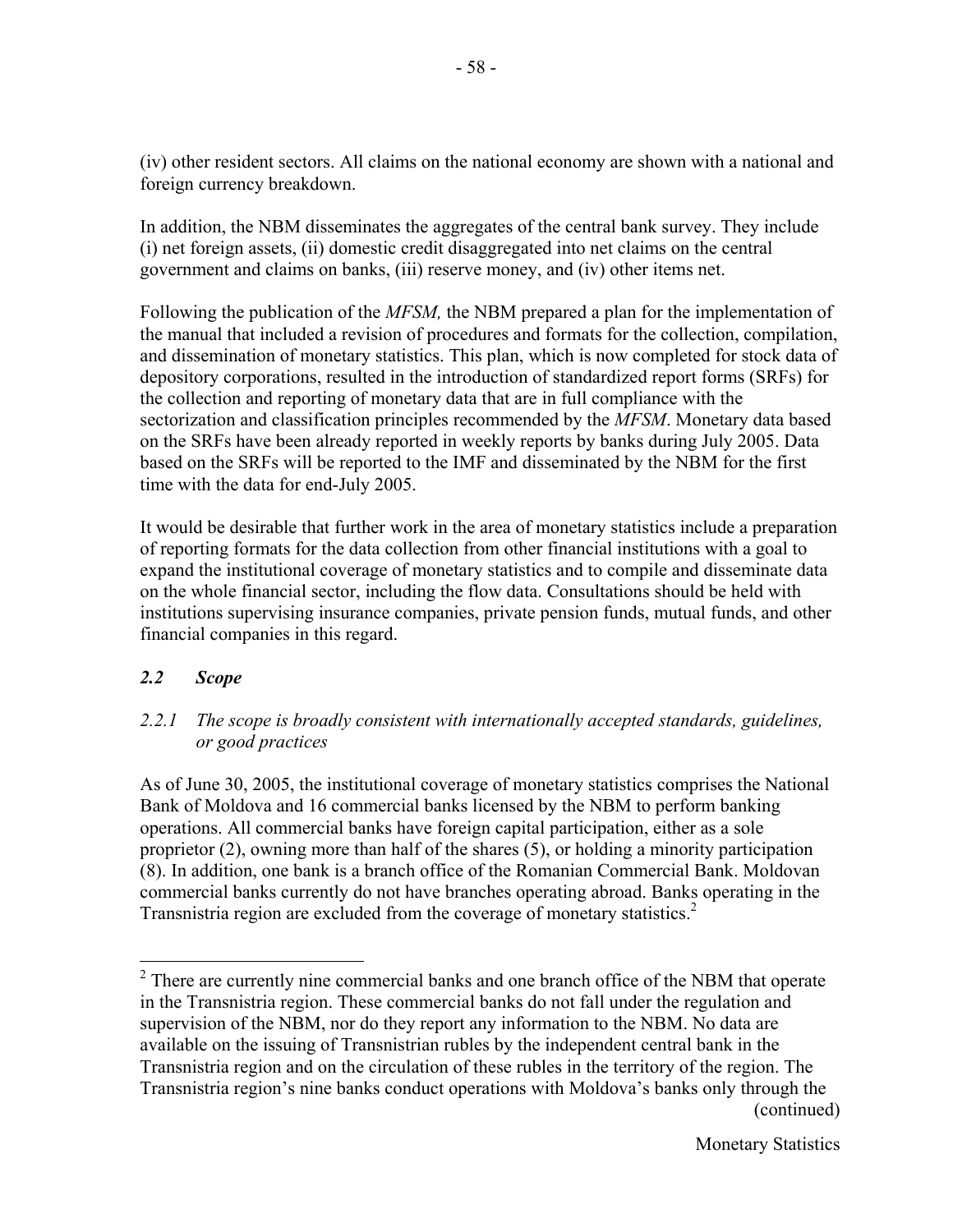For analytical purposes, the *MFSM* defines the Other Depository Corporations (ODC) subsector to consist of all resident financial corporations (except the central bank) and quasicorporations mainly engaged in financial intermediation, whose liabilities consist of deposits or financial instruments considered as deposit substitutes that are included in the definition of money. The national definition of broad money is thus fundamental to the methodology of the *MFSM,* in that it determines which units in the financial corporations sector are classified as the ODC. In Moldova, commercial banks are currently the only deposit-taking financial institutions fulfilling both criteria that classify them as the ODC—that is, they are mainly engaged in financial intermediation and are the only institutions issuing liabilities that are included in the aggregate  $M<sub>2</sub>$ . In this regard, the currently compiled and published analytical accounts of the banking sector have the same institutional coverage as the ODC survey for Moldova. This survey is, in accordance with the *MFSM*, the major framework for compiling monetary statistics.

In accordance with the *MFSM*, the data of nonoperating depository corporations should be also included in the institutional coverage of monetary statistics as long as the depository corporation continues to exist as a legal entity. The monetary statistics compiled by the NBM include also data of 11 commercial banks that are currently in the process of liquidation. The deposit liabilities of these nonoperating depository corporations are correctly excluded from the reserve money and monetary aggregates and are classified as restricted deposits.

The mutual savings associations are the only other financial institutions in Moldova that currently collect deposits from nonfinancial resident sectors. As of end-December 2004, the mutual savings associations collected deposits that amounted to about MDL 17.1 million. The share of these deposits in total deposits collected by commercial banks is about 0.2 percent. Owing to their relatively small size, they are not currently included in the institutional coverage of other depository corporations. It would be desirable that the balance sheets of other financial corporations are periodically reviewed and, if deposits of mutual savings associations increase, the coverage of the depository corporations survey should be expanded.

# *2.3 Classification/sectorization*

 $\overline{a}$ 

# *2.3.1 Classification/sectorization systems used are broadly consistent with internationally accepted standards, guidelines, or good practices*

The definition of residency in monetary statistics is consistent with the *Balance of Payments Manual,* fifth edition (*BPM5*) and the *1993 SNA*. One branch of a foreign bank in Moldova is regarded as resident.

NBM's branch office in Transnistria. The balance on the NBM's account of the NBM branch office in the Transnistria region is excluded from the reserve money compiled by the NBM.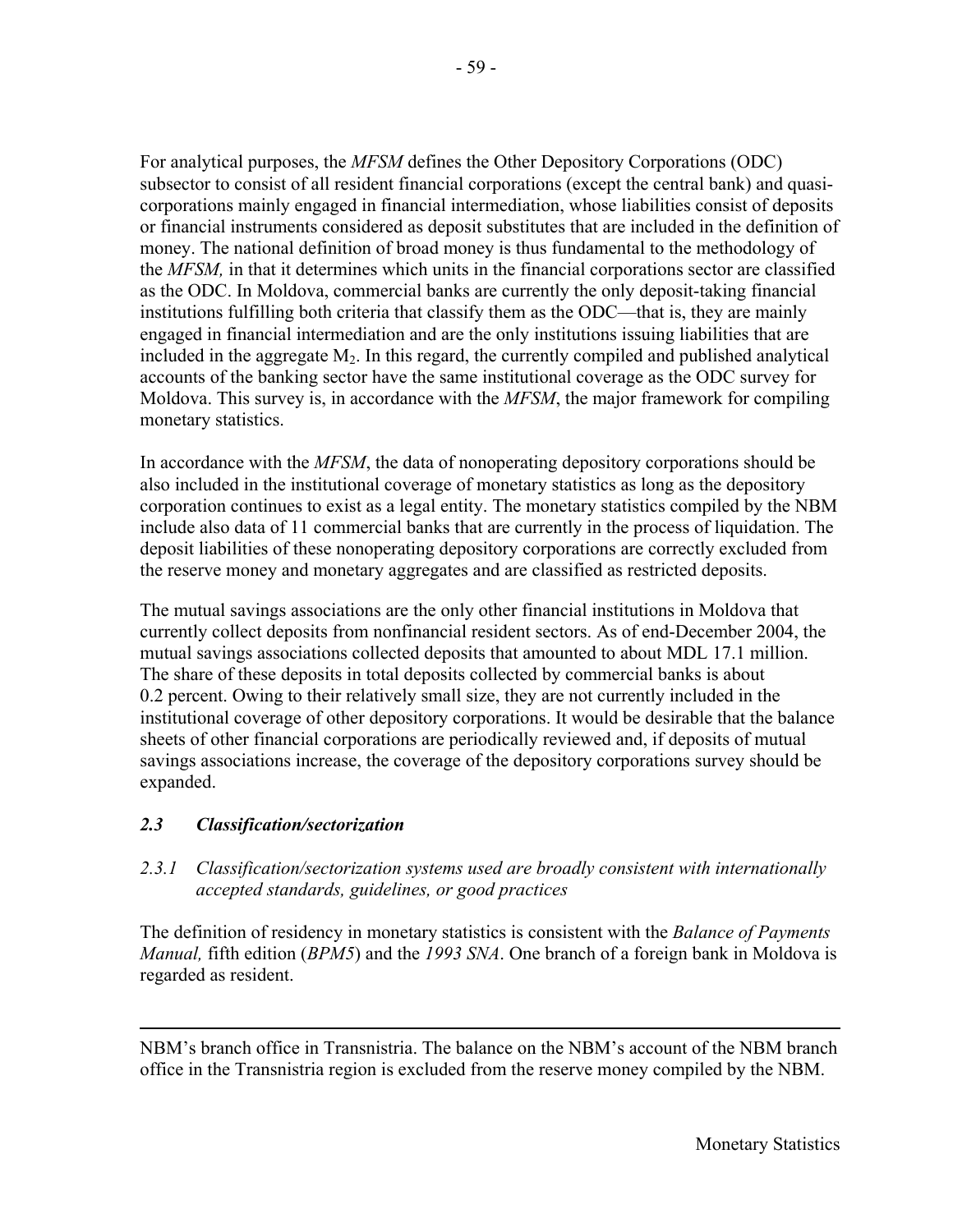The sectorization of the domestic economy by the NBM is principally in line with the *MFSM.* The sectoral classification of resident units recommended in the *MFSM* are as follows: (i) central bank, (ii) other depository corporations, (iii) other financial corporations, (iv) central government, (v) state and local government, (vi) public nonfinancial corporations, (vii) other nonfinancial corporations, and (viii) other resident sectors.

In the compilation of monetary data by the NBM, the following sectoral groupings of resident institutional units are distinguished: (i) central bank, (ii) commercial banks, (iii) other financial institutions, (iv) central government, (v) local governments, (vi) nonfinancial public enterprises, (vii) nonfinancial private enterprises, and (viii) households. Nonprofit institutions serving households are included in sectors/subsectors in accordance with their engagement in market or nonmarket production and form of ownership, e.g., they are classified under central government, nonfinancial public enterprises, nonfinancial private enterprises, and other resident sectors.<sup>3</sup>

The principles underlying the classification of financial instruments in Moldova's monetary statistics are based on legal characteristics and liquidity of financial instruments. The classification of financial instruments is, notwithstanding differences in terminology used, consistent with the *MFSM* recommendations*.* The following groups of financial instruments are identified in monetary data compiled by the NBM: (i) monetary gold and SDR, (ii) currency and deposits broken down into transferable deposits and time and savings deposits, (iii) money market instruments, (iv) loans, (v) shares and other equity, and (vi) other accounts receivable/payable. Data on financial derivatives are not currently available to compilers of monetary data.

The treatment of securities repurchase operations as collateralized loans is fully consistent with the *MFSM* recommendations. The NBM does not currently engage in gold swaps (the exchange of monetary gold for foreign exchange).

# *2.4 Basis for recording*

 $\overline{a}$ 

# *2.4.1 Market prices are used to value flows and stocks*

The general recommendation of the *MFSM* is that the valuation of financial assets and liabilities should be done on the basis of market prices or market-price equivalents (fair values). The valuation of loans is an exception to this principle, and loan values should be based on creditors' outstanding claims without adjustment for expected loan losses. This amount comprises the outstanding principal plus any accrued interest and is referred to as the book value of a loan. Monetary gold and nonmonetary gold should be valued on the basis of the market price of gold. Holding gains and losses arising from changes in market

<sup>&</sup>lt;sup>3</sup> The analytical accounts of banks group together claims on households and claims on the nonprofit institutions serving household into the aggregate claims on the private sector.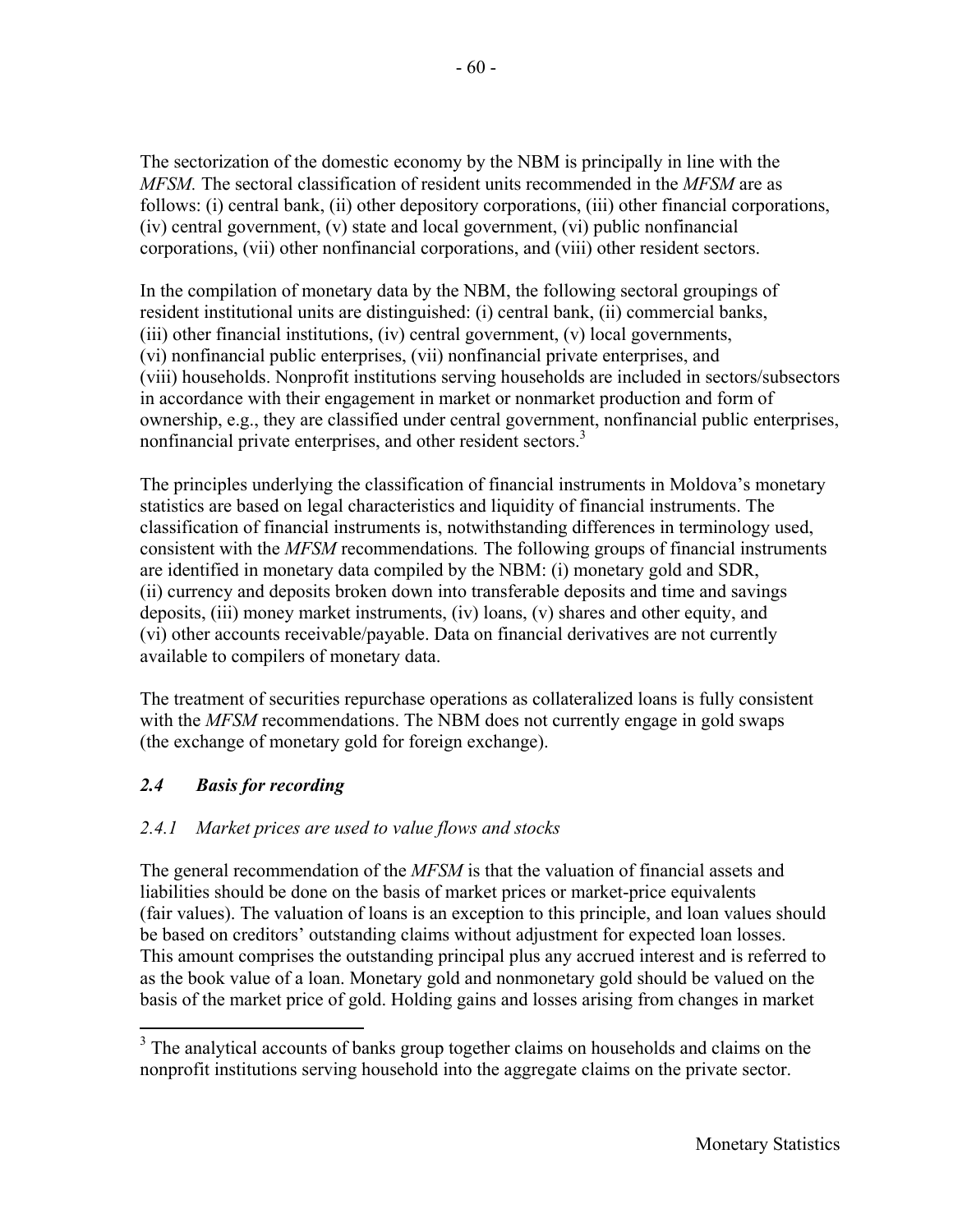values (or fair values) of financial assets and outstanding liabilities should be recorded in a revaluation account.

The monetary statistics compiled by the NBM uses the market valuation for holdings of all securities other than shares and other equities. Consistent with the recommendations of the *MFSM*, the loan portfolio on the balance sheets of the banks are valued at nominal value. In line with the recommendations of the *MFSM,* loan valuation is not adjusted for expected loan losses. Provisions for expected loan losses are recorded as separate entries on the liability side of the balance sheets and included in other accounts payable in the analytical accounts of the central bank and commercial banks.

According to the *MFSM,* all stocks and flows denominated in foreign currency should be converted to national currency values at the market exchange rate prevailing at the time they are entered in the accounts. The midpoint between the buying and selling rate of exchange should be used so that any service charge is excluded. The monetary data compiled by the NBM fully follow this principle. In line with the *MFSM* recommendations, holding gains or losses arising from changes in the exchange rates are classified into a special revaluation account. The international reserves data are compiled based on the NBM accounting data.

The *MFSM* recommends that data be compiled on stocks and on each of the three flows components: *transactions*, *revaluations*, and *other changes in the volume of assets*. The NBM does not yet compile data on flows.

## *2.4.2 Recording is done on an accrual basis*

In accordance with the accrual accounting principles recommended in the *MFSM,* interest accrued but not paid on financial instruments should be incorporated into the outstanding amount of the financial asset or liability, rather than being treated as part of other accounts receivable/payable. Monetary data compiled by the NBM fully incorporate this principle.

In general, transactions are recorded at the time the transaction occurs by means of simultaneous electronic recording, which ensure intra- and intersectoral consistency in the compilation of monetary data. Interest arrears on loans and other instruments are included in claims and liabilities relating to the relevant sector of the economy.

# *2.4.3 Grossing/netting procedures are broadly consistent with internationally accepted standards, guidelines, or good practices*

In line with the general principle of the *MFSM,* the accounts of the central bank and commercial banks are collected and compiled on a gross basis. In accordance with the *MFSM*, claims on particular transactors are not netted against liabilities to those transactors. Data on claims on and liabilities to nonresidents, as well as data on claims on and liabilities to the central government, are presented on a net basis (e.g., "foreign assets (net)" and "claims on central government (net)") in the monetary survey.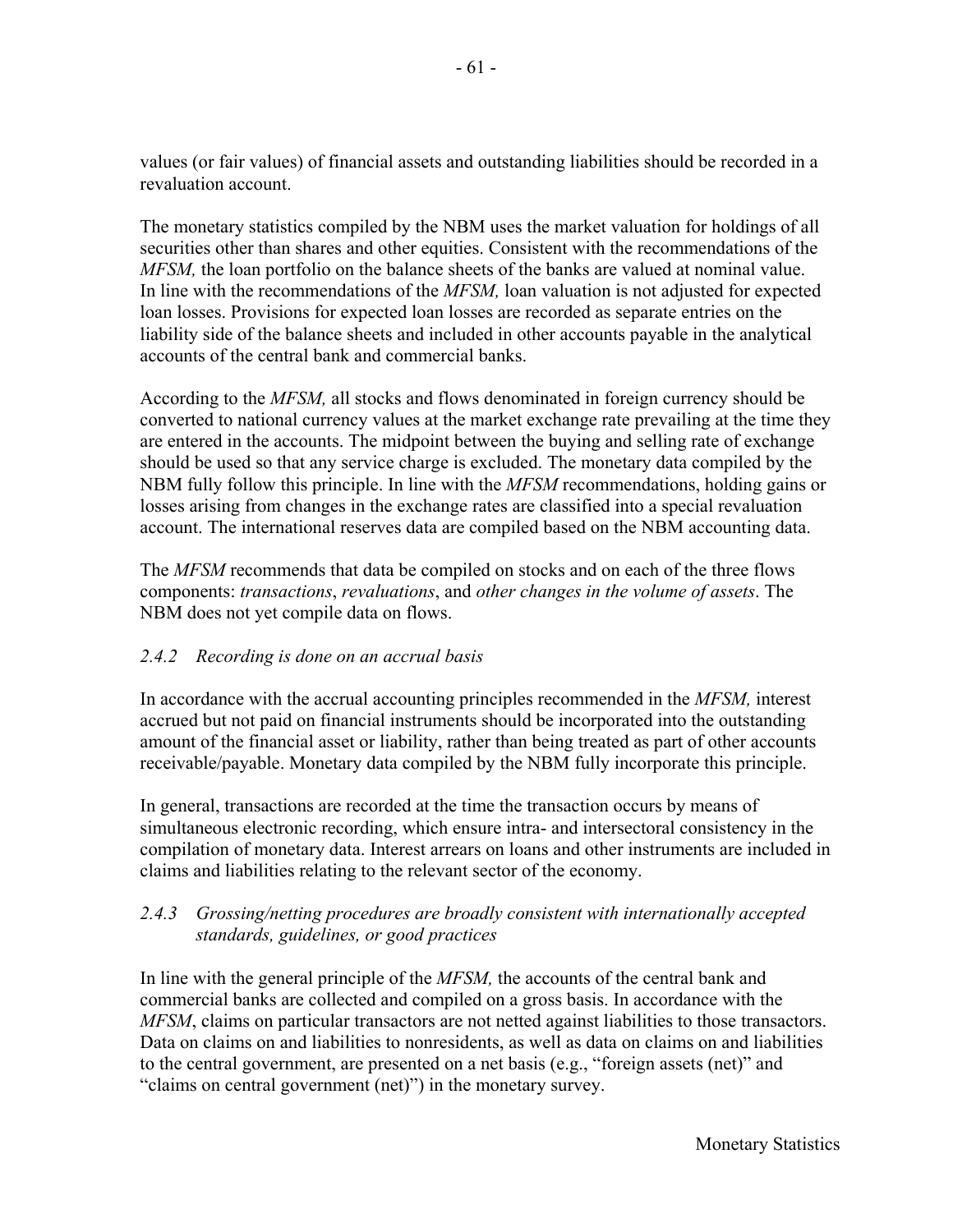In the monetary data disseminated on the NBM's website and in the *Quarterly Bulletin,* the data on financial assets and liabilities are aggregated into major categories (e.g., claims classified by debtors and deposits classified by creditors and liquidity). The monetary survey is obtained by netting out all outstanding claims and liabilities between the NBM and commercial banks and among commercial banks themselves. Any possible differences in corresponding positions of the NBM and commercial banks are included in the category "Other Items Net" as a consolidation adjustment.

## **3. Accuracy and reliability**

#### *3.1 Source data*

*3.1.1 Source data are obtained from comprehensive data collection programs that take into account country-specific conditions* 

The monthly balance sheet of the NBM and monthly monetary statistics reports of banks comprise the information base for the compilation of monetary statistics. The balance-sheet and monetary statistics reports are designed in such a way that they cover, in principle, the entire spectrum of financial instruments and economic sectors and contain sufficiently detailed information for the classification of all financial instruments and economic sectors as indicated in the *MFSM*, and they allow a comprehensive analysis as well as crosscomparisons and checks.

Publications and research concerning the functioning of the financial market are monitored so that changes in the financial sphere are reflected in monetary statistics. Ad hoc meetings are held with financial market participants and business circles to identify changes that should be taken into account in the monetary statistics compilation system.

#### *3.1.2 Source data reasonably approximate the definitions, scope, classifications, valuation, and time of recording required*

The data used in the compilation of monetary statistics are prepared in accordance with Republic of Moldova *Law No. 426-XIII of April 4, 1995 "On Accounting"* (as amended by Law No. 757-XV of December 21, 2001 and Law No. 1276-XV of July 25, 2002) and the current Chart of Accounts for the NBM and banks, which provide for data with a reasonable approximation of the basic concepts, definitions, scope, and recording principles of monetary statistics and compliance with the recommendations of international statistics manuals, and also rule out the possibility of a discrepancy between statistical data and balance-sheet data.

Data reported by banks for monetary statistics purposes do not provide correct distinction in the classification of institutional units as public non-financial enterprises. In this regard, commercial banks are guided by the *Law No. 146-XIII "On Government Corporations"* of June 16, 1994, which specifies that an institutional unit is considered as a public enterprise only if it is fully (in 100%) owned by the government. This procedure is not in accordance with the monetary statistics methodology or with the sectorization principles of the *1993*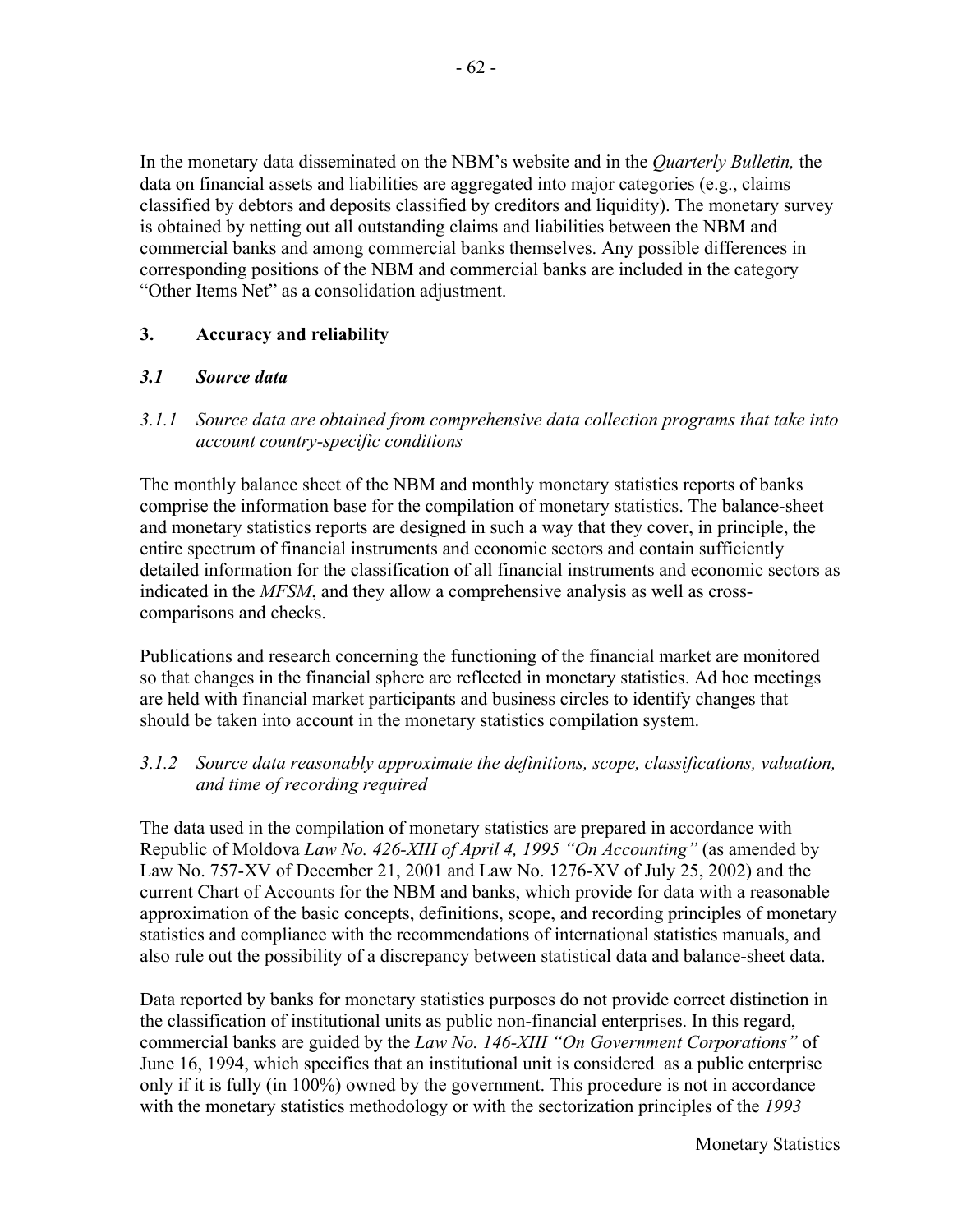*SNA*. There is a need to initiate a change of this law. Also, it would be useful to prepare a list of nonfinancial public corporations that should be provided to commercial banks with instruction for the correct classification of entities under the government control.

## *3.1.3 Source data are timely*

The current data collection system provides for the timely receipt of data by the Statistics and Monetary Analysis Section for the compilation of monetary statistics and the posting of the most important macroeconomic and financial data, disseminated by the NBM in accordance with the IMF SDDS requirements, on the NBM's website in line with the release calendar.

The legislation provides enforcement measures applicable to financial institutions for failure to submit accounting and statistical reporting in a timely manner and for misreporting. Pursuant to Article 75 of the *Law on the National Bank of Moldova*, in the event of violations of the law and regulatory acts of the NBM published in accordance with it, the NBM has the right to require a financial institution to remedy the violations that have been identified.

## *3.2 Assessment of source data*

*3.2.1 Source data—including censuses, sample surveys and administrative records—are routinely assessed, e.g., for coverage, sample error, response error, and nonsampling error; the results of the assessments are monitored and made available to guide statistical processes*

Issues concerning necessary revisions of source data are addressed jointly with the Foreign Exchange Operations and External Relations Department; the Banking Regulation and Supervision Department; the Budget, Finance, and Accounting Department; and other NBM departments.

In the process of cross-checks, in the event that discrepancies are found, problems are addressed further by staff of the Budget, Finance, and Accounting Department, the Banking Regulation and Supervision Department, and the Foreign Exchange Operations and External Relations Department. Reported data are requested to be revised.

The existing software for the compilation of monetary statistics allows for timely changes to be made to the report . Thus, changes concerning financial markets and institutions are also reflected in corresponding changes in calculating monetary statistics indicators.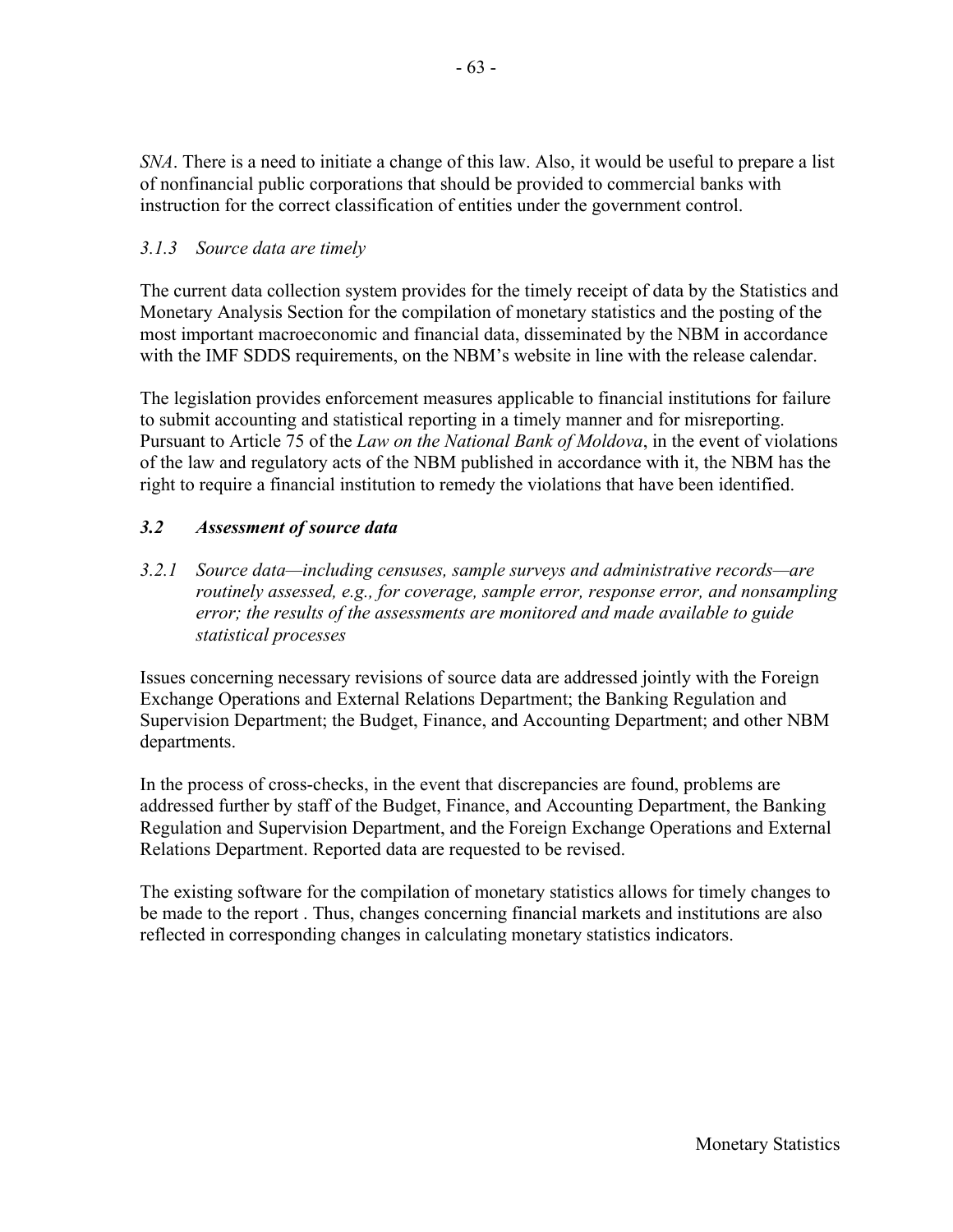## *3.3 Statistical techniques*

### *3.3.1 Data compilation employs sound statistical techniques to deal with data sources*

Balance sheets of the NBM and banks provide the source data for the compilation of monetary statistics, which makes it possible to evaluate how complete the information is by doing a control of vertical sums of balance sheets; this also rules out the need to utilize additional methods to evaluate how complete the incoming data are.

Data compilation procedures are fully automated, which eliminates data processing errors, such as data coding and editing errors and tabulation errors.

As the accounting at banks is automated, the compilation of monetary statistics reports is not a difficult task. The automation facilitates the transmission of data in a common electronic format. The incoming information undergoes further checking and summary tables are compiled.

## *3.3.2 Other statistical procedures (e.g., data adjustments and transformations, and statistical analysis) employ sound statistical techniques*

The correct conversion of foreign currency is checked in the process of the NBM's verification of compliance by financial institutions with accounting and reporting rules.

#### *3.4 Assessment and validation of intermediate data and statistical outputs*

#### *3.4.1 Intermediate results are validated against other information where applicable*

The accuracy of balance sheets and additional information that is requested may be verified in certain cases using cross-checks with data from other departments, including the Foreign Exchange Operations and External Relations Department, the Banking Regulation and Supervision Department, and the Budget, Finance, and Accounting Department.

#### *3.4.2 Statistical discrepancies in intermediate data are assessed and investigated*

The Statistics and Monetary Analysis Section assesses statistical discrepancies in intermediate data and determines the main causes of the discrepancies. The causes of statistical discrepancies related to differences of a methodological nature are disclosed on the NBM's website.

### *3.4.3 Statistical discrepancies and other potential indicators of problems in statistical outputs are investigated*

In the case of significant statistical discrepancies and fluctuations in monetary aggregates, the causes are thoroughly analyzed . If necessary, revisions are made in the compilation of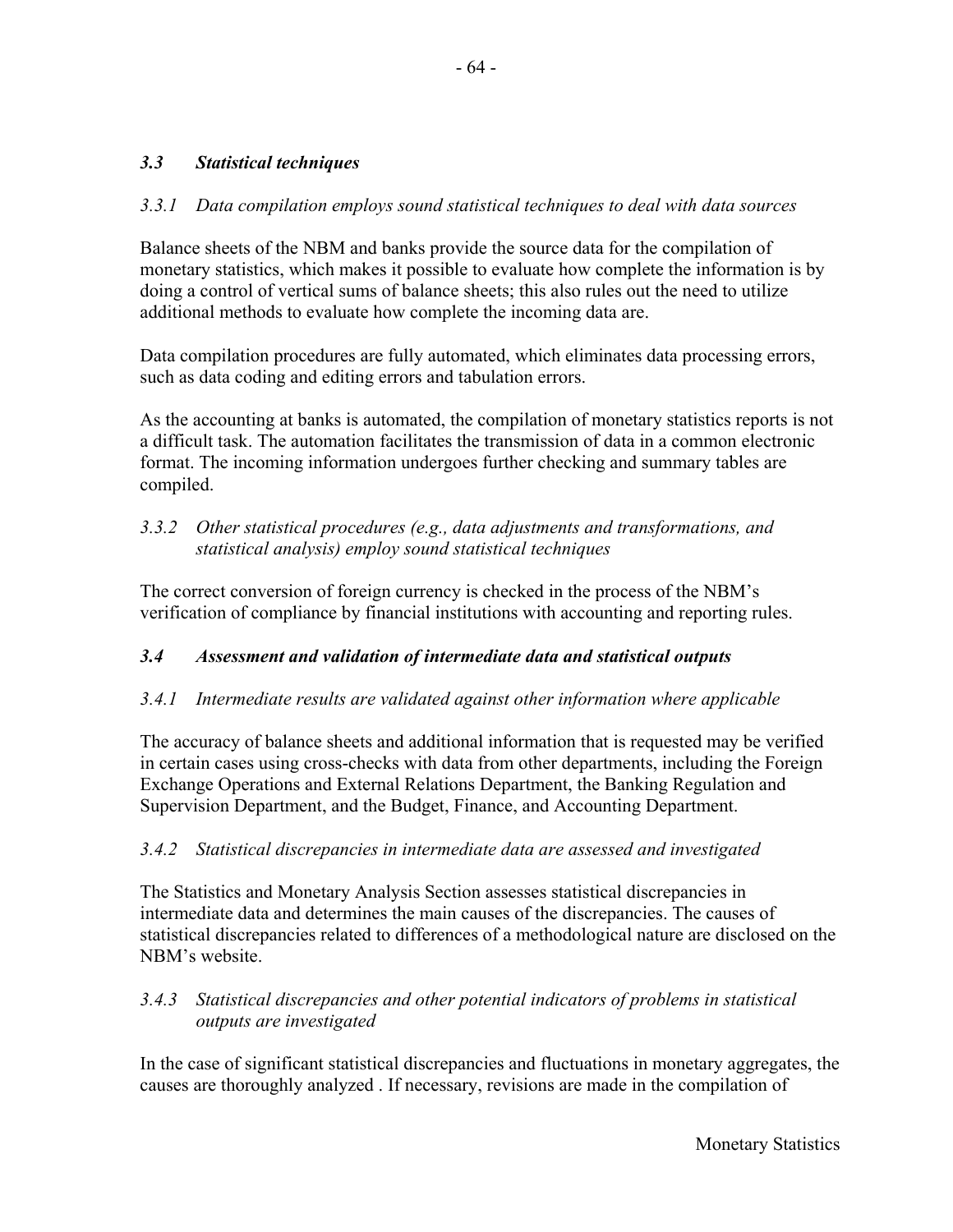aggregates. Comments explaining the changes are provided when the revised time series is published.

## *3.5 Revision studies*

*3.5.1 Studies and analyses of revisions are carried out routinely and used internally to inform statistical processes (see also 4.3.3)* 

Revisions to the preliminary data are studied on a regular basis. Should there be problems in connection with errors and omissions in data or with fluctuations in data, necessary research and analysis are conducted. The results of analysis and revisions undertaken in the data compilation process are taken into account in the compilation of data for future periods. The results of these studies are not made available to users.

### **4. Serviceability**

### *4.1 Periodicity and timeliness*

### *4.1.1 Periodicity follows dissemination standards*

The dissemination of monetary data follows the advance release calendar for the release of data on key macroeconomic and financial data. Data on the analytical accounts of the central bank are disseminated in general within two weeks after the end of the reference month. Data on the analytical accounts of the banking sector are disseminated 20 days after the end of the reference month.

#### *4.1.2 Timeliness follows dissemination standards*

The analytical accounts of the central bank and the analytical accounts of the banking sector are disseminated on a monthly basis, consistent with the specifications of the SDDS.

#### *4.2 Consistency*

#### *4.2.1 Statistics are consistent within the dataset*

In general, interbank positions between the central bank and commercial banks and between the commercial banks themselves are consistent. If differences occur, they are investigated by staff of the Statistics and Monetary Analysis Section of the MPRD, and included in the consolidation adjustment in the compilation of monetary data. A reconciliation of stock and flow data is not available, because the NBM does not compile flow data for monetary statistics.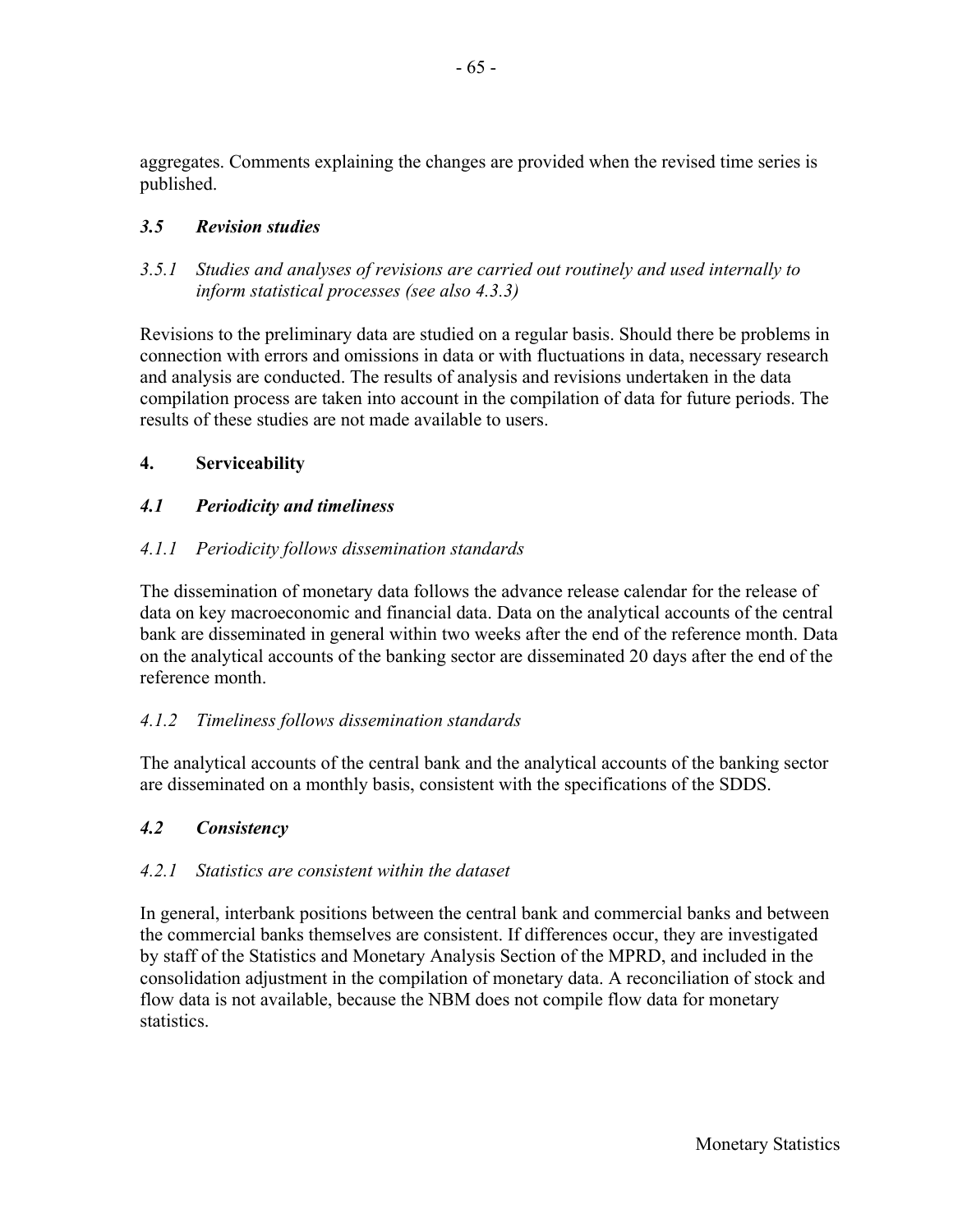# *4.2.2 Statistics are consistent or reconcilable over a reasonable period of time*

The monetary statistics for the past twelve years are disseminated on the NBM's website. The data are fully reconcilable beginning with the introduction of the new chart of accounts for the central bank in 1995 and the new chart of accounts for commercial banks in 1997. This considerably broadened the possibilities for compiling monetary statistics in accordance with the recommended instrument classification and sectorization. The time series provide users of monetary data with a possibility to analyze trends and patterns of changes in various aggregates.

## *4.2.3 Statistics are consistent or reconcilable with those obtained through other data sources and/or statistical frameworks*

The Statistics and Monetary Analysis Section of the MPRD regularly reconciles monetary statistics with the BOP data. Taking into account some methodological differences in the compilation of the monetary and BOP statistics, intermediate data in both statistics are reconciled in order to identify in early stages of the compilation elements that may cause discrepancies in both data sets. Net foreign assets of the banking sector in monetary statistics are consistent with the relevant indicators calculated in the international investment position. Changes in net foreign assets of the banking sector in the monetary statistics are comparable with the corresponding indicators calculated on the basis of the balance of payments statistics.

With exception of cash balances that are treated in the GFS as government claims on the banking sector, data on central government deposits and liabilities to depository corporations in the GFS are consistent with the relevant data in monetary statistics. Each month the Statistics and Monetary Analysis Section of the MPRD prepares a table on central bank's and commercial banks' claims on and liabilities to the central government, including extrabudgetary funds. This stable is provided to the Ministry of Finance for the reconciliation of the government positions with the banking sector.

## *4.3 Revision policy and practice*

## *4.3.1 Revisions follow a regular and transparent schedule*

Data on monetary statistics that are disseminated on the NBM website may be revised any time a need for their revision occurs. For users' convenience, the revised data are provided in a special font and are accompanied by comments explaining revisions in the data.

## *4.3.2 Preliminary and/or revised data are clearly identified*

Preliminary data are denoted as such. Users are informed that they are subject to revisions. If requested, for net positions the underlying data on a gross basis are also provided to users.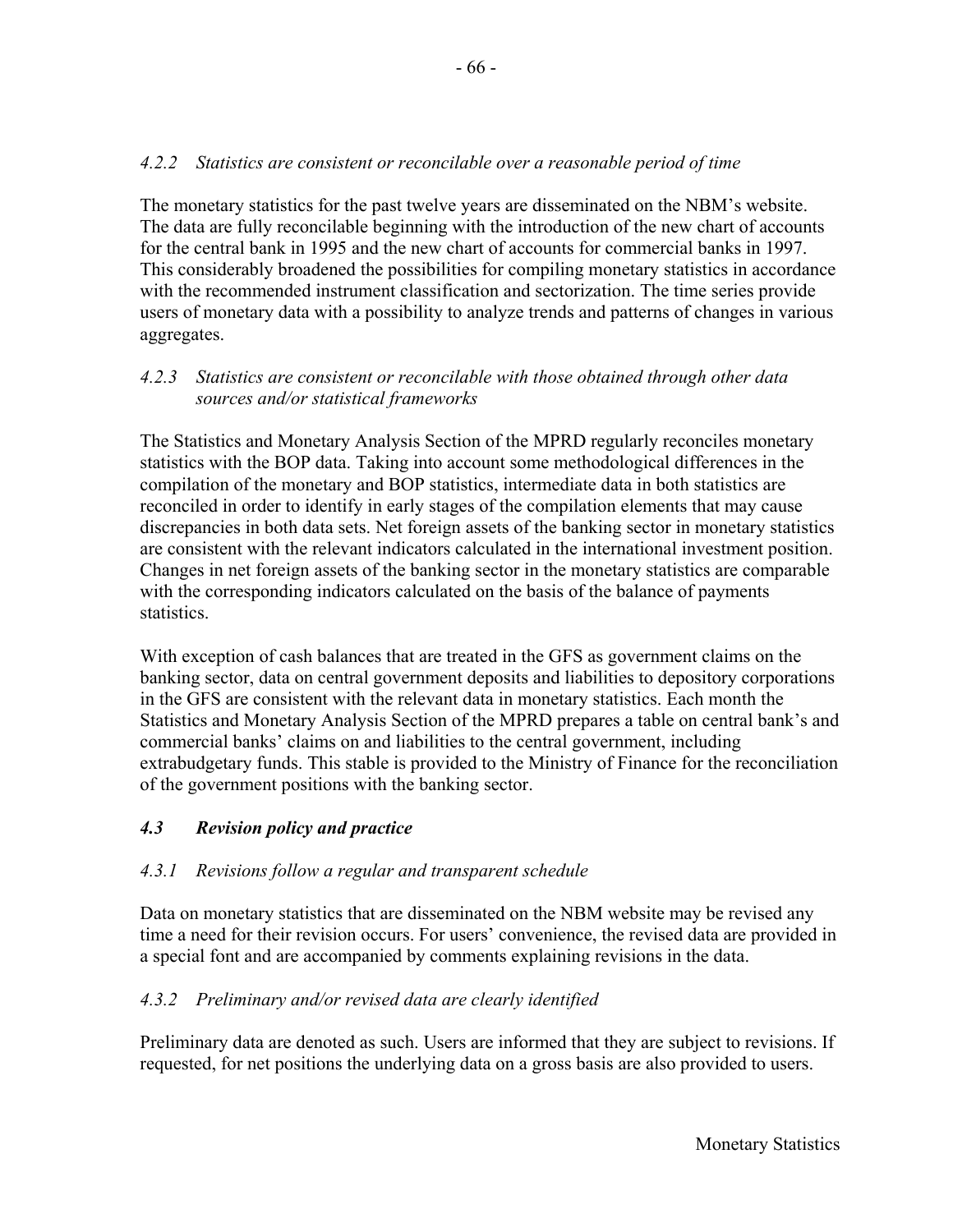## *4.3.3 Studies and analyses of revisions are made public (see also 3.5.1)*

Revisions are subject to quantification, assessment, and clarification. Explanations of revisions are disseminated on the NBM's website and in the *Monthly Bulletin* and *Quarterly Bulletin*. In the case of changes in historical time series data, the tables with the revised data in the *Monthly Bulletin* and *Quarterly Bulletin* are also accompanied by relevant comments and explanations.

### **5. Accessibility**

#### *5.1 Data accessibility*

*5.1.1 Statistics are presented in a way that facilitates proper interpretation and meaningful comparisons (layout and clarity of text, tables, and charts)* 

The presentation of monetary statistics by the NBM facilitates the interpretation of the data. The NBM's website provides users with opportunities for viewing the data, metadata, explanatory notes on the data, calendar for the dissemination of data, and other information. The website features user-friendly tables with key indicators of monetary statistics. The structure of and developments in monetary statistics aggregates are graphically presented in the form of charts and diagrams in the *Monthly Bulletin* (in English and Romanian), *Quarterly Bulletin* (in Romanian only), and *Annual Report* (in English and Romanian), available both in electronic format on the website in GDDS statistics section of the NBM's website and in print. In addition, the section on monetary policy on the website include information of the development of deposits, credits, net foreign assets, domestic credit, money supply, and interest rates. Seasonally adjusted data on monetary aggregates  $M_0$ ,  $M_2$ , and  $M_3$  are also disseminated on the website. However, it would be desirable if the level of detail on disseminated monetary statistics aggregates increase over time.

#### *5.1.2 Dissemination media and format are adequate*

In addition to the dissemination of the data in GDDS Statistics section on the NBM's website, monetary statistics are available in Romanian and English in the *Monthly Bulletin*. Users are able to view the electronic version of statistical information on the website which contain all statistical materials published by the NBM and comments thereto in PDF format.

#### *5.1.3 Statistics are released on a preannounced schedule*

The calendar for disseminating data in accordance with the SDDS requirements is available at the NBM's website (in the GDDS statistics section). Monetary statistics are released in accordance with the schedule announced in that calendar.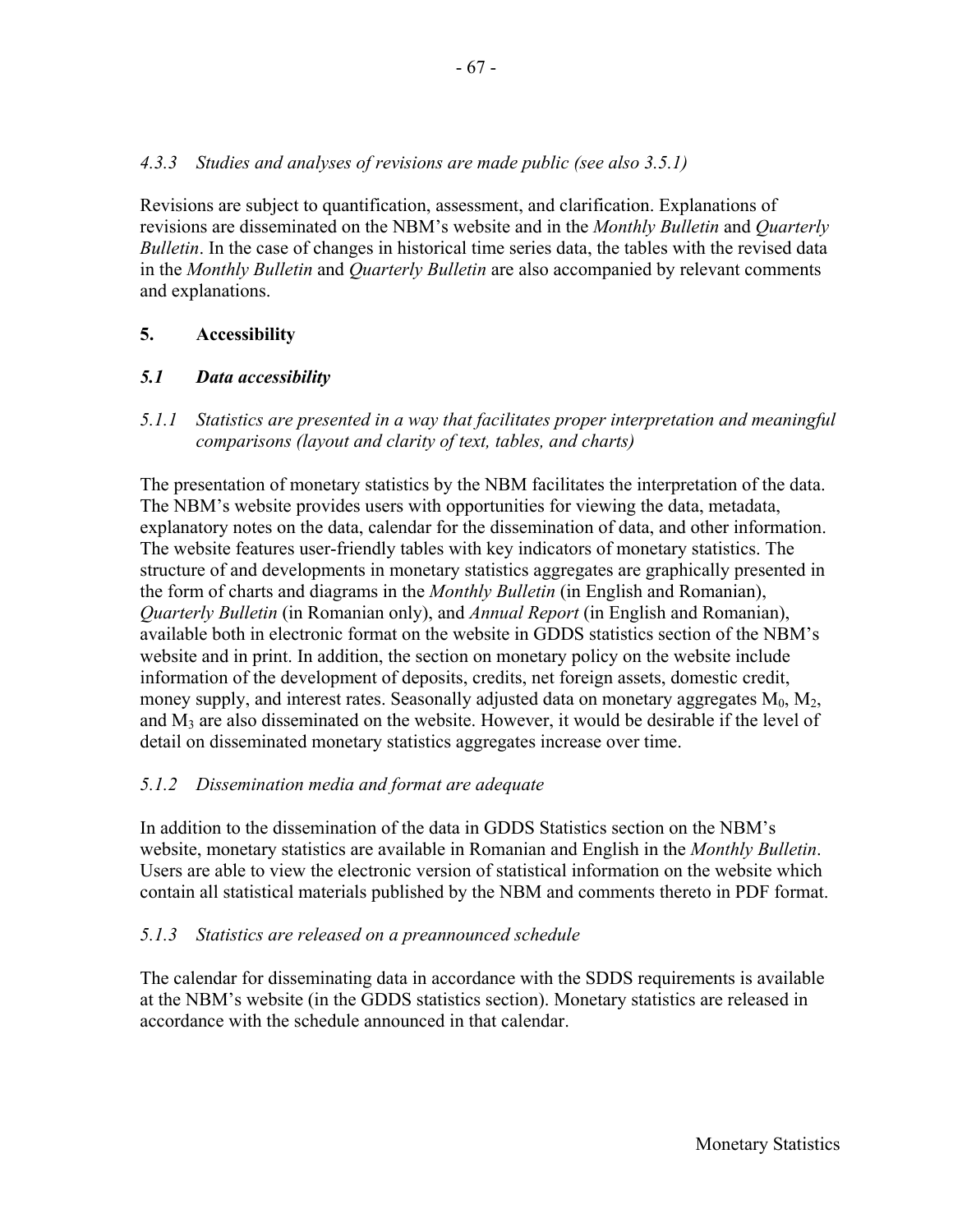### *5.1.4 Statistics are made available to all users at the same time*

Data are released simultaneously to all users of monetary statistics when information is disseminated on the NBM's website.

## *5.1.5 Statistics not routinely disseminated are made available upon request*

Unpublished and nonconfidential data are made available upon request free of charge with the approval of NBM management.

## *5.2 Metadata accessibility*

*5.2.1 Documentation on concepts, scope, classifications, basis of recording, data sources, and statistical techniques is available, and differences from internationally accepted standards, guidelines, or good practices are annotated* 

The NBM disseminates metadata for monetary statistics on its website. Metadata include information about the concepts, definitions, classifications, data sources, as well as estimation techniques and plans for improvements. Information is available in Moldovan and English. When applicable, metadata and methodological notes are updated and expanded.

### *5.2.2 Levels of detail are adapted to the needs of the intended audience*

The structure of the presentation of data for the central bank and commercial banks is consistent with the overall data disseminated in other countries in accordance with the internationally accepted methodology and guidelines. Data are provided in time series beginning with the 1993 data when the compilation of monetary statistics was initiated in accordance with international standards.

The NBM informs outside users and analysts about the sources and methods for compiling the data through its website. Changes in the methodology and sources of data are reflected in the aforementioned source of information on a timely basis.

## *5.3 Assistance to users*

## *5.3.1 Contact points for each subject field are publicized*

Users of monetary data are provided with assistance and support. The NBM's website indicates the telephone numbers and e-mail addresses of contact persons responsible for the compilation of monetary statistics.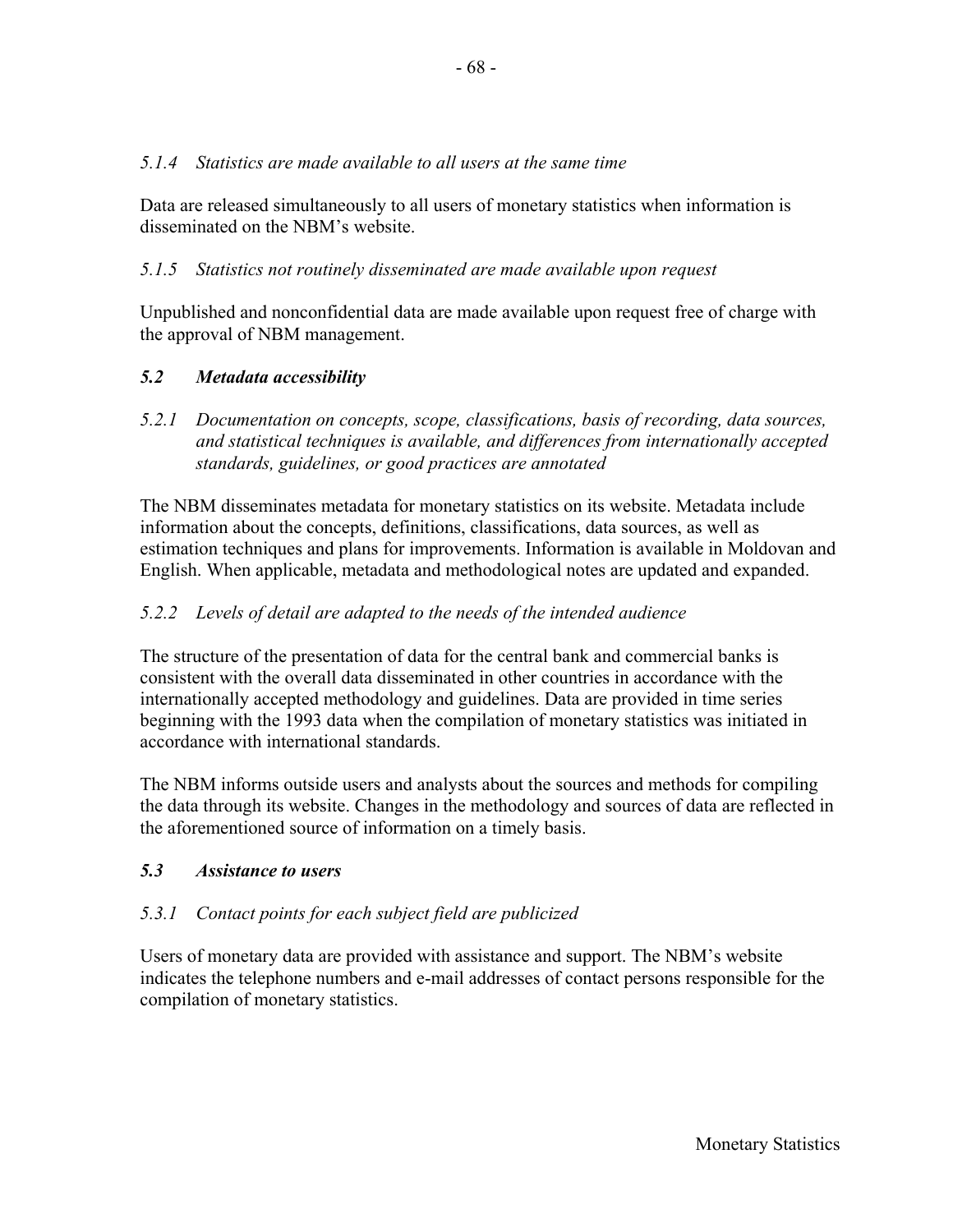#### *5.3.2 Catalogs of publications, documents, and other services, including information on any charges, are widely available*

The NBM's website provides users with information about electronic and paper-based publications and documents. The terms of subscription for the printed versions of the *Monthly Bulletin*, *Quarterly Bulletin*, and *Annual Report* are not publicized. However, users of monetary data have access to the electronic version of publications.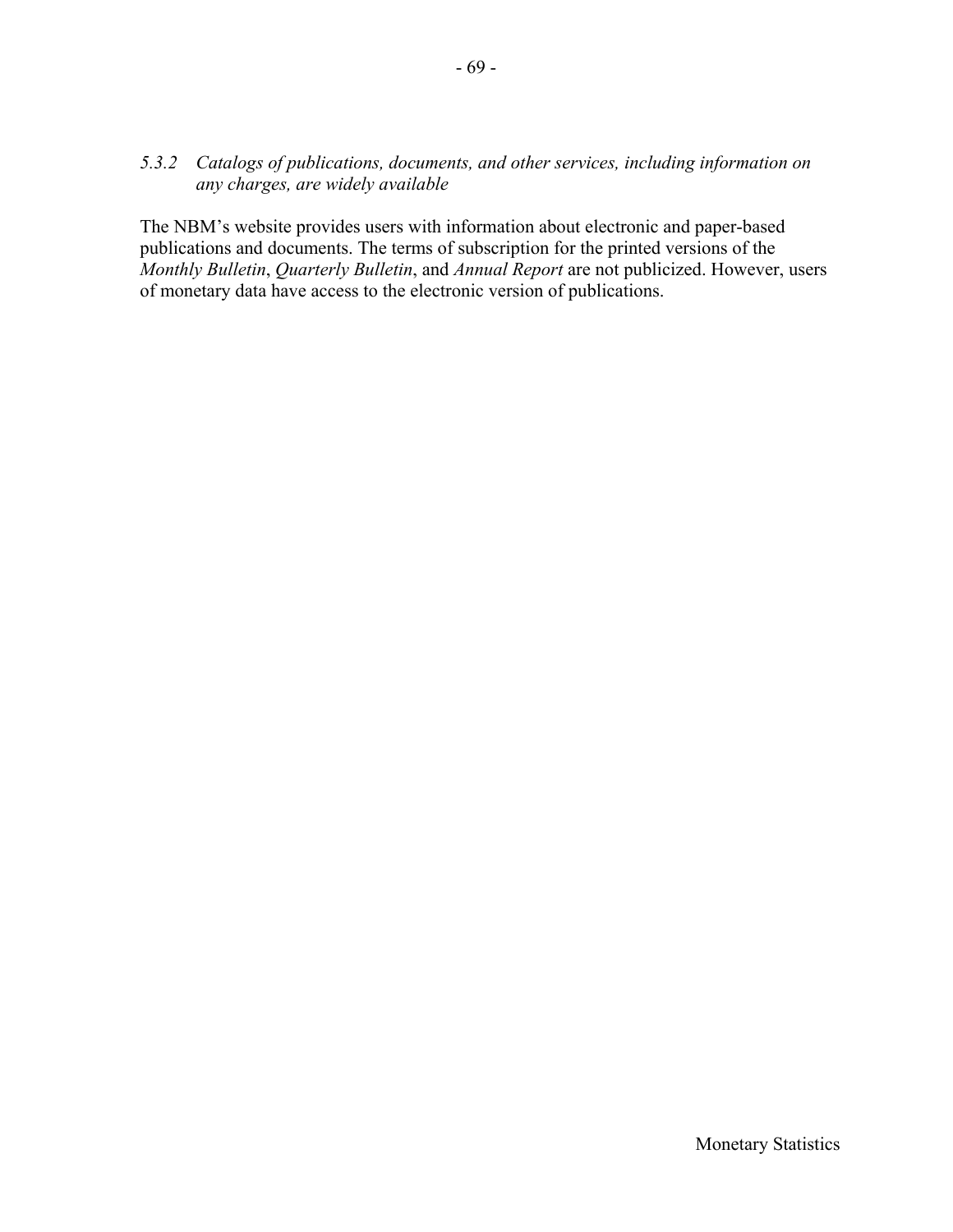| $\sim$ $\sim$ $\sim$                                                                                                                                                                                                 |                                                    |
|----------------------------------------------------------------------------------------------------------------------------------------------------------------------------------------------------------------------|----------------------------------------------------|
| INV 2003 Nummary of Results for Monatary Statistics<br>$\frac{1}{2}$ and $\frac{1}{2}$ and $\frac{1}{2}$ and $\frac{1}{2}$ and $\frac{1}{2}$ and $\frac{1}{2}$ and $\frac{1}{2}$ and $\frac{1}{2}$ and $\frac{1}{2}$ |                                                    |
|                                                                                                                                                                                                                      |                                                    |
|                                                                                                                                                                                                                      |                                                    |
| C rece - L'                                                                                                                                                                                                          |                                                    |
|                                                                                                                                                                                                                      |                                                    |
| Data Quality Assessment Framework                                                                                                                                                                                    | $\mu$ omniting from $\mu$ . Notional Rank of $\mu$ |
|                                                                                                                                                                                                                      |                                                    |
|                                                                                                                                                                                                                      |                                                    |
| $\sim$ $\sim$ $\sim$ $\sim$ $\sim$                                                                                                                                                                                   |                                                    |
| $\frac{1}{2}$                                                                                                                                                                                                        |                                                    |

|                                                                                                                                                                                            |                           |          |          |                |                | Table 3. Moldova: Data Quality Assessment Framework (July 2003): Summary of Results for Monetary Statistics<br>(Compiling Agency: National Bank of Moldova |                                                                           |  |
|--------------------------------------------------------------------------------------------------------------------------------------------------------------------------------------------|---------------------------|----------|----------|----------------|----------------|------------------------------------------------------------------------------------------------------------------------------------------------------------|---------------------------------------------------------------------------|--|
| Key to symbols: NA = Not Applicable; O = Practice Observed; LO = Practice Largely Observed; LNO = Practice Not Observed; DO = Practice Not Observed; SDDS = Complies with<br>SDDS Criteria |                           |          |          |                |                |                                                                                                                                                            |                                                                           |  |
|                                                                                                                                                                                            | $\mathbb{X}^{\mathsf{A}}$ |          |          | Assessment     |                |                                                                                                                                                            | Plans for Improvement and                                                 |  |
| Element                                                                                                                                                                                    |                           | $\circ$  | $\Omega$ | $\overline{C}$ | $\overline{S}$ | Comments on Assessment                                                                                                                                     | Target Dates                                                              |  |
| Prerequisites of quality                                                                                                                                                                   |                           |          |          |                |                |                                                                                                                                                            |                                                                           |  |
| 0.1 Legal and institutional environment                                                                                                                                                    |                           | ×        |          |                |                |                                                                                                                                                            |                                                                           |  |
| 0.2 Resources                                                                                                                                                                              |                           |          |          |                |                |                                                                                                                                                            |                                                                           |  |
| 0.3 Relevance                                                                                                                                                                              |                           |          | $\times$ |                |                | There is no formally established                                                                                                                           | Establish regular consultations with                                      |  |
|                                                                                                                                                                                            |                           |          |          |                |                | process of regular consultation with                                                                                                                       | users of monetary data to monitor                                         |  |
|                                                                                                                                                                                            |                           |          |          |                |                | ministries or representatives from the<br>private sector, or academia.                                                                                     | their needs.                                                              |  |
| 0.4 Other quality management                                                                                                                                                               |                           | X        |          |                |                |                                                                                                                                                            |                                                                           |  |
| Assurances of integrity                                                                                                                                                                    |                           |          |          |                |                |                                                                                                                                                            |                                                                           |  |
| 1.1 Professionalism                                                                                                                                                                        |                           | ×        |          |                |                |                                                                                                                                                            |                                                                           |  |
| 1.2 Transparency                                                                                                                                                                           |                           | $\times$ |          |                |                |                                                                                                                                                            |                                                                           |  |
| 1.3 Ethical standards                                                                                                                                                                      |                           | ×        |          |                |                |                                                                                                                                                            |                                                                           |  |
| 2. Methodological soundness                                                                                                                                                                |                           |          |          |                |                |                                                                                                                                                            |                                                                           |  |
| 2.1 Concepts and definitions                                                                                                                                                               |                           | ×        |          |                |                |                                                                                                                                                            |                                                                           |  |
| 2.2 Scope                                                                                                                                                                                  |                           |          | $\times$ |                |                | Transmistria region are not included in<br>Commercial banks that operate in the                                                                            | Transnistria region in the coverage<br>Consider inclusion of banks in the |  |
|                                                                                                                                                                                            |                           |          |          |                |                | the compilation of monetary data.                                                                                                                          | of all monetary statistics.                                               |  |
| 2.3 Classification/sectorization                                                                                                                                                           |                           | X        |          |                |                |                                                                                                                                                            |                                                                           |  |
| 2.4 Basis for recording                                                                                                                                                                    |                           | X        |          |                |                |                                                                                                                                                            |                                                                           |  |
|                                                                                                                                                                                            |                           |          |          |                |                |                                                                                                                                                            |                                                                           |  |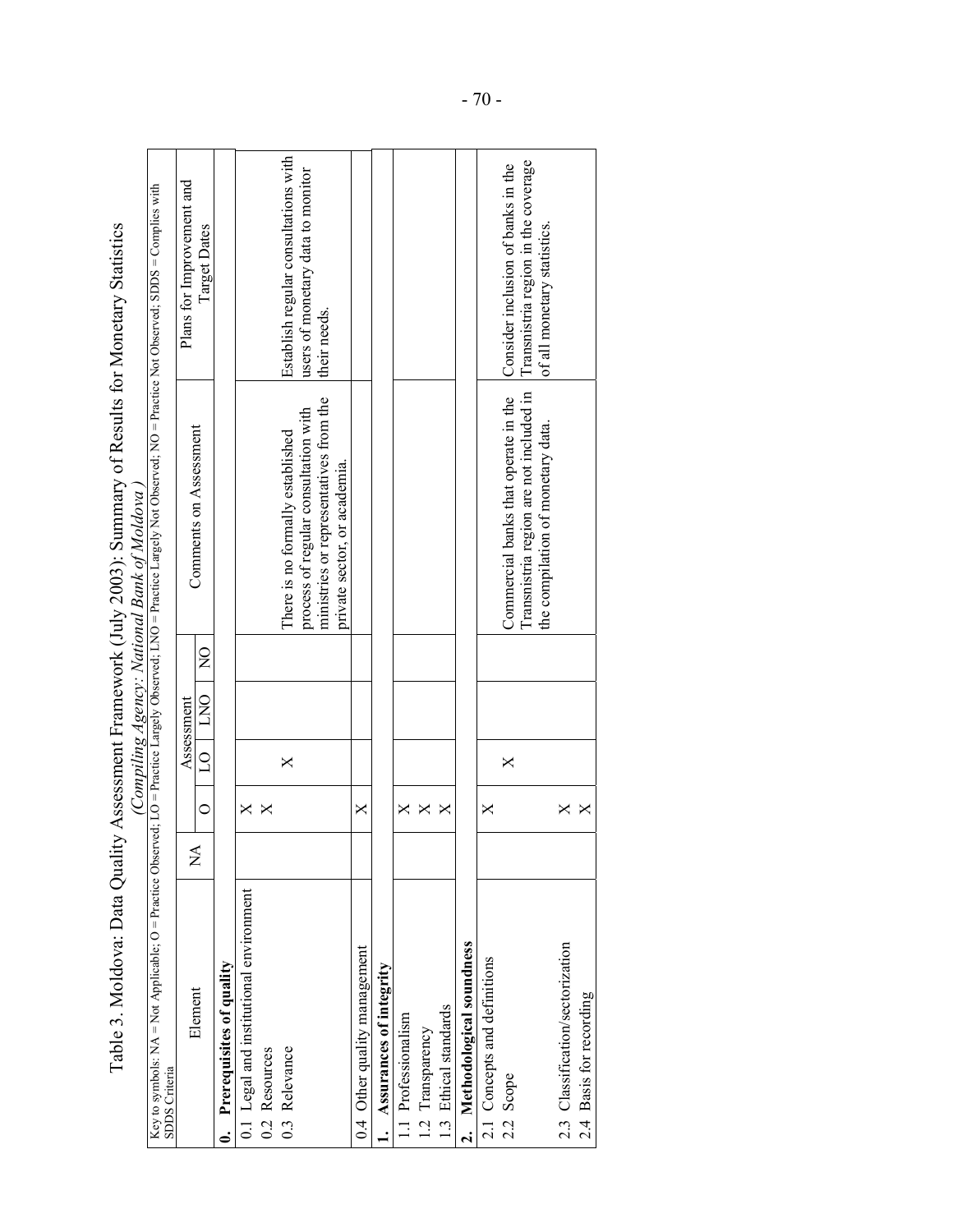|                                                                                                                                                                                                           |   |                         |          |            |                | Table 3. Moldova: Data Quality Assessment Framework (July 2003): Summary of Results for Monetary Statistics<br>(Compiling Agency: National Bank of Moldova)                               |                                                                                                                      |
|-----------------------------------------------------------------------------------------------------------------------------------------------------------------------------------------------------------|---|-------------------------|----------|------------|----------------|-------------------------------------------------------------------------------------------------------------------------------------------------------------------------------------------|----------------------------------------------------------------------------------------------------------------------|
| Key to symbols: NA = Not Applicable; O = Practice Observed; LO = Practice Largely Observed; LNO = Practice Largely Not Observed; NO = Practice Not Observed; SDDS = Complies with<br><b>SDDS</b> Criteria |   |                         |          |            |                |                                                                                                                                                                                           |                                                                                                                      |
| Element                                                                                                                                                                                                   | Ź |                         |          | Assessment |                |                                                                                                                                                                                           | Plans for Improvement and Target                                                                                     |
|                                                                                                                                                                                                           |   | $\circ$                 | $\Omega$ | <b>DND</b> | $\overline{Q}$ | Comments on Assessment                                                                                                                                                                    | Dates                                                                                                                |
| 3.1 Source data                                                                                                                                                                                           |   |                         | X        |            |                | Data reported by banks for monetary<br>classification of institutional units as<br>statistics purposes do not provide<br>nonfinancial public corporations.<br>information for the correct | classification of nonfinancial public<br>corporations in monetary statistics.<br>Establish conditions for the proper |
| 3.2 Assessment of source data                                                                                                                                                                             |   | ×                       |          |            |                |                                                                                                                                                                                           |                                                                                                                      |
| 3.3 Statistical techniques                                                                                                                                                                                |   | $\bm{\times}$           |          |            |                |                                                                                                                                                                                           |                                                                                                                      |
|                                                                                                                                                                                                           |   |                         |          |            |                |                                                                                                                                                                                           |                                                                                                                      |
| 3.4 Assessment and validation of inter-<br>mediate data and statistical outputs                                                                                                                           |   | ×                       |          |            |                |                                                                                                                                                                                           |                                                                                                                      |
| 3.5 Revision studies                                                                                                                                                                                      |   | ×                       |          |            |                |                                                                                                                                                                                           |                                                                                                                      |
| Serviceability<br>.<br>चं                                                                                                                                                                                 |   |                         |          |            |                |                                                                                                                                                                                           |                                                                                                                      |
| 4.1 Periodicity and timeliness                                                                                                                                                                            |   | ×                       |          |            |                |                                                                                                                                                                                           |                                                                                                                      |
| 4.2 Consistency                                                                                                                                                                                           |   | $\overline{\mathsf{X}}$ |          |            |                |                                                                                                                                                                                           |                                                                                                                      |
| 4.3 Revision policy and practice                                                                                                                                                                          |   | ×                       |          |            |                |                                                                                                                                                                                           |                                                                                                                      |
| 5. Accessibility                                                                                                                                                                                          |   |                         |          |            |                |                                                                                                                                                                                           |                                                                                                                      |
| 5.1 Data accessibility                                                                                                                                                                                    |   |                         |          |            |                |                                                                                                                                                                                           |                                                                                                                      |
| 5.2 Metadata accessibility                                                                                                                                                                                |   | $\times$                |          |            |                |                                                                                                                                                                                           |                                                                                                                      |
| 5.3 Assistance to users                                                                                                                                                                                   |   | $\times$                |          |            |                |                                                                                                                                                                                           |                                                                                                                      |
|                                                                                                                                                                                                           |   |                         |          |            |                |                                                                                                                                                                                           |                                                                                                                      |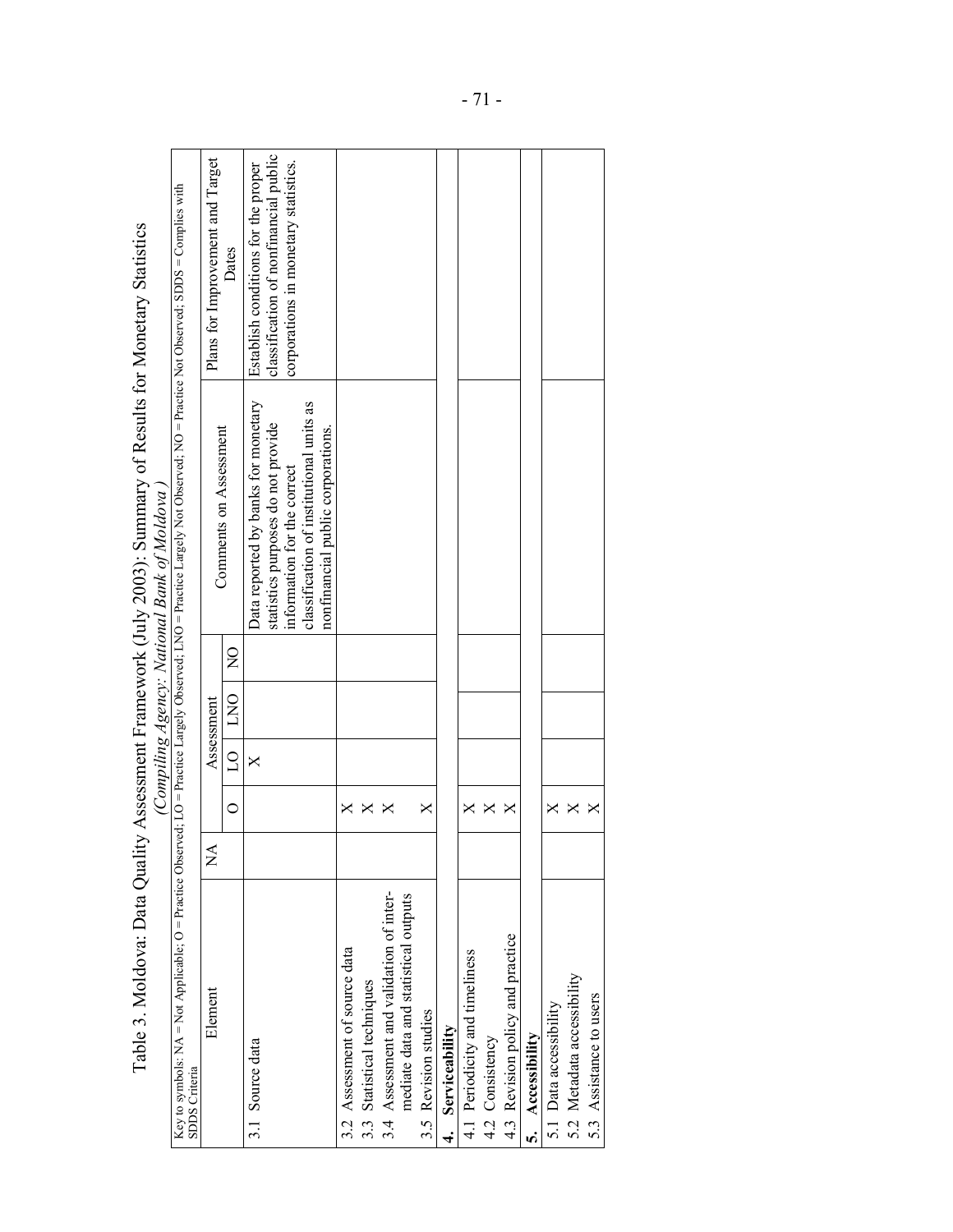- (0.3.1) Establish formal process for regular consultation with ministries, representatives from the private sector, or academia, for monetary statistics purposes.
- (2.1.1) Adopt a plan for the full implementation of the *Monetary and Financial Statistics Manual (MFSM)* with respect to the (i) expansion of monetary statistics to cover also other financial corporations; and (ii) the compilation and presentation of flow data for the financial sector. This will require an expansion in human, computer, and financial resources.
- (2.2.1) Consider inclusion of commercial banks' operations in the Transnistria region in monetary statistics of Moldova.
- (3.1.2) Establish conditions for the proper classification of nonfinancial public corporations in the statistics of Moldova (including a revision of the *Law "On Government Entities"* that defines public corporations if necessary).
- (5.1.1) Increase the level of detail in disseminating monetary statistics over time.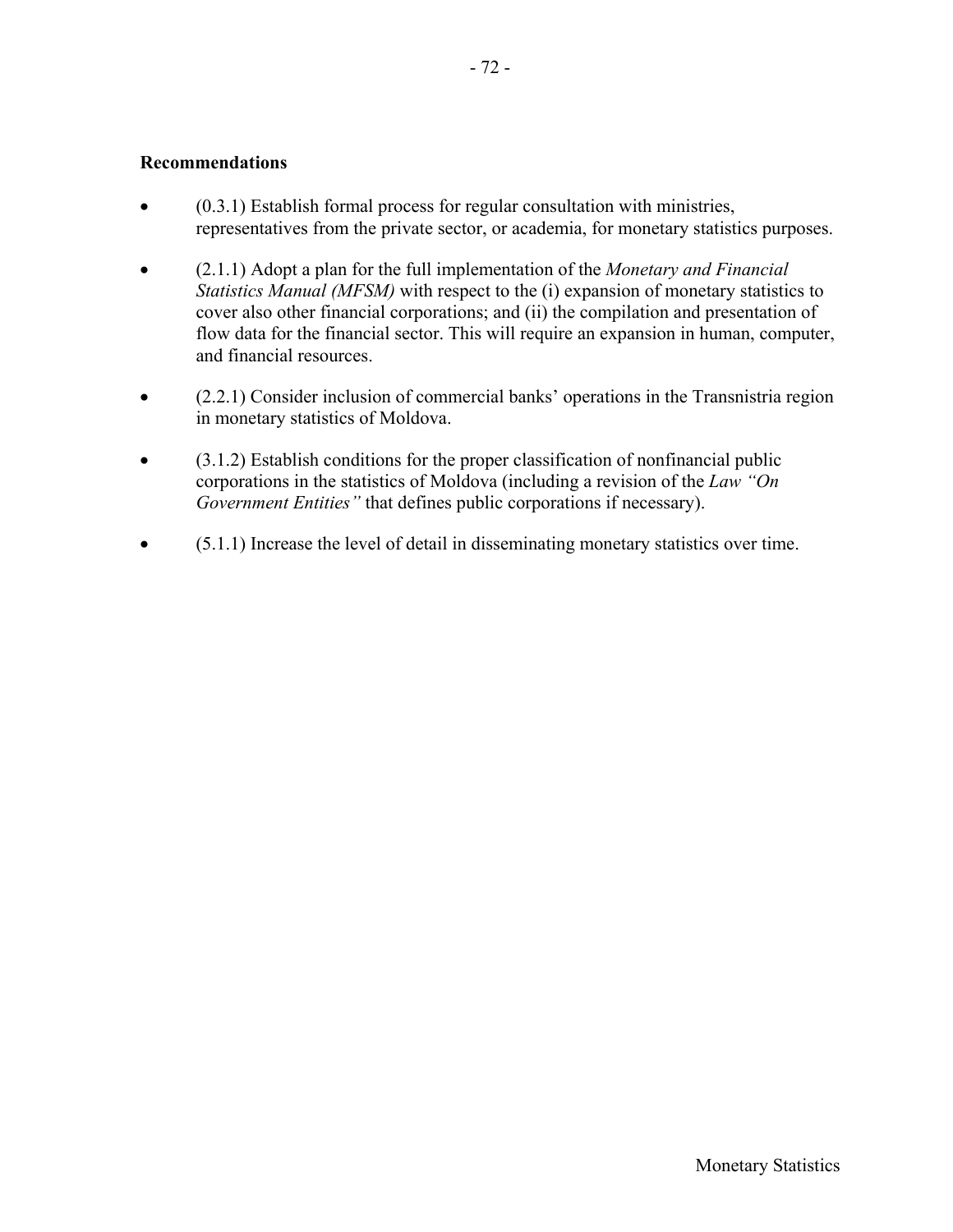#### **IV. BALANCE OF PAYMENTS STATISTICS**

### **0. Prerequisites of quality**

### *0.1 Legal and institutional environment*

## *0.1.1 The responsibility for collecting, processing, and disseminating the statistics is clearly specified*

The legal provisions for producing and disseminating the balance of payments statistics are clearly specified. The Presidential decree No 35 of February 2, 1994 gave the responsibility to the National Bank of Moldova (NBM) for compiling the balance of payments statistics. Article 8 (1) of the *Law on the National Bank of Moldova* of 1995 states that "The NBM shall inform the public on a regular and timely basis of its analysis on macroeconomic and financial markets developments…and on statistical information, including with respect to…balance of payments…." The *Law on Official Statistics* indicates NBM as a producer of official statistics.

The Balance of Payments Division (BOPD) at the NBM carries out its function under the direct supervision of a Vice-Governor. The responsibilities of the BOPD are explicitly described in the Regulations of BOPD approved by the vice-governor.

Collection and dissemination of statistics are operated under prescriptions of the *Law on Commercial Secrets* (No 171 of July 6, 1994), *Law on Official Statistics* (No 412 of December 9, 2004, Article 9), and *Law on Financial Institutions* (No 550 of July 21, 1995).

#### *0.1.2 Data sharing and coordination among data-producing agencies are adequate*

Appropriate formal arrangements exist to promote data sharing and coordination among agencies that contribute to the production of balance of payments statistics. Following a specific protocol, the Customs Service provides the National Bureau for Statistics (NBS) with data on customs declarations of exports and imports of goods by legal entities and individuals, and the NBS validates and compiles data according to the merchandise trade statistics framework. The NBS provides validated data on customs declarations to the BOPD on a quarterly basis according to an agreed schedule.

The Ministry of Finance monitors the public and publicly guaranteed external debt through the Debt Management and Financial Analysis System (DMFAS). The Foreign Exchange Operations and External Relations Department of the NBM monitors the private nonguaranteed external debt thought the same system. The BOPD has two terminals for generating online reports on both public and private external debt.

Regular formal meetings are held with other data producing agencies. The BOPD meets regularly with the NBS and the Ministry of Finance to discuss conceptual and methodological issues concerning data it obtains as part of the balance of payments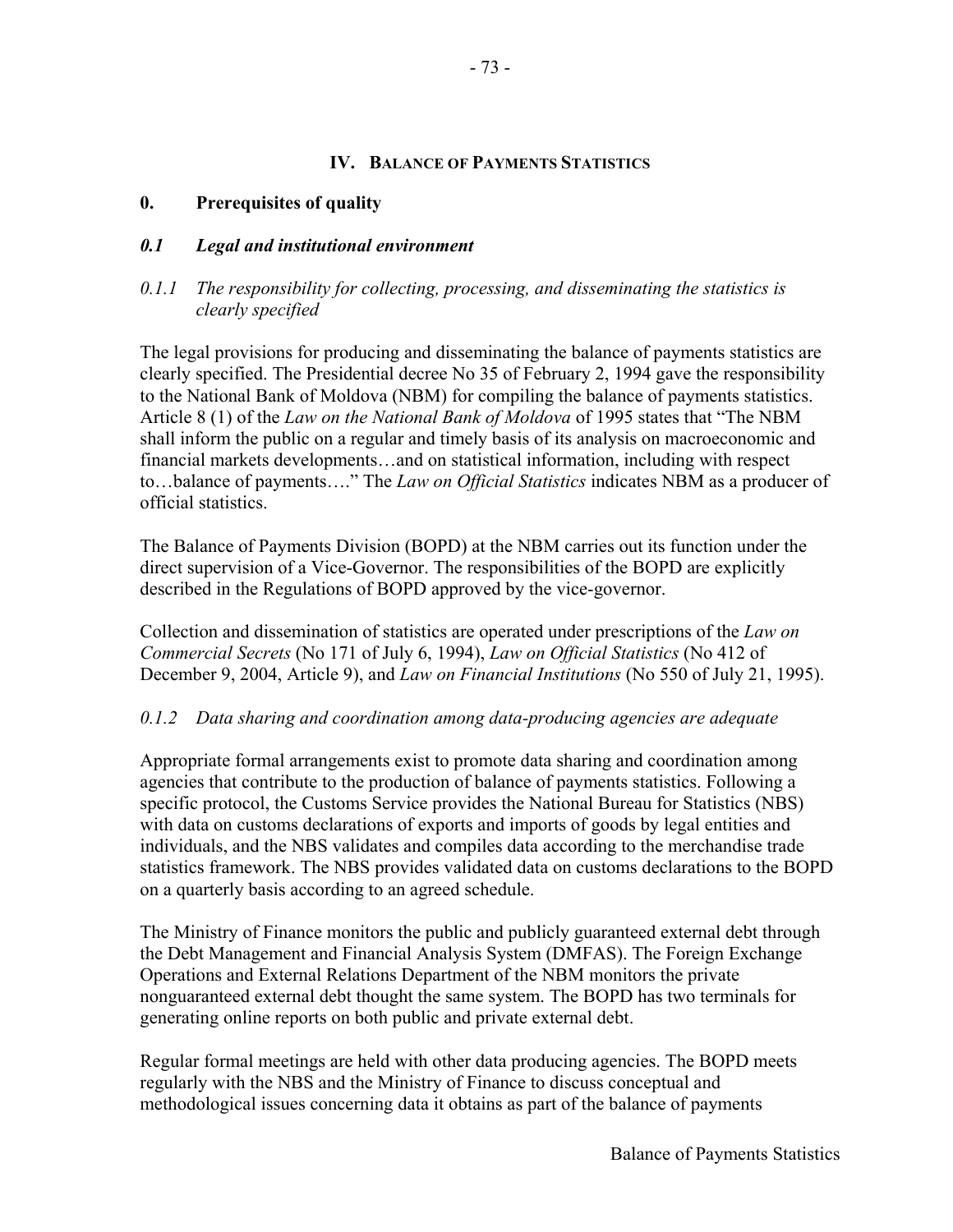- 74 -

compilation process. During the implementation of the updated ASYCUDA system and new classifiers, joint meetings among the Customs Service, BOPD, and NBS were held regularly with a view to identify possible discrepancies. On an annual basis, the BOPD contributes to the revision of questionnaires used by NBS for surveys to ensure consistency with the balance of payments statistics.

## *0.1.3 Individual reporters' data are to be kept confidential and used for statistical purposes only*

Article 36 of the *Law on the National Bank of Moldova* prohibits NBM employees to disclose or publicize nonpublic information obtained while performing their duties. The nondisclosure of individual records is also mentioned in the NBM's Staff Code of Professional Ethic of Employees. Article 75 of the *Law on the National Bank of Moldova* specifies sanctions against non-compliance.

All statistical reporting forms indicate the confidential nature of individual reports and their use only for statistical purposes. The forms used in International Transactions Reporting System (ITRS) clearly inform respondents that data are confidential at the level of the single reporting agent. It also clarifies that the forms are only used for the compilation and dissemination of balance of payments aggregates. The NBS surveys also clarify the confidential nature of data collection.

When data are received directly from respondents (such as from energy enterprises involved in foreign trade, some agencies providing communication and transportation services, etc.), data are submitted following bilateral protocols signed by the governor of the NBM, which clearly state that the "*data are confidential and used for statistical purposes*." Attention is paid to confidentiality of data in determining the level of data aggregation.

The computer system prevents unauthorized access to individual data through password protection.

*0.1.4 Statistical reporting is ensured through legal mandate and/or measures to encourage response* 

Article 72 of the *Law on the National Bank of Moldova* grants the NBM the authority to request from authorities of the state, financial institutions, and other legal entities and individuals information that is required for the achievement of its objectives. Article 75 of the *Law on the National Bank of Moldova* specifies sanctions against non-compliance.

Before launching a new survey, meetings with respondents are held to identify information they have, to adapt survey's questions to reporters' terminology and record-keeping system, and to train them in the requirements of balance of payments statistics.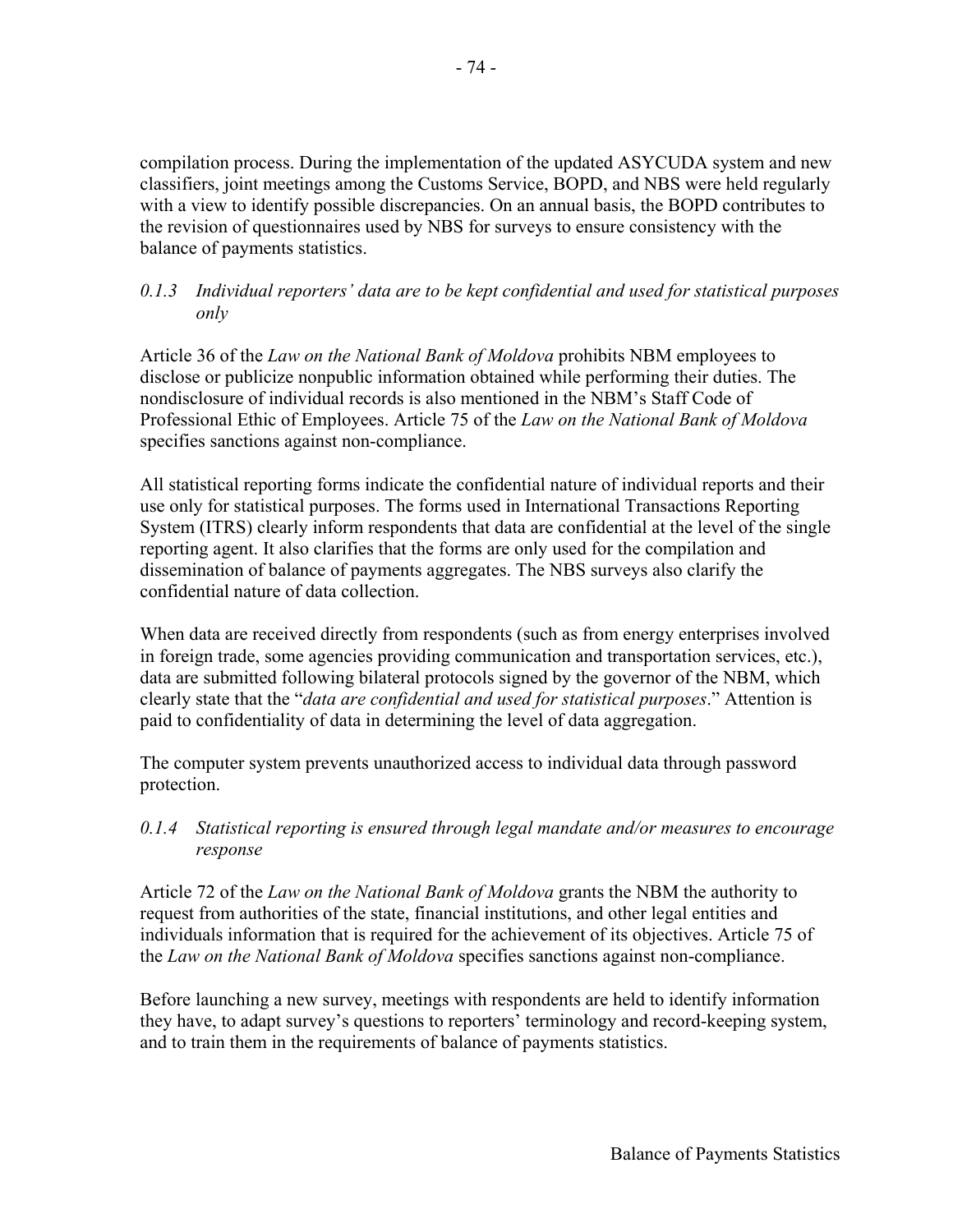## *0.2 Resources*

### *0.2.1 Staff, facilities, computing resources, and financing are commensurate with statistical programs*

The Balance of Payments Division has 21 staff members, some of which are highly qualified and experienced in balance payments methodology and compilation. The BOPD consists of four sections covering (i) the current account transactions; (ii) the financial account and international investment position; (iii) balance of payments compilation, analysis and forecasting; and (iv) statistics of international transactions through banking system.

Upgrading to the computing resources takes place periodically; the latest upgrade was conducted in the second half of 2004. Each staff is provided with a computer with high-end configuration. The division also has a fax and a Xerox. Two programmers are working in the division. They assist the BOPD in terms of database design and software testing, implementation, and management. Division's programmers elaborated the following software applications: (i) balance of payments compilation system, (ii) international investment position compilation system, (iii) customs declarations database processing system, (iv) the ITRS database processing, and (v) balance of payments local system administration. The software is updated as required. The computer system is provided with an emergency back-up system. A copy of statistical series is created weekly on the NBM's storage server. The Information Technology Department of the NBM supervises the BOPD in terms of security of information.

Financial resources for balance of payments-related surveys and work are sufficient.

## *0.2.2 Measures to ensure efficient use of resources are implemented*

Reviews of staff performance are carried out on a periodic basis. Systematic efforts are made to use resources efficiently through reviews and improvements in work processes, and coordination and improvement in data collection. The BOPD makes efficient use of technical assistance and training to evaluate methodology and compilation of balance of payments statistics.

#### *0.3 Relevance*

### *0.3.1 The relevance and practical utility of existing statistics in meeting users' needs are monitored*

Regular formal and informal meetings are held with the Ministry of Finance, the NBS, the Customs Service, and the Ministry of Economy and Trade to discuss their needs in terms of external sector's statistics. The BOPD staff participates at round tables with representatives of international organizations and other public agencies.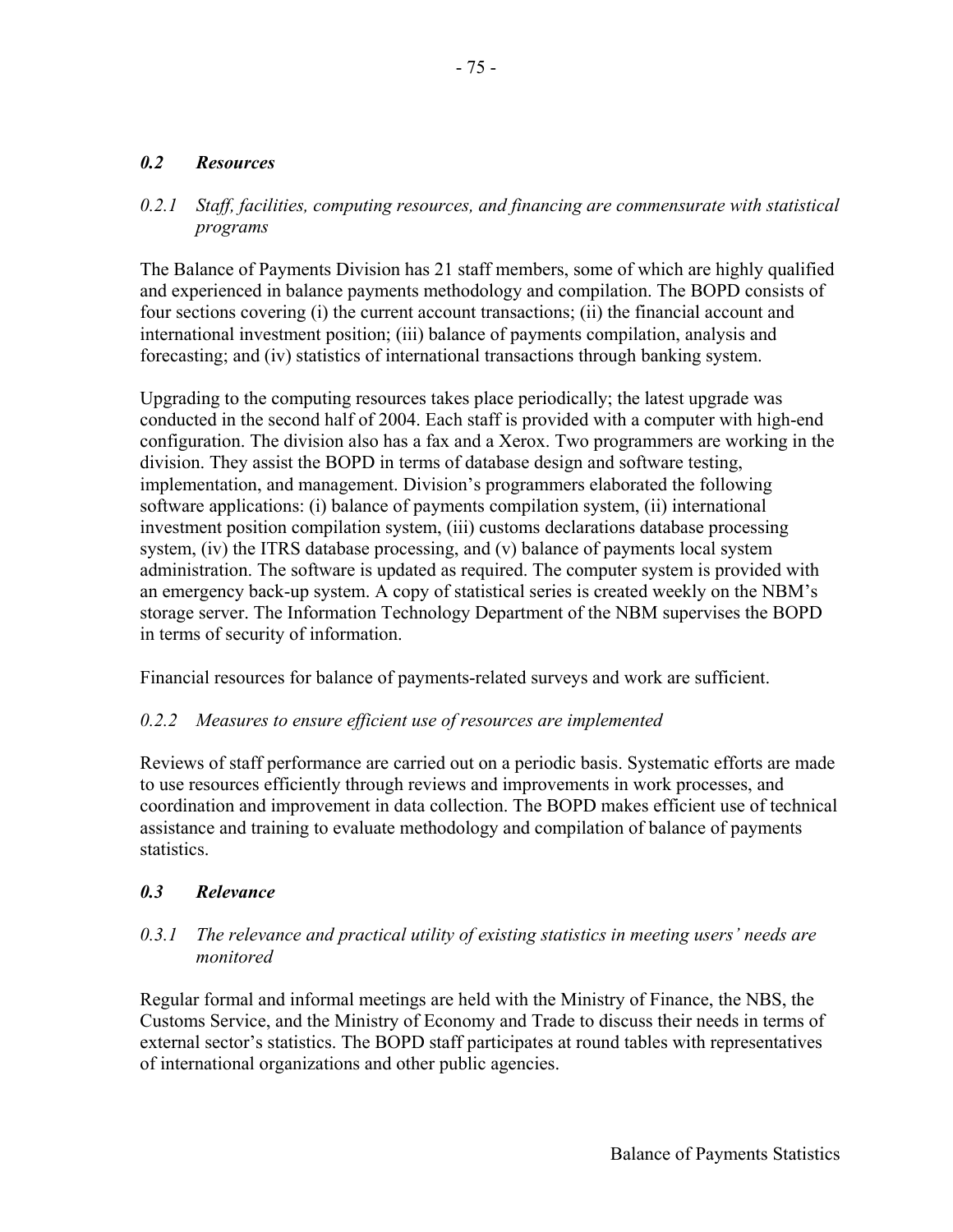The BOPD maintains an open channel of communication with parliament, government, the national audit office, embassies, specialized economic newspaper reporters, and students on their needs in terms of external sector statistics.

# *0.4 Other quality management*

## *0.4.1 Processes are in place to focus on quality*

The NBM management recognizes the importance of good quality statistics and is sensitive to all dimensions of data quality. As specified in the document defining internal procedures and organizational aspect, the BOPD is responsible for monitoring, on an ongoing basis and at each phase of the statistical production, the quality of data both at the level of the processes and at the level of the output aggregates. The BOPD software system carries out preliminary consistency checks on statistical inputs.

## *0.4.2 Processes are in place to monitor the quality of the statistical program*

Data obtained from the ITRS by each reporting bank are checked for internal and logical consistency based on automated validation rules. They are also assessed for plausibility following time series analysis and comparison across datasets. If inconsistent data are entered in the ITRS form, the BOPD's database will identify the wrong entries and the ITRS form will be sent back to the commercial bank for correction and clarification. In cases where the commercial bank fails to provide correct data, the governor or vice-governor of the NBM may write a letter drawing attention on the quality of the data and requesting immediate follow-up.

The BOPD has regular meetings with other data producing agencies, such as NBS and MOF. Data obtained from parallel sources are checked for consistency. For instance, data collected on loans from the ITRS are cross-checked with data from DMFAS, data on merchandise trade from ITRS could be checked with data from customs declarations database.

## *0.4.3 Processes are in place to deal with quality considerations in planning the statistical program*

The BOPD work program is discussed on a quarterly basis by the division and the four sections' chiefs. It describes the plans for the coming quarter in terms of statistical production, methodological issues, priorities, trade-offs, and available resources.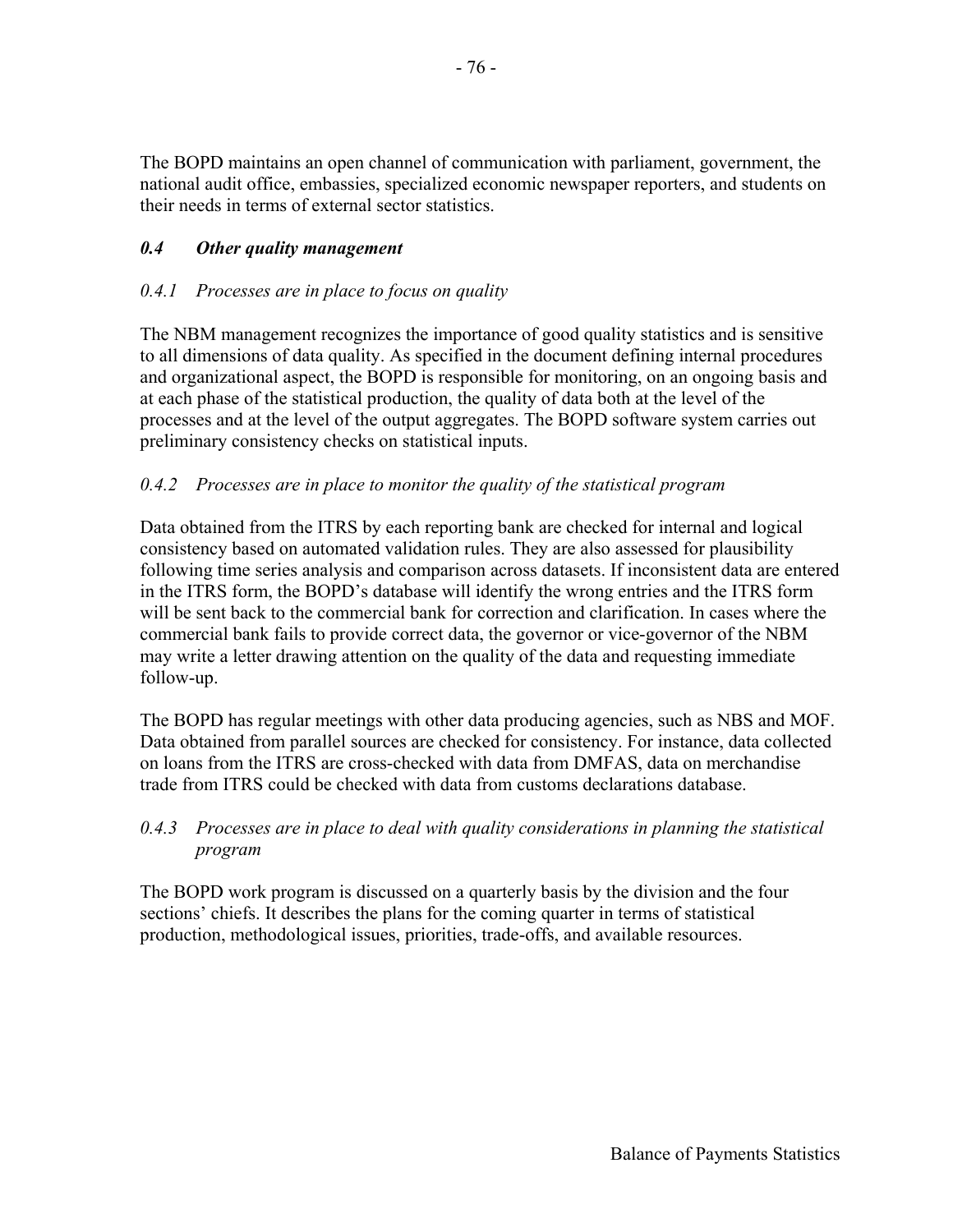# **1. Assurances of integrity**

# *1.1 Professionalism*

# *1.1.1 Statistics are produced on an impartial basis*

Legal previsions support the production of statistics by the NBM on an impartial basis. The *Law on the National Bank of Moldova* stipulates that the NBM is an autonomous public legal entity and is responsible to parliament (Article 1). The NBM is managed by the Council of Administration, consisting of the governor, first vice-governor, and three vice-governors. They are nominated by the parliament for a term of seven years (Article 23) and could be removed only by the parliament (two-thirds for the governor and simple majority for vicegovernors; Article 27).

Staff is recruited on the basis of academic background, and promotions are regulated on the basis of their performance. BOPD's staff is provided with a variety of training opportunities. The NBM encourages staff to participate in seminars organized by the IMF and other international organizations. The BOPD's staff is encouraged to participate in the country's academic discussions on balance of payments development by writing papers, publishing articles, and lecturing at university classes.

## *1.1.2 Choices of sources and statistical techniques, as well as decisions about dissemination, are informed solely by statistical considerations*

The choice of sources and statistical techniques for the compilation of balance of payments statistics is based solely on statistical considerations made by the NBM staff. Balance of payments statistics are disseminated solely on the basis of statistical considerations.

# *1.1.3 The appropriate statistical entity is entitled to comment on erroneous interpretation and misuse of statistics*

The BOPD makes efforts to ensure the correct interpretation of balance of payments statistics. Changes in the methodological framework or in data collection system are described in the annual edition *Balance of Payments of Moldova*. In meetings dedicated to questions to the BOPD's staff, possible misinterpretation of the balance of payments statements are clarified. To ensure a correct interpretation of data, the BOPD writes notes in specialized press commenting on newly developed statistics when they are released.

# *1.2 Transparency*

# *1.2.1 The terms and conditions under which statistics are collected, processed, and disseminated are available to the public*

The *Law on the National Bank of Moldova* that governs the responsibility and terms and conditions for producing and disseminating balance of payments statistics is available on the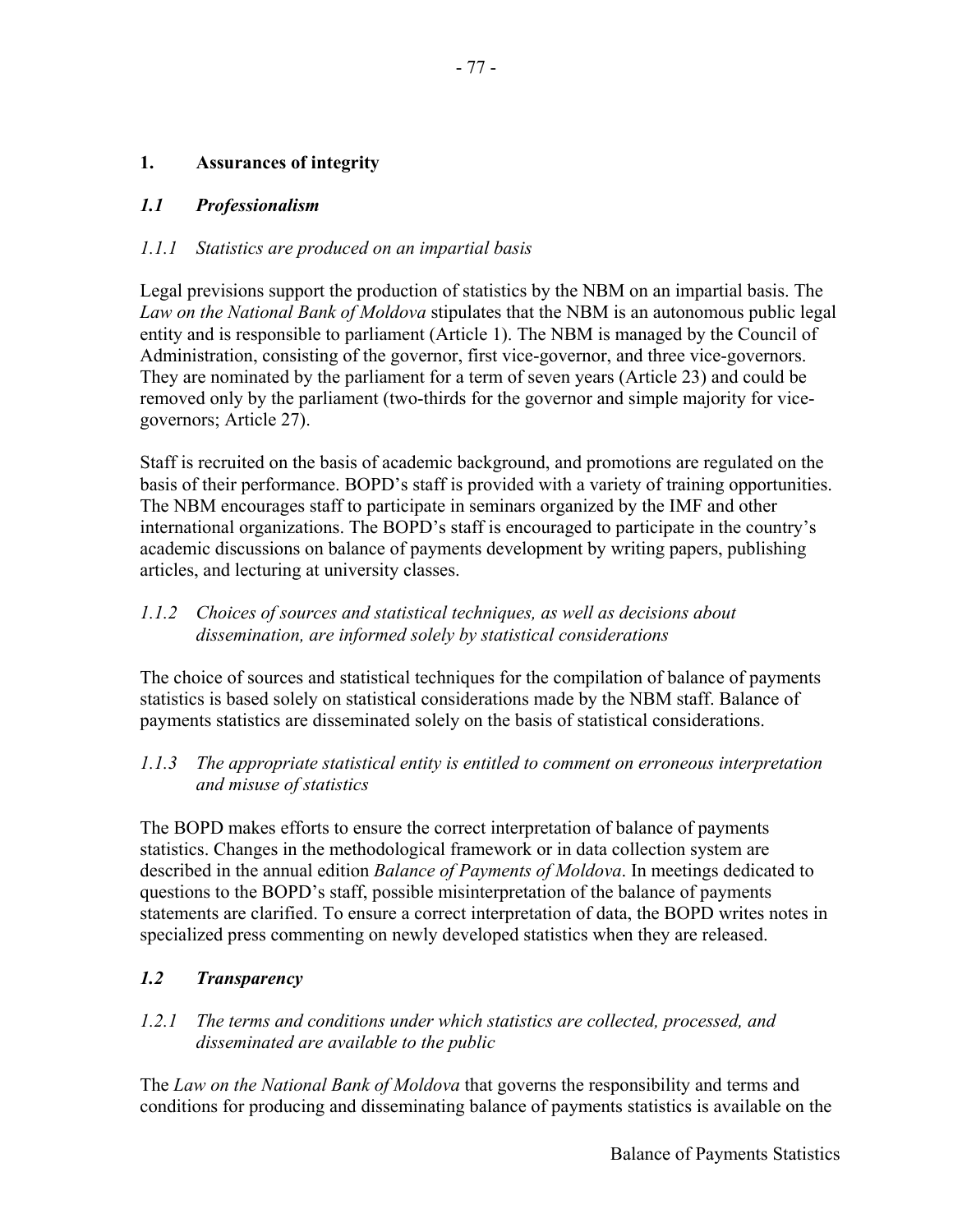NBM's website. Relevant regulations supporting the collection of balance of payments statistics are mentioned in bilateral protocols signed by the governor or vice-governor of the NBM. The ITRS reporting forms have references to the *Banking Code* authorizing the NBM to collect information from public and private agents on their cross border payments through domestic commercial banks.

# *1.2.2 Internal governmental access to statistics prior to their release is publicly identified*

There is no internal governmental access to data prior to its release to the public.

In line with the document on internal procedures, balance of payments statistics are checked and approved by the Council of Administration of the NBM before they are released outside the NBM.

# *1.2.3 Products of statistical agencies/units are clearly identified as such*

Balance of payments statistics are clearly identified as the NBM's product. Where data from multiple sources are included in the same presentation, references to all sources are made.

Balance of payments statistics are disseminated on the NBM's website and in the following NBM's publications: the *Bank Bulletin* (quarterly), the specialized weekly newspaper *Economic Review,* and the annual edition *Balance of Payments of Moldova*. All these publications are clearly identifiable as NBM's products.

## *1.2.4 Advance notice is given of major changes in methodology, source data, and statistical techniques*

The BOPD provides users with information on changes in methodology, source data, and statistical techniques through the publications on balance of payments statistics. Advance consultations with major users are made when new standards are followed. GDDS metadata also indicates recent improvements and short- and medium-term plans for improvements.

When the changes impact the design of the survey forms, the BOPD organizes seminars with respondents to explain the scope of changes and provide guidance in filling out the questionnaires.

## *1.3 Ethical standards*

## *1.3.1 Guidelines for staff behavior are in place and are well known to the staff*

The NBM staff conduct is guided by the *Law on the National Bank of Moldova* and the NBM's Code of Professional Ethic of Employee (introduced in April 2004) which clearly identifies norms of conduct and the general ethical framework that should be followed in specific situations. The NBM's Code of Professional Ethic of Employee is included in the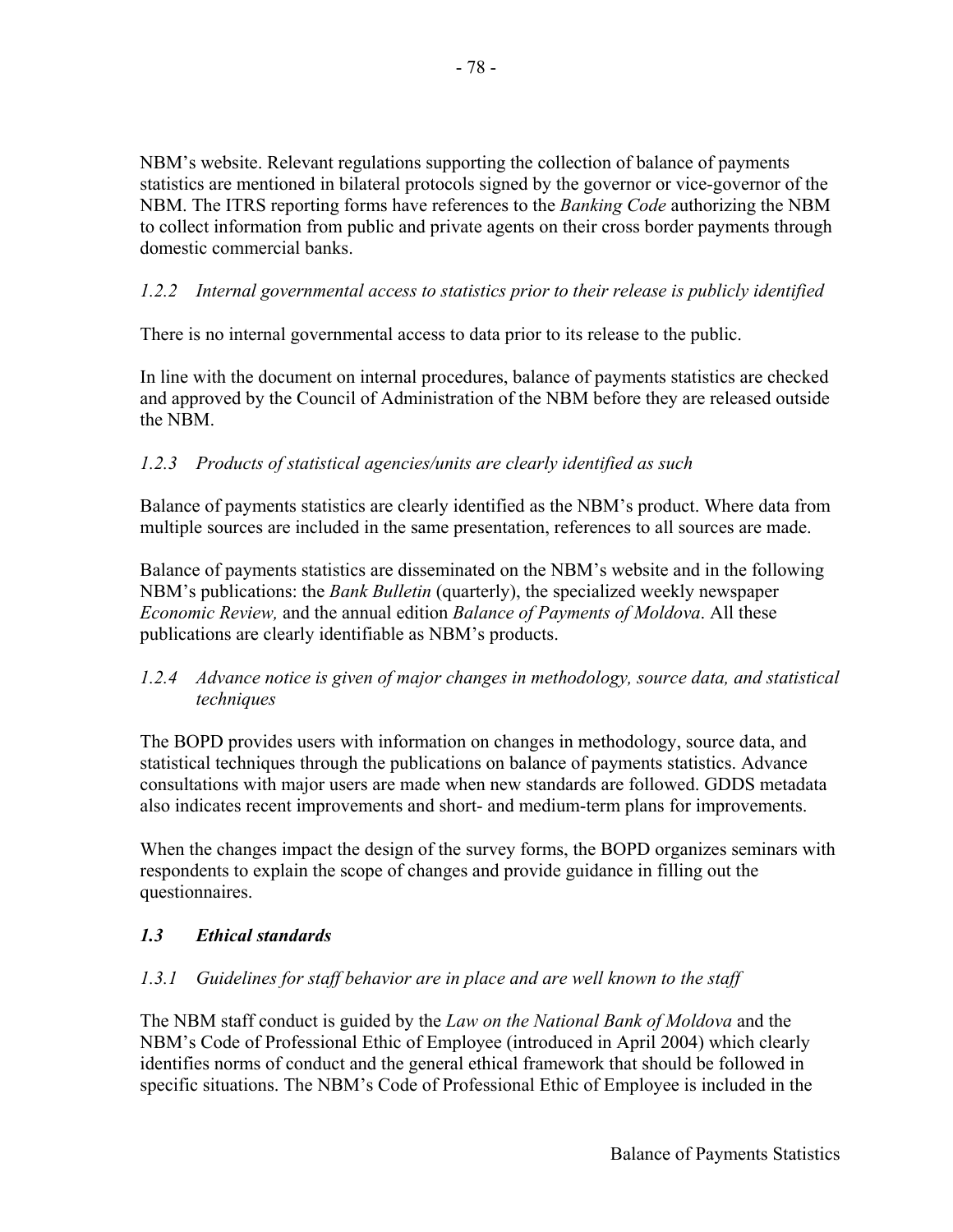information package provided to new staff and sent to all NBM's staff whenever updates occur.

# **2. Methodological soundness**

## *2.1 Concepts and definitions*

# *2.1.1 The overall structure in terms of concepts and definitions follows internationally accepted standards, guidelines, or good practices*

The balance of payments statistics in Moldova are compiled following the *BPM5*. Current, capital, and financial accounts of the balance of payments are defined according to the *BPM5* guidelines, and transactions in assets and liabilities are recorded separately. The BOPD follows rigorously the double-entry principle in compiling the balance of payments statistics. Resident institutional units are generally defined in conformity with *BPM5* as those that have a center of economic interest in Moldova (see also Scope 2.2). The definition of reserve assets deviates from that in the *BPM5*. Reserve assets in Moldova's balance of payments exclude from NBM's holding of currency and deposits, the amounts equal to the commercial banks' deposits in foreign currency at the NBM with regards to reserve requirements.

# *2.2 Scope*

1

# 2.2.1 The scope is broadly consistent with internationally accepted standards, guidelines, *or good practices*

The scope of balance of payments statistics is consistent with the *BPM5* with the exception of flows related to Transnistria, a disputed territory.<sup>4</sup> The balance of payments of Moldova excludes most transactions of Transnistria with nonresidents.

## *2.3 Classification/sectorization*

*2.3.1 Classification/sectorization systems used are broadly consistent with internationally accepted standards, guidelines, or good practices* 

Classification and sectorization systems are consistent with the *BPM5*. The BOPD follows the transaction, financial instrument, and sector classifications as presented in the standard components of the *BPM5*. Government guaranteed debt transactions are attributed to the sector of the borrower and public enterprises' financial transactions are attributed to the "other sector."

<sup>&</sup>lt;sup>4</sup> Following a civil war in 1992, the region bordering the left bank of the Nistru river (Transnistria) seceded from Moldova and the dispute remains unresolved.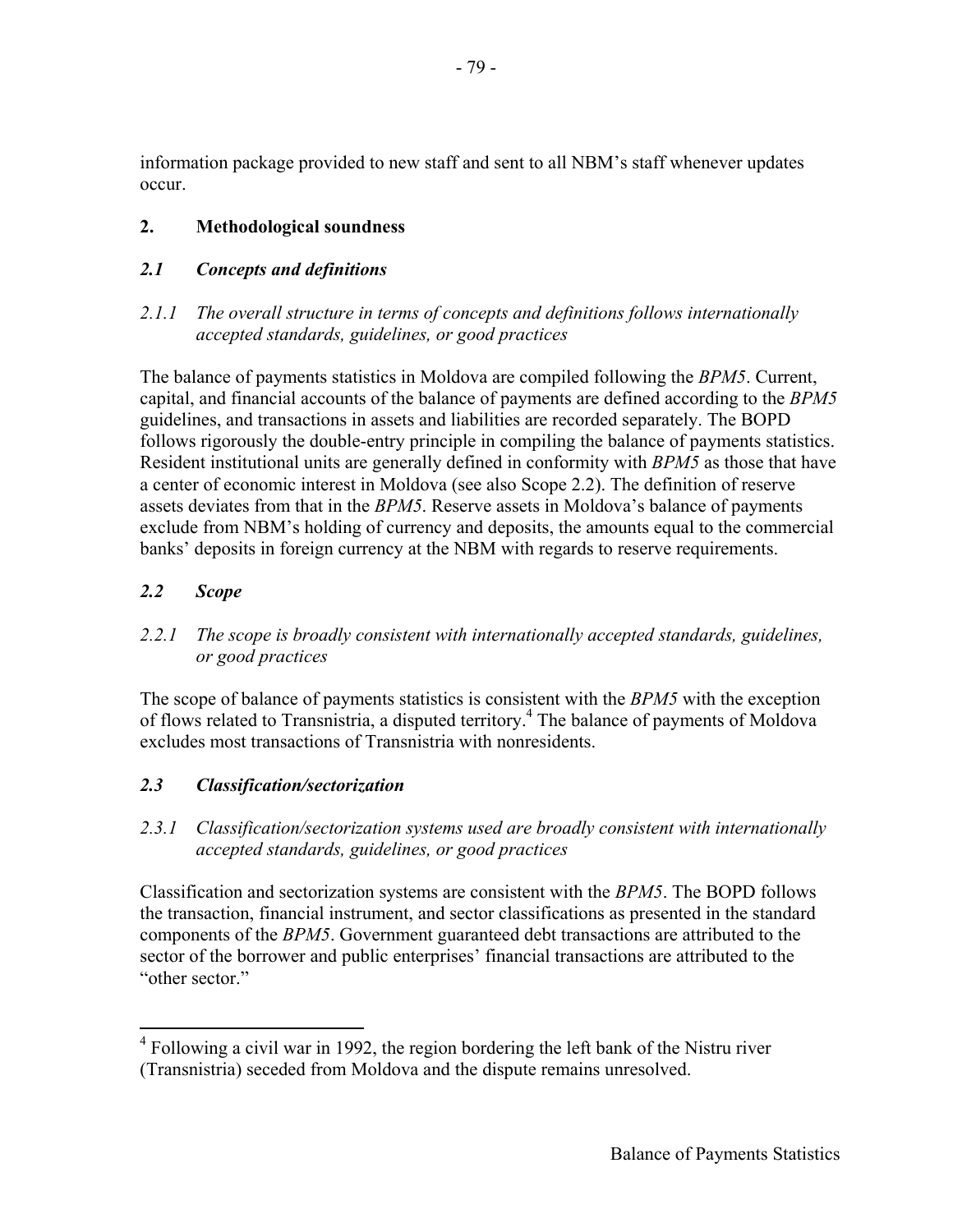# *2.4 Basis for recording*

#### *2.4.1 Market prices are used to value flows and stocks*

The balance of payments statistics are compiled in U.S. dollars. In principle, market prices are used to value transactions. Exports and total imports are valued on an f.o.b. basis. Transactions in trade credits, currency and deposits, and reserve assets are derived from stock data. In these cases, quarterly flows are derived using stocks in original currency and quarterly average exchange rate for that currency. Transactions in foreign currency are converted using the exchange rate of the transaction day published by the NBM.

#### *2.4.2 Recording is done on an accrual basis*

Transactions are recorded on an accrual basis except for interest on loans, which is recorded on a due-for payment basis (see also 3.1.2). Goods are recorded by Customs Service at the time a customs declaration is filed and transactions in services are generally recorded when rendered. Dividends are recorded when they are declared and reinvested earnings are recorded when earned. Loan drawings are recorded when they are disbursed and payments are recorded when they are due. The treatment of arrears is in accordance with the *BPM5* principles.

## *2.4.3 Grossing/netting procedures are broadly consistent with internationally accepted standards, guidelines, or good practices*

Transactions in current and capital accounts are recorded on a gross basis, and transactions in financial account are recorded on a net basis separately for assets and liabilities.

## **3. Accuracy and reliability**

#### *3.1 Source data*

#### *3.1.1 Source data are obtained from comprehensive data collection programs that take into account country-specific conditions*

Balance of payments statistics are compiled using a comprehensive and well-balanced data collection system that includes several surveys of enterprises, a closed international transaction reporting system (ITRS), and administrative sources. Data sources are carefully selected and developed. The NBM actively cooperates with other agencies to develop appropriate data sources.

The NBS conducts several surveys of enterprises that provide data for balance of payments purposes. Among the most important surveys are survey of enterprises with foreign investment, survey of transport enterprises, surveys of enterprises exporting or importing services, and survey of insurance. The business register for these surveys is comprehensive and kept up-to-date. A complete enumeration of enterprises for each survey is done as the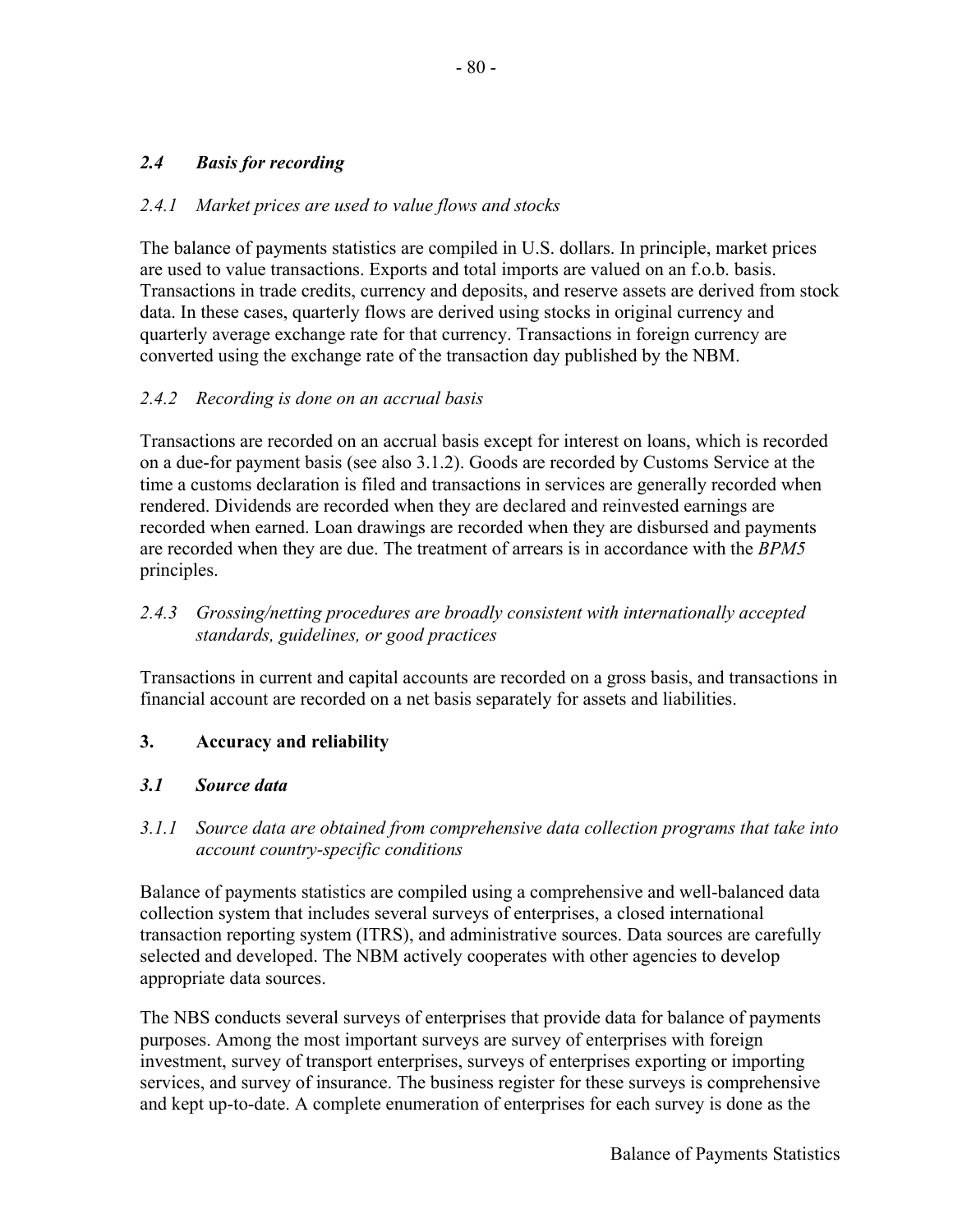number of enterprises is manageable for each of the above surveys. Response rates are high and follow-up for nonresponse is done on a regular basis. A regular consultation between the NBM and NBS staff leads to designing and revising of questionnaires to meet the balance of payments needs. All these surveys are conducted on a quarterly basis. All quarterly surveys other than the survey of enterprises with foreign investment collect quarterly data on a discrete basis. The survey of enterprises with foreign investment collects quarterly data on a cumulative basis. The BOPD derives discrete quarterly figures by decumulating the cumulative data. This may lead to an inappropriate allocation of flows to quarters. However, the annual balance of payments would be unaffected.

The ITRS system was introduced in 1994. The ITRS is comprehensive and includes reporting by commercial banks, NBM, and enterprises with accounts abroad. All transactions are to be included in the ITRS. Individual invoices are also submitted for high-value transactions. A classification consistent with the *BPM5* is used. Adequate instruction is given to respondents; regular discussions are held with respondents; data are scrutinized; and, when needed, respondents are contacted for explanations and corrections of data. Taking into account the limitation of settlements data (nonaccrual flows, nettings, coverage), the ITRS is mainly used as an additional and supplementary data source for quarterly balance of payments statistics to fill data gaps, cross-check other sources, and adjust data from other sources.

Data from existing administrative sources are also exploited to derive or validate some balance of payments components. The BOPD is also responsible for processing the external debt statistics, which are generated using the DMFAS operated by the Ministry of Finance and NBM. Currently, interests on loans are compiled on a due-for-payment basis. This may not affect the annual balance of payments statistics, but can affect the quarterly data.

The BOPD makes serious efforts to ensure that data sources are comprehensive and reliable. It has staff assigned to monitor developments in markets and news in the media. The primary data sources, comprising the surveys and the ITRS, are broadly sufficient to compile balance of payments statistics. Supplementary information is used to compile data not covered by the surveys or the ITRS. The BOPD takes careful approach to avoid double-counting in using the multiple data sources it obtains. The existence of multiple sources enables the BOPD to derive complementary information for cross-checks, logical control, and in-depth analysis for finding out possible inaccuracies in data to achieve better results.

A short description of data sources for major components of balance of payments statistics is given below:

• **Goods.** Data on customs declarations for imports and exports by legal entities are obtained from the NBS, which receives them from the Customs Service. Data on imports of energy are obtained by the BOPD directly from the relevant enterprises. Customs declarations filed by individuals are used to cover imports and exports by individuals. Customs declarations also provide data on goods for processing. ITRS is used to derived data on repairs on goods and goods procured at ports. Goods imported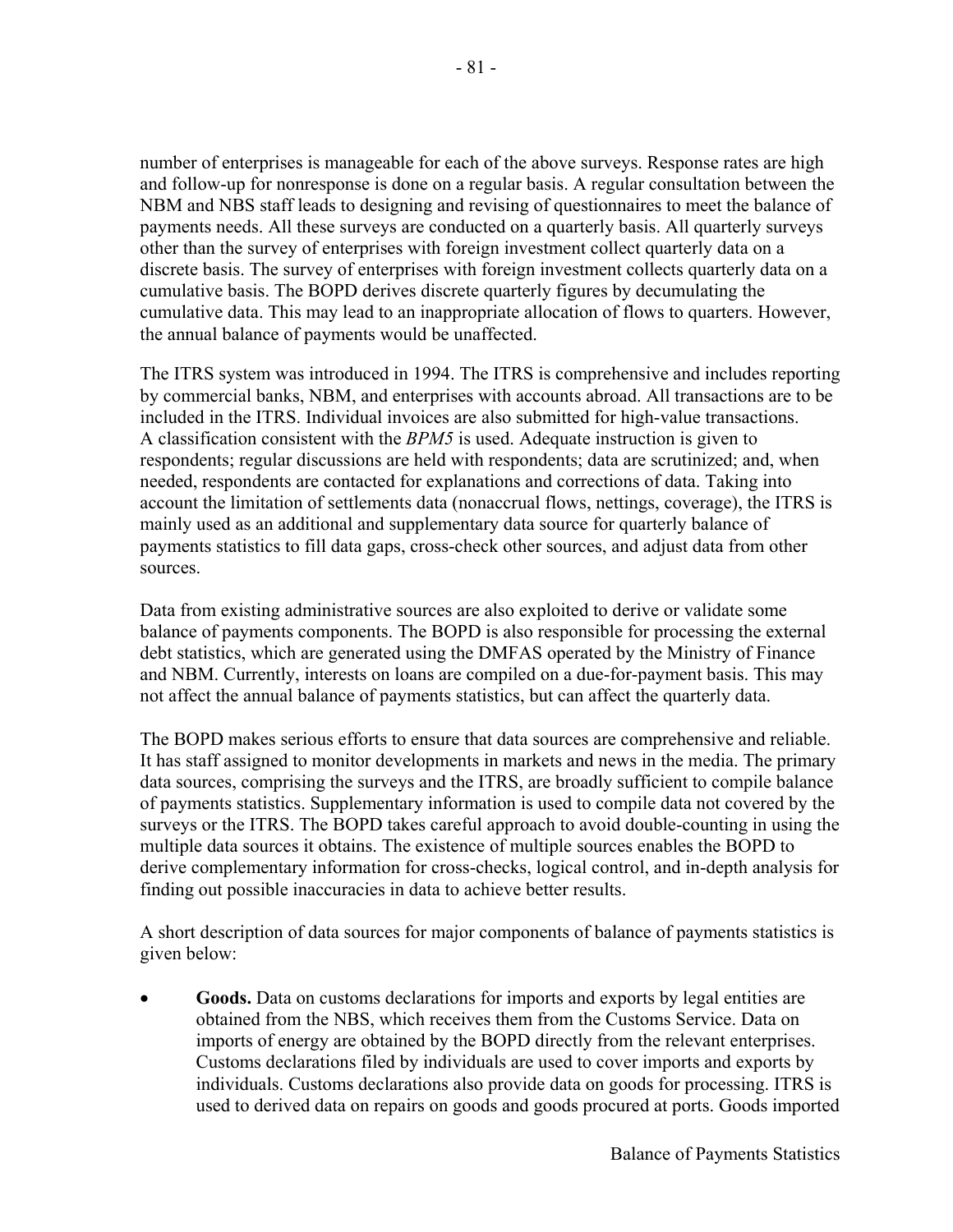and exported from Transnistria are excluded as there are no information on other external transactions of Transnistria.

- **Services.** The following sources are used for various categories of services:
	- **Transportation**. In addition to the imports of freight transportation that are estimated as part of the c.i.f/f.o.b. adjustments to c.i.f. imports, data are obtained from a survey of transport enterprises, the ITRS, the customs declaration database for in-kind payments, and Moldova Gas for transit of gas.
	- **Travel.** Estimates on travel are compiled on the basis of information collected from enterprises providing travel and hotel services, information related to staff training abroad, information of individuals traveling abroad for trade in goods, and information on Moldovan students studying abroad and foreign students studying in Moldova. Data from ITRS are also used to identify cash withdrawals up to a certain amount from nonresidents' accounts with resident banks. These amounts are considered to be used for travel expenses. As well, reporting on the foreign accounts of resident enterprises abroad is used to identify travel expenses abroad by these enterprises. Travel expenditures related to technical assistance, and grants are also identified from data obtained from the Ministry of Economy and international organizations.
	- **Other services.** ITRS is used for construction, financial, information, royalties and license fees, and other business services. NBS survey provides data on communications and recreational and entertainment services. For insurance, in addition to a portion of c.i.f. value of imports, data from the NBS survey on insurance services and reports on the foreign accounts of resident enterprises abroad are used. Data from the Ministry of Foreign Affairs and foreign embassies and consulates in Moldova are obtained to estimate government services n.i.e.
- **Compensation of employees.** Data on compensation of resident employees working in foreign embassies and international organizations are obtained from relevant agencies. Compensation of Moldovan short-term workers abroad is estimated as part of total remittances sent by all workers abroad (see below for workers' remittances).
- **Investment income.** Information on direct investment and portfolio investment dividend income outflows is derived from the survey of enterprises with foreign investment conducted by the NBS. Interest payments on loans are derived from the DMFAS database, which are recorded on a due-for-payment basis. Interest receivable on other investments are obtained from ITRS. Income on reserve assets are obtained from the NBM.
- **Current transfers.** Workers' remittances and compensation of employees of Moldovan workers abroad are derived through a detailed assessment of remittances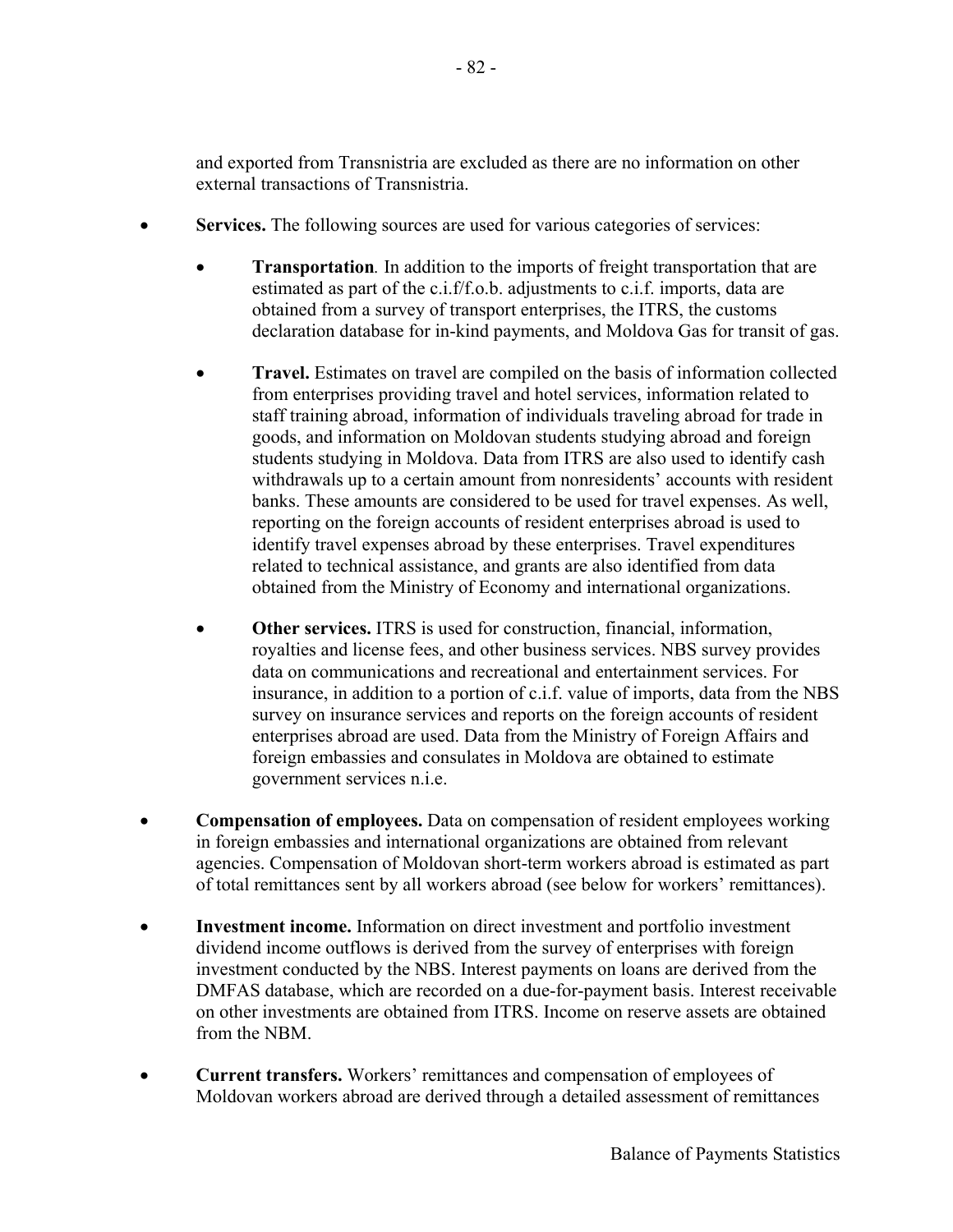made through the banking system, cash flows of banks released by them to residents, and an estimate of expenditures in foreign currency in car and real estate markets that are assumed to be financed by cash remitted by workers abroad. The estimation model is detailed and assumptions are reviewed regularly. Apart from remittances, payments to international organizations present current transfer payments, while receipts of current transfers associated with foreign grants, technical assistance, and students' scholarships are estimated from relevant sources.

- **Capital transfers.** Migrants' transfers are estimated for official migrants on the basis of number of immigrants/emigrants as well as transfers through the banking system. Data from the Ministry of Economy is used to estimate capital transfers received by the government.
- **Financial account.** Direct investment in Moldova in nonbank sector is estimated on the basis of NBS survey of enterprises with foreign investment. For banks, information is obtained from them. Customs declarations are also scrutinized to identify direct investment flows in-kind. For direct investment abroad, information is collected through ITRS and Ukraine and Russian embassies in Moldova. Data from sales and purchases of securities by nonresidents are also used, primarily for validating and filling gaps. For portfolio investment liabilities, the main source is the NBS survey of enterprises with foreign investment for nonbank enterprises and banks' reports for banking sector. Data from ITRS and National Securities Commission provide information on portfolio investment assets. Data on financial derivative transactions are obtained from ITRS. Loans liabilities are available from DMFAS database. Currency and deposits of commercial banks are obtained from their accounts. NBM furnishes transactions of government. For other sectors, report on enterprises' accounts abroad is used. In addition, cash flows of foreign exchange offices are analyzed to estimate holding of foreign currency by households. Trade credits include advance payments and receipts, an estimate of currency repatriated with delay, positions associated with nonequivalent barter, and contra-entries for goods for processing. Data are also obtained from a few state enterprises on their trade credit positions. Other assets and liabilities include data on arrears and transactions associated with historical debt inherited from the Soviet Union. Transactions on reserve assets are calculated on the basis of NBM's records.

#### *3.1.2 Source data reasonably approximate the definitions, scope, classifications, valuation, and time of recording required*

Source data reasonably meet the methodological standards and guidelines for compiling balance of payments statistics. For surveys and ITRS, appropriate testing and regular review is conducted of the collection processes.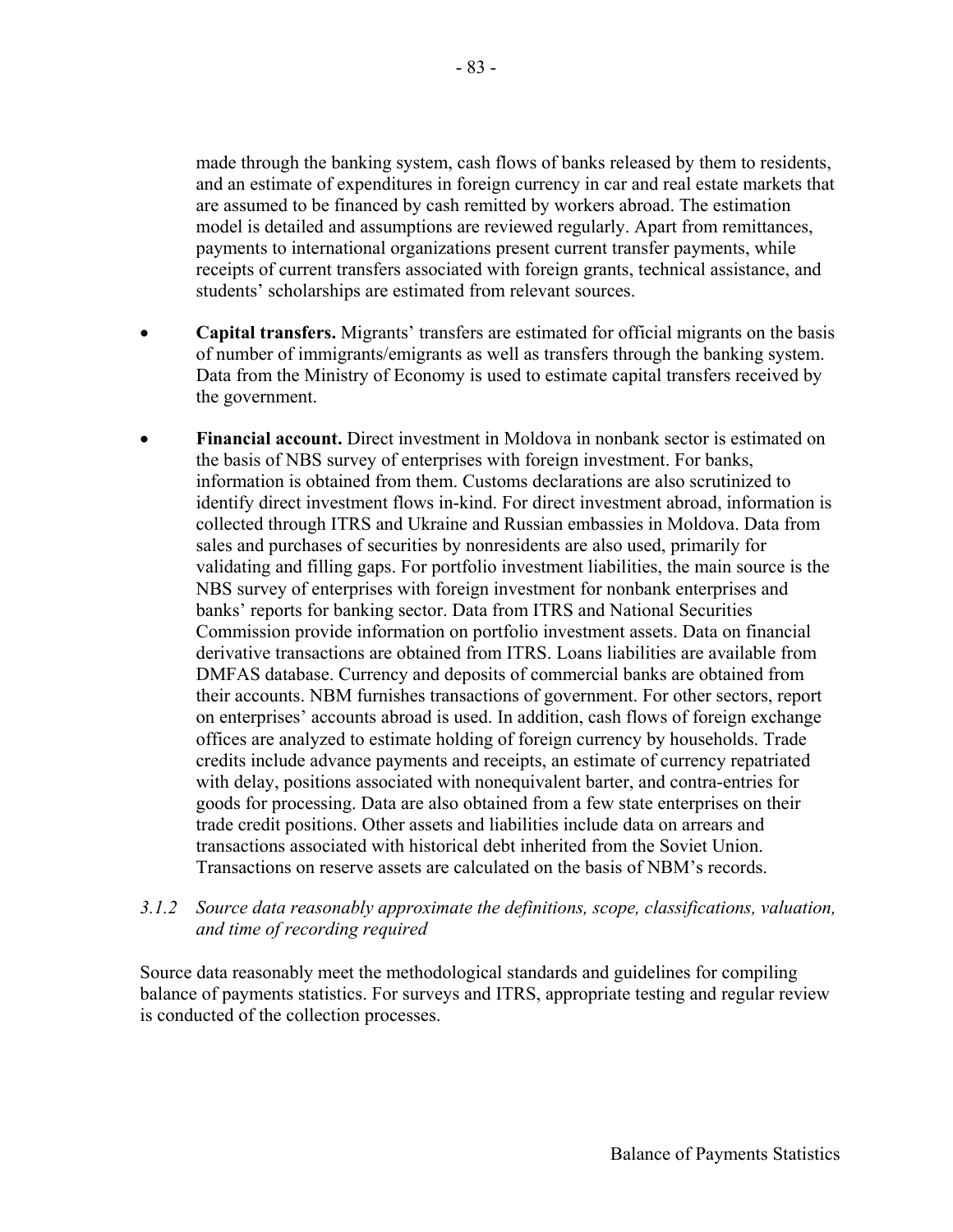#### *3.1.3 Source data are timely*

The source data are timely for compiling and disseminating quarterly balance of payments statistics. For surveys, the enterprises are expected to report promptly and follow-up procedures ensure the timely receipt of data. Nonrespondents are followed up. Data from the ITRS are available on a timely basis. Formal arrangements are in place to obtain administrative data on a timely basis.

## *3.2 Assessment of source data*

*3.2.1 Source data—including censuses, sample surveys and administrative records—are routinely assessed, e.g., for coverage, sample error, response error, and nonsampling error; the results of the assessments are monitored and made available to guide statistical processes*

Computerized edit checks have been developed to ensure that details add to totals. Consistency checks are built into the ITRS system and processing and compilation of data. Database for compilation of balance of payments and processing processes are designed inhouse within a network environment. Survey forms have been designed to be internally consistent and data to be provided follow accepted accounting standards in order to ease the burden of reporting. All data go through validations with related sources. Individual records with high values are checked with ITRS or other sources. Necessary follow-up is done to either correct data, if misreporting, or to obtain data, if missing.

#### *3.3 Statistical techniques*

#### *3.3.1 Data compilation employs sound statistical techniques to deal with data sources*

Computerized data management and processing system for balance of payments has been set up to minimize processing errors such as coding, editing, and tabulating. Because the surveys and ITRS are comprehensive, sampling techniques are irrelevant. Almost all data are collected with quarterly frequency. In only limited cases, annual data have more reliable coverage, in which cases appropriate use is made of both the quarterly data and annual benchmarks. Adjustments of source data are done after a careful examination of causes and alternative information.

#### *3.3.2 Other statistical procedures (e.g., data adjustments and transformations, and statistical analysis) employ sound statistical techniques*

Specific procedures are developed to adjust data from various sources to improve coverage, classification, and valuation, and to conform to guidelines set out in *BPM5*. The c.i.f./f.o.b. factors for separating f.o.b. imports and freight and insurance were calculated five years ago. Presently, the NBM is working with NBS to derive these factors from customs declarations for each period. Imports by individuals are estimated on the basis of customs declarations filed by them. Energy imports are obtained directly from enterprises. For travel and various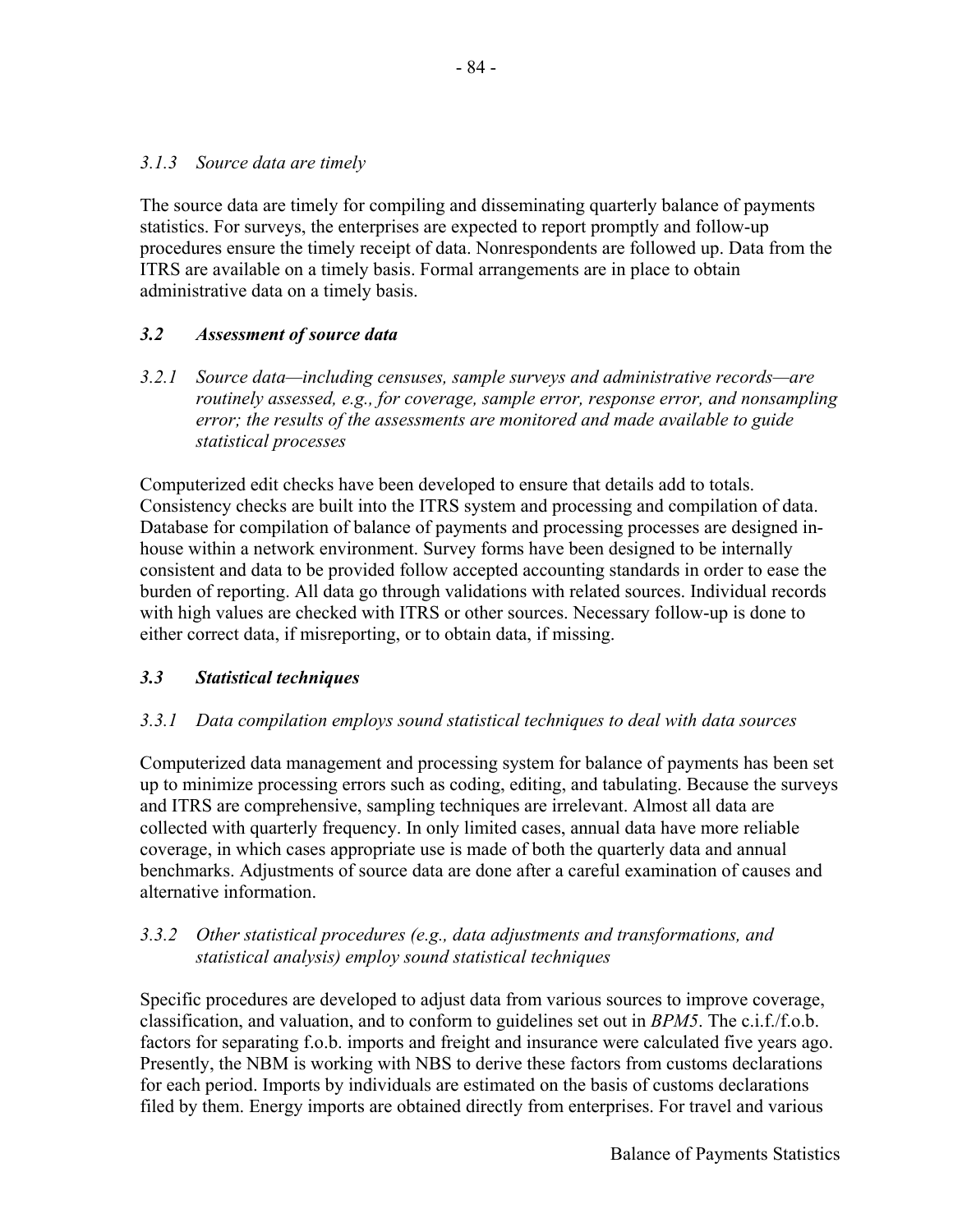services, several data sources (surveys, ITRS, and administrative data) are used in a consistent way to derive various components of services debits and credits. For workers' remittances and compensation of employees from abroad, data from ITRS are augmented with cash flows assumed to be released by banks to residents and foreign currency transactions in real estate and car markets assumed to be settled by using money sent or brought by Moldovan workers. The adjustments and assumptions seem plausible and are kept under constant review.

# *3.4 Assessment and validation of intermediate data and statistical outputs*

## *3.4.1 Intermediate results are validated against other information where applicable*

Intermediate results are checked against various alternative data sources and estimates. For example, workers' remittances are compared with estimates that can be derived from censuses, specific surveys, and migration statistics. Collection of data from multiple sources provides the BOPD a good opportunity to validate statistical outputs. One staff is assigned to monitor media and news related to external economic relations.

# *3.4.2 Statistical discrepancies in intermediate data are assessed and investigated*

The behavior of time series is cross-checked with related series/indicators when such information is available. Financial flows are reconciled with changes in positions. Whenever surveys or administrative data are used, they are cross-checked with ITRS results.

# *3.4.3 Statistical discrepancies and other potential indicators of problems in statistical outputs are investigated*

Errors and omissions are monitored at the end of each quarterly compilation period as an indicator of unrecorded or misreported transactions. The absolute size, direction, and periodicity is the indirect indicator of the item or sector to be researched if needed. Moldova also compiles balance of payments for Commonwealth of Independent States and rest of the world as well as for main external partner countries. The compilation of separate regional statements allow for an in-depth analysis of discrepancies.

## *3.5 Revision studies*

## *3.5.1 Studies and analyses of revisions are carried out routinely and used internally to inform statistical processes (see also 4.3.3)*

Analysis and studies of revisions are carried out on a routine basis and used to improve sources and statistical techniques.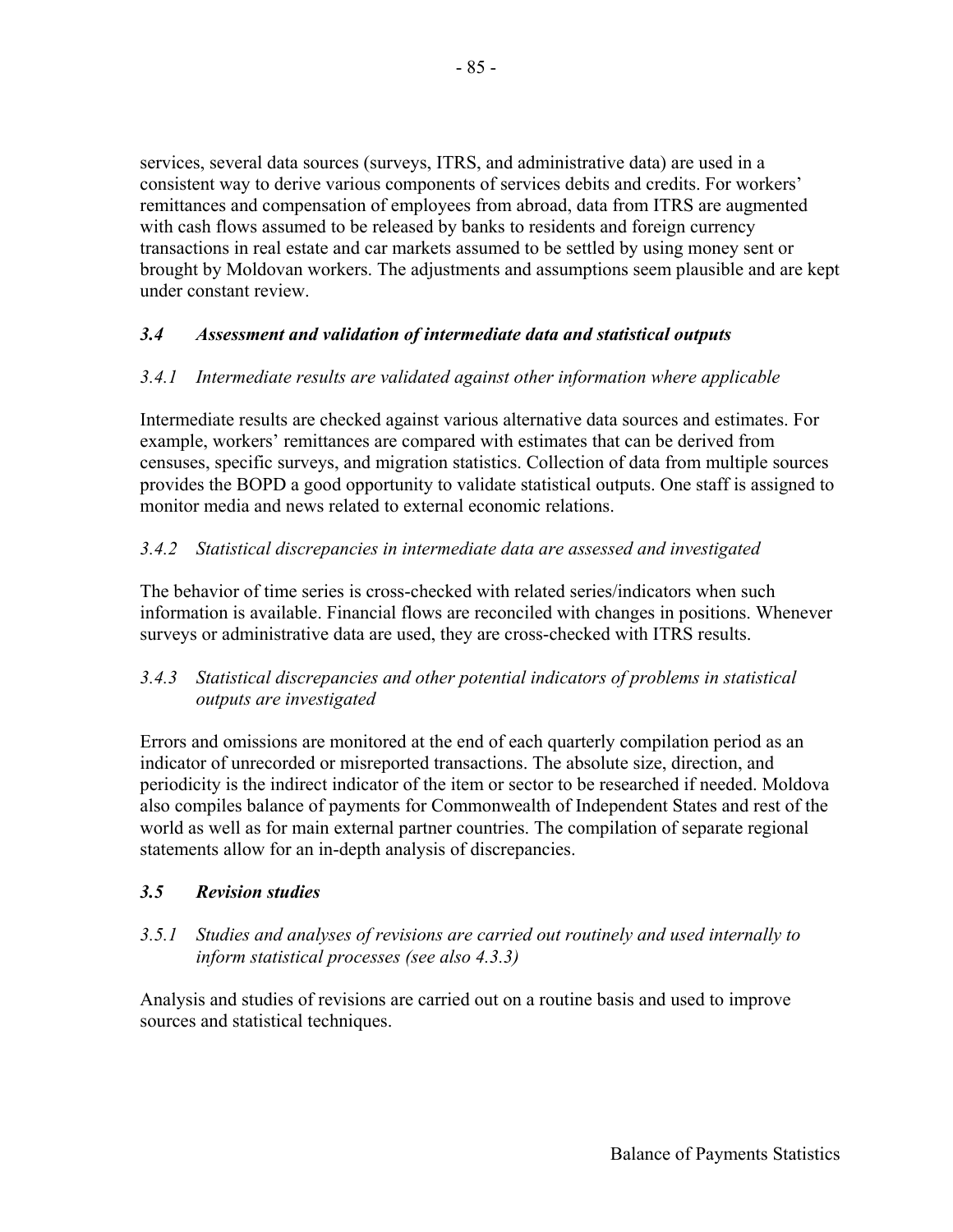# **4. Serviceability**

# *4.1 Periodicity and timeliness*

# *4.1.1 Periodicity follows dissemination standards*

Balance of payments statistics are disseminated quarterly (the periodicity required by the SDDS). The GDDS recommendation is dissemination of annual data.

## *4.1.2 Timeliness follows dissemination standards*

Quarterly balance of payments statistics are disseminated within one quarter after the reference period, thus meeting the SDDS requirement. The GDDS recommendation is dissemination within six months.

# *4.2 Consistency*

# *4.2.1 Statistics are consistent within the dataset*

Concepts, definitions, and classifications for producing quarterly and annual balance of payments statistics are the same. Same data sources are used for quarterly and annual data. Annual balance of payments statistics are derived as the sum of the four quarters. Financial transactions are reconciled with changes in international investment position. A special table in the annual edition *Balance of Payments of Moldova* provides stock data on the beginning and end of periods as well as changes due to transactions, prices, exchange rates, and other adjustments for standard components of international investment position.

## *4.2.2 Statistics are consistent or reconcilable over a reasonable period of time*

Consistent time series for balance of payments statistics are available since 1993. When changes in source data, methodology, or techniques are introduced, historical series are reconstructed as far back as reasonably possible. Main reasons for changes as well as items and periods affected are indicated in the annual edition *Balance of Payments of Moldova*. Most publications include analysis and explanation of trends in the balance of payments.

## *4.2.3 Statistics are consistent or reconcilable with those obtained through other data sources and/or statistical frameworks*

Moldova's balance of payments statistics are fully consistent with external debt statistics. The BOP data are also consistent or reconcilable with merchandise trade, national accounts, and monetary statistics, as follows:

• balance of payments data on goods are derived from the NBS's merchandise trade data with adjustments for coverage (imports of energy and imports and exports of goods by individuals), classification (as needed by examining the individual customs'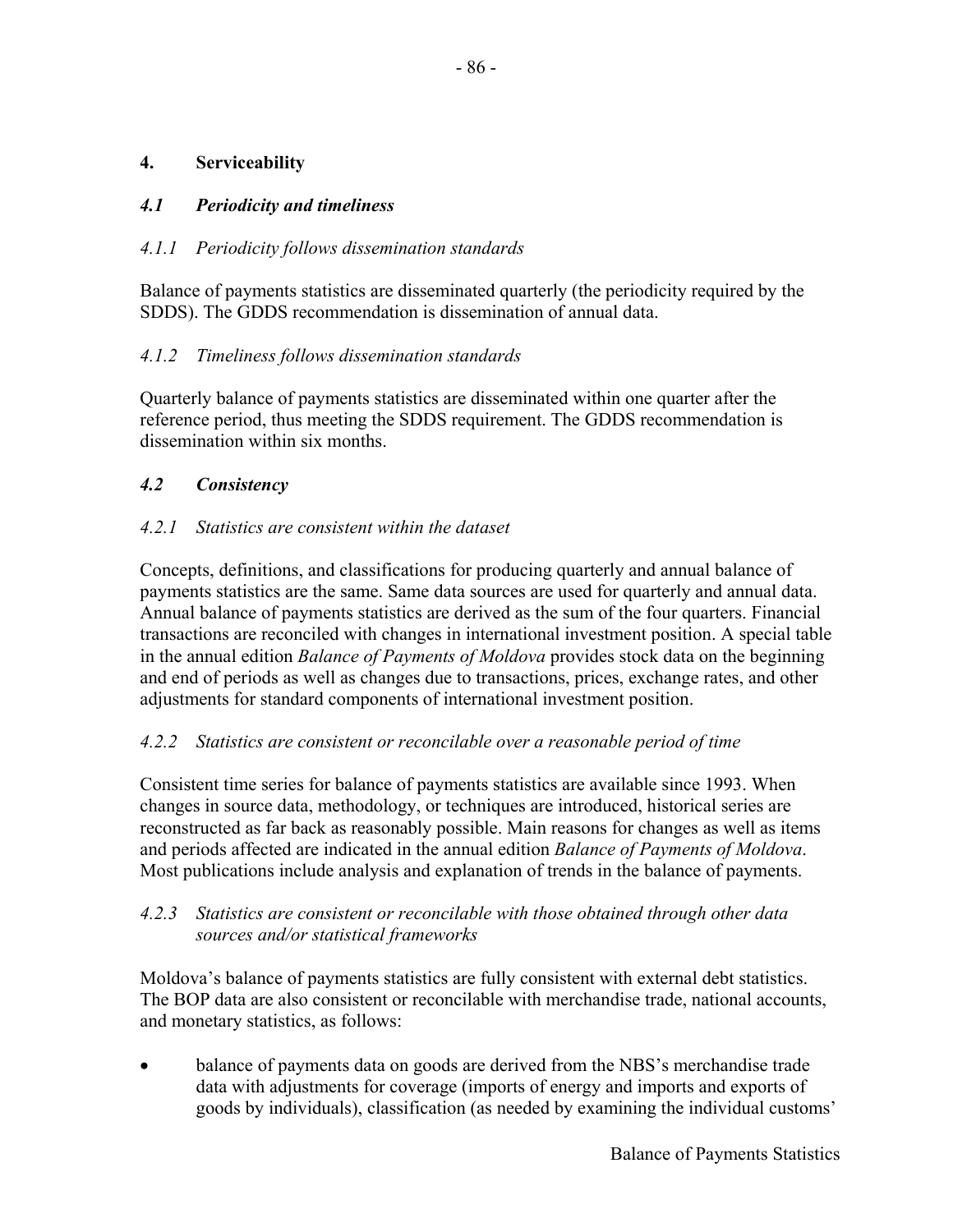records), valuation (from c.i.f. to f.o.b. for imports), and time of recording (as needed by examining individual customs' records). Estimates are made for repair of goods and imports/exports of goods procured in ports on the basis of information derived from the ITRS;

- balance of payments data are a direct input to the external sector of the national accounts;
- balance of payments data on international banking transactions are reconcilable with monetary statistics.

# *4.3 Revision policy and practice*

## *4.3.1 Revisions follow a regular and transparent schedule*

The revision policy for balance of payments statistics is as follows:

- regular revisions of quarterly data are included in the balance of payments each quarter and can affect data up to three quarters, and
- regular revisions of annual data are included in the balance of payments two times a year (while working out preliminary and final versions) and can affect quarterly and annual data up to three/four years.

The revision policy is stated in the balance of payments methodology published on the NBM's website.

## *4.3.2 Preliminary and/or revised data are clearly identified*

The quarterly dissemination indicates preliminary or revised quarterly data that are revised according to the quarterly revision cycle. However, the revision of quarterly and annual data according to the annual revision cycle is not always clearly identified in the publications.

## *4.3.3 Studies and analyses of revisions are made public (see also 3.5.1)*

The information regarding revisions in terms of items and periods affected and reasons is published in an ad hoc table in the annual edition *Balance of Payments of Moldova*. Also, analysis of major revisions is published.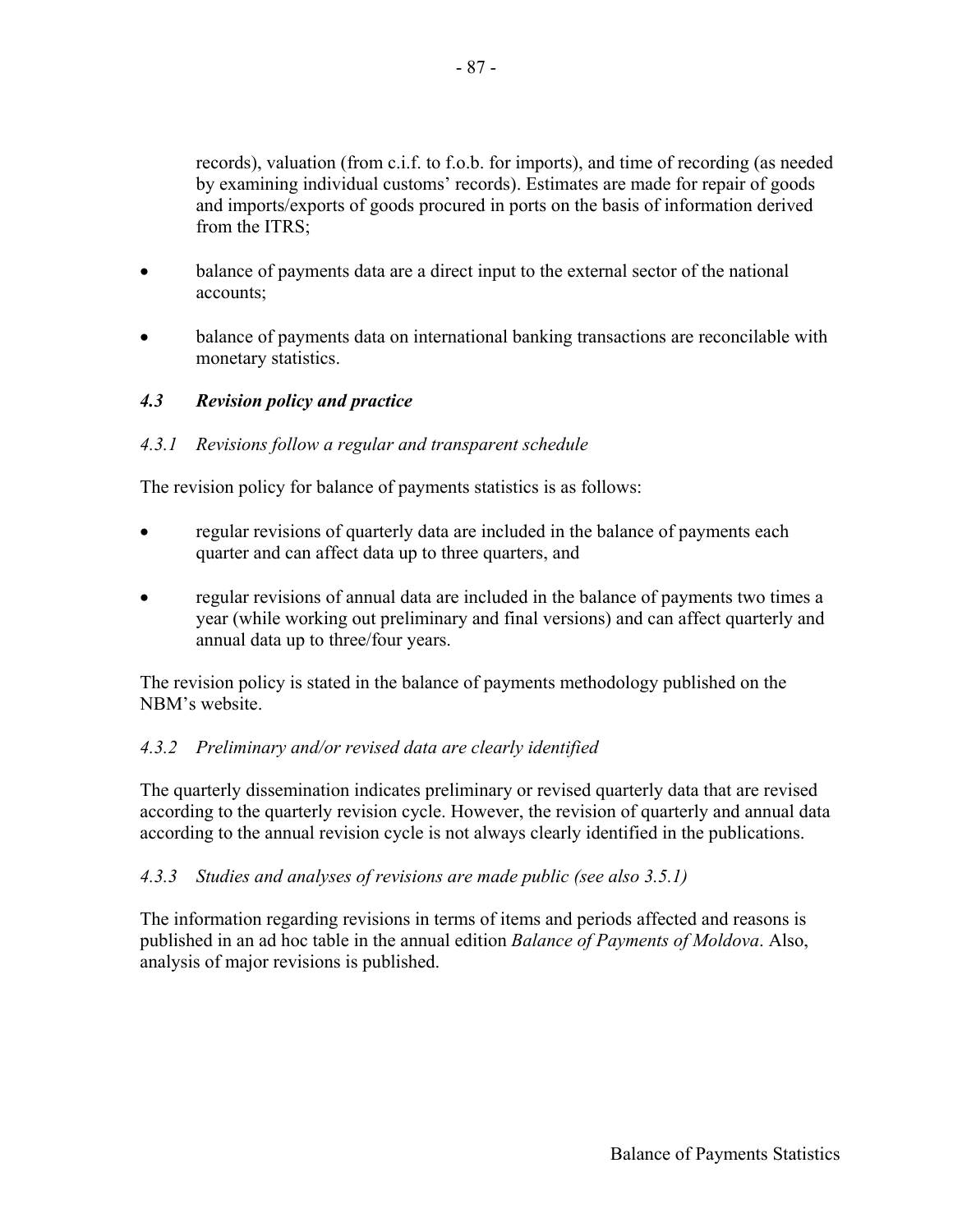## **5. Accessibility**

# *5.1 Data accessibility*

*5.1.1 Statistics are presented in a way that facilitates proper interpretation and meaningful comparisons (layout and clarity of text, tables, and charts)* 

Annual and quarterly balance of payments series since 1993 are disseminated in accordance with the *BPM5* standard components in the NBM's *Quarterly Bulletin* and in the annual edition *Balance of Payments of Moldova*. Both standard and analytical presentations of data are published. The publications provide a wide range of statistics on the external sector intended to meet the needs of various users. They include analysis and comments on trends in balance of payments, explains observed patterns, and presents statistics using tables, charts, and graphs. Balance of payments statistics and their analysis are also available on the NBM's website. Online annual and quarterly balance of payments statistics are available since 1997 and the first quarter of 2005, respectively.

## *5.1.2 Dissemination media and format are adequate*

Statistics are disseminated in formats that broadly suit users' needs. Detailed analytical information on balance of payments statistics (ad hoc charts, tables, and graphs) is available on the NBM's *Quarterly Bulletin, Annual Report*, and annual edition *Balance of Payments of Moldova*. All these publications are available on the NBM's website.

## *5.1.3 Statistics are released on a preannounced schedule*

An advance release calendar is provided on the NBM's website, which provides advance release dates, during the next quarter, for statistics compiled and disseminated by the NBM. As this is a recent development, it is not possible to determine whether data are released according to the preannounced schedule.

## *5.1.4 Statistics are made available to all users at the same time*

Balance of payments statistics are made available to six users (the president, the parliament speaker, the prime minister, the minister of finance and commerce, the minister of economy and trade, the National Bureau for Statistics) next day after they are approved by the Council of Administration of the NBM. The balance of payments as well as international investment position and external debt statistics are placed on the NBM's external website one week after their approval by the NBM's Council of Administration. This is due to some technical reasons and translation difficulties. The BOPD provides data to anyone upon request once they are approved by the Council of Administration, and this may happen before their posting on the NBM's website. However, this practice is not publicized. The BOPD is planning to post the data on its website at the same time as they are made available to the selected users.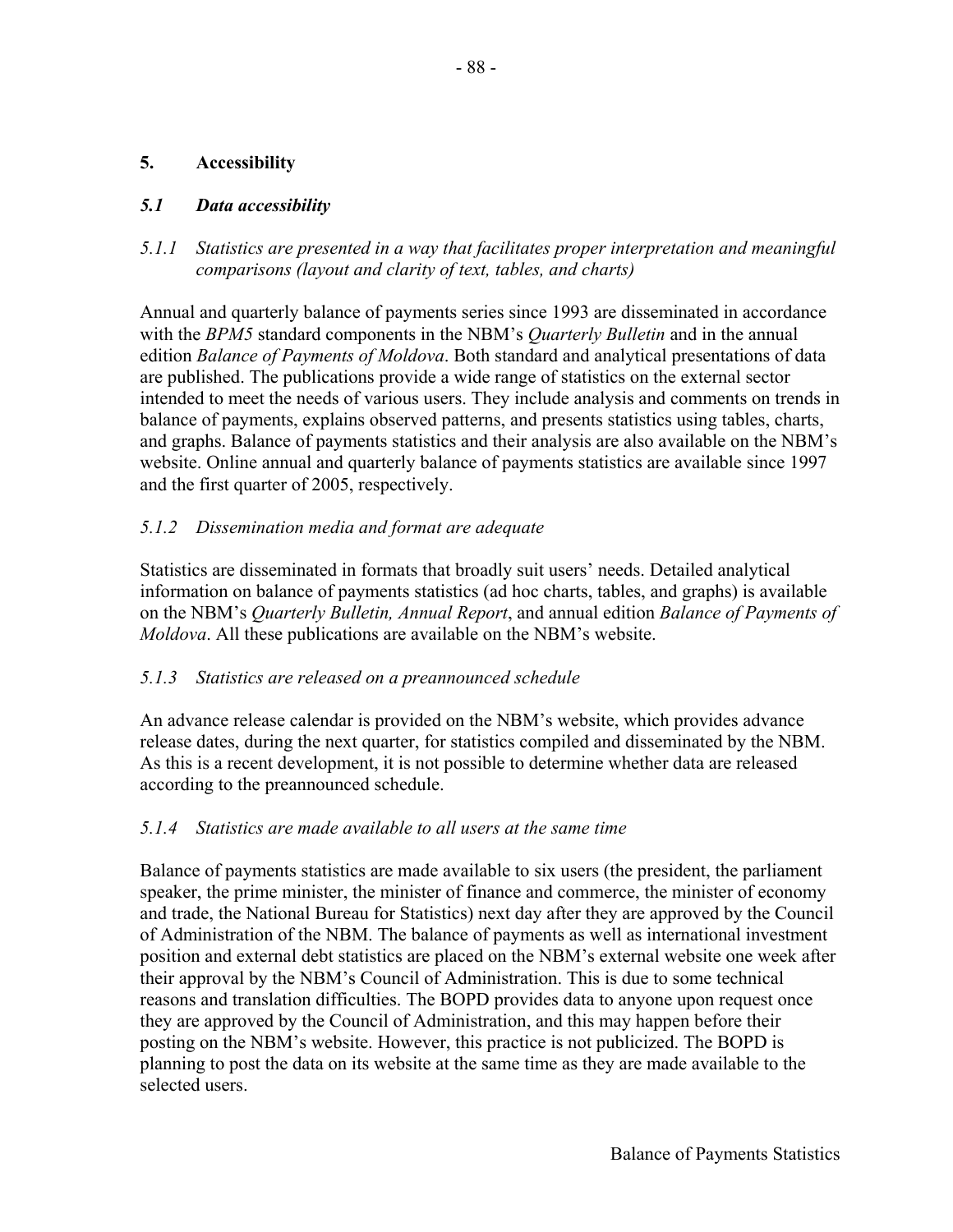# *5.1.5 Statistics not routinely disseminated are made available upon request*

Ad hoc balance of payments statistics are routinely provided upon request to other ministries in preparation for international negotiations and presentations, and, also, to international organizations, embassies, international rating agencies, etc. BOPD also provides data in response to requests from graduate students in the preparation of specific studies. Customized tabulations can be provided free of charge to meet specific requests. The annual edition *Balance of Payments of Moldova* provides contact details for additional information.

## *5.2 Metadata accessibility*

*5.2.1 Documentation on concepts, scope, classifications, basis of recording, data sources, and statistical techniques is available, and differences from internationally accepted standards, guidelines, or good practices are annotated* 

A summary on concepts, scope, classifications, and basis of recording underlying the balance of payments statistics is provided in the explanatory notes section attached to the annual edition *Balance of Payments of Moldova*, and on the metadata posted on the NBM's website. The GDDS metadata are reviewed and updated regularly (the latest update was made in February 2005). A comprehensive document on sources and methods is prepared for internal use.

## *5.2.2 Levels of detail are adapted to the needs of the intended audience*

Some summary and ad hoc documents are made available to users. A comprehensive document on sources and methods for compiling balance of payments statistics has not been prepared for users of statistics.

## *5.3 Assistance to users*

## *5.3.1 Contact points for each subject field are publicized*

The annual edition *Balance of Payments of Moldova* and NBM's website provide a clear reference of the unit in charge of compiling and disseminating balance of payments statistics. They also specify the name, telephone number, and the e-mail address of the contact person for users' assistance. There is also the web master's address on the NBM's website where users can address their requests to the BOPD.

#### *5.3.2 Catalogs of publications, documents, and other services, including information on any charges, are widely available*

The NBM publishes all NBM's statistical publications on its website, which also includes a catalog of its publications.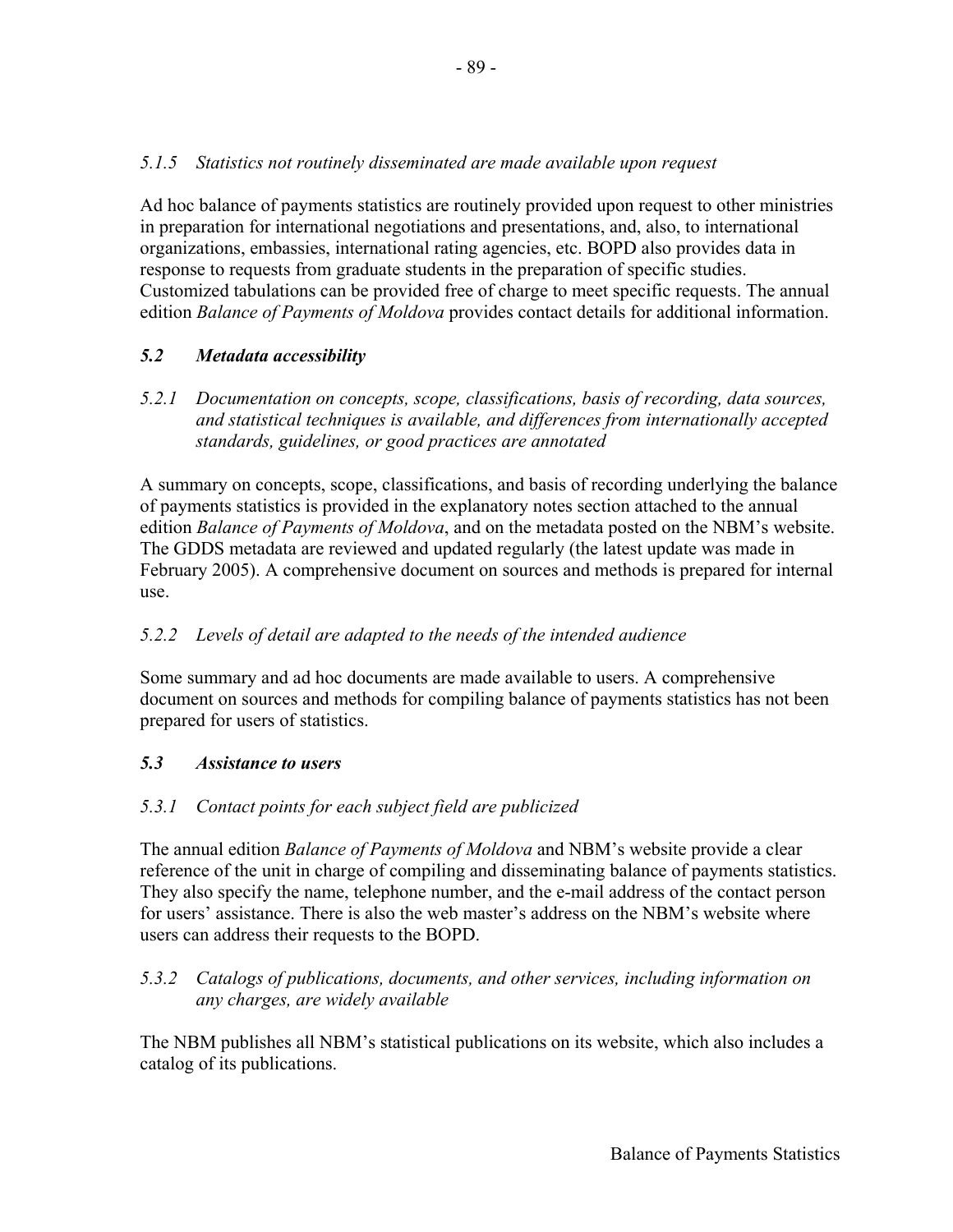|                                            |                    |                |                                     | Table 4. Moldova: Data Quality Assessment Framework (July 2003): Summary of Results for Balance of Payments Statistics<br>(Compiling Agency: National Bank of Moldova) |                                                                                      |
|--------------------------------------------|--------------------|----------------|-------------------------------------|------------------------------------------------------------------------------------------------------------------------------------------------------------------------|--------------------------------------------------------------------------------------|
| Criteria                                   |                    |                |                                     | Key to symbols: NA = Not Applicable; O = Practice Observed; LO = Practice Largely Observed; DA of Deserved; NO = Practice Not Observed; SDDS = Complies with SDDS      |                                                                                      |
| Element                                    | $\sum_{i=1}^{n}$   | $\overline{C}$ | $\overline{R}$<br>DNO<br>Assessment | Comments on Assessment                                                                                                                                                 | Plans for Improvement and Target<br>Dates                                            |
| Prerequisites of quality                   |                    |                |                                     |                                                                                                                                                                        |                                                                                      |
| 0.1 Legal and institutional environment    |                    |                |                                     |                                                                                                                                                                        |                                                                                      |
| Resources<br>$\overline{0}$                | $\times \times$    |                |                                     |                                                                                                                                                                        |                                                                                      |
| Relevance<br>$\overline{0}$                | $\mathord{\times}$ |                |                                     |                                                                                                                                                                        |                                                                                      |
| 0.4 Other quality management               |                    |                |                                     |                                                                                                                                                                        |                                                                                      |
| Assurances of integrity                    |                    |                |                                     |                                                                                                                                                                        |                                                                                      |
| 1.1 Professionalism                        | "                  |                |                                     |                                                                                                                                                                        |                                                                                      |
| 1.2 Transparency                           | $\mathsf{X}$       |                |                                     |                                                                                                                                                                        |                                                                                      |
| Ethical standards<br>$\overline{a}$        | Х                  |                |                                     |                                                                                                                                                                        |                                                                                      |
| Methodological soundness<br>તં             |                    |                |                                     |                                                                                                                                                                        |                                                                                      |
| 2.1 Concepts and definitions               |                    | ×              |                                     | Reserve assets exclude from NBM's                                                                                                                                      | Define reserve assets according to the                                               |
|                                            |                    |                |                                     | holding of currency and deposits, the                                                                                                                                  | BPM5. (By end of 2005)                                                               |
|                                            |                    |                |                                     | amounts equal to the commercial banks'                                                                                                                                 |                                                                                      |
|                                            |                    |                |                                     | deposits in foreign currency at the NBM<br>with regards to reserve requirements.                                                                                       |                                                                                      |
| 2.2 Scope                                  |                    | X              |                                     | The balance of payments of Moldova                                                                                                                                     | Consider including transactions of                                                   |
|                                            |                    |                |                                     | Transnistria with nonresidents.<br>excludes most transactions of                                                                                                       | Transnistria                                                                         |
| 2.3 Classification/sectorization           | Х                  |                |                                     |                                                                                                                                                                        |                                                                                      |
| 2.4 Basis for recording                    | $\mathsf{X}$       |                |                                     |                                                                                                                                                                        |                                                                                      |
| Accuracy and reliability<br>$\ddot{ }$     |                    |                |                                     |                                                                                                                                                                        |                                                                                      |
| 3.1 Source data                            | $\mathord{\times}$ |                |                                     | Source data are adequate for annual                                                                                                                                    | Improve quarterly survey of foreign                                                  |
|                                            |                    |                |                                     | balance of payments statistics. The                                                                                                                                    | investment enterprises to collect discrete                                           |
|                                            |                    |                |                                     | cumulative nature of the survey of<br>foreign investment enterprises and                                                                                               | quarterly data and obtain interest on loans<br>an accrual basis. (For data for 2006) |
|                                            |                    |                |                                     | interest on loans on a due-for-payment                                                                                                                                 |                                                                                      |
|                                            |                    |                |                                     | basis affect quarterly data                                                                                                                                            |                                                                                      |
| Assessment of source data<br>3.2           |                    |                |                                     |                                                                                                                                                                        |                                                                                      |
| Statistical techniques<br>$3.\overline{3}$ | $\times \times$    |                |                                     |                                                                                                                                                                        |                                                                                      |
| Assessment and validation of inter-<br>3.4 | $\mathsf{X}$       |                |                                     |                                                                                                                                                                        |                                                                                      |
| mediate data and statistical outputs       |                    |                |                                     |                                                                                                                                                                        |                                                                                      |
| 3.5 Revision studies                       |                    |                |                                     |                                                                                                                                                                        |                                                                                      |

- 90 -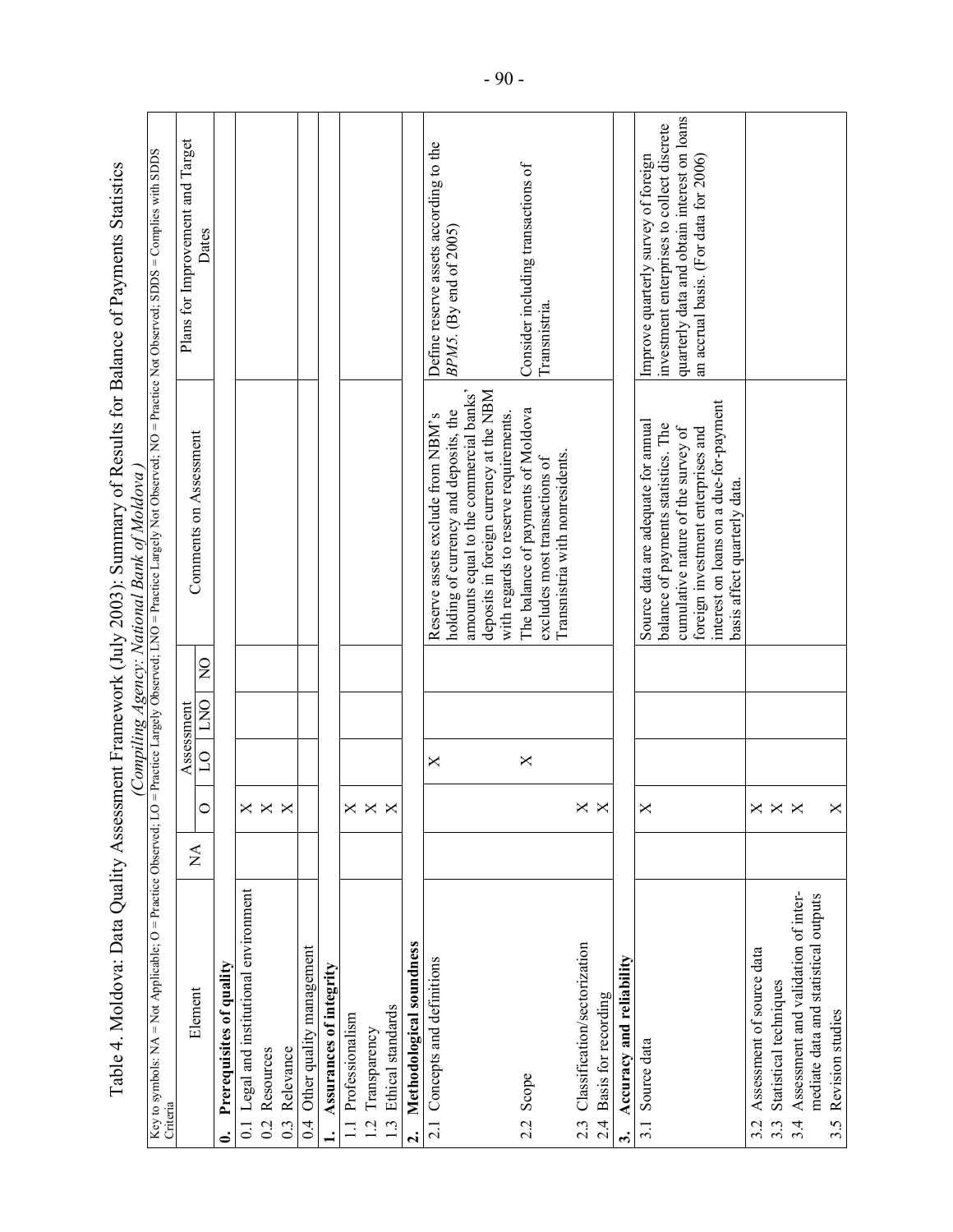| ramework (July 2003): Summary of Results for Balance of Payments Statistics<br>Li Accessoment Hramation<br>www.comedia.com | mant In unner minimum in the service of the Stranding<br>mmin |
|----------------------------------------------------------------------------------------------------------------------------|---------------------------------------------------------------|
|                                                                                                                            |                                                               |
|                                                                                                                            |                                                               |
|                                                                                                                            |                                                               |

|                                                                                                                                                                                                    |               |   |            |               | (Compiling Agency: National Bank of Moldova)                                                                  |                                                                                                                      |
|----------------------------------------------------------------------------------------------------------------------------------------------------------------------------------------------------|---------------|---|------------|---------------|---------------------------------------------------------------------------------------------------------------|----------------------------------------------------------------------------------------------------------------------|
| Key to symbols: NA = Not Applicable; O = Practice Observed; LO = Practice Largely Observed; LNO = Practice Largely Not Observed; NO = Practice Not Observed; SDDS = Complies with SDDS<br>Criteria |               |   |            |               |                                                                                                               |                                                                                                                      |
| Element                                                                                                                                                                                            | $\breve{\Xi}$ |   | Assessment |               |                                                                                                               | Plans for Improvement and larget                                                                                     |
|                                                                                                                                                                                                    |               |   | DO INO     | $\frac{1}{2}$ | Comments on Assessment                                                                                        | Dates                                                                                                                |
| Serviceability<br>$\ddot{ }$                                                                                                                                                                       |               |   |            |               |                                                                                                               |                                                                                                                      |
| 4.1 Periodicity and timeliness                                                                                                                                                                     |               | × |            |               |                                                                                                               |                                                                                                                      |
| 4.2 Consistency                                                                                                                                                                                    |               |   |            |               |                                                                                                               |                                                                                                                      |
| 4.3 Revision policy and practice                                                                                                                                                                   |               |   | ×          |               | Revision status of data published                                                                             | Identify clearly the revision status of                                                                              |
|                                                                                                                                                                                                    |               |   |            |               | according to the annual revision cycle is $ $ published data. (By end 2005)<br>not always clearly identified. |                                                                                                                      |
| Accessibility<br>้                                                                                                                                                                                 |               |   |            |               |                                                                                                               |                                                                                                                      |
| 5.1 Data accessibility                                                                                                                                                                             |               |   | ×          |               |                                                                                                               | Data are not accessible to all users at the  Release summary data on the website on                                  |
|                                                                                                                                                                                                    |               |   |            |               | same time due to a lag in posting on the line day data are released. (By end 2005)<br>website.                |                                                                                                                      |
| 5.2 Metadata accessibility                                                                                                                                                                         |               |   | ×          |               | sources and methods are available.                                                                            | Only summary and ad hoc documents on  Prepare and disseminate a comprehensive<br>document on sources and methods for |
|                                                                                                                                                                                                    |               |   |            |               |                                                                                                               | compiling balance of payments statistics.<br>By end 2005                                                             |
| 5.3 Assistance to users                                                                                                                                                                            |               | × |            |               |                                                                                                               |                                                                                                                      |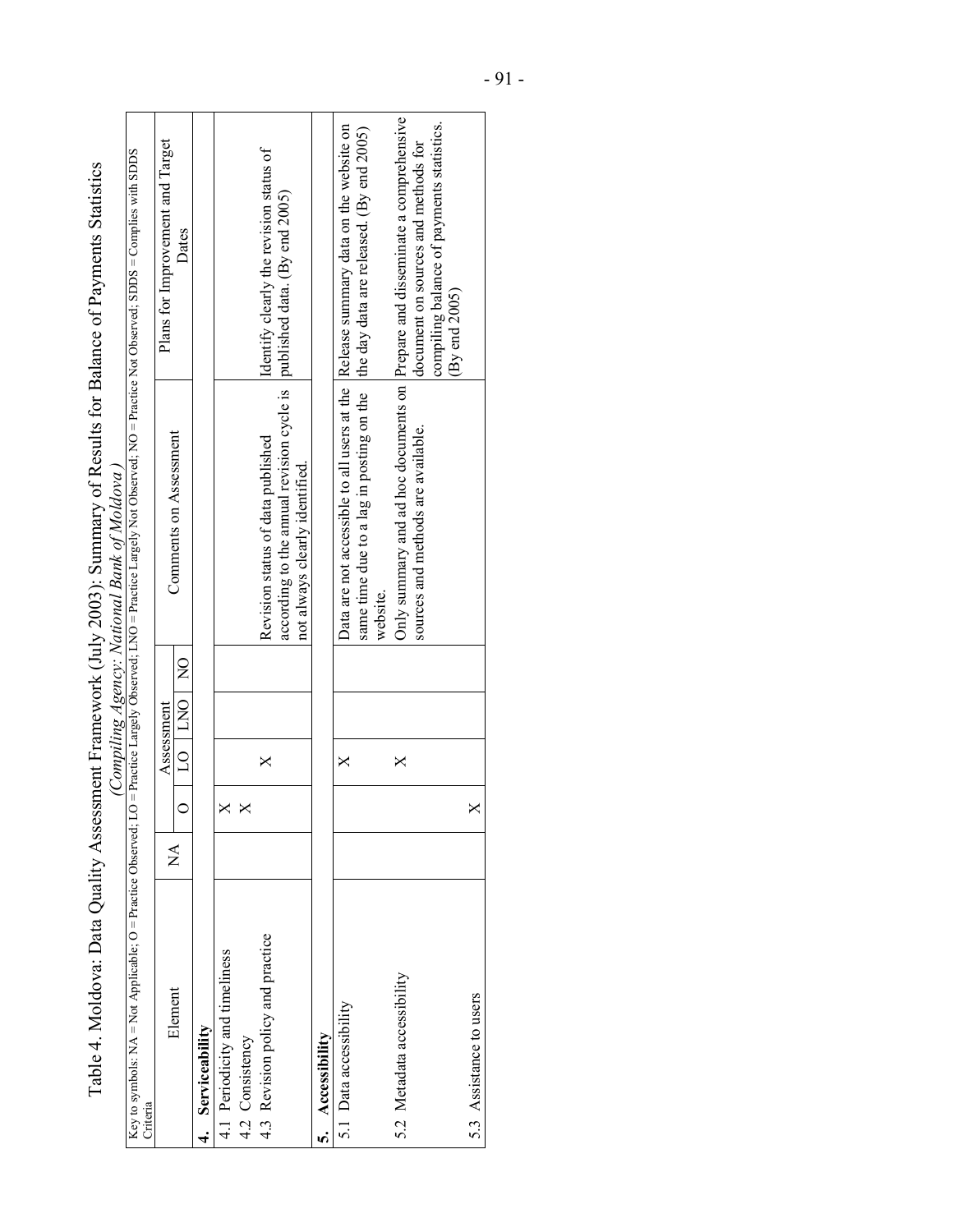#### **Recommendations**

- (2.1.1) Define reserve assets according to the *BPM5.*
- (2.2.1) Consider inclusion of transactions of Transnistria region with non-residents in balance of payments of Moldova.
- (3.1.2) Obtain information from the debt management system to compile data on interest on loans on an accrual basis.
- (3.1.2) Improve the survey of enterprises with foreign investment conducted by the NBS to collect quarterly data on a discrete basis rather than on a cumulative basis.
- (4.3.2) Identify clearly the status of preliminary, revised, or final nature of the quarterly and annual data disseminated according to the annual revision cycle.
- ((5.1.4) Disseminate summary data on NBM's website on the same day that data are released.
- (5.2.1) Prepare and disseminate comprehensive document on sources and methods for compiling balance of payments statistics.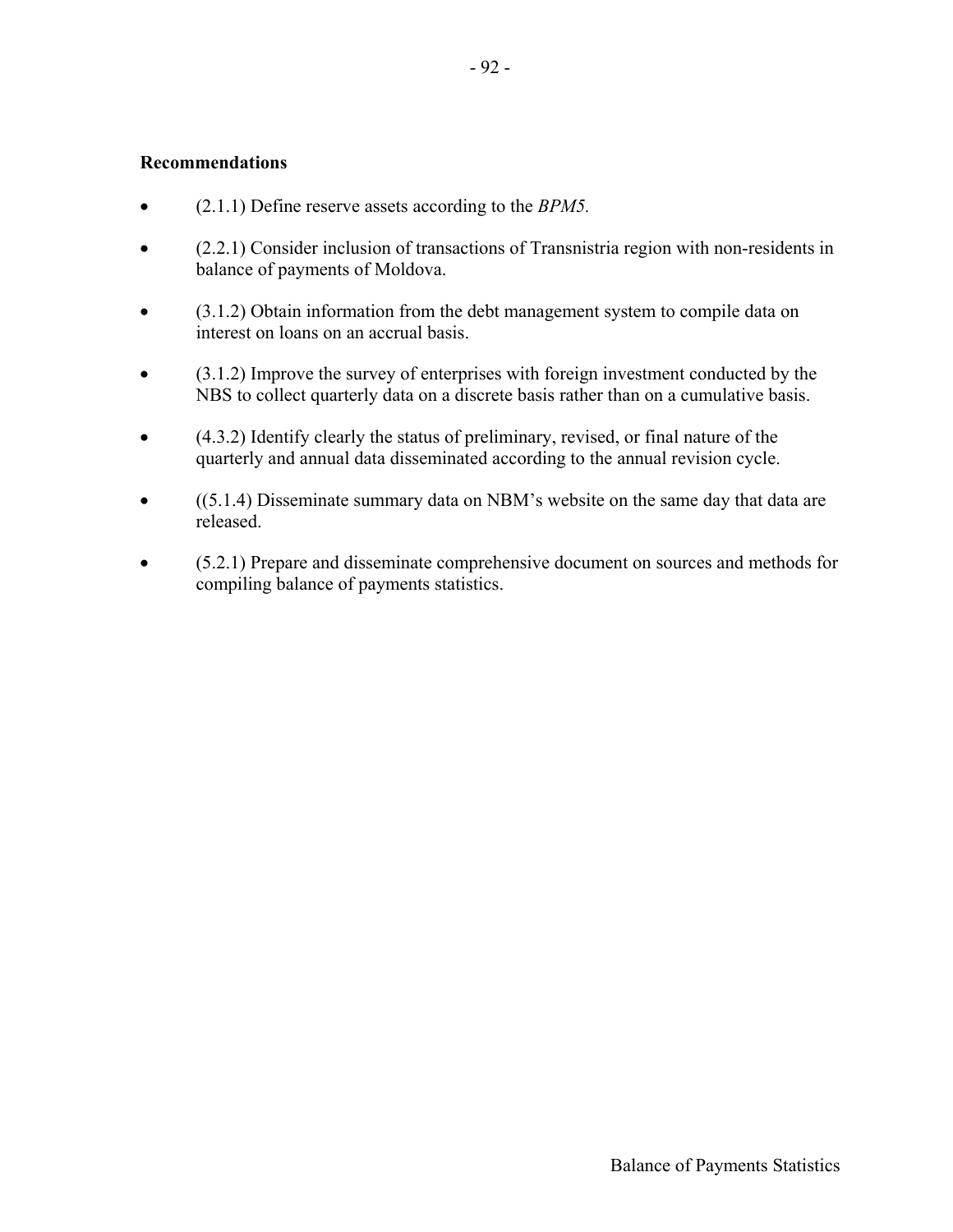# **Summary of the General Data Dissemination System (GDDS)**

#### **Data coverage, periodicity, and timeliness**

Dissemination of reliable, comprehensive, and timely economic, financial, and sociodemographic data is essential to the transparency of macroeconomic performance and policy. The GDDS contains specific recommendations concerning coverage, periodicity, and timeliness for comprehensive frameworks as well as for data categories and indicators.

# **Quality**

Data quality must have a high priority. Data users must be provided with information to assess quality and quality improvements. The GDDS recommends:

- dissemination of documentation on methodology and sources used in preparing statistics; and
- dissemination of component detail, reconciliations with related data, and statistical frameworks that support statistical cross-checks and provide assurance of reasonableness.

#### **Integrity**

To fulfill the purpose of providing the public with information, official statistics must have the confidence of their users. In turn, confidence in the statistics ultimately becomes a matter of confidence in the objectivity and professionalism of the agency producing the statistics. Transparency of practices and procedures is a key factor in creating this confidence. The GDDS, therefore, recommends:

- dissemination of the terms and conditions under which official statistics are produced, including those relating to the confidentiality of individually identifiable information;
- identification of internal government access to data before release;
- identification of ministerial commentary on the occasion of statistical releases; and
- provision of information about revision and advance notice of major changes in methodology.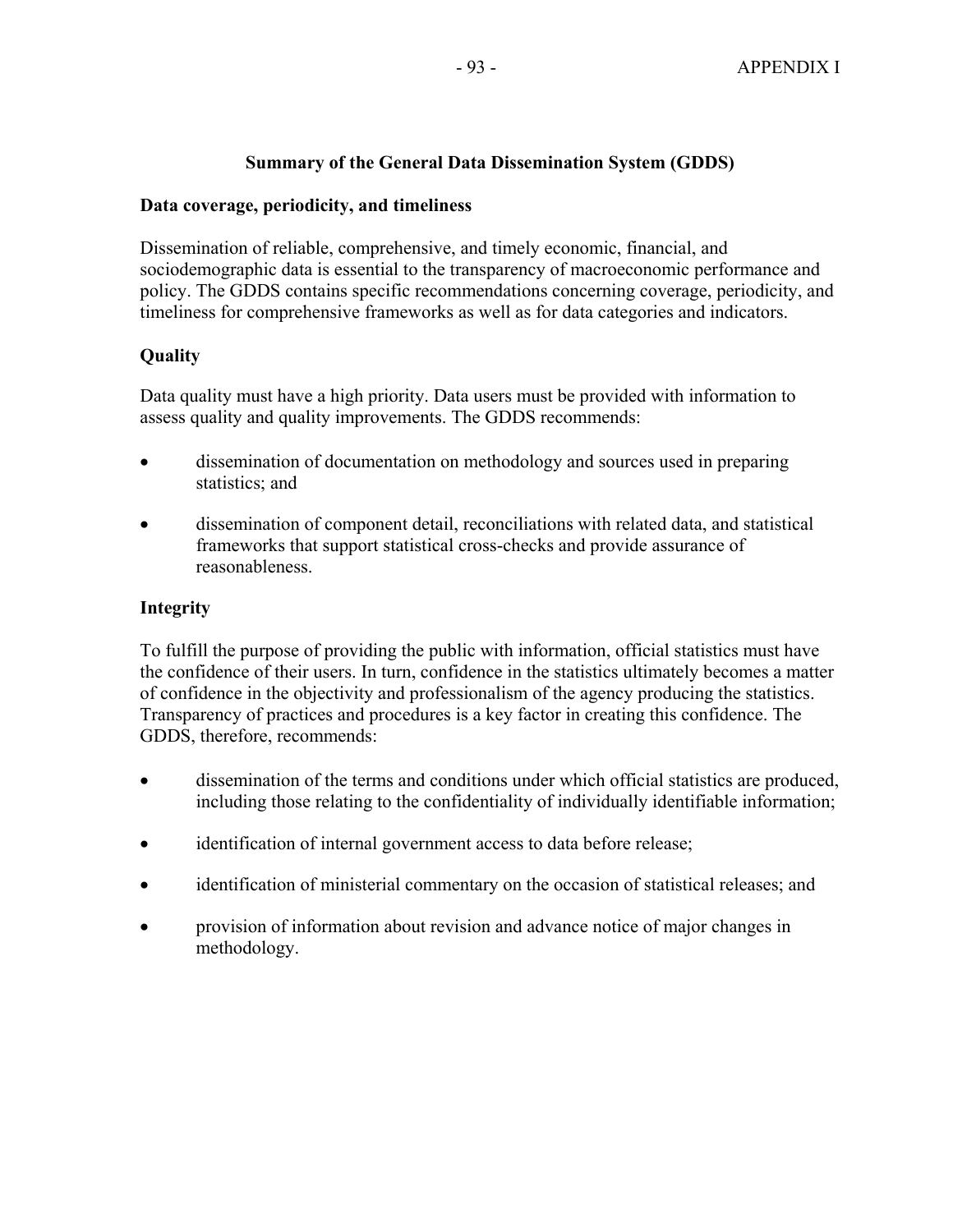#### **Access to the public**

Dissemination of official statistics is an essential feature of statistics as a public good. Ready and equal access by the public are principal requirements. The GDDS recommends:

- dissemination of advance release calendars; and
- simultaneous release to all interested parties.

#### **Plans for improvement**

The GDDS recommends that plans for improvement be developed for all areas in which shortcomings exist and that these plans be disseminated.

The GDDS also recommends that any needs for assistance be identified in the metadata. This may also be helpful for donors and technical assistance providers to prioritize their activities.

For each participating member country, the GDDS metadata provide descriptions of the dimensions listed above, together with plans for improvement and needs for assistance. This information is posted on the DSBB; participating countries are encouraged to also post the metadata on their national websites.

*Source: Guide to the GDDS, March 2002: http://dsbb.imf.org*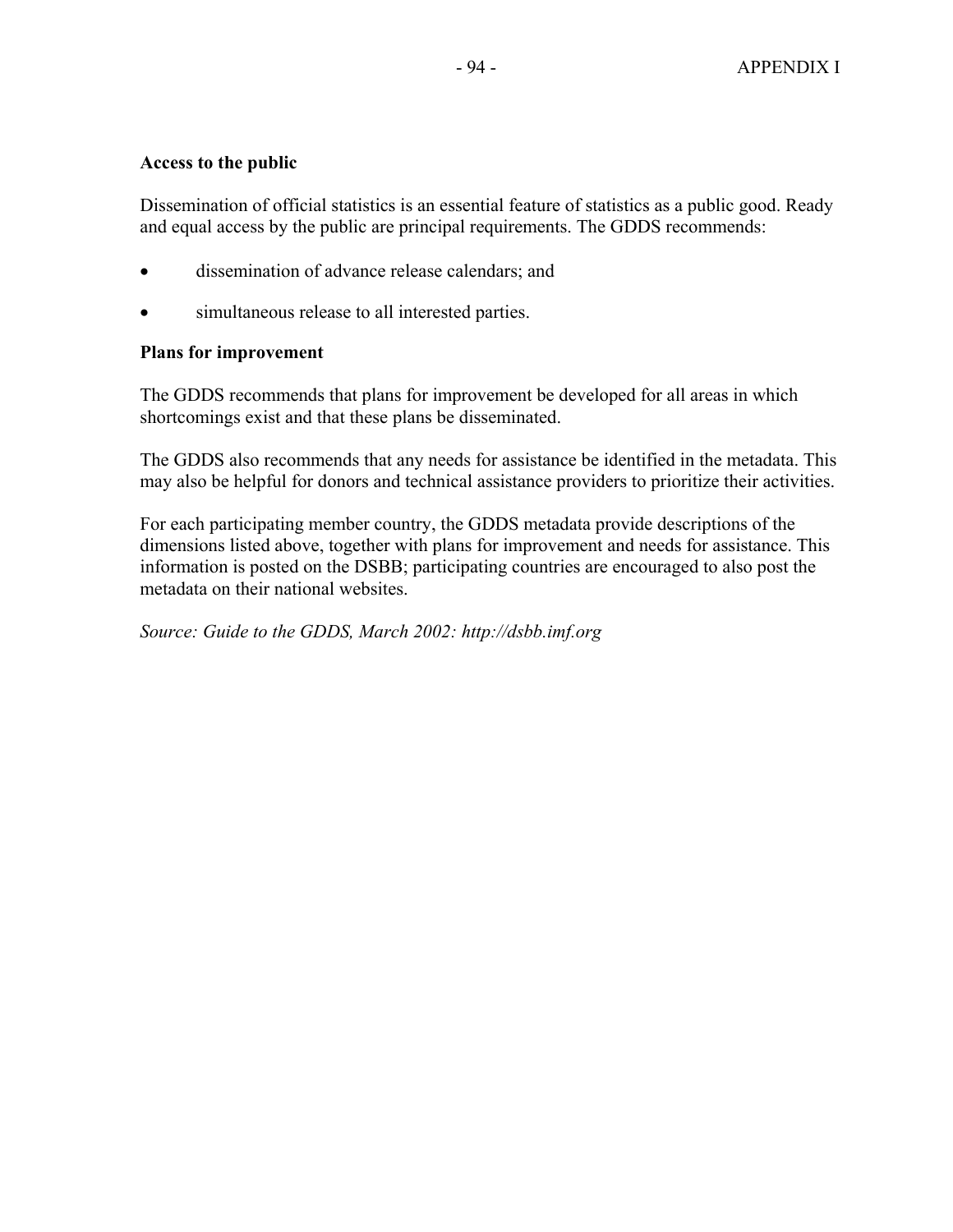# **Summary of the Special Data Dissemination Standard (SDDS)**

The SDDS prescribes the following practices under each of the identified dimensions:

# **Data dimension** (coverage, periodicity, and timeliness)

• the dissemination of 18 data categories, including component detail, covering the four main sectors (real, fiscal, financial, and external) of the economy, with prescribed periodicity and timeliness.

## **Access dimension**

- the dissemination of advance release calendars providing at least one quarter advance notice of approximate release dates, and at least a one week advance notice of the precise release dates; and
- the simultaneous release of data to all users.

# **Integrity dimension**

- the dissemination of the terms and conditions under which official statistics are produced and disseminated;
- the identification of internal government access to data before release;
- the identification of ministerial commentary on the occasion of statistical release; and
- the provision of information about revision and advance notice of major changes in methodology.

## **Quality dimension**

- the dissemination of documentation on statistical methodology and sources used in preparing statistics; and
- dissemination of component detail and/or additional data series that make possible cross-checks and checks of reasonableness.

SDDS subscribers are required to

• post descriptions of their data dissemination practices (metadata) on the IMF's Dissemination Standards Bulletin Board (DSBB). Summary methodologies, which describe data compilation practices in some detail, are also disseminated on the DSBB; and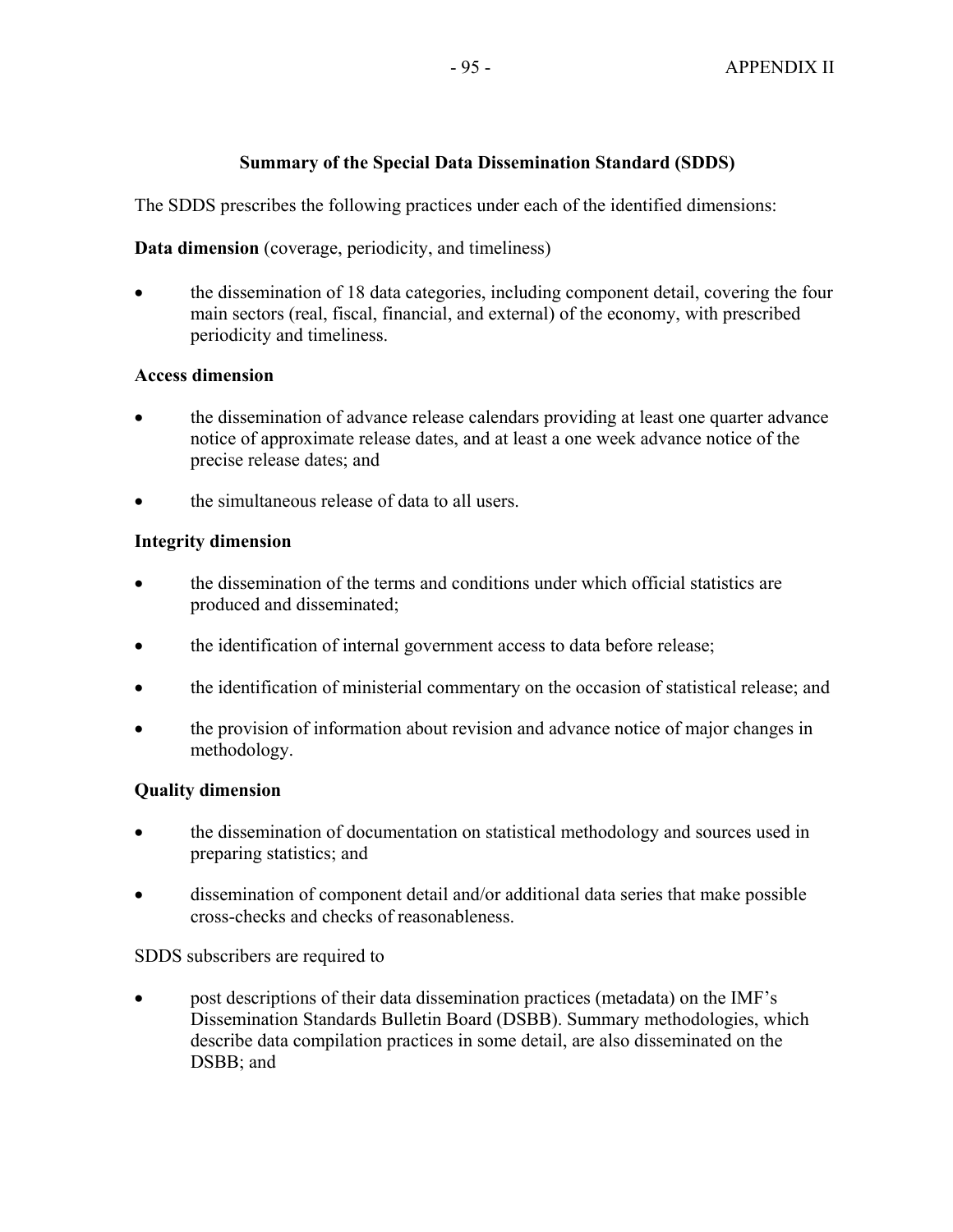• maintain an internet website, referred to as the National Summary Data Page (NSDP), which contains the actual data described in the metadata and to which the DSBB is electronically linked.

The IMF staff is monitoring observance of the standard through NSDPs maintained on the Internet. Monitoring is limited to the coverage, periodicity, and timeliness of the data and to the dissemination of advance release calendars.

*Source: http://dsbb.imf.org*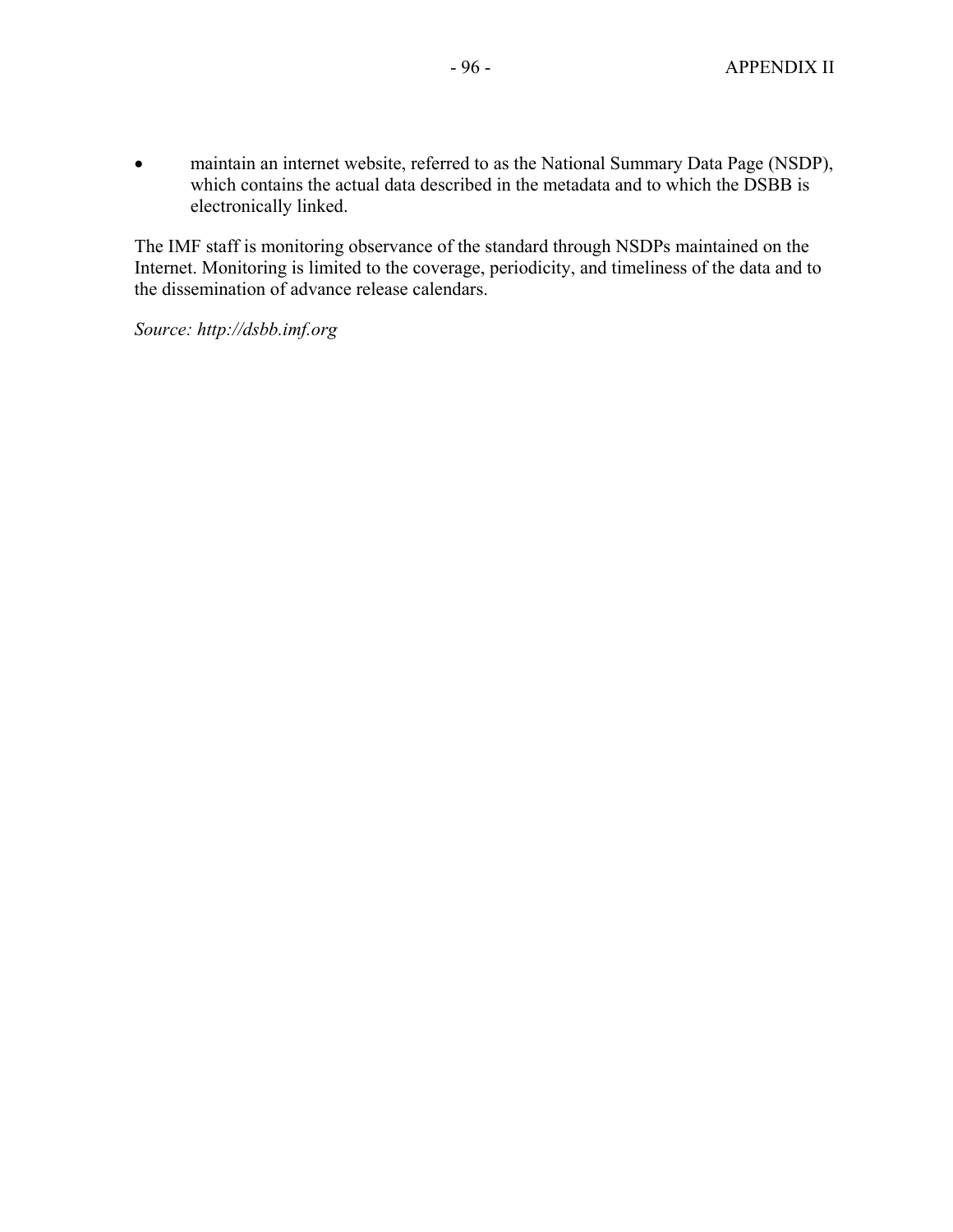#### **Table 5. Moldova: Practices compared to the SDDS Coverage, Periodicity, and Timeliness of Data**

| <b>SDDS</b><br>Data                   | Coverage<br>(meets) | Periodicity         |                                  | Timeliness        |                   | Comments                        |
|---------------------------------------|---------------------|---------------------|----------------------------------|-------------------|-------------------|---------------------------------|
| Category                              | <b>SDDS</b>         |                     |                                  |                   |                   |                                 |
|                                       | requirement)        | <b>SDDS</b>         | Moldova                          | <b>SDDS</b>       | Moldova           |                                 |
| <b>Real Sector</b>                    |                     |                     |                                  |                   |                   |                                 |
| National accounts                     | Yes                 | $\overline{Q}$      | Q                                | 1 O               | 1 Q               |                                 |
| Production                            | Yes                 | M                   | M                                | 6W                | 2W                |                                 |
| Index/indices                         |                     |                     |                                  | (1)               |                   |                                 |
|                                       | Yes                 |                     |                                  | encouraged)       | 2 <sub>M</sub>    |                                 |
| Employment<br>Unemployment            | Yes                 | Q<br>$\overline{Q}$ | $\overline{O}$<br>$\overline{Q}$ | 1Q                | 2 <sub>M</sub>    |                                 |
| Wages/earnings                        | Yes                 | $\overline{Q}$      | $\overline{\text{M}}$            | 1Q<br>1Q          | 5W                |                                 |
| Consumer price                        | Yes                 | M                   | M                                | 1 M               | 2W                |                                 |
| index                                 |                     |                     |                                  |                   |                   |                                 |
| Producer price                        | Yes                 | M                   | M                                | 1 M               | 2W                |                                 |
| index                                 |                     |                     |                                  |                   |                   |                                 |
| <b>Fiscal Sector</b>                  |                     |                     |                                  |                   |                   |                                 |
| General govt.                         | Yes                 | A                   | M                                | 2Q                | 15 D              |                                 |
| operations                            |                     |                     |                                  |                   |                   |                                 |
| Central govt.                         | Partially           | M                   | M                                | 1 <sub>M</sub>    | 15D               | Consolidated central government |
| operations                            |                     |                     |                                  |                   |                   | operations not disseminated.    |
| Central govt. debt                    | Yes                 | $\mathbf Q$         | $\mathbf M$                      | 1 <sub>Q</sub>    | 15D               |                                 |
| <b>Financial Sector</b>               |                     |                     |                                  |                   |                   |                                 |
| Analytical accounts<br>of the banking | Yes                 | M                   | $\mathbf M$                      | 1 M               | $\overline{20 D}$ |                                 |
| sector                                |                     |                     |                                  |                   |                   |                                 |
| Analytical accounts                   | Yes                 | $\overline{M}$      | $\overline{W}$                   | 2W                | 15 D              |                                 |
| of the central bank                   |                     | (1W recom-          |                                  | (1W)              |                   |                                 |
|                                       |                     | mended)             |                                  | encouraged)       |                   |                                 |
| Interest rates                        | Yes                 | D                   | W, M                             | .                 | $5-20$ D          |                                 |
| Stock market: share                   | Yes                 | $\overline{D}$      | $\overline{W}$                   | $\ldots$          |                   |                                 |
| price index<br><b>External Sector</b> |                     |                     |                                  |                   |                   |                                 |
| Balance of                            | Yes                 | $\overline{Q}$      | $\overline{Q}$                   | 1Q                | 1Q                |                                 |
| payments                              |                     |                     |                                  |                   |                   |                                 |
| Official reserve                      | Yes                 | $\overline{M}$      | M                                | 1W                | 2 W               |                                 |
| assets                                |                     | (W recom-           |                                  |                   |                   |                                 |
|                                       |                     | mended)             |                                  |                   |                   |                                 |
| Reserves template                     | No                  | M                   | NA                               | M                 | <b>NA</b>         |                                 |
| Merchandise trade                     | Yes                 | M                   | M                                | 8W                | 1 <sub>M</sub>    |                                 |
|                                       |                     |                     |                                  | $(4 - 6W)$        |                   |                                 |
| International                         | Yes                 | $\mathbf{A}$        | Q                                | encouraged)<br>3Q | 1Q                |                                 |
| Investment                            |                     | (Q recom-           |                                  | (1Q)              |                   |                                 |
| position                              |                     | mended)             |                                  | encouraged)       |                   |                                 |
| External debt                         | Yes                 | Q                   | Q                                | Q                 | 1Q                |                                 |
| Exchange rates                        | Yes                 | $\overline{D}$      | $\mathbf D$                      | .                 | D                 |                                 |
| Addendum:                             | Yes                 | A                   | A                                | $\ldots$          | 10 <sub>M</sub>   |                                 |
| Population                            |                     |                     |                                  |                   |                   |                                 |

**Note:** Periodicity and timeliness: (D) daily; (W) weekly or with a lag of no more than one week from the reference data or the closing of the reference week; (M) monthly or with a lag of no more than one month; (Q) quarterly or with a lag of no more than one quarter; (A) annually; and (NA) not applicable.

*Italics indicate encouraged categories.*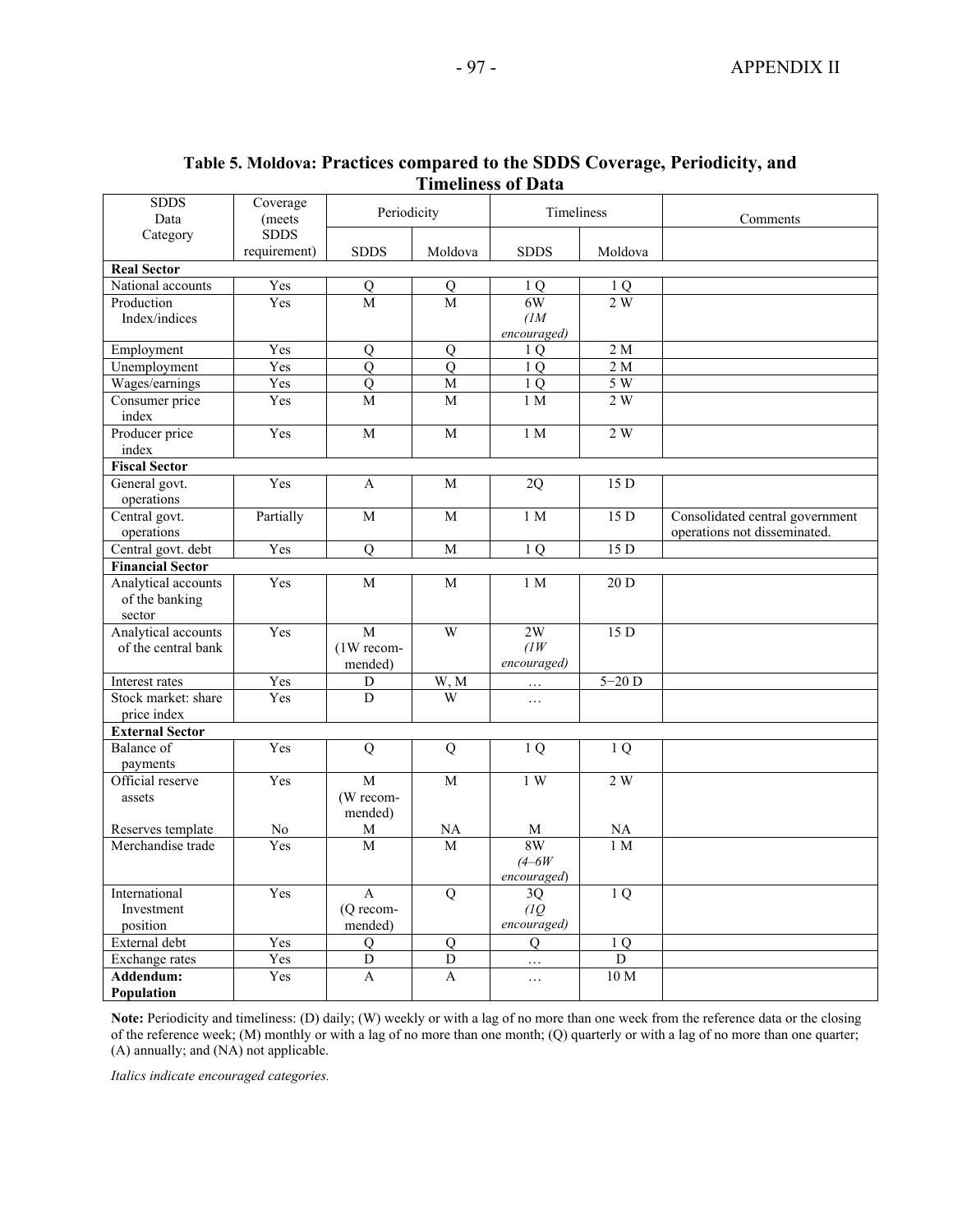| <b>DATA QUALITY ASSESSMENT FRAMEWORK-GENERIC FRAMEWORK</b> |
|------------------------------------------------------------|
| (JULY 2003 FRAMEWORK)                                      |

|                                                                                                                                                     | Quality<br><b>Dimensions</b>   | <b>Elements</b>                                                                                                      | <b>Indicators</b>                                                                                                                                                                                                                                                                                                                                                                                                                                                                      |
|-----------------------------------------------------------------------------------------------------------------------------------------------------|--------------------------------|----------------------------------------------------------------------------------------------------------------------|----------------------------------------------------------------------------------------------------------------------------------------------------------------------------------------------------------------------------------------------------------------------------------------------------------------------------------------------------------------------------------------------------------------------------------------------------------------------------------------|
|                                                                                                                                                     | 0. Prerequisites<br>of quality | 0.1 Legal and institutional<br>$\bullet$<br>environment-The<br>environment is supportive of<br>statistics            | 0.1.1 The responsibility for collecting,<br>$\bullet$<br>processing, and disseminating the statistics is<br>clearly specified.<br>0.1.2 Data sharing and coordination among<br>$\bullet$<br>data-producing agencies are adequate.<br>0.1.3 Individual reporters' data are to be kept<br>$\bullet$<br>confidential and used for statistical purposes<br>only.<br>0.1.4 Statistical reporting is ensured through<br>$\bullet$<br>legal mandate and/or measures to encourage<br>response. |
|                                                                                                                                                     |                                | 0.2 Resources-Resources<br>are commensurate with<br>needs of statistical<br>programs.                                | 0.2.1 Staff, facilities, computing resources, and<br>$\bullet$<br>financing are commensurate with statistical<br>programs.<br>0.2.2 Measures to ensure efficient use of<br>$\bullet$<br>resources are implemented.                                                                                                                                                                                                                                                                     |
|                                                                                                                                                     |                                | 0.3 Relevance-Statistics<br>$\bullet$<br>cover relevant information<br>on the subject field.                         | 0.3.1 The relevance and practical utility of<br>$\bullet$<br>existing statistics in meeting users' needs are<br>monitored.                                                                                                                                                                                                                                                                                                                                                             |
|                                                                                                                                                     |                                | 0.4 Other quality<br>$\bullet$<br>management- $Quality$ is a<br>cornerstone of statistical<br>work.                  | 0.4.1 Processes are in place to focus on quality.<br>$\bullet$<br>0.4.2 Processes are in place to monitor the<br>$\bullet$<br>quality of the statistical program.<br>0.4.3 Processes are in place to deal with quality<br>$\bullet$<br>considerations in planning the statistical<br>program.                                                                                                                                                                                          |
| 1. Assurances<br>٠<br>of integrity<br>The principle of<br>objectivity in<br>the collection,<br>processing, and<br>dissemination of<br>statistics is |                                | 1.1 Professionalism-<br>$\bullet$<br>Statistical policies and<br>practices are guided by<br>professional principles. | 1.1.1 Statistics are produced on an impartial<br>$\bullet$<br>basis.<br>1.1.2 Choices of sources and statistical<br>$\bullet$<br>techniques as well as decisions about<br>dissemination are informed solely by statistical<br>considerations.<br>1.1.3 The appropriate statistical entity is<br>entitled to comment on erroneous interpretation<br>and misuse of statistics.                                                                                                           |
|                                                                                                                                                     | firmly adhered<br>to.          | 1.2 Transparency<br>Statistical policies and<br>practices are transparent.                                           | 1.2.1 The terms and conditions under which<br>statistics are collected, processed, and<br>disseminated are available to the public.<br>1.2.2 Internal governmental access to statistics<br>$\bullet$<br>prior to their release is publicly identified.<br>1.2.3 Products of statistical agencies/units are<br>clearly identified as such.<br>1.2.4 Advance notice is given of major changes<br>in methodology, source data, and statistical<br>techniques.                             |
|                                                                                                                                                     |                                | 1.3 Ethical standards-                                                                                               | 1.3.1 Guidelines for staff behavior are in place<br>٠                                                                                                                                                                                                                                                                                                                                                                                                                                  |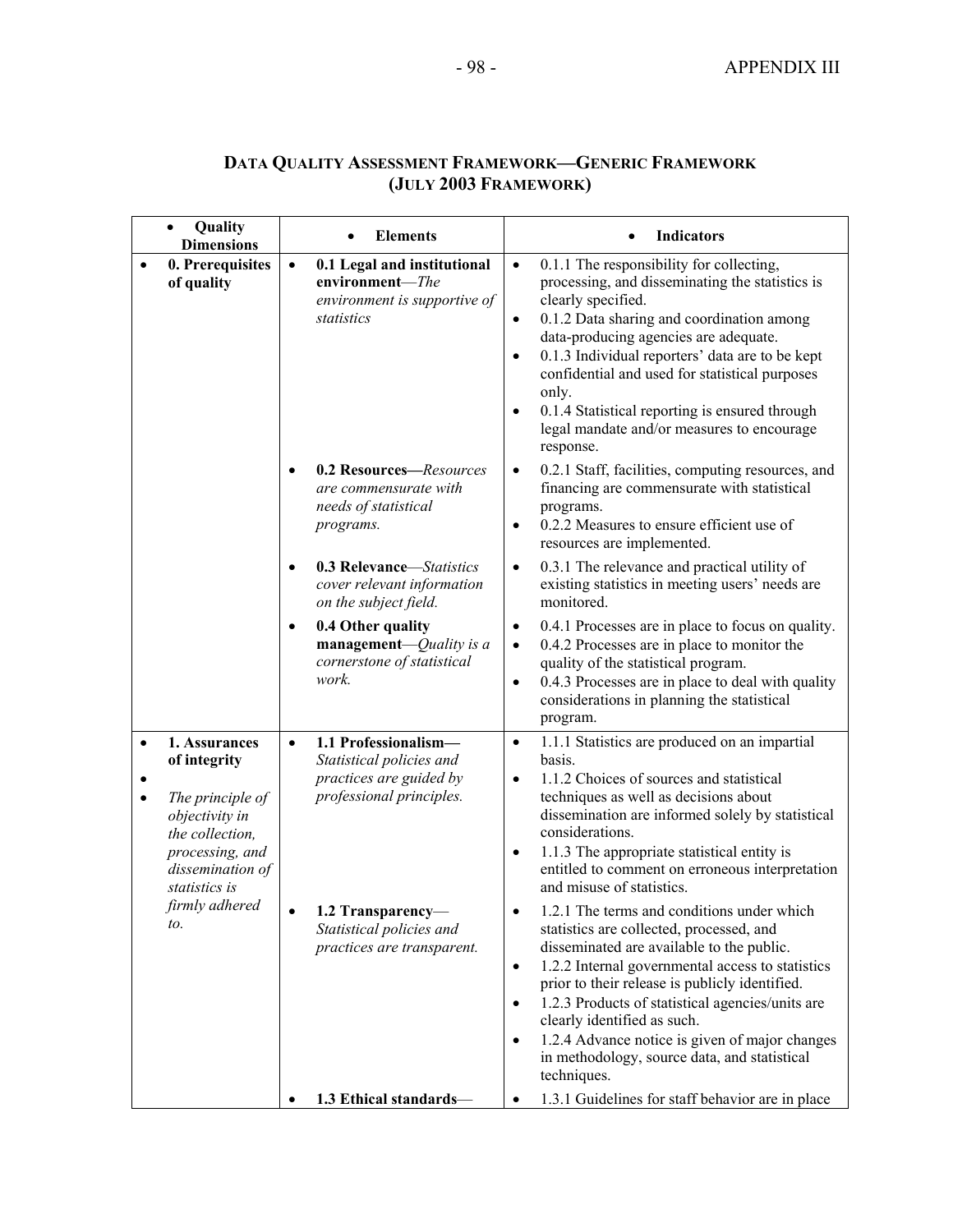| $\bullet$                     | Quality<br><b>Dimensions</b>                                                                                                                                 | <b>Elements</b>                                                                                                                                                                                                                                                                                  | <b>Indicators</b>                                                                                                                                                                                                                                                                                                                                                                                                                                                                                                                                                                                                                                                   |
|-------------------------------|--------------------------------------------------------------------------------------------------------------------------------------------------------------|--------------------------------------------------------------------------------------------------------------------------------------------------------------------------------------------------------------------------------------------------------------------------------------------------|---------------------------------------------------------------------------------------------------------------------------------------------------------------------------------------------------------------------------------------------------------------------------------------------------------------------------------------------------------------------------------------------------------------------------------------------------------------------------------------------------------------------------------------------------------------------------------------------------------------------------------------------------------------------|
|                               |                                                                                                                                                              | Policies and practices are<br>guided by ethical standards.                                                                                                                                                                                                                                       | and are well known to the staff.                                                                                                                                                                                                                                                                                                                                                                                                                                                                                                                                                                                                                                    |
| 2.<br>$\bullet$<br><b>The</b> | Methodological<br>soundness<br>methodological                                                                                                                | 2.1 Concepts and<br>$\bullet$<br>definitions-Concepts and<br>definitions used are in<br>accord with internationally<br>accepted statistical<br>frameworks.                                                                                                                                       | 2.1.1 The overall structure in terms of concepts<br>$\bullet$<br>and definitions follows internationally accepted<br>standards, guidelines, or good practices.                                                                                                                                                                                                                                                                                                                                                                                                                                                                                                      |
|                               | basis for the<br>statistics follows<br>internationally<br>accepted<br>standards,                                                                             | 2.2 Scope-The scope is in<br>$\bullet$<br>accord with internationally<br>accepted standards,<br>guidelines, or good<br>practices.                                                                                                                                                                | 2.2.1 The scope is broadly consistent with<br>$\bullet$<br>internationally accepted standards, guidelines,<br>or good practices.                                                                                                                                                                                                                                                                                                                                                                                                                                                                                                                                    |
|                               | guidelines, or<br>good practices.                                                                                                                            | 2.3 Classification/<br>$\bullet$<br>sectorization-<br>Classification and<br>sectorization systems are in<br>accord with internationally<br>accepted standards,<br>guidelines, or good<br>practices.                                                                                              | 2.3.1 Classification/sectorization systems used<br>$\bullet$<br>are broadly consistent with internationally<br>accepted standards, guidelines, or good<br>practices.                                                                                                                                                                                                                                                                                                                                                                                                                                                                                                |
|                               |                                                                                                                                                              | 2.4 Basis for recording-<br>$\bullet$<br>Flows and stocks are valued<br>and recorded according to<br>internationally accepted<br>standards, guidelines, or<br>good practices                                                                                                                     | 2.4.1 Market prices are used to value flows and<br>$\bullet$<br>stocks.<br>2.4.2 Recording is done on an accrual basis.<br>$\bullet$<br>2.4.3 Grossing/netting procedures are broadly<br>$\bullet$<br>consistent with internationally accepted<br>standards, guidelines, or good practices.                                                                                                                                                                                                                                                                                                                                                                         |
| $\bullet$<br>$\bullet$        | 3. Accuracy<br>and reliability<br>Source data and<br>statistical<br>techniques are<br>sound and<br>statistical<br>outputs<br>sufficiently<br>portray reality | 3.1 Source data – Source<br>$\bullet$<br>data available provide an<br>adequate basis to compile<br>statistics.<br>3.2 Assessment of source<br>$\bullet$<br>data-Source data are<br>regularly assessed.                                                                                           | 3.1.1 Source data are obtained from<br>$\bullet$<br>comprehensive data collection programs that<br>take into account country-specific conditions.<br>3.1.2 Source data reasonably approximate the<br>$\bullet$<br>definitions, scope, classifications, valuation,<br>and time of recording required.<br>3.1.3 Source data are timely.<br>$\bullet$<br>3.2.1 Source data-including censuses, sample<br>$\bullet$<br>surveys, and administrative records-are<br>routinely assessed, e.g., for coverage, sample<br>error, response error, and nonsampling error;<br>the results of the assessments are monitored and<br>made available to guide statistical processes. |
|                               |                                                                                                                                                              | 3.3 Statistical<br>$\bullet$<br>techniques-Statistical<br>techniques employed<br>conform to sound statistical<br>procedures<br>3.4 Assessment and<br>$\bullet$<br>validation of intermediate<br>data and statistical<br>outputs-Intermediate<br>results and statistical<br>outputs are regularly | 3.3.1 Data compilation employs sound<br>$\bullet$<br>statistical techniques to deal with data sources.<br>3.3.2 Other statistical procedures (e.g., data<br>$\bullet$<br>adjustments and transformations, and statistical<br>analysis) employ sound statistical techniques.<br>3.4.1 Intermediate results are validated against<br>$\bullet$<br>other information where applicable.<br>3.4.2 Statistical discrepancies in intermediate<br>$\bullet$<br>data are assessed and investigated.<br>3.4.3 Statistical discrepancies and other<br>$\bullet$                                                                                                                |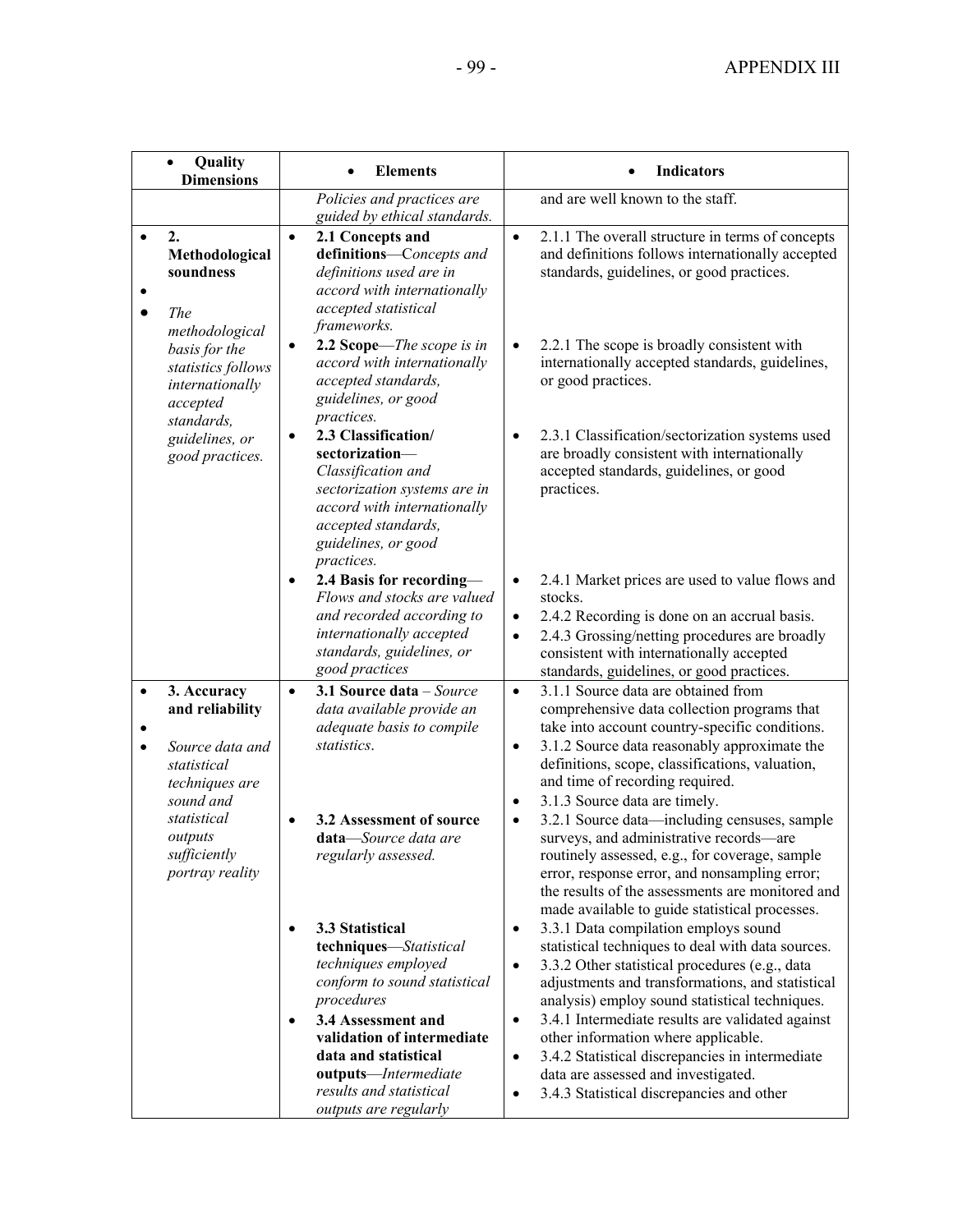| Quality<br>$\bullet$<br><b>Dimensions</b>                                                                       | <b>Elements</b>                                                                                                                                                                                                                                                                                                                  | <b>Indicators</b>                                                                                                                                                                                                                                                                                                                                                                                                                                                                                                                                                                                                                                                                                                                                                                                                                      |
|-----------------------------------------------------------------------------------------------------------------|----------------------------------------------------------------------------------------------------------------------------------------------------------------------------------------------------------------------------------------------------------------------------------------------------------------------------------|----------------------------------------------------------------------------------------------------------------------------------------------------------------------------------------------------------------------------------------------------------------------------------------------------------------------------------------------------------------------------------------------------------------------------------------------------------------------------------------------------------------------------------------------------------------------------------------------------------------------------------------------------------------------------------------------------------------------------------------------------------------------------------------------------------------------------------------|
|                                                                                                                 | assessed and validated.<br>3.5 Revision studies-<br>$\bullet$<br>Revisions, as a gauge of<br>reliability, are tracked and<br>mined for the information<br>they may provide.                                                                                                                                                      | potential indicators or problems in statistical<br>outputs are investigated.<br>3.5.1 Studies and analyses of revisions are<br>$\bullet$<br>carried out routinely and used internally to<br>inform statistical processes (see also 4.3.3).                                                                                                                                                                                                                                                                                                                                                                                                                                                                                                                                                                                             |
| $\overline{4}$ .<br>$\bullet$<br>Serviceability<br>Statistics, with<br>adequate<br>periodicity and              | 4.1 Periodicity and<br>$\bullet$<br>timeliness-Periodicity and<br>timeliness follow<br>internationally accepted<br>dissemination standards.                                                                                                                                                                                      | 4.1.1 Periodicity follows dissemination<br>$\bullet$<br>standards.<br>4.1.2 Timeliness follows dissemination<br>$\bullet$<br>standards.                                                                                                                                                                                                                                                                                                                                                                                                                                                                                                                                                                                                                                                                                                |
| timeliness, are<br>consistent and<br>follow a<br>predictable<br>revisions policy.                               | 4.2 Consistency-Statistics<br>$\bullet$<br>are consistent within the<br>dataset, over time, and with<br>major datasets.                                                                                                                                                                                                          | 4.2.1 Statistics are consistent within the dataset.<br>$\bullet$<br>4.2.2 Statistics are consistent or reconcilable<br>$\bullet$<br>over a reasonable period of time.<br>4.2.3 Statistics are consistent or reconcilable<br>$\bullet$<br>with those obtained through other data sources<br>and/or statistical frameworks.                                                                                                                                                                                                                                                                                                                                                                                                                                                                                                              |
|                                                                                                                 | 4.3 Revision policy and<br>$\bullet$<br>practice-Data revisions<br>follow a regular and<br>publicized procedure.                                                                                                                                                                                                                 | 4.3.1 Revisions follow a regular and transparent<br>$\bullet$<br>schedule.<br>4.3.2 Preliminary and/or revised data are<br>$\bullet$<br>clearly identified.<br>4.3.3 Studies and analyses of revisions are<br>$\bullet$<br>made public (see also 3.5.1).                                                                                                                                                                                                                                                                                                                                                                                                                                                                                                                                                                               |
| 5. Accessibility<br>Data and<br>metadata are<br>easily available,<br>and assistance<br>to users is<br>adequate. | 5.1 Data accessibility-<br>$\bullet$<br>Statistics are presented in a<br>clear and understandable<br>manner, forms of<br>dissemination are adequate,<br>and statistics are made<br>available on an impartial<br>basis.<br>5.2 Metadata<br>$\bullet$<br>accessibility-Up-to-date<br>and pertinent metadata are<br>made available. | 5.1.1 Statistics are presented in a way that<br>$\bullet$<br>facilitates proper interpretation and meaningful<br>comparisons (layout and clarity of text, tables,<br>and charts).<br>5.1.2 Dissemination media and format are<br>$\bullet$<br>adequate.<br>5.1.3 Statistics are released on a preannounced<br>$\bullet$<br>schedule.<br>5.1.4 Statistics are made available to all users at<br>$\bullet$<br>the same time.<br>5.1.5 Statistics not routinely disseminated are<br>made available upon request.<br>5.2.1 Documentation on concepts, scope,<br>٠<br>classifications, basis of recording, data sources,<br>and statistical techniques is available, and<br>differences from internationally accepted<br>standards, guidelines, or good practices are<br>annotated.<br>5.2.2 Levels of detail are adapted to the needs<br>٠ |
|                                                                                                                 | 5.3 Assistance to users—<br>Prompt and knowledgeable<br>support service is available.                                                                                                                                                                                                                                            | of the intended audience.<br>5.3.1 Contact points for each subject field are<br>$\bullet$<br>publicized.<br>5.3.2 Catalogs of publications, documents, and<br>$\bullet$<br>other services, including information on any<br>charges, are widely available.                                                                                                                                                                                                                                                                                                                                                                                                                                                                                                                                                                              |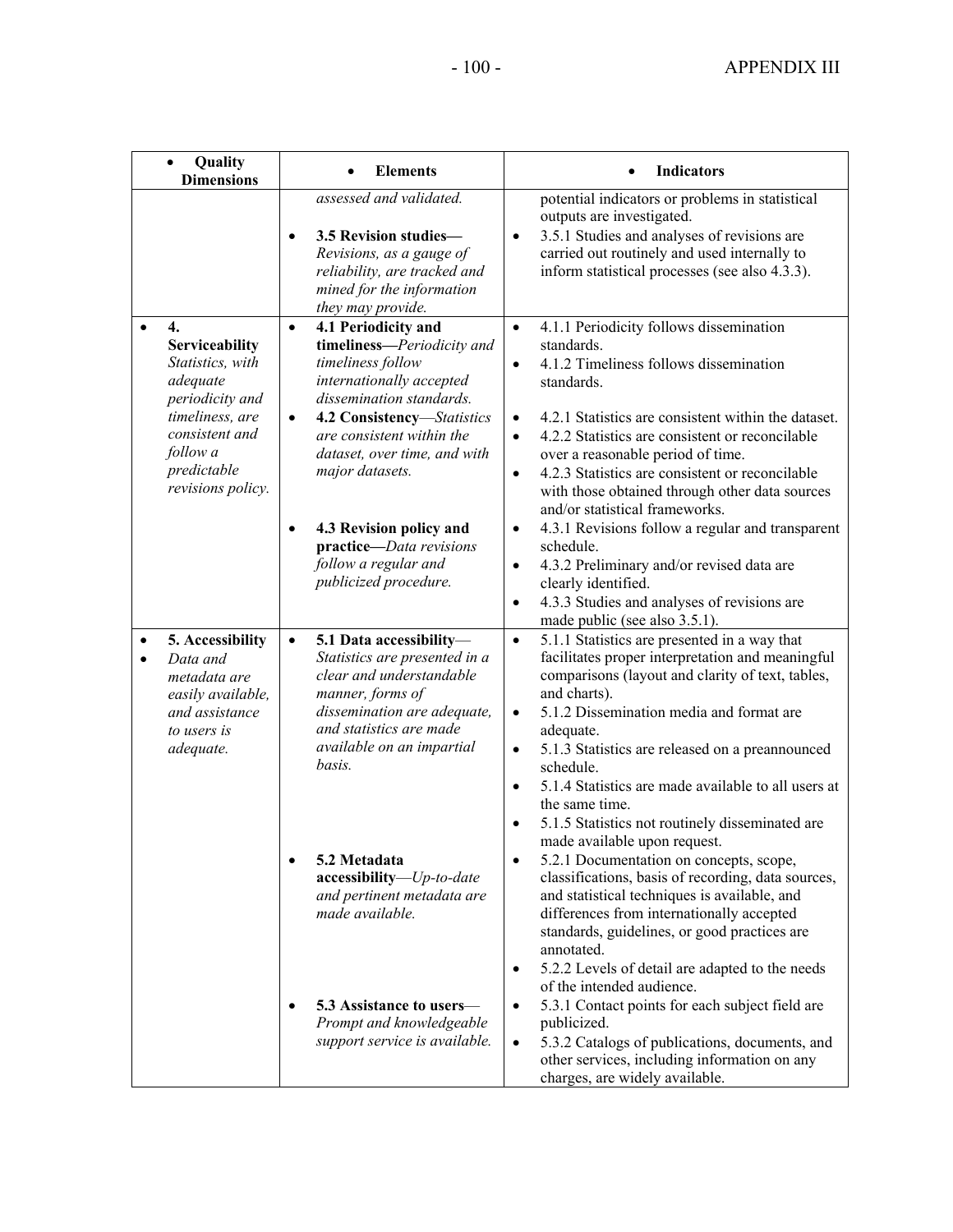#### **Users' Survey**

#### **Summary of results of survey of data users**

With the cooperation of the National Bureau for Statistics, the mission conducted a survey of users of macroeconomic statistics in Moldova. The survey complemented the mission's assesment of the quality of the statistics. Users were asked to evaluate the coverage, periodicity, and timeliness of the datasets covered in the ROSC asssesment, as well as the dissemination practices of the compiling agencies. Questionnaries were sent to 109 users and 84 responses were received from a broad range of users representing academia, government agencies, banks, international organizations, the media, and corporations.

Users expressed general satisfaction with the overall quality of the statistics, noting that Moldova had made significant progress in this area over the past decade. Eighty-two respondents indicated that the underlying methodology of official statistics assessed by the survey is sound and apropriate, and 80 percent of respondents felt that Moldova's statistics are at the same level of quality (68 percent) or even better (12 percent) than those disseminated in other countries in Commonwealth of Independent States. Sixty-five percent of respondents felt that statistics assessed by the survey are unbiased and accurate.

Respondents depend primarily on official releases (90 percent) and publications to obtain statistics, thus eliminating the possible effects of reinterpretation of data. Most users referred to a combination of hard copy and websites to access official statistics with very few depending solely on one method. Users seemed unaware of the availability of an advance release calendar for dissemination of official statistics and they expressed concern about the timeliness of the statistics, with only 53 percent noting that statistics are released according to the advance release calendar. Users were generally not satisfied (56 percent) with the information on revisions to the statistics as some agencies did not explain the revisions.

As a follow-up to the survey, the mission organized a meeting with selected users to solicit detailed feedback on the responses to the survey.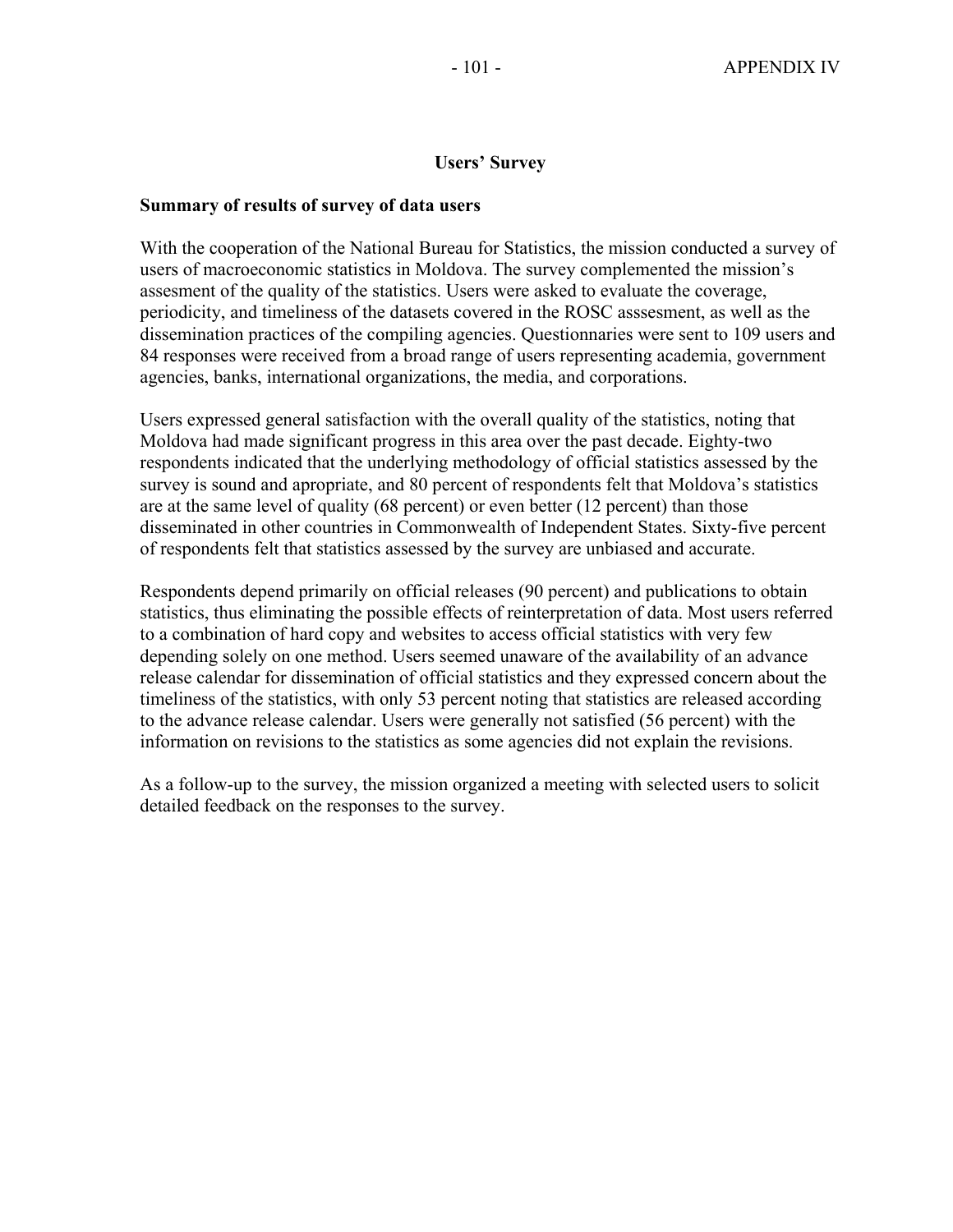| <b>Type of Respondent</b>                           | <b>Total Sent</b> | <b>Total</b><br><b>Received</b> | In $%$<br><b>Received</b> |
|-----------------------------------------------------|-------------------|---------------------------------|---------------------------|
| <b>Banks</b>                                        | 8                 |                                 | 100.0                     |
| Government                                          | 23                | 22                              | 95.7                      |
| International Organizations                         | 12                |                                 | 75.0                      |
| Media                                               | 13                | 8                               | 61.5                      |
| Corporations/ Enterprises and others                | 32                | 26                              | 81.3                      |
| Embassies                                           | 8                 | 4                               | 50.0                      |
| Academic circle (universities and research centers) | 13                |                                 | 53.8                      |
| <b>Total</b>                                        | 109               | 84                              | 77.1                      |

Table 6. Moldova: Response to Users' Survey Analyzed by Type of User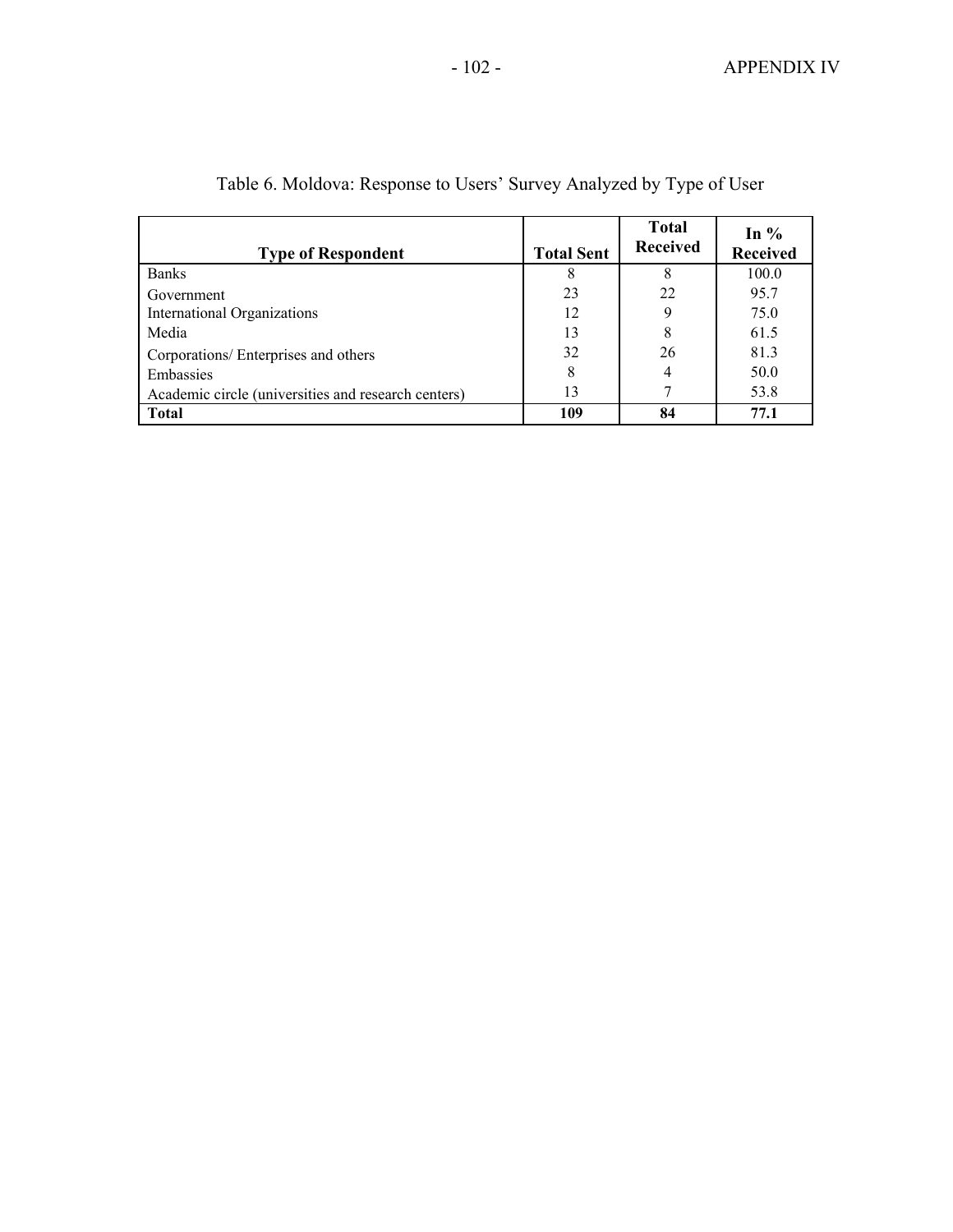| <b>General Information about Uses of Official Macroeconomic Statistics of Moldova</b>                                     |            |           |
|---------------------------------------------------------------------------------------------------------------------------|------------|-----------|
|                                                                                                                           | Percentage | Total     |
|                                                                                                                           | of         | Number of |
|                                                                                                                           | Responses  | Responses |
| 1. Which official statistics do you use regularly?                                                                        |            |           |
| a. National accounts (NA)                                                                                                 | 42.9       | 36        |
| b. Prices                                                                                                                 | 67.9       | 57        |
| c. Government finance statistics (GFS)                                                                                    | 56.0       | 47        |
| d. Monetary statistics (Monetary)                                                                                         | 54.8       | 46        |
| e. Balance of payments                                                                                                    | 53.6       | 45        |
| f. Other:                                                                                                                 |            |           |
| Production indices<br>$\ddot{\phantom{0}}$                                                                                | 71.4       | 60        |
| Labor market                                                                                                              | 66.7       | 56        |
| Merchandise trade                                                                                                         | 64.3       | 54        |
| International reserves and foreign currency liquidity                                                                     | 39.3       | 33        |
| External debt                                                                                                             | 48.8       | 41        |
| International investment position                                                                                         | 51.2       | 43        |
| Other                                                                                                                     | 6.0        | 5         |
| 2. Where do you obtain the official statistics?                                                                           |            |           |
| a. Official press releases and publications on macroeconomic                                                              |            |           |
| statistics                                                                                                                | 90.5       | 76        |
| b. Private sector summaries and analyses                                                                                  | 46.4       | 39        |
| c. Official policy papers                                                                                                 | 46.4       | 39        |
| d. Publications from international organizations about the country                                                        | 58.3       | 49        |
| e. Other sources                                                                                                          | 9.5        | 8         |
| 3. Do you refer to official descriptions of the sources and methods<br>that were used to compile the official statistics? |            |           |
| Yes                                                                                                                       | 65.5       | 55.       |
| No                                                                                                                        | 28.6       | 24        |
| 4. For what purposes do you use the official statistics?                                                                  |            |           |
| a. Analysis of current developments for short-term decision making                                                        | 72.6       | 61        |
| b. Analysis of trends for longer-term policy                                                                              |            |           |
| formulation?                                                                                                              | 72.6       | 61        |
| c. Econometric model building and forecasting                                                                             | 41.7       | 35        |
| d. Economic research                                                                                                      | 54.8       | 46        |
| e. Comparison with economic developments in other countries                                                               | 42.9       | 36        |
| f.<br>General economic background                                                                                         | 84.5       | 71        |
| Other<br>g.                                                                                                               | 6.0        | 5         |

# Table 7. Results of Moldova's User Survey

 $\mathbf{r}$ 

٦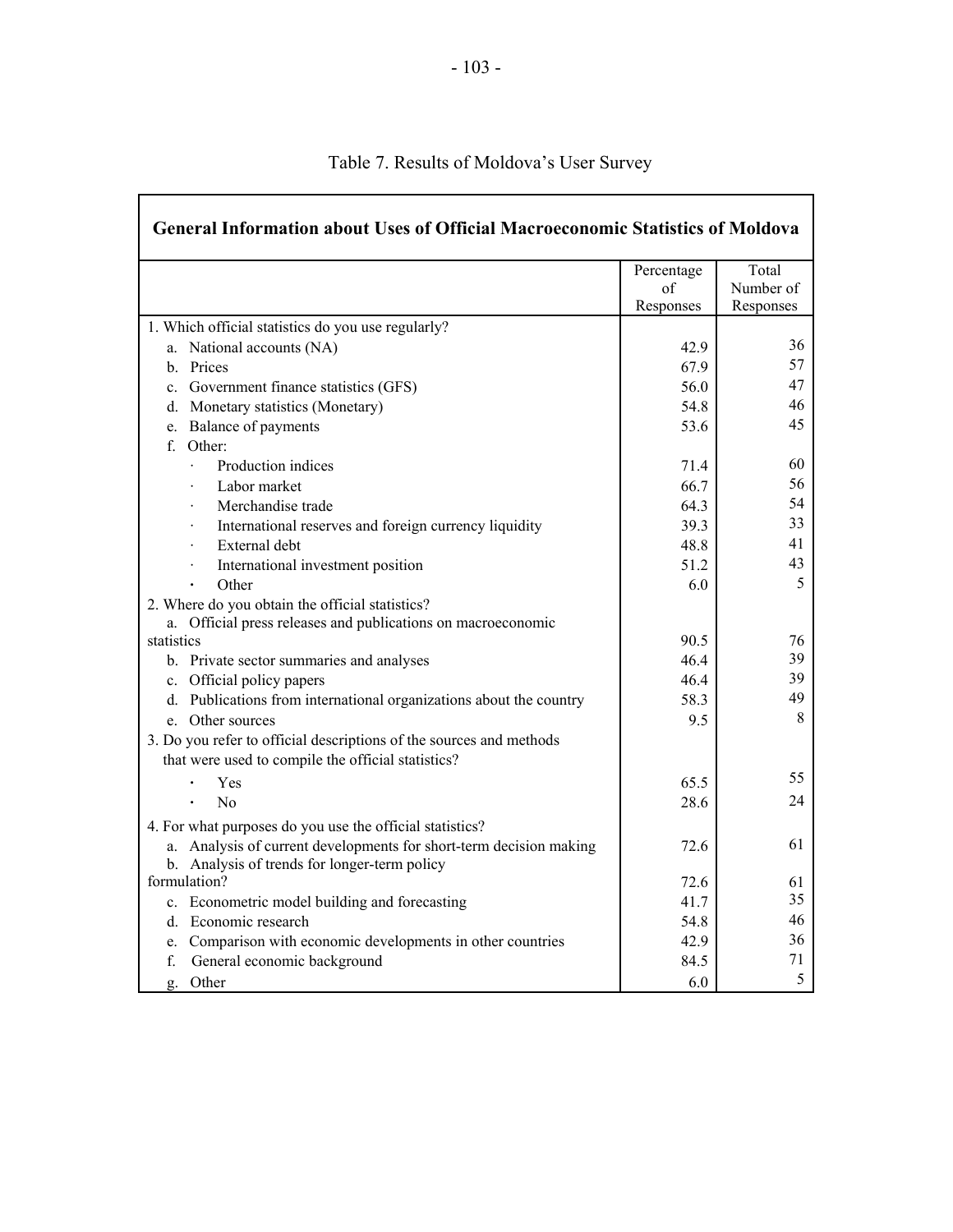| <b>General Information about Uses of Official Macroeconomic Statistics of Moldova</b>                                                                                                                              |           |               |            |          |            |       |  |
|--------------------------------------------------------------------------------------------------------------------------------------------------------------------------------------------------------------------|-----------|---------------|------------|----------|------------|-------|--|
|                                                                                                                                                                                                                    | <b>NA</b> | <b>Prices</b> | <b>GFS</b> | Monetary | <b>BOP</b> | Other |  |
| 5.<br><b>Coverage and detail</b>                                                                                                                                                                                   |           |               |            |          |            |       |  |
| 5.1 In general, are you satisfied with the coverage of official statistics?                                                                                                                                        |           |               |            |          |            |       |  |
| $\bullet$ Yes                                                                                                                                                                                                      | 81        | 67            | 68         | 74       | 89         | 73    |  |
| $\bullet$ No                                                                                                                                                                                                       | 19        | 33            | 32         | 26       | 11         | 27    |  |
| 5.2 In general, are you satisfied with the official statistics in terms of their level of detail?                                                                                                                  |           |               |            |          |            |       |  |
| $\bullet$ Yes                                                                                                                                                                                                      | 57        | 54            | 59         | 62       | 70         | 70    |  |
| $\bullet$ No                                                                                                                                                                                                       | 43        | 46            | 41         | 38       | 30         | 30    |  |
| <b>Periodicity and timeliness</b><br>6.                                                                                                                                                                            |           |               |            |          |            |       |  |
| 6.1 Are you satisfied with the frequency of compilation of the official statistics (e.g., weekly, monthly,<br>quarterly, annual)?                                                                                  |           |               |            |          |            |       |  |
| $\bullet$ Yes                                                                                                                                                                                                      | 78        | 80            | 71         | 71       | 80         | 67    |  |
| $\bullet$ No                                                                                                                                                                                                       | 22        | 20            | 29         | 29       | 20         | 33    |  |
| 6.2. In general, do you consider that the official statistics are disseminated with the appropriate timeliness (the<br>time lag after the period to which they pertain, e.g., 60 days after the reference period)? |           |               |            |          |            |       |  |
| $\bullet$ Yes                                                                                                                                                                                                      | 47        | 58            | 52         | 50       | 60         | 50    |  |
| $\bullet$ No                                                                                                                                                                                                       | 53        | 42            | 48         | 50       | 40         | 50    |  |
| <b>Other dissemination practices</b><br>7.                                                                                                                                                                         |           |               |            |          |            |       |  |
| 7.1 Do you know if there is a publicly disseminated calendar that announces in advance the dates on which the<br>various official statistics will be disseminated?                                                 |           |               |            |          |            |       |  |
| $\bullet$ Yes                                                                                                                                                                                                      | 25        | 35            | 25         | 28       | 26         | 22    |  |
| $\bullet$ No                                                                                                                                                                                                       | 75        | 65            | 75         | 72       | 74         | 78    |  |
| 7.2 If there is a calendar of release dates, in your experience, are the official statistics released on the dates<br>announced?                                                                                   |           |               |            |          |            |       |  |
| $\bullet$ Yes                                                                                                                                                                                                      | 49        | 60            | 50         | 51       | 54         | 50    |  |
| $\bullet$ No                                                                                                                                                                                                       | 51        | 40            | 50         | 49       | 46         | 50    |  |
| 7.3 Is there enough information about revisions to official statistics?                                                                                                                                            |           |               |            |          |            |       |  |
| $\bullet$ Yes                                                                                                                                                                                                      | 43        | 41            | 40         | 44       | 50         | 38    |  |
| $\bullet$ No                                                                                                                                                                                                       | 57        | 59            | 60         | 56       | 50         | 63    |  |
| 8.<br><b>Accessibility</b>                                                                                                                                                                                         |           |               |            |          |            |       |  |
| 8.1 Can you easily access the official<br>statistics?                                                                                                                                                              |           |               |            |          |            |       |  |
| $\bullet$ Yes                                                                                                                                                                                                      | 67        | 72            | 65         | 75       | 75         | 50    |  |
| $\bullet$ No                                                                                                                                                                                                       | 33        | 28            | 35         | 25       | 25         | 50    |  |
| 8.2 Can you easily access information pertaining to official statistics you use (explanatory notes, methodological<br>descriptions, reference concerning concepts, classification, statistical practice)?          |           |               |            |          |            |       |  |
| $\bullet$ Yes                                                                                                                                                                                                      | 66        | 67            | 69         | 73       | 76         | 56    |  |
| $\bullet$ No                                                                                                                                                                                                       | 34        | 33            | 31         | 27       | 24         | 44    |  |